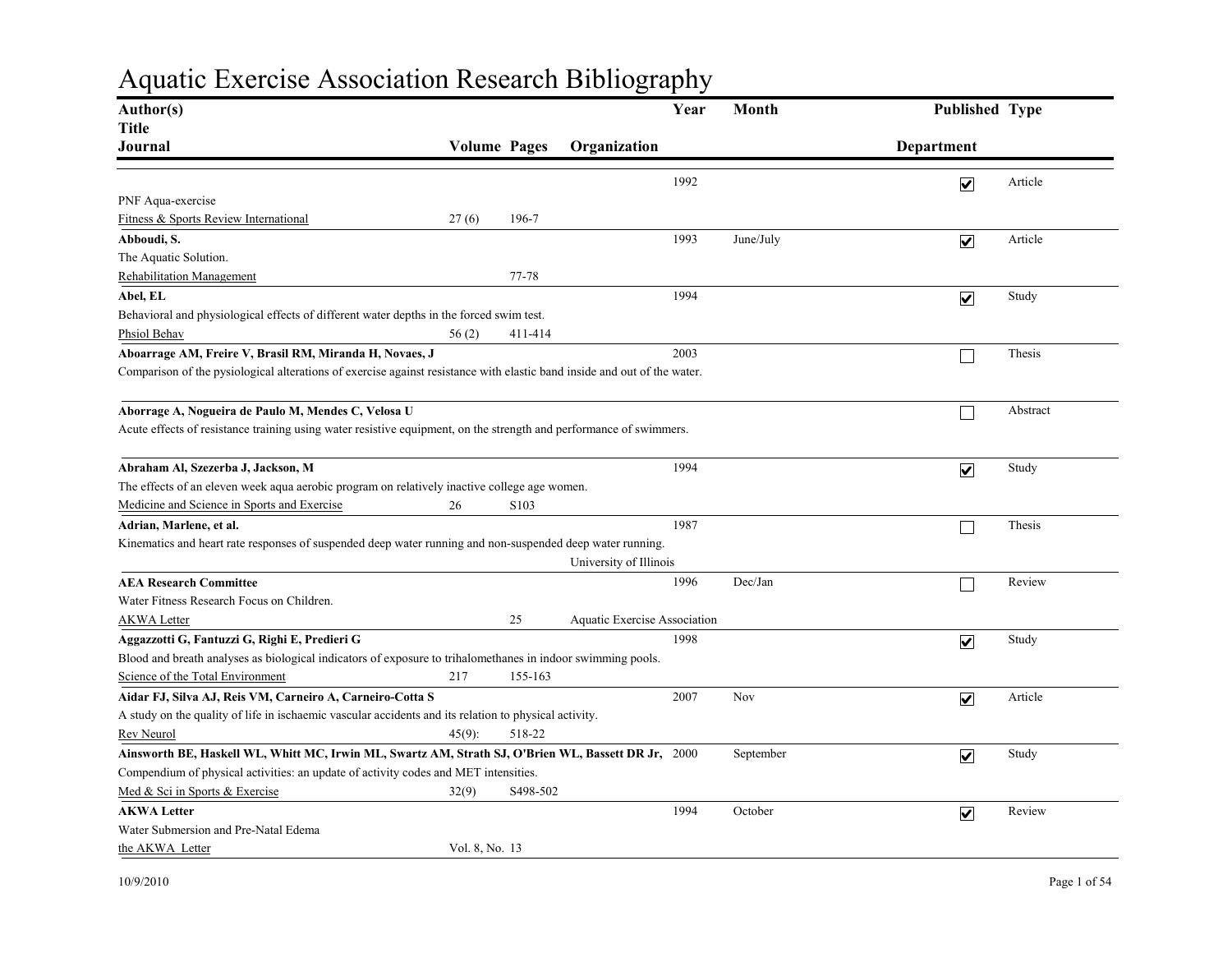| Alberton CL, Coertjens M, de Figueiredo PAP, Kruel LFM                                                                                                          |       |           |                                         |      |      |                               |                         | Abstract    |
|-----------------------------------------------------------------------------------------------------------------------------------------------------------------|-------|-----------|-----------------------------------------|------|------|-------------------------------|-------------------------|-------------|
| Behavior of oxygen uptake in water exercises performed at different cadences in and out of water.                                                               |       |           |                                         |      |      |                               |                         |             |
|                                                                                                                                                                 |       |           | <b>Brazil</b>                           |      |      |                               |                         |             |
| Alberton Cl, Olkoski MM, Pinto S S, Becker ME, Kruel LFM                                                                                                        |       |           |                                         | 2007 | Nov  |                               | $\overline{\mathbf{v}}$ | Study       |
| Cardiorespiratory Responses of Postmenopausal Women to Different Water Exercises.                                                                               |       |           |                                         |      |      |                               |                         |             |
| Int J Aq Res & Ed                                                                                                                                               | 1(4)  |           |                                         |      |      |                               |                         |             |
| Alberton CL, Tartaruga MP, Pinto SS, Cadore EL, Da Silva EM, Kruel LF.                                                                                          |       |           |                                         | 2009 | June |                               | $\overline{\mathbf{v}}$ | Study       |
| Cardiorespiratory responses to stationary running at different cadences in water and on land.                                                                   |       |           |                                         |      |      |                               |                         |             |
| J Sports Med Phys Fitness.                                                                                                                                      | 49(2) | 142-51    | Federal University of Rio Grande do Sul |      |      | School of Physical Education, |                         |             |
| Alberton, CL; Antunes, AH; Pinto, SS; Tartaruga, MP; Silva, EM; Cadore, EL; Kruel, LFM.                                                                         |       |           |                                         | 2009 | May  |                               | $\overline{\mathbf{v}}$ | Abstract    |
| Correlation between Rating of Perceived Exertion and Physiological Variables during the Execution of Stationary Running in Water at Different Cadences.         |       |           |                                         |      |      |                               |                         |             |
| <b>AEA IAFC Poster Proceedings</b>                                                                                                                              |       |           |                                         |      |      |                               |                         |             |
| Alberton, CL; Silva, EM; Cadore, EL; Coertjens, M; Beyer, PO; Marocco, LF; Kruel, LFM.                                                                          |       |           |                                         | 2009 | May  |                               | $\overline{\mathbf{v}}$ | Abstract    |
| Electromiographic Responses Induced by Superficial Electrodes Isolation and by Immersion.                                                                       |       |           |                                         |      |      |                               |                         |             |
| <b>AEA IAFC Poster Proceedings</b>                                                                                                                              |       |           |                                         |      |      |                               |                         |             |
| Alencar KL, Carvalho LB, Prado LB, Vantini AL, Vieira VC, Cardoso AP, Alencar JP, Paes AT, Pere                                                                 |       |           |                                         | 2006 |      |                               | $\blacktriangledown$    | Study       |
| Older people involved in physical activity benefit from water exercise, showing longer total sleep time.                                                        |       |           |                                         |      |      |                               |                         |             |
| J Am Geriatr Soc                                                                                                                                                | 54(4) | $725 - 7$ |                                         |      |      |                               |                         |             |
| Alexander MJL, Butcher JE                                                                                                                                       |       |           |                                         | 2001 | May  |                               | $\overline{\mathbf{v}}$ | Abstract    |
| Effects of an aquatic exercise program on physical performance of older females with arthritis.                                                                 |       |           |                                         |      |      |                               |                         |             |
| Medicine & Science in Sports & Exercise                                                                                                                         | 35(5) | S38       |                                         |      |      |                               |                         |             |
| Alexander MJL, Butcher JE, MacDonald PB                                                                                                                         |       |           |                                         | 1999 |      |                               | $\Box$                  |             |
| The effects of a water exercise program on physical and psycho-social parameters of arthritis patients.                                                         |       |           |                                         |      |      |                               |                         |             |
| Me Sci Sport Exer                                                                                                                                               | 31(5) | S377      |                                         |      |      |                               |                         |             |
| Almeras N, Lemieus S, Bouchard C, Tremblay A                                                                                                                    |       |           |                                         | 1997 | June |                               | $\blacktriangledown$    |             |
| Fat gain in female swimmers.                                                                                                                                    |       |           |                                         |      |      |                               |                         |             |
| Physiol Behav                                                                                                                                                   | 61(6) | 811-817   | Physical Activity Sciences Laboratory   |      |      |                               |                         |             |
| Altan I, Bingol U, Aykac M, Koc Z, Yurtkuran M                                                                                                                  |       |           |                                         | 2003 |      |                               | $\blacktriangledown$    | Study       |
| Investigation of pool-based exercise on fibromyalgia syndrome.                                                                                                  |       |           |                                         |      |      |                               |                         |             |
| Rheumatol Int                                                                                                                                                   | 25(5) | 272-277   |                                         |      |      |                               |                         |             |
| <b>American Academy of Pediatrics</b>                                                                                                                           |       |           |                                         | 1982 |      |                               | $\overline{\mathbf{v}}$ | Article     |
| Aquatic activity programs for children under age of three.                                                                                                      |       |           |                                         |      |      |                               |                         |             |
| Pediatrics                                                                                                                                                      |       | 58        |                                         |      |      |                               |                         |             |
| <b>American College of Sports Medicine</b>                                                                                                                      |       |           |                                         | 2000 |      |                               | $\overline{\mathbf{v}}$ | <b>Book</b> |
| Guidelines for Exercise Testing and Prescription                                                                                                                |       |           |                                         |      |      |                               |                         |             |
|                                                                                                                                                                 |       |           | Lippincott, Williams and Wilkins        |      |      |                               |                         |             |
| <b>American College of Sports Medicine</b>                                                                                                                      |       |           |                                         | 1990 |      |                               | $\overline{\mathbf{v}}$ | Other       |
| Position statement on the recommended quantity and quality of exercise for developing and maintaining cardiorespiratory and muscular fitness in healthy adults. |       |           |                                         |      |      |                               |                         |             |
| Medicine and Science in Sports and Exercise                                                                                                                     | 22:2  | 265-274   |                                         |      |      |                               |                         |             |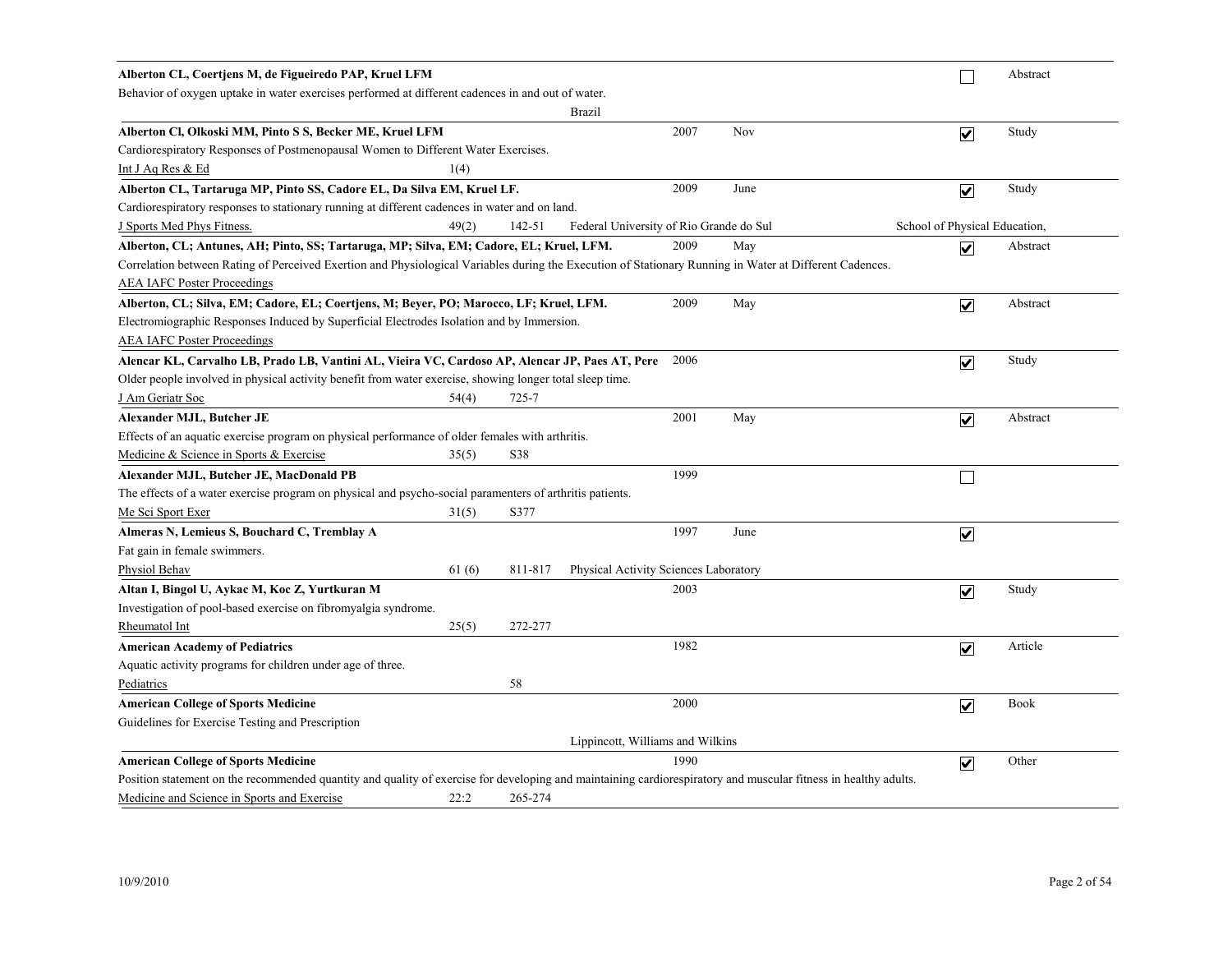| <b>American National Red Cross</b>                                                                                                      |                |           |                              | 1992 |                                                              |                       | $\overline{\mathbf{v}}$ | Book        |
|-----------------------------------------------------------------------------------------------------------------------------------------|----------------|-----------|------------------------------|------|--------------------------------------------------------------|-----------------------|-------------------------|-------------|
| Swimming and Diving                                                                                                                     |                |           |                              |      |                                                              |                       |                         |             |
|                                                                                                                                         |                |           |                              |      | MS: Mosby - Year Book, Inc. and The American National Red    |                       |                         |             |
| Andersson J P, Liner M H, Fredsted A, Schagatay EK                                                                                      |                |           |                              | 2004 |                                                              |                       | $\overline{\mathbf{v}}$ | Study       |
| Cardiovascular and respiratory responses to apneas with and without face immersion in exercising humans.                                |                |           |                              |      |                                                              |                       |                         |             |
| J Appl Physiol<br>96(3)                                                                                                                 |                | 1005-1010 |                              |      |                                                              |                       |                         |             |
| <b>Andrus JM</b>                                                                                                                        |                |           |                              | 1997 | February                                                     |                       |                         | Pilot Study |
| Aquafit and Weight Training                                                                                                             |                |           |                              |      |                                                              |                       |                         |             |
| Aquafit                                                                                                                                 | $\overline{c}$ |           |                              |      |                                                              |                       |                         |             |
| <b>Araalson KM</b>                                                                                                                      |                |           |                              | 1985 |                                                              |                       | $\overline{\mathbf{v}}$ | Article     |
| Therapeutic pool programs.                                                                                                              |                |           |                              |      |                                                              |                       |                         |             |
| <b>Clinical Management</b><br>5                                                                                                         |                | $10-13$   |                              |      |                                                              |                       |                         |             |
| Arborelius M, Balldin UI, Lilja B, Lundgren CE                                                                                          |                |           |                              | 1972 |                                                              |                       | $\overline{\mathbf{v}}$ | Study       |
| Hemodynamic changes in man during immersion with the head above water.                                                                  |                |           |                              |      |                                                              |                       |                         |             |
| <b>Aerospace Medicine</b><br>43(3)                                                                                                      |                | 593-599   |                              |      |                                                              |                       |                         |             |
| Ariyoshi M, Sonoda K, Nagata , Mashima T, Zenmyo M, Paku C, Takamiya Y, Yoshimatsu H, Hirai Y 1999                                      |                |           |                              |      | Feb                                                          |                       | $\overline{\mathbf{v}}$ | Other       |
| Efficacy of aquatic exercises for patients with low-back pain.                                                                          |                |           |                              |      |                                                              |                       |                         |             |
| 46(2)<br>Kurume Med J                                                                                                                   |                | $91-6$    | Kyoritsu Hospital            |      |                                                              | Department of Surgery |                         |             |
| Assis MR, Silva LE, Alves AM, Pessanha AP, Valim V, Feldman D, Barros Neto TL, Natour J                                                 |                |           |                              | 2006 |                                                              |                       | $\overline{\mathbf{v}}$ | Study       |
| A randomized controlled trial of deep water running: clinical effectiveness of aquatic exercise to treat fibromyalgia.                  |                |           |                              |      |                                                              |                       |                         |             |
| Arthritis Rheum<br>55(1)                                                                                                                |                | 57-65     |                              |      |                                                              |                       |                         |             |
| Avellini, B., Shapiro, Y., & Pandolf, K.                                                                                                |                |           |                              | 1983 |                                                              |                       | $\overline{\mathbf{v}}$ | Study       |
| Cardio-respiratory physical training in water and on land.                                                                              |                |           |                              |      |                                                              |                       |                         |             |
| European Journal of Applied Physiology and Occupational Physi 50                                                                        |                | 255-263   |                              |      |                                                              |                       |                         |             |
| Avellini, B.A., Shapiro, Y., Fortney, S.M., Wenger, C. B., Pandolf, K. B.                                                               |                |           |                              | 1982 | Nov                                                          |                       | $\overline{\mathbf{v}}$ |             |
| Effects on heat tolerance of physical training in water and on land.                                                                    |                |           |                              |      |                                                              |                       |                         |             |
| Journal of Applied Physiol<br>53(5)                                                                                                     |                | 1291-1298 |                              |      |                                                              |                       |                         |             |
| Avery, H., Lowe, N.                                                                                                                     |                |           |                              | 1999 |                                                              |                       |                         | Pilot Study |
| Effects of Water Temperature on Flexibility                                                                                             |                |           |                              |      |                                                              |                       |                         |             |
|                                                                                                                                         |                |           | University of North Carolina |      |                                                              |                       |                         |             |
| Ay, A. and Yurtkuran, M                                                                                                                 |                |           |                              | 2003 | December                                                     |                       | $\overline{\mathbf{v}}$ | Study       |
| Evaluation of hormonal response and ultrasonic changes in the heel bone by aquatic exercise in sedentary postmenopausal women.          |                |           |                              |      |                                                              |                       |                         |             |
| Am J Phys Med Rehabil<br>82(12)                                                                                                         |                | 942-9     |                              |      | Uludag University Ataturk Balneotherapy and Rehabilitation C |                       |                         |             |
| Ay, A. and Yurtkuran, M                                                                                                                 |                |           |                              | 2005 | January                                                      |                       | $\overline{\mathbf{v}}$ | Study       |
| Influence of aquatic and weight-bearing exercises on quantitative ultrasound variables in postmenopausal women.                         |                |           |                              |      |                                                              |                       |                         |             |
| Am J Phys Med Rehabil<br>84(1)                                                                                                          |                | 52-61     |                              |      | Uludag University Ataturk Balneotherapy and Rehabilitation C |                       |                         |             |
| Bailey, Carolym, Finch, Samantha, Hallan, Steven, Stiff, Penelope                                                                       |                |           |                              | 1996 |                                                              |                       |                         | Thesis      |
| A study to investigate the effects of a 10 week 'Aquarobic' programme on cardiorespiratory fitness, flexibility and general well being. |                |           |                              |      |                                                              |                       |                         |             |
|                                                                                                                                         |                |           | University of East London    |      |                                                              |                       |                         |             |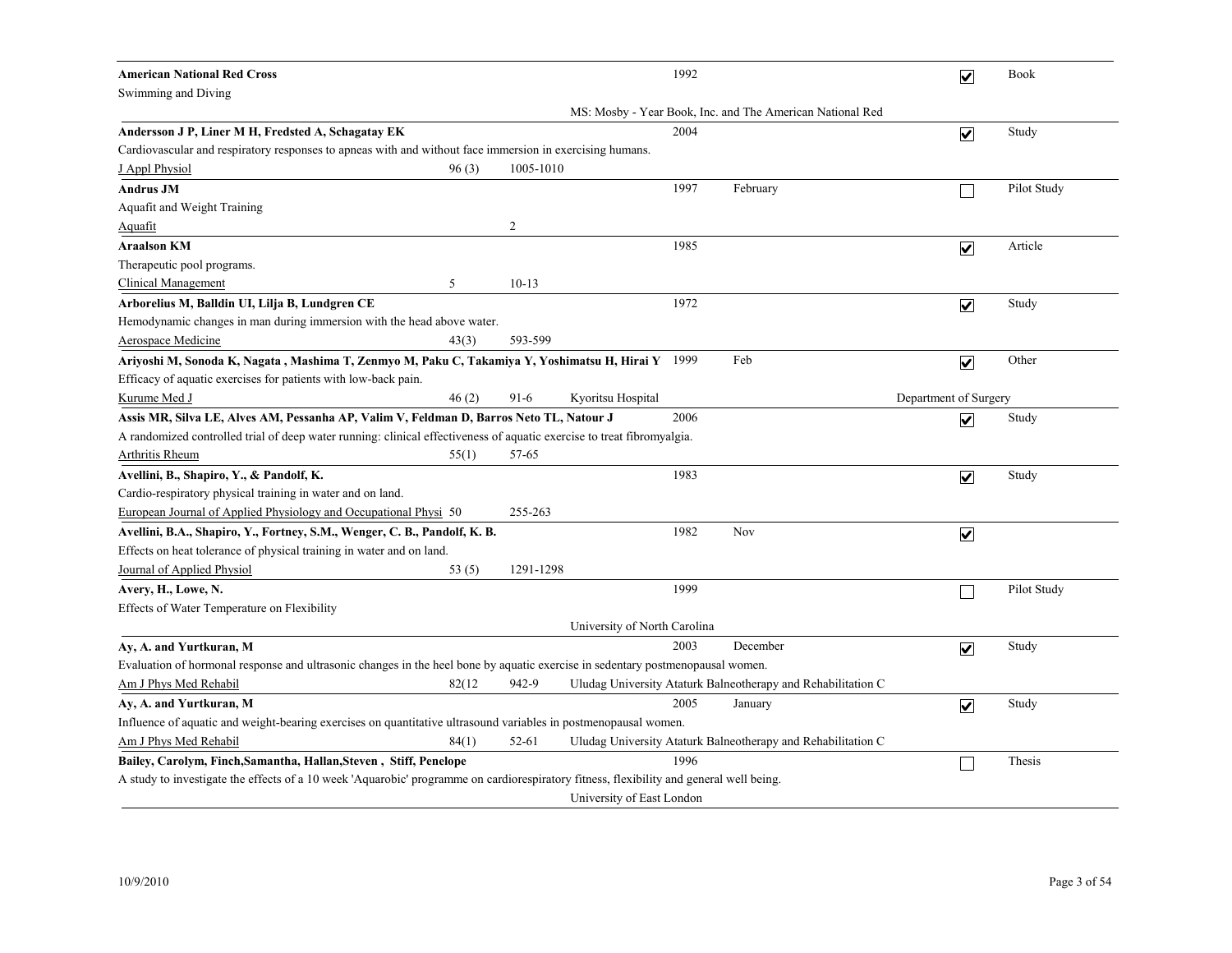| <b>Bakoulis Bloch, G.</b>                                                                                                                                                   |         |           |                                   | 1991 | Nov-Dec                                          | $\overline{\mathbf{v}}$ | Article                       |
|-----------------------------------------------------------------------------------------------------------------------------------------------------------------------------|---------|-----------|-----------------------------------|------|--------------------------------------------------|-------------------------|-------------------------------|
| Water running: pool your efforts. (Training Tips)                                                                                                                           |         |           |                                   |      |                                                  |                         |                               |
| <b>Women's Sports and Fitness</b>                                                                                                                                           | 13(8)   | 59(2)     |                                   |      |                                                  |                         |                               |
| Balogh, Z., J. Ordogh, et al                                                                                                                                                |         |           |                                   | 2005 |                                                  | $\overline{\mathbf{v}}$ | Study                         |
| Effectiveness of balneotherapy in chronic low back pain -- a randomized single-blind controlled follow-up study.                                                            |         |           |                                   |      |                                                  |                         |                               |
| Forsch Komplementarmed Klass Naturheilkd                                                                                                                                    | 12(4)   | 196-201   |                                   |      |                                                  |                         |                               |
| Barbosa TM, Sousa VF, Silva AJ, Reis VM, Marinho DA, Bragada JA.                                                                                                            |         |           |                                   | 2010 | Jan                                              | $\overline{\mathbf{v}}$ | Study                         |
| Effects of musical cadence in the acute physiologic adaptations to head-out aquatic exercises.                                                                              |         |           |                                   |      |                                                  |                         |                               |
| <b>J</b> Strength Cond Res.                                                                                                                                                 | 24(1)   | 244-50.   | Polytechnic Institute of Bragança |      |                                                  |                         | Department of Sports Sciences |
| Barbosa, T. M. Garrido, M. F. Bragada, J.                                                                                                                                   |         |           |                                   | 2007 | Nov                                              | $\overline{\mathbf{v}}$ | Article                       |
| Physiological adaptations to head-out aquatic exercises with different levels of body immersion                                                                             |         |           |                                   |      |                                                  |                         |                               |
| <b>J</b> Strength Cond Res                                                                                                                                                  | 21(4)   | 1255-1259 |                                   |      |                                                  |                         |                               |
| Bar-Or, O.                                                                                                                                                                  |         |           |                                   | 2000 | Nov                                              | $\overline{\mathbf{v}}$ | Review                        |
| Juvenile obesity, physical activity, and lifestyle changes- cornerstones for prevention and management.                                                                     |         |           |                                   |      |                                                  |                         |                               |
| Physician and Sportsmedicine                                                                                                                                                | 28      | 51        |                                   |      |                                                  |                         |                               |
| Barretta, Rosalie G.                                                                                                                                                        |         |           |                                   | 1993 | Spring                                           |                         | Study                         |
| Physiological Training Adaptations to a 14 week deep water exercise program.                                                                                                |         |           |                                   |      |                                                  |                         |                               |
|                                                                                                                                                                             |         |           | University of New Mexico          |      |                                                  |                         |                               |
| <b>Barretta, Rosie PhD</b>                                                                                                                                                  |         |           |                                   | 1996 | August/Septe                                     | □                       | Article                       |
| Understanding Water Exercise Target Heart Rate.                                                                                                                             |         |           |                                   |      |                                                  |                         |                               |
| the AKWA letter                                                                                                                                                             |         | $10 - 11$ |                                   |      |                                                  |                         |                               |
| Bartels, E. M. Lund, H. Hagen, K. B. Dagfinrud, H. Christensen, R. Danneskiold-Samsoe, B.                                                                                   |         |           |                                   | 2007 | Oct                                              | $\overline{\mathbf{v}}$ | Article                       |
| Aquatic exercise for the treatment of knee and hip osteoarthritis                                                                                                           |         |           |                                   |      |                                                  |                         |                               |
| Cochrane Database Syst Rev                                                                                                                                                  | (4)     | CD005523  |                                   |      |                                                  |                         |                               |
| Bartels, EM., Lund, H., Danneskiold-Samsoe, B.                                                                                                                              |         |           |                                   | 2001 | October                                          | $\overline{\mathbf{v}}$ | Review                        |
| [Pool exercise therapy of rheumatoid arthritis.] [Article in Danish]                                                                                                        |         |           |                                   |      |                                                  |                         |                               |
| Ugeskr Laeger                                                                                                                                                               | 163(40) | 5507-13   |                                   |      | Danmarks Natur- og Laegevidenskabelige Bibliotek |                         |                               |
| Bartow, L., Diamond, L.                                                                                                                                                     |         |           |                                   | 1989 |                                                  | П                       | Thesis                        |
| Resistance training in the water: an analysis compairing the hydro-tone system to water resistance without a training tool in resistance of the knee flexors and extensors. |         |           |                                   |      |                                                  |                         |                               |
|                                                                                                                                                                             |         |           | <b>Boston University</b>          |      |                                                  |                         |                               |
| Bassett, David R., & Crum, Jason                                                                                                                                            |         |           |                                   | 1997 | Feb.                                             | $\overline{\mathbf{v}}$ | Thesis                        |
| Energy Cost of Using HydroForce Exercise Equipment.                                                                                                                         |         |           |                                   |      |                                                  |                         |                               |
|                                                                                                                                                                             |         |           | University of Tennessee           |      |                                                  | Exercise Science Unit   |                               |
| Bazett, H. C., Maxfield, M.E., Scott, J.C.                                                                                                                                  |         |           |                                   | 1938 |                                                  | ☑                       | Study                         |
| Effects of baths at different temperatures on oxygen exchange and on the circulation.                                                                                       |         |           |                                   |      |                                                  |                         |                               |
| American Journal of Physiology                                                                                                                                              | 119     | 93-110    |                                   |      |                                                  |                         |                               |
| Beasley, B.                                                                                                                                                                 |         |           |                                   | 1985 |                                                  |                         | Thesis                        |
| Metabolic and heart rate responses to aquatic exercise.                                                                                                                     |         |           |                                   |      |                                                  |                         |                               |
|                                                                                                                                                                             |         |           | University of Southern Florida    |      |                                                  |                         |                               |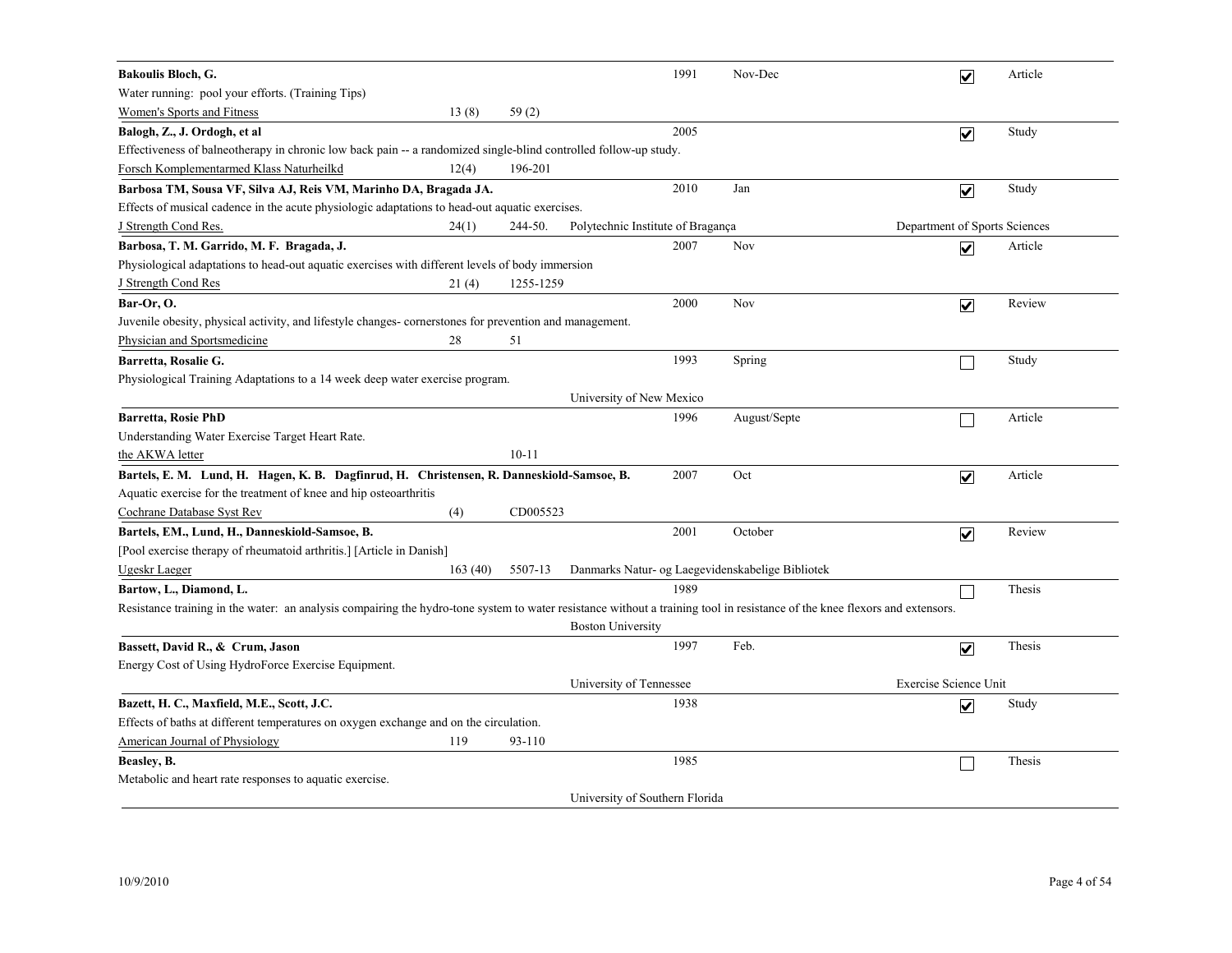| Beasley, R. L.                                                                                             |               |           |                                           | 1989 |               | $\overline{\mathbf{v}}$ | Article  |
|------------------------------------------------------------------------------------------------------------|---------------|-----------|-------------------------------------------|------|---------------|-------------------------|----------|
| Aquatic exercise prescription pointers.                                                                    |               |           |                                           |      |               |                         |          |
| <b>Sports Medicine Digest</b>                                                                              | 11(1)         | $1 - 3$   |                                           |      |               |                         |          |
| Beason K, Lee J                                                                                            |               |           |                                           | 2008 | May           | $\overline{\mathbf{v}}$ | Abstract |
| Aquatic professionals' beliefs and behaviors toward the profession.                                        |               |           |                                           |      |               |                         |          |
| <b>AEA IAFC Poster Proceedings</b>                                                                         |               |           | The University of Mississippi             |      |               |                         |          |
| <b>Beason K, Staten RS</b>                                                                                 |               |           |                                           | 2007 | March         | $\overline{\mathbf{v}}$ | Article  |
| Can socializing during low to medium impact aquatic exercise act as an antidepressant for older adults?    |               |           |                                           |      |               |                         |          |
| <b>AEA Aquatic Fitness Research Journal</b>                                                                | 4(1)          | $4 - 10$  | The University of Mississippi.            |      |               |                         |          |
| Becker B E, Hildenbrand K, Whitcomb R K, Sanders J P.                                                      |               |           |                                           | 2009 | Feb           | $\overline{\mathbf{v}}$ | Study    |
| Biophsiologic Effects of Warm Water Immersion                                                              |               |           |                                           |      |               |                         |          |
| Int J Aq Res & Ed                                                                                          | 3(1)          |           |                                           |      |               |                         |          |
| Becker, DG., Abidin, MR., Lombardi, SA., Phung, D., Shotwell, RE., Edlich, RF.                             |               |           |                                           | 1988 | Jul-Aug       | $\overline{\mathbf{v}}$ | Abstract |
| Evaluation of flotation devices for deep-water exercise.                                                   |               |           |                                           |      |               |                         |          |
| J Burn Care Rehabil                                                                                        | 9(4)          | 407-12    | University of Virginia School of Medicine |      |               |                         |          |
| Becker, Dr.                                                                                                |               |           |                                           |      |               | $\overline{\mathbf{v}}$ | Article  |
| Biologic Aspects of Aquatic Rehabilitation.                                                                |               |           |                                           |      |               |                         |          |
| Medicine & Physical Fitness                                                                                | 31            | 192-193   |                                           |      |               |                         |          |
| Begin, R., Epstein, M., Sackner, M.A., Levinson, R., Dougherty, R., Duncan, D.                             |               |           |                                           | 1976 |               | $\overline{\mathbf{v}}$ | Study    |
| Effect of water immersion to the neck on pulmonary circulation and tissue volume in man.                   |               |           |                                           |      |               |                         |          |
| Journal of Applied Physiology                                                                              | 40            | 293-299   |                                           |      |               |                         |          |
| Bellevue O, Cisar R, Cisar C, Bowen J, Wilkinson S.                                                        |               |           |                                           | 2009 | Nov           | $\overline{\mathbf{v}}$ | Study    |
| Evaluation and Comparison of 300-yd and 500-yd Shallow Water Run Tests as Predictors of Aerobic Power.     |               |           |                                           |      |               |                         |          |
| <u>Int J Aq Res &amp; Ed</u>                                                                               | 3(4)          |           |                                           |      |               |                         |          |
| Belza, B., Topoliski, T., Kinne, S., Patrick, DL., Ramsey, SD.                                             |               |           |                                           | 2002 | September-Oct | $\overline{\mathbf{v}}$ | Study    |
| Does adherence make a difference? Results form a community-based aquatic exercise program.                 |               |           |                                           |      |               |                         |          |
| <b>Nursing Research</b>                                                                                    | 51            | 285-291   |                                           |      |               |                         |          |
| Benelli P, Ditroilo M., De Vito G.                                                                         |               |           |                                           | 2004 | Nov           | $\overline{\mathsf{v}}$ | Study    |
| Physiological resonses to fitenss activities: a comparison between land-based and water aerobics exercise. |               |           |                                           |      |               |                         |          |
| J Strength Cond Res                                                                                        | 18(4)         | 719-722   |                                           |      |               |                         |          |
| Benelli, P., Ditroilo, M., Pigliapoco, P.                                                                  |               |           |                                           | 2004 | Spring        | $\overline{\mathbf{v}}$ | Thesis   |
| Physiological Responses to Fitness Activities- 2 Experimental Studies.                                     |               |           |                                           |      |               |                         |          |
| <b>AEA Aquatic Fitness Research Journal</b>                                                                | 1(1)          | $32 - 36$ | <b>Aquaite Exercise Association</b>       |      |               |                         |          |
| Berger, L., P. Martinie, et al.                                                                            |               |           |                                           | 2006 |               | $\overline{\mathbf{v}}$ | Study    |
| Immediate effects of physiotherapy session of lower limb by balneotherapy on postural control.             |               |           |                                           |      |               |                         |          |
| <b>Ann Readapt Med Phys</b>                                                                                | 49(1)         | 37-43     |                                           |      |               |                         |          |
| <b>Berkley Wellness Letter</b>                                                                             |               |           |                                           | 1989 | May           | $\overline{\mathbf{v}}$ | Review   |
| The Polar Bear Effect                                                                                      |               |           |                                           |      |               |                         |          |
| The AKWA Letter                                                                                            | Vol. 3, No. 7 |           | University of California                  |      |               |                         |          |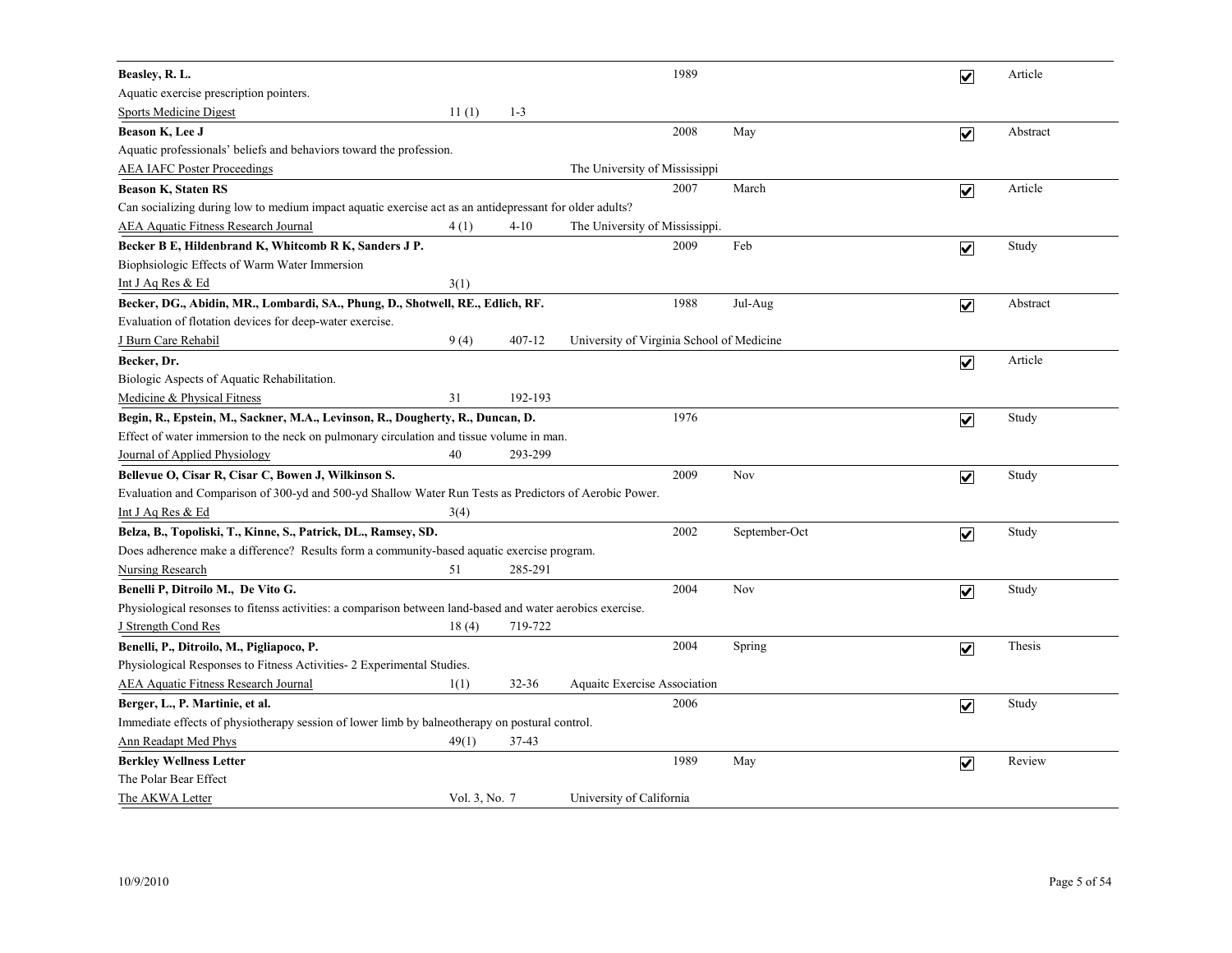| Bermingham MA, Mahajan D, Neaverson MA                                                                                                                                                              |        |           | 2004 | March                                                       | $\overline{\mathbf{v}}$ | Study    |
|-----------------------------------------------------------------------------------------------------------------------------------------------------------------------------------------------------|--------|-----------|------|-------------------------------------------------------------|-------------------------|----------|
| Blood lipids of cardiac patients after acute exercise on land and in water.                                                                                                                         |        |           |      |                                                             |                         |          |
| Arch Phys Med Rehabil                                                                                                                                                                               | 85(3)  | 509-511   |      | School of Biomedical Science University of Sydney Australia |                         |          |
| Best, SK., Williams, K.                                                                                                                                                                             |        |           | 1998 |                                                             |                         |          |
| Comparison of muscle activity, heart rate, blood pressure, and rate of perceived exxertion while pedaling on a land stationary cycle, a water stationary cycle, and stationary deep water pedaling. |        |           |      |                                                             |                         |          |
| On file at AEA                                                                                                                                                                                      |        |           |      |                                                             |                         |          |
| Bgeginski R, Finkelstein I, Alberton C L, Tartaruga M P, Kruel L F M                                                                                                                                |        |           | 2009 | May                                                         | $\overline{\mathbf{v}}$ | Study    |
| Effects of Water-Gymnastics Training on Hemodynamic Variables in Pregnant Women at Rest.                                                                                                            |        |           |      |                                                             |                         |          |
| Int J Aq Res & Ed                                                                                                                                                                                   | 3(2)   |           |      |                                                             |                         |          |
| Bgeginski R, Kanitz AC, Finkelstein I, Kruel LFM                                                                                                                                                    |        |           | 2008 | May                                                         | $\overline{\mathbf{v}}$ | Abstract |
| Influence of practice time of water aerobics throughout pregnancy on heart rate and blood pressure behavior.                                                                                        |        |           |      |                                                             |                         |          |
| <b>AEA IAFC Poster Proceedings</b>                                                                                                                                                                  |        |           |      |                                                             |                         |          |
| Bgeginski R, Stein R, de Figueiredo PAP, Alberton CL, Finkelstein I, Kruel LFM                                                                                                                      |        |           | 2008 | May                                                         | П                       | Abstract |
| Comparison of BP and VO2 behavior in pregnant and non-pregnant women, between progressive and continuous exercise in water and on land.                                                             |        |           |      |                                                             |                         |          |
| <b>AEA IAFC Poster Proceedings</b>                                                                                                                                                                  |        |           |      |                                                             |                         |          |
| Binkley, H., Schroyer, T.                                                                                                                                                                           |        |           | 2002 | January                                                     | $\overline{\mathbf{v}}$ | Study    |
| Aquatic therapy in the treatment of upper extremity injuries.                                                                                                                                       |        |           |      |                                                             |                         |          |
| Athletic Therapy Today                                                                                                                                                                              | $\tau$ | 49-54     |      |                                                             |                         |          |
| Bishop, P., Frazier, S., Smith, J., & Jacogs, D.                                                                                                                                                    |        |           | 1989 |                                                             | $\overline{\mathbf{v}}$ | Study    |
| Physiologic responses to treadmill and water running.                                                                                                                                               |        |           |      |                                                             |                         |          |
| Physician and Sports Medicine                                                                                                                                                                       | 17(2)  | 87-94     |      |                                                             |                         |          |
| Bitts, N., Tucker, M. & Smith, R.                                                                                                                                                                   |        |           | 1991 |                                                             | $\overline{\mathbf{v}}$ | Study    |
| Maximal responses to treadmill and deep water running in high school female cross country runners.                                                                                                  |        |           |      |                                                             |                         |          |
| Research Quarterly for Exercise and Sport                                                                                                                                                           | 62(2)  | 236-239   |      |                                                             |                         |          |
| Blair, S., Kohl, H., & Gordon, N.                                                                                                                                                                   |        |           | 1992 |                                                             | $\overline{\mathbf{v}}$ | Article  |
| Physical activity and health: A lifestyle approach                                                                                                                                                  |        |           |      |                                                             |                         |          |
| Medicine, Exercise, Nutrition & Health                                                                                                                                                              | 1:1    | 54-56     |      |                                                             |                         |          |
| Blair, S., Kohl, H., Paffenbarger, R., Clark, D., Cooper, K., & Gibbons, L.                                                                                                                         |        |           | 1989 |                                                             | $\blacktriangledown$    | Study    |
| Physical fitness and all-cause mortality: A prospective study of healthy men and women.                                                                                                             |        |           |      |                                                             |                         |          |
| Journal of the American Medical Association                                                                                                                                                         | 262    | 2395-2401 |      |                                                             |                         |          |
| Blanche, W., Evans, W., Cureton, K. J., & Purvis, J. W.                                                                                                                                             |        |           | 1978 |                                                             | $\overline{\mathbf{v}}$ | Study    |
| Metabolic and circulatory responses to walking and jogging in water.                                                                                                                                |        |           |      |                                                             |                         |          |
| <b>Research Quarterly</b>                                                                                                                                                                           | 49     | 442-449   |      |                                                             |                         |          |
| Bolton, E.                                                                                                                                                                                          |        |           | 1971 |                                                             | $\overline{\mathbf{v}}$ | Article  |
| Technique of resistive exercise adapted for a small pool.                                                                                                                                           |        |           |      |                                                             |                         |          |
| Physiotherapy                                                                                                                                                                                       | 57(10) | 481-482   |      |                                                             |                         |          |
| Bonde-Petersen, F., Schultz-Pedersen, L., Dragsted, N.                                                                                                                                              |        |           | 1992 | May                                                         | $\overline{\mathbf{v}}$ |          |
| Peripheral and central blood flow in man during cold, thermoneutral, and hot water immersion.                                                                                                       |        |           |      |                                                             |                         |          |
| Aviat Space Environ Med.                                                                                                                                                                            | 63(5)  | 346-350   |      | Danish Aerospace Medical Centre of Research, Rigshospitalet |                         |          |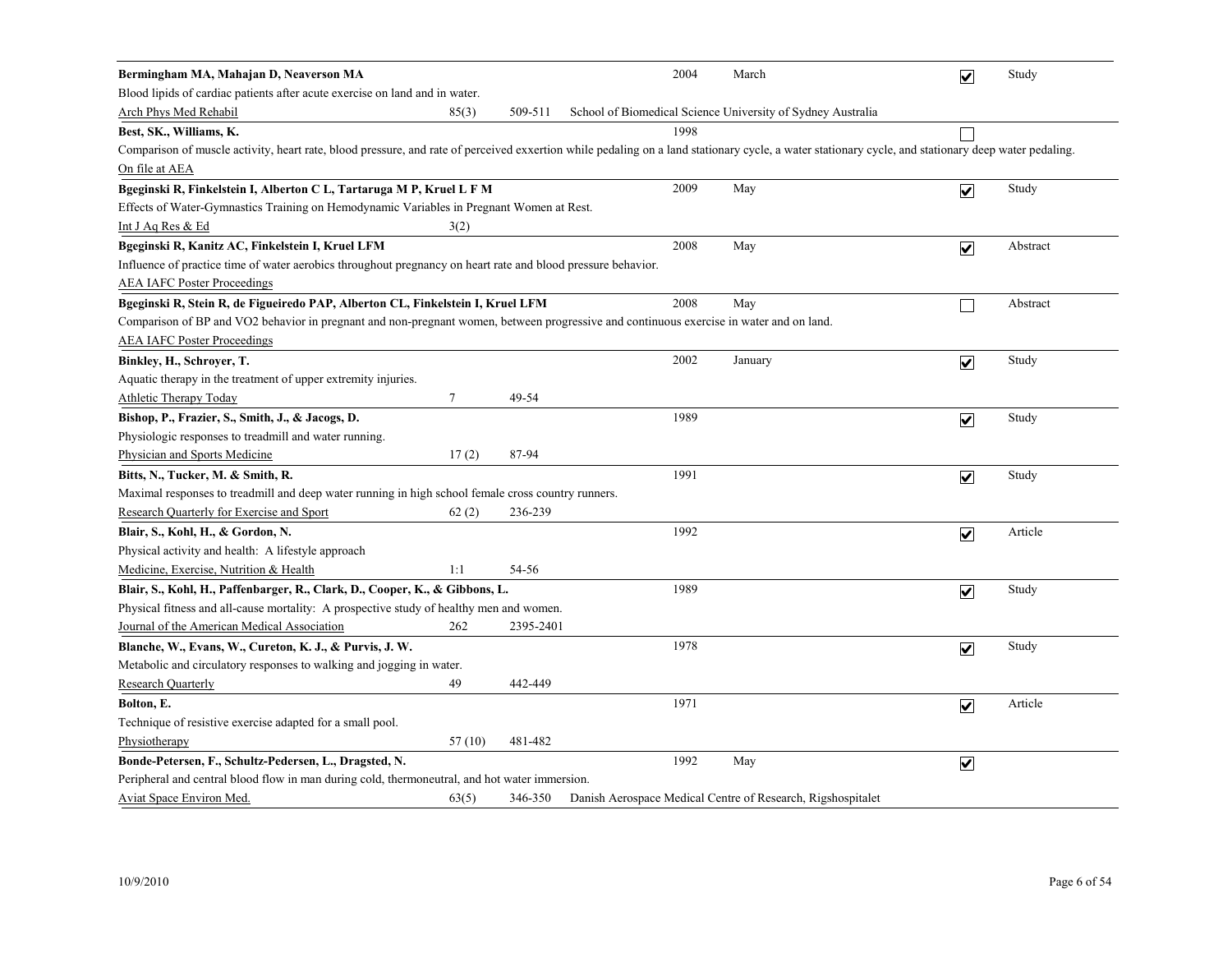| Bonnette, A. R.                                                                                                                  |        |           |                           | 1978 | Nov.     | $\overline{\mathbf{v}}$ | Article                              |
|----------------------------------------------------------------------------------------------------------------------------------|--------|-----------|---------------------------|------|----------|-------------------------|--------------------------------------|
| Use the swimming pool to rehabilitate injuries.                                                                                  |        |           |                           |      |          |                         |                                      |
| Athletic Journal                                                                                                                 | 59     | 3         |                           |      |          |                         |                                      |
| Bookspan, J.                                                                                                                     |        |           |                           | 1986 |          |                         | Thesis                               |
| The effect of a swimming program and specific water resistance exercises on muscular strength and endurance.                     |        |           |                           |      |          |                         |                                      |
|                                                                                                                                  |        |           | Temple University         |      |          |                         |                                      |
| Boone, T., Thompson, D.L.                                                                                                        |        |           |                           | 1983 | Jan/Feb  | $\overline{\mathbf{v}}$ | Study                                |
| Reproductibility of tethered swimming in exercise rehabilitation research.                                                       |        |           |                           |      |          |                         |                                      |
| <b>American Corrective Therapy Journal</b>                                                                                       | 37(1)  | $23 - 27$ |                           |      |          |                         |                                      |
| Booth, CE                                                                                                                        |        |           |                           | 2004 |          | $\overline{\mathbf{v}}$ | Study                                |
| Water exercise and its effects on balance and gait to reduce the risk of falling in older adults.                                |        |           |                           |      |          |                         |                                      |
| Activities, Adaptation and Aging                                                                                                 | 28(4)  | 45-57     | Washington University     |      |          |                         | Department of HHPR-Paramedic Program |
| Borg, G.V.                                                                                                                       |        |           |                           | 1982 |          | $\overline{\mathbf{v}}$ | Study                                |
| Psychological basis of perceived exertion.                                                                                       |        |           |                           |      |          |                         |                                      |
| Medicine and Science in Sports and Exercise                                                                                      | $14-5$ | 377-381   |                           |      |          |                         |                                      |
| Brady, B. Redfern, J. Macdougal, G. Williams, J.                                                                                 |        |           |                           | 2008 | June     | $\blacktriangledown$    |                                      |
| The addition of aquatic therapy to rehabilitation following surgical rotator cuff repair: a feasibility study                    |        |           |                           |      |          |                         |                                      |
| Physiother Res Int                                                                                                               |        | Epub ahea |                           |      |          |                         |                                      |
| <b>Brasil RM</b>                                                                                                                 |        |           |                           | 2008 | May      | $\overline{\mathbf{v}}$ | Abstract                             |
| Physiological Responses and the Rate of Perceived Exertion between the Continuous and Intermittent Protocols in Aquatic Cycling. |        |           |                           |      |          |                         |                                      |
| <b>AEA IAFC Poster Proceedings</b>                                                                                               |        |           |                           |      |          |                         |                                      |
| Brasil RM, Ferreira AC, Barreto AC                                                                                               |        |           |                           | 2006 |          |                         |                                      |
| The behaviors of the hemodynamic answers on the aquatic cyclism.                                                                 |        |           |                           |      |          |                         |                                      |
|                                                                                                                                  |        |           | Castelo Branco University |      |          |                         |                                      |
| Brass JE, Federoff L.                                                                                                            |        |           |                           | 2007 | Aug      | $\overline{\mathbf{v}}$ | Study                                |
| Psychological Benefits of Water Aerobics for Fibromyalgia Patients                                                               |        |           |                           |      |          |                         |                                      |
| Int J Aq Res & Ed                                                                                                                | 1(3)   |           |                           |      |          |                         |                                      |
| Bravo, G., Gauthier, P., Roy, PM., Payette, H., Gaulin, P.                                                                       |        |           |                           | 1997 | December | $\overline{\mathbf{v}}$ | Study                                |
| A weight-bearing, water-based exercise program for osteopenic women: its impact on bone, functional fitness, and well-being,     |        |           |                           |      |          |                         |                                      |
| Arch Phys Med Rehabil                                                                                                            | 78-12  | 1375-80   |                           |      |          |                         |                                      |
| Brennan, D. K., Michaud, T. J., Wilder, R. P., & Sherman, N. W.                                                                  |        |           |                           | 1992 |          | $\overline{\mathbf{v}}$ | Study                                |
| Gains in aquarunning peak oxygen consumption after eight weeks of aquarun training.                                              |        |           |                           |      |          |                         |                                      |
| Medicine and Science in Sports and Exercise                                                                                      | 24(5)  | 523       |                           |      |          |                         |                                      |
| <b>Brittain DR, Gyurcsik NC</b>                                                                                                  |        |           |                           | 2009 | January  | $\overline{\mathbf{v}}$ | Study                                |
| Perceptions of Trained Leaders on Improving the Public Health Impact of Three Arthritis Foundation Programs.                     |        |           |                           |      |          |                         |                                      |
| Health Promot Pract.                                                                                                             |        |           |                           |      |          |                         |                                      |
| Broach, Ellen and Dattilo, John                                                                                                  |        |           |                           | 2003 |          | $\blacktriangledown$    | Study                                |
| The effect of aquatic therapy on strength of adults with multiple sclerosis.                                                     |        |           |                           |      |          |                         |                                      |
| Thereapeutic Recreation Journal                                                                                                  | 37     | 224-239   |                           |      |          |                         |                                      |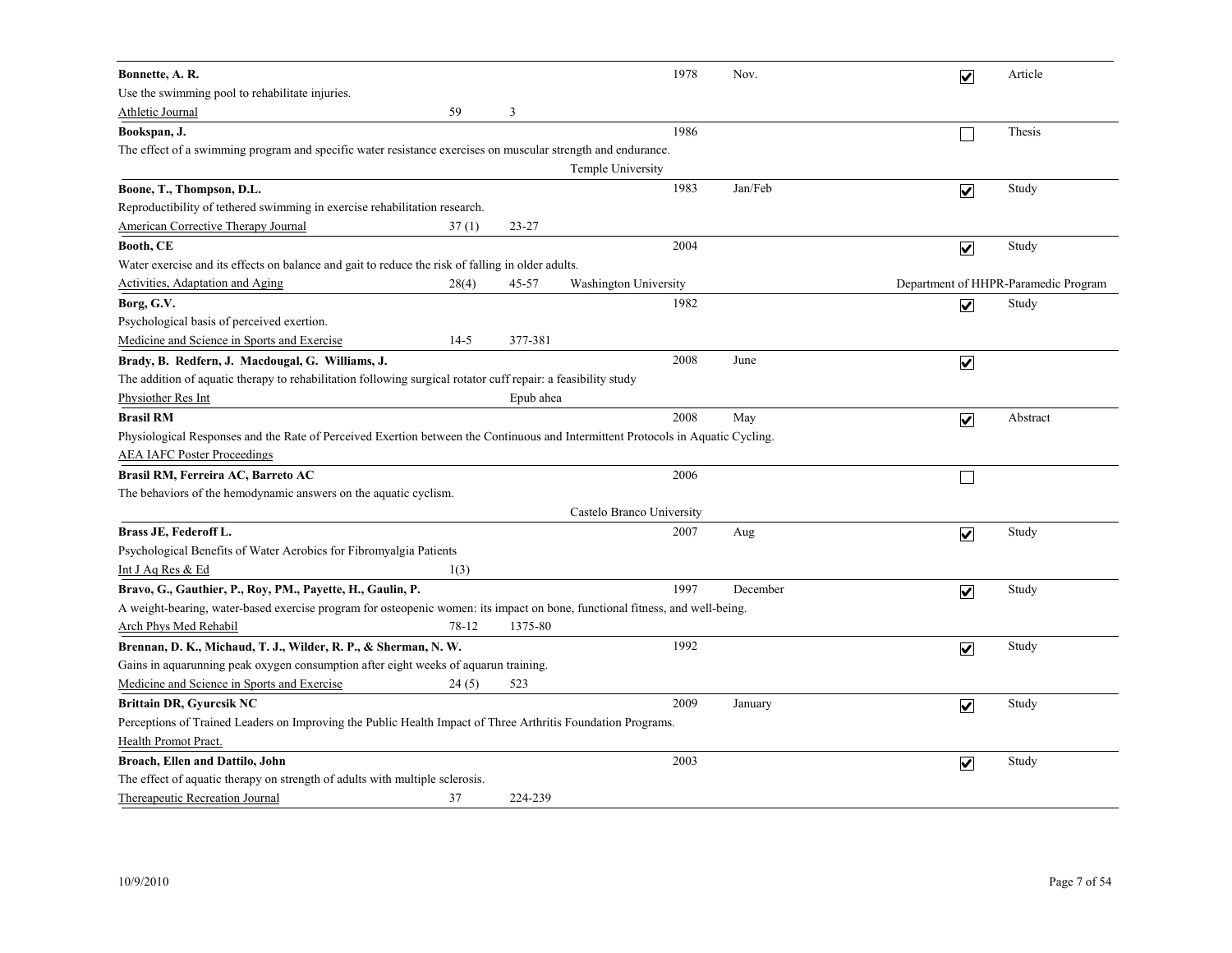| Broman G, Quintana M, Engardt M, Gullstrand < Janssom E, Kaijser L                                                                       |        |           | 2006                          |        |                                                                | $\overline{\mathbf{v}}$ | Study                                    |
|------------------------------------------------------------------------------------------------------------------------------------------|--------|-----------|-------------------------------|--------|----------------------------------------------------------------|-------------------------|------------------------------------------|
| Older women's cardiovascular reponses to deep water running.                                                                             |        |           |                               |        |                                                                |                         |                                          |
| J Aging Phys Act                                                                                                                         | 14(1)  | 29-40     |                               |        |                                                                |                         |                                          |
| Broman G, Quintana M, Lindberg T, Jansson E, Kaijser L.                                                                                  |        |           | 2006                          | Sep    |                                                                | $\overline{\mathbf{v}}$ | Study                                    |
| High intensity deep water training can improve aerobic power in elderly women.                                                           |        |           |                               |        |                                                                |                         |                                          |
| Eur J Appl Physiol                                                                                                                       | 98(2)  | 117-123   |                               |        |                                                                |                         |                                          |
| Brown, R., Henderson, J.                                                                                                                 |        |           | 1989                          |        |                                                                |                         |                                          |
| Training with the aqua jogger.                                                                                                           |        |           |                               |        |                                                                |                         |                                          |
| Eugene: Excel Sports Science                                                                                                             |        |           |                               |        |                                                                |                         |                                          |
| Brown, RL.                                                                                                                               |        |           | 1991                          |        |                                                                | $\blacktriangledown$    | <b>Book</b>                              |
| Water Training.                                                                                                                          |        |           |                               |        |                                                                |                         |                                          |
|                                                                                                                                          |        |           |                               |        | International Institute for Sport & Human Performance, Sport S |                         |                                          |
| Brown, S, et al                                                                                                                          |        |           | 1997b                         |        |                                                                | $\overline{\mathbf{v}}$ | Study                                    |
| Predicting oxygen consumption during deep water running: gender differences.                                                             |        |           |                               |        |                                                                |                         |                                          |
| Journal of Strength and Conditioning Research                                                                                            | $11-3$ | 188-193   |                               |        |                                                                |                         |                                          |
| Brown, S. P., Chitwood, L.F., Beason, K.R., & McLemore, D.R.                                                                             |        |           | 1997                          |        |                                                                | $\overline{\mathbf{v}}$ | Study                                    |
| Deep water running physiological responses: Gender differences at treadmill matched walking/running cadences.                            |        |           |                               |        |                                                                |                         |                                          |
| Journal of Strength and Conditiioning Research                                                                                           | 11(2)  | 107-114   |                               |        |                                                                |                         |                                          |
| Brown, S. P., Chitwood, L.F., Beason, K.R., McLemore, D.R.                                                                               |        |           | 1996                          | August |                                                                | $\overline{\mathbf{v}}$ |                                          |
| Perceptual responses to deep water running and treadmill exercise                                                                        |        |           |                               |        |                                                                |                         |                                          |
| Percept Mot Skills                                                                                                                       | 83(1)  | 131-139   | University of Mississippi     |        |                                                                |                         | Department of Exercise Science and Leisu |
| Brown, S.P., Chitwood, L.F., Beason, K.R., McLemore, D.R.                                                                                |        |           | 1996                          | August |                                                                | $\overline{\mathbf{v}}$ |                                          |
| Physiological correlates with perceived exertion during deep water running.                                                              |        |           |                               |        |                                                                |                         |                                          |
| Percept Mot Skills                                                                                                                       | 83(1)  | 155-162   | University of Missippi        |        |                                                                |                         | Department of Exercise Science and Leisu |
| Brown, Sp., Alvarez, JG. And Jordan, JC.                                                                                                 |        |           | 1997                          |        |                                                                |                         | Abstract                                 |
| Perceived exertion during deep water running: A multiple linear regression study.                                                        |        |           |                               |        |                                                                |                         |                                          |
| Med & Sci in Sports & Exercise                                                                                                           | 29(5)  | 1222      |                               |        |                                                                |                         |                                          |
| Brown, SP., O'Donnell, D., Kravitz, L., Beason, K., and Alverez, J.                                                                      |        |           | 1998                          |        |                                                                | $\overline{\mathbf{v}}$ | Study                                    |
| Regression of oxygen consumption on heart rate during supported and unsupported deep water running in healthy mixed gender.              |        |           |                               |        |                                                                |                         |                                          |
| Sports Medicine Training and Rehabilitation                                                                                              | 8(3)   | 291-299   |                               |        |                                                                |                         |                                          |
| Bullard, R., & Rapp, G.                                                                                                                  |        |           | 1970                          |        |                                                                | $\overline{\mathbf{v}}$ | Study                                    |
| Problems of body heat loss in water immersion.                                                                                           |        |           |                               |        |                                                                |                         |                                          |
| <b>Aerospace Medicine</b>                                                                                                                | 41     | 1269-1277 |                               |        |                                                                |                         |                                          |
| Buono, M. J.                                                                                                                             |        |           | 1983                          |        |                                                                | $\overline{\mathbf{v}}$ |                                          |
| Effect of central vascular engorgement and immersion on various lung volumes.                                                            |        |           |                               |        |                                                                |                         |                                          |
| Journal of Applied Physiology                                                                                                            | 54     | 115-118   |                               |        |                                                                |                         |                                          |
| Burke DG, Holt LE, Rasmussen R, MacKinnon NC, Vossen JF, Pelham TW                                                                       |        |           | 2001                          | March  |                                                                | $\overline{\mathbf{v}}$ | Study                                    |
| Effects of hot or cold water immersion and modified proprioceptive neuromauscualr facilitation flexibility exercise on hamstring length. |        |           |                               |        |                                                                |                         |                                          |
| J Athl Train                                                                                                                             | 36(1)  | $16-19$   | St. Francis Xavier University |        |                                                                |                         |                                          |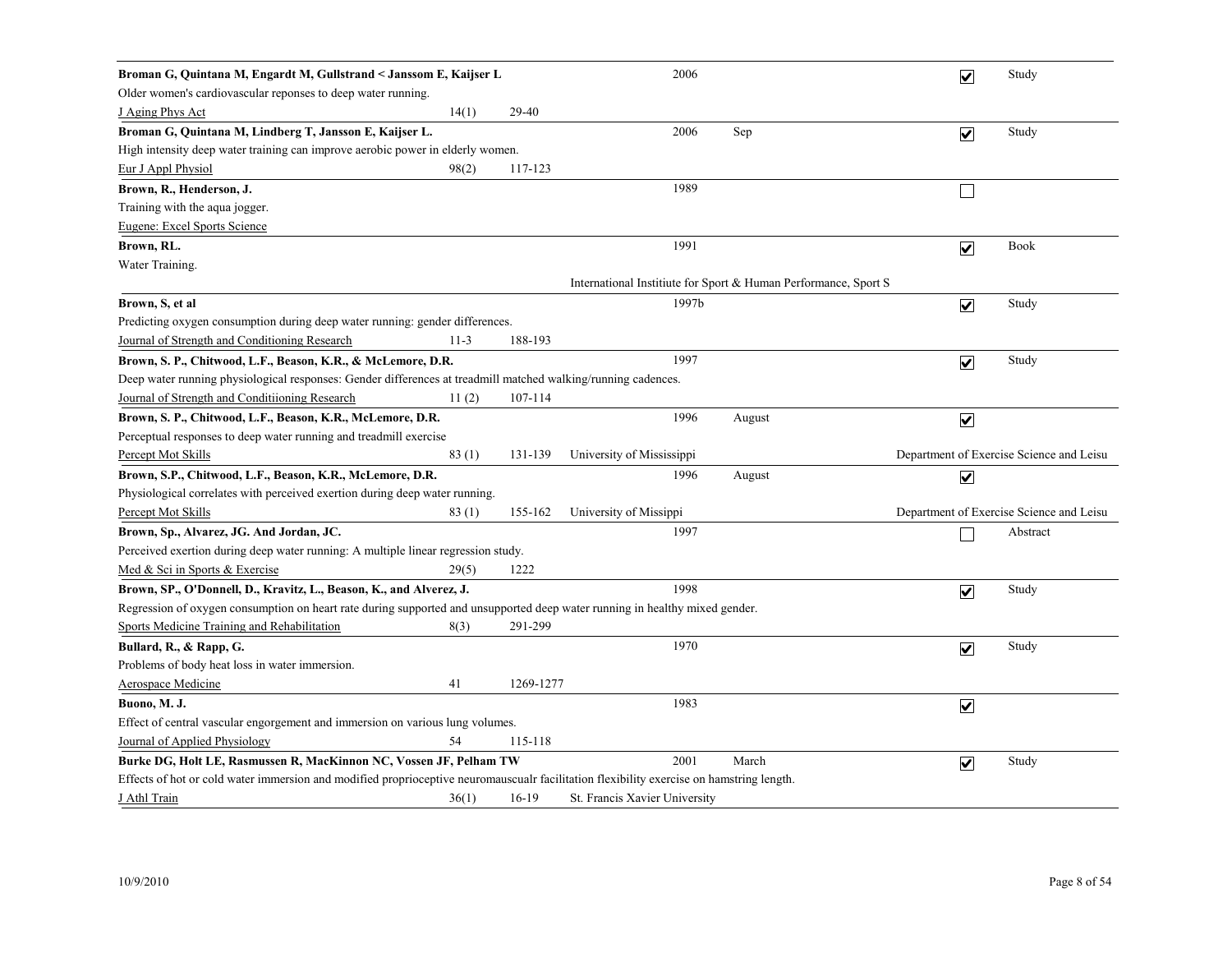| Burke, E. J., Keenan, T. J.                                                                                         |               |           |                                    | 1984 |           | $\overline{\mathbf{v}}$               | Study    |
|---------------------------------------------------------------------------------------------------------------------|---------------|-----------|------------------------------------|------|-----------|---------------------------------------|----------|
| Energy cost, heart rate, and perceived exertion during the elementary backstroke.                                   |               |           |                                    |      |           |                                       |          |
| The Physician and Sports Medicine                                                                                   | 12(12)        | 75-80     |                                    |      |           |                                       |          |
| Burns, AS., Lauder, TD.                                                                                             |               |           |                                    | 2001 | March     | $\overline{\mathbf{v}}$               | Abstract |
| Deep water running: an effective non-weight bearing exercise for the maintenance of land-based running performance. |               |           |                                    |      |           |                                       |          |
| Mil Med                                                                                                             | 166(3)        | $253 - 8$ | Thomas Jefferson University        |      |           | Department of Rehabilitation Medicine |          |
| Bushman, B. A., Flynn, M.G., Andres, F. F., Lambert, C.P., Taylor, M.S., & Braun, W. A.                             |               |           |                                    | 1997 |           | $\overline{\mathbf{v}}$               | Study    |
| Effect of 4 week deep water run training on running performance.                                                    |               |           |                                    |      |           |                                       |          |
| Medicine and Science in Sports and Exercise                                                                         | 29(5)         | 694-699   |                                    |      |           |                                       |          |
| Butts N., Tucker, M., & Greening, C.                                                                                |               |           |                                    | 1991 |           | $\blacktriangledown$                  | Study    |
| Physiologic responses to maximal treadmill and deep water running in men and women.                                 |               |           |                                    |      |           |                                       |          |
| American Journal of Sports Medicine                                                                                 | 19(6)         | 612-614   |                                    |      |           |                                       |          |
| Butts, N. K., Tucker, M., & Smith, R.                                                                               |               |           |                                    | 1991 |           | $\overline{\mathbf{v}}$               | Study    |
| Maximal responses to treadmill and deep water running in high school female cross country runners.                  |               |           |                                    |      |           |                                       |          |
| <b>Research Quarterly for Exercise and Sport</b>                                                                    | 62            | 236-239   |                                    |      |           |                                       |          |
| Byrne, H., Craig, J. & Wilmore, J.                                                                                  |               |           |                                    | 1996 |           | $\blacktriangledown$                  |          |
| A comparison of the effects of underwater treadmill walking on oxygen consumption, heart rate and cardiac output.   |               |           |                                    |      |           |                                       |          |
| Journal of Aquatic Physical Therapy                                                                                 | November 4-11 |           |                                    |      |           |                                       |          |
| Cadmus L, Patrick MB, Maciejewski ML, Topolski T, Belza B, Patrick DL.                                              |               |           |                                    | 2010 | Jan       | $\overline{\mathbf{v}}$               | Study    |
| Community-based aquatic exercise and quality of life in persons with osteoarthritis.                                |               |           |                                    |      |           |                                       |          |
| Med Sci Sports Exerc.                                                                                               | 42(1)         | $8 - 15$  | University of Washington,          |      |           | Department of Health Services         |          |
| Campbell, JA, D'Aquisto, LJ, D'Aquisto, DM, and Cline, MG                                                           |               |           |                                    | 2002 |           | $\overline{\mathbf{v}}$               | Study    |
| Metabolic and cardiovascular response to shallow water exercise in young and older women.                           |               |           |                                    |      |           |                                       |          |
| Medicine & Science In Sports & Exercise                                                                             | Alaska, US    |           |                                    |      |           |                                       |          |
| Campbell, K. P.                                                                                                     |               |           |                                    | 1954 |           | $\overline{\mathsf{v}}$               | Study    |
| Pool Therapy.                                                                                                       |               |           |                                    |      |           |                                       |          |
| British Journal of Physical Medicine                                                                                | $\tau$        | 224       |                                    |      |           |                                       |          |
| Campbell, K., et al.                                                                                                |               |           |                                    | 1990 | March     |                                       | Thesis   |
| Effect of water exercise on body composition in overweight females.                                                 |               |           |                                    |      |           |                                       |          |
|                                                                                                                     |               |           | <b>AAHPERD National Convention</b> |      |           |                                       |          |
| Campbell, W. R.                                                                                                     |               |           |                                    |      |           |                                       | Book     |
| Aqua Percept: A special aquatic program designed for motor training.                                                |               |           |                                    |      |           |                                       |          |
|                                                                                                                     |               |           | Aqua Percept, Inc.                 |      |           |                                       |          |
| Cancela Carral JM, Ayan Perez C                                                                                     |               |           |                                    | 2007 |           | $\blacktriangledown$                  | Study    |
| Effects of high-intensity combined training on women over 65.                                                       |               |           |                                    |      |           |                                       |          |
| Gerontology                                                                                                         | 53            | 340-346   |                                    |      |           |                                       |          |
| Cardosa JE, Augusto J, Oliveira G, Tarevnic R                                                                       |               |           |                                    | 2006 | April/May |                                       | Article  |
| Water Exercise-Program of specific physical activity for gestation and after-birth periods.                         |               |           |                                    |      |           |                                       |          |
| AKWA                                                                                                                | 19(6)         |           | Aquatic Exercise Association       |      |           |                                       |          |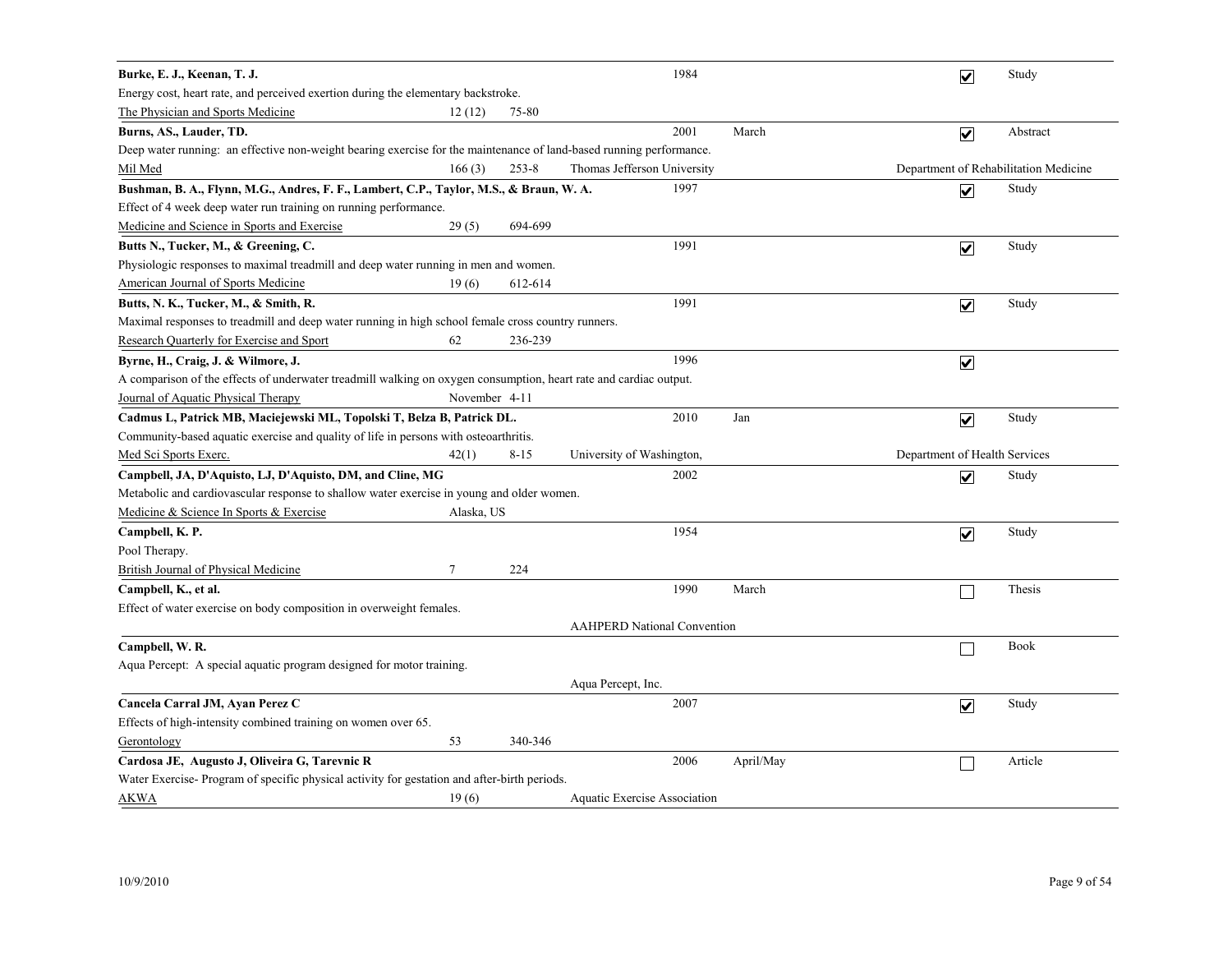| Carlson, J. S., et al.                                                                                                           |           |                                     |      |            |                            |                         | Abstract                                  |
|----------------------------------------------------------------------------------------------------------------------------------|-----------|-------------------------------------|------|------------|----------------------------|-------------------------|-------------------------------------------|
| Examination of cardiovascular and metabolic adjustments to exercise on a treadmill immersed in water.                            |           |                                     |      |            |                            |                         |                                           |
|                                                                                                                                  |           | Footscray Institute of Technology   |      |            |                            |                         |                                           |
| Cassady, S. L., Nielson, D. H.                                                                                                   |           |                                     | 1992 | July       |                            | $\overline{\mathbf{v}}$ | Study                                     |
| Cardiorespiratory responses of healthy subjects to calisthenics performed on land versus in water.                               |           |                                     |      |            |                            |                         |                                           |
| Physical Therapy<br>72(7)                                                                                                        | 532-538   | University of Iowa, Iowa City 52242 |      |            | College of Medicine        |                         |                                           |
| Cavalcante SR, Cecatti JG, Pereira RI, Baciuk EP, Bernardo AL, Silveira C.                                                       |           |                                     | 2009 | January    |                            | ☑                       |                                           |
| Water aerobics II: maternal body composition and perinatal outcomes after a program for low risk pregnant women.                 |           |                                     |      |            |                            |                         |                                           |
| Reprod Health.<br>6:1                                                                                                            |           |                                     |      |            |                            |                         |                                           |
| Cesarin, TM., Mattacola, CG., Sitler, MR                                                                                         |           |                                     | 2001 | April-June |                            | $\overline{\mathbf{v}}$ | Study                                     |
| Efficacy Of Six Weeks of Water Training On Vertical Jump Height.                                                                 |           |                                     |      |            |                            |                         |                                           |
| Journal of Athletic Training<br>36(2)                                                                                            | $S-57$    |                                     |      |            |                            |                         |                                           |
| Chase NL, Sui X, Blair SN.                                                                                                       |           |                                     | 2008 | May        |                            | $\overline{\mathbf{v}}$ | Study                                     |
| Comparison of the Health Aspects of Swimming With Other Types of Physical Activity and Sedentary Lifestyle Habits.               |           |                                     |      |            |                            |                         |                                           |
| Int J Aq Res & Ed<br>2(2)                                                                                                        |           |                                     |      |            |                            |                         |                                           |
| Chase NL, Sui X, Blair SN.                                                                                                       |           |                                     | 2008 | Aug        |                            | $\overline{\mathbf{v}}$ | Study                                     |
| Swimming and All-Cause Mortality Risk Compared With Running, Walking and Sedentary Habits in Men.                                |           |                                     |      |            |                            |                         |                                           |
| 2(3)<br>Int J Aq Res & Ed                                                                                                        |           |                                     |      |            |                            |                         |                                           |
| Chemey, Rise M.                                                                                                                  |           |                                     | 1993 | May        |                            |                         | Thesis                                    |
| Comparison of rate of perceived exertion to pulse rates in a water aerobics class.                                               |           |                                     |      |            |                            |                         |                                           |
|                                                                                                                                  |           | Temple University                   |      |            |                            |                         | College of Health, Physical Education, Re |
| Choukroun, M., & Varene, P.                                                                                                      |           |                                     | 1990 |            |                            | $\overline{\mathbf{v}}$ | Study                                     |
| Adjustments in oxygen transport during head-out immersion in water at different temperatures.                                    |           |                                     |      |            |                            |                         |                                           |
| Journal of Applied Physiology<br>68(4)                                                                                           | 1475-1480 |                                     |      |            |                            |                         |                                           |
| Christie, J. L., Sheldahl, L. M., Tristani, F. E., Wann, L. S., Sagar, K. B., Lenandoski, S. G., Sobocins                        |           |                                     | 1990 |            |                            | $\overline{\mathbf{v}}$ | Study                                     |
| Cardiovascular regulation during head out water immersion exercise.                                                              |           |                                     |      |            |                            |                         |                                           |
| Journal of Applied Physiology<br>69(2)                                                                                           | 657-663   |                                     |      |            |                            |                         |                                           |
| Chu, KS., Rhodes, EC.                                                                                                            |           |                                     | 2001 | January    |                            | $\blacktriangledown$    | Abstract                                  |
| Physiological and cardiovascular changes associated with deep water running in the young. Possible implications for the elderly. |           |                                     |      |            |                            |                         |                                           |
| Sports Med<br>31(1)                                                                                                              | 33-46     | University of British Columbia      |      |            | School of Human Kinetics   |                         |                                           |
| Cider A, Sunnerhagen KS, Schaufelberger M, Andersson B                                                                           |           |                                     | 2005 | November   |                            | ☑                       | Study                                     |
| Cardiorespiratory effects of warm water immersion in elderly patients with chronic heart failure.                                |           |                                     |      |            |                            |                         |                                           |
| Clin Physiol Funct Imaging<br>25(6)                                                                                              | 313-317   |                                     |      |            |                            |                         |                                           |
| Cider A, Svealv B C, Tang M S, Schaufelberger M, & Andersson B                                                                   |           |                                     | 2005 |            |                            | $\overline{\mathsf{v}}$ | Study                                     |
| Immersion in warm water induces improvement in cardiac function in patients with chronic heart failure.                          |           |                                     |      |            |                            |                         |                                           |
| Eur J Heart Fail                                                                                                                 |           |                                     |      |            |                            |                         |                                           |
| Cisar, R.B., Cisar, C.J., FACSM, Bowen, J., and Wilkinson, S.                                                                    |           |                                     |      |            |                            | $\Box$                  |                                           |
| Evaluation and comparison of 300-YD and 500 YD shallow water run tests as predictors of areobic power.                           |           |                                     |      |            |                            |                         |                                           |
|                                                                                                                                  |           | San Jose State University           |      |            | Dept. of Human Performance |                         |                                           |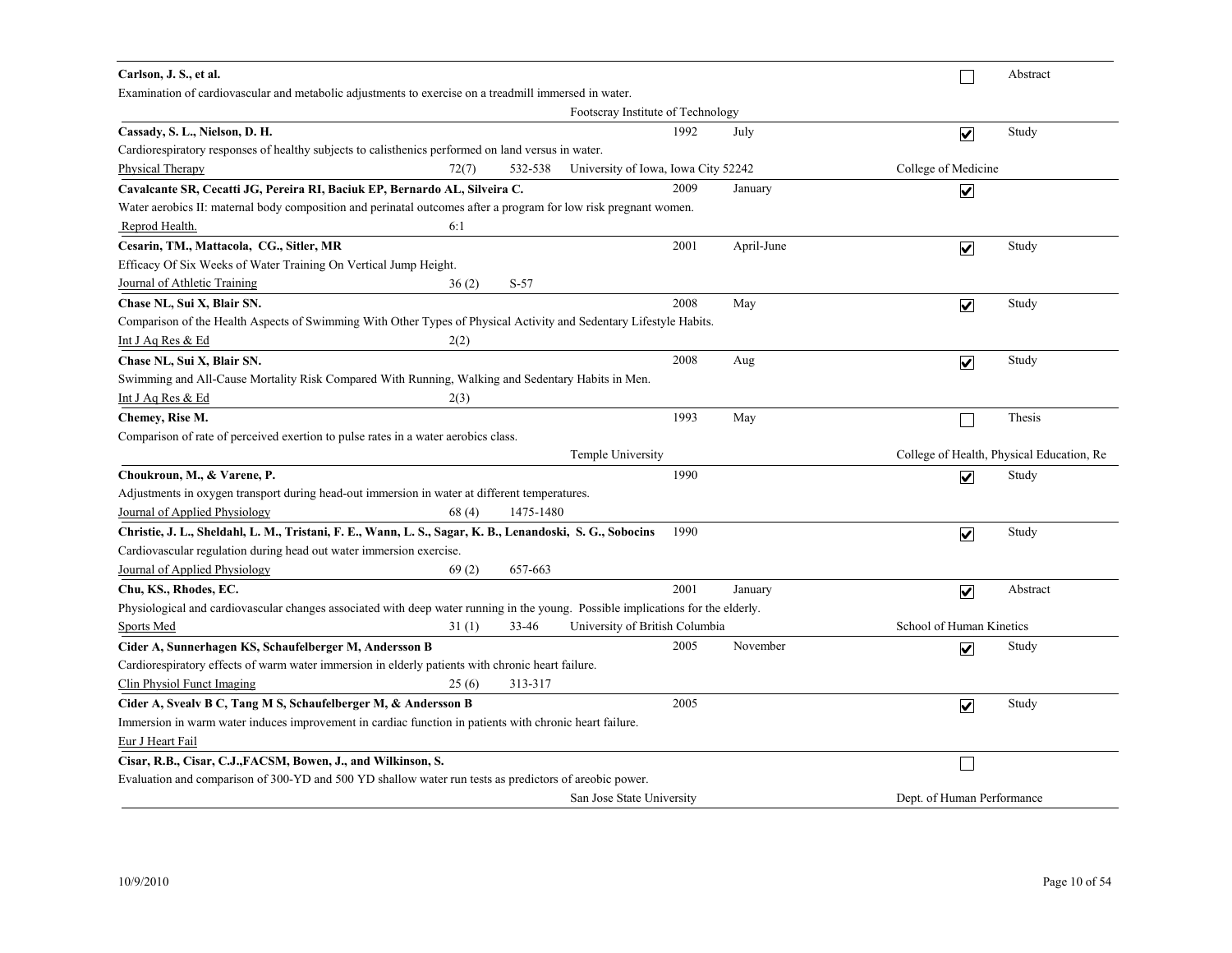| Ciske, P., Franklin, B., Gorden, S. & Timmis, G. C.                                                                      |        |           |                                   | 1987  |                                                                                                        | $\overline{\mathbf{v}}$ | Study                                      |
|--------------------------------------------------------------------------------------------------------------------------|--------|-----------|-----------------------------------|-------|--------------------------------------------------------------------------------------------------------|-------------------------|--------------------------------------------|
| Hemodynamic responses to water exercise in cardiac patients.                                                             |        |           |                                   |       |                                                                                                        |                         |                                            |
| Medicine and Science in Sport and Exercise                                                                               | 19(2)  | S93       |                                   |       |                                                                                                        |                         |                                            |
| Claesson IM, Josefsson A, Cedergren M, Brynhildsen J, Jeppsson A, Nyström F, Sydsjö A, Sydsjö G.                         |        |           |                                   | 2008  | June                                                                                                   | $\overline{\mathbf{v}}$ | Study                                      |
| Consumer satisfaction with a weight-gain intervention programme for obese pregnant women.                                |        |           |                                   |       |                                                                                                        |                         |                                            |
| Midwifery                                                                                                                | 24(2)  | 163-167   |                                   |       |                                                                                                        |                         |                                            |
| Clark, T. D., Seymour, R.S., Christian, K., Wells, R.M., Baldwin, J., & Farrell, A.P.                                    |        |           |                                   | 2007  | Nov                                                                                                    | $\overline{\mathbf{v}}$ | Article                                    |
| Changes in cardiac output during swimming and aquatic hypoxia in the air-breathing pacific tarpon.                       |        |           |                                   |       |                                                                                                        |                         |                                            |
| Comp Biochem Physiol A Mol Integr Physiol                                                                                | 148(3) | 562-571   |                                   |       |                                                                                                        |                         |                                            |
| Claxton, D., & Lacy, A.                                                                                                  |        |           |                                   | 1991  | August                                                                                                 | $\overline{\mathbf{v}}$ | Other                                      |
| Pedagogy: The missing link in aerobic dance.                                                                             |        |           |                                   |       |                                                                                                        |                         |                                            |
| <b>JOPHERD</b>                                                                                                           |        | 49-52     |                                   |       |                                                                                                        |                         |                                            |
| <b>Clemens CA, Cisar CJ</b>                                                                                              |        |           |                                   | 2006  | $O$ .ly                                                                                                | $\overline{\mathbf{v}}$ | Study                                      |
| The effect of footwear on the reliability of the 500-yard shallow water run as a predictor of maximal aerobic capacity.  |        |           |                                   |       |                                                                                                        |                         |                                            |
| <b>AEA Aquatic Fitness Research Journal</b>                                                                              | 3(1)   | 34-38     |                                   |       |                                                                                                        |                         |                                            |
| Clement, M., Jankowski, L.W., Beaudry, P.H.                                                                              |        |           |                                   | 1979  | November                                                                                               | $\blacktriangledown$    |                                            |
| Prone immersion physical exercise therapy in three children with cystic fibrosis: a pilot study.                         |        |           |                                   |       |                                                                                                        |                         |                                            |
| Nurs Res                                                                                                                 | 28(6)  | 325-329   |                                   |       |                                                                                                        |                         |                                            |
| Cline, JM.                                                                                                               |        |           |                                   | 1991  |                                                                                                        |                         | Thesis                                     |
| Effect of land and water exercise on hip and knee flexibility in female osteoarthritic elderly                           |        |           |                                   |       |                                                                                                        |                         |                                            |
|                                                                                                                          |        |           | California State University       |       |                                                                                                        |                         | International Institute for Sport and Huma |
| Coad, D., Storie, R., Perez, H. R. & Wygand, J. W.                                                                       |        |           |                                   | 1987  |                                                                                                        | $\overline{\mathbf{v}}$ | Study                                      |
| The energy cost of treadmill versus hydro-exercise.                                                                      |        |           |                                   |       |                                                                                                        |                         |                                            |
| Medicine and Science in Exercise and Sport                                                                               | 19(2)  | S63       | Adelphi University                |       |                                                                                                        | Human Performance Lab   |                                            |
| Cochrane T, Davey RC, et al                                                                                              |        |           |                                   | 2005  |                                                                                                        | $\overline{\mathbf{v}}$ | Study                                      |
| Randomised controlled trial of the cost-effectiveness of water-based therapy for lower limb osteoporosis.                |        |           |                                   |       |                                                                                                        |                         |                                            |
| <b>Health Technol Assess</b>                                                                                             | 9(31)  | $1 - 114$ |                                   |       |                                                                                                        |                         |                                            |
| Coertjens, M., Dias, A. B. C., Da Silva, R. C., Rangel, A. C. B.,. Peyre Tartaruga, L. A. & Kruel, L. F.                 |        |           |                                   | 2005  | Spring                                                                                                 | $\blacktriangledown$    | Abstract                                   |
| Determination of the bradycardia during upright immersion in the water.                                                  |        |           |                                   |       |                                                                                                        |                         |                                            |
| <b>AEA Aquatic Fitness Research Journal</b>                                                                              | 2(1)   |           |                                   |       | School of Physical Education, Universidade Federal do Rio Gra Research Group on Water Activities, Labo |                         |                                            |
| Colado J.C.1, Saucedo P.2, Tella V.1, Naclerio F.3, Chulvi I.1, Abellan J.2                                              |        |           |                                   | 2007  | September                                                                                              |                         | Abstract                                   |
| Effects of an aquatic strength training program on certain cardiovascular risk factors in early-postmenopausal women.    |        |           |                                   |       |                                                                                                        |                         |                                            |
| <b>AEA Aquatic Fitnes Research Journal</b>                                                                               | 4(2)   | A405      | 1 University of Valencia (Spain), |       |                                                                                                        |                         |                                            |
| Colado JC, Triplett NT, AlakhdarY, Mayo C, García X, Tella V                                                             |        |           |                                   | 2008  | May                                                                                                    | $\overline{\mathbf{v}}$ | Abstract                                   |
| Comparison of the maximum strength and the impact force produced during one leg jump in the aquatic medium and dry land. |        |           |                                   |       |                                                                                                        |                         |                                            |
| <b>AEA IAFC Poster Proceedings</b>                                                                                       |        |           |                                   |       | (1) Department of Physical Education and Sports, University of                                         |                         |                                            |
| Colado JC, Tella V, Triplett NT, González LM                                                                             |        |           |                                   | 2009a | March                                                                                                  | $\overline{\mathbf{v}}$ | Study                                      |
| Effects of a short-term aquatic resistance program on strength and body composition in fit young men.                    |        |           |                                   |       |                                                                                                        |                         |                                            |
| J Strength Cond Res                                                                                                      | 23(2)  | 549-559   | University of Valencia            |       |                                                                                                        |                         | Department of Physical Education and Sp    |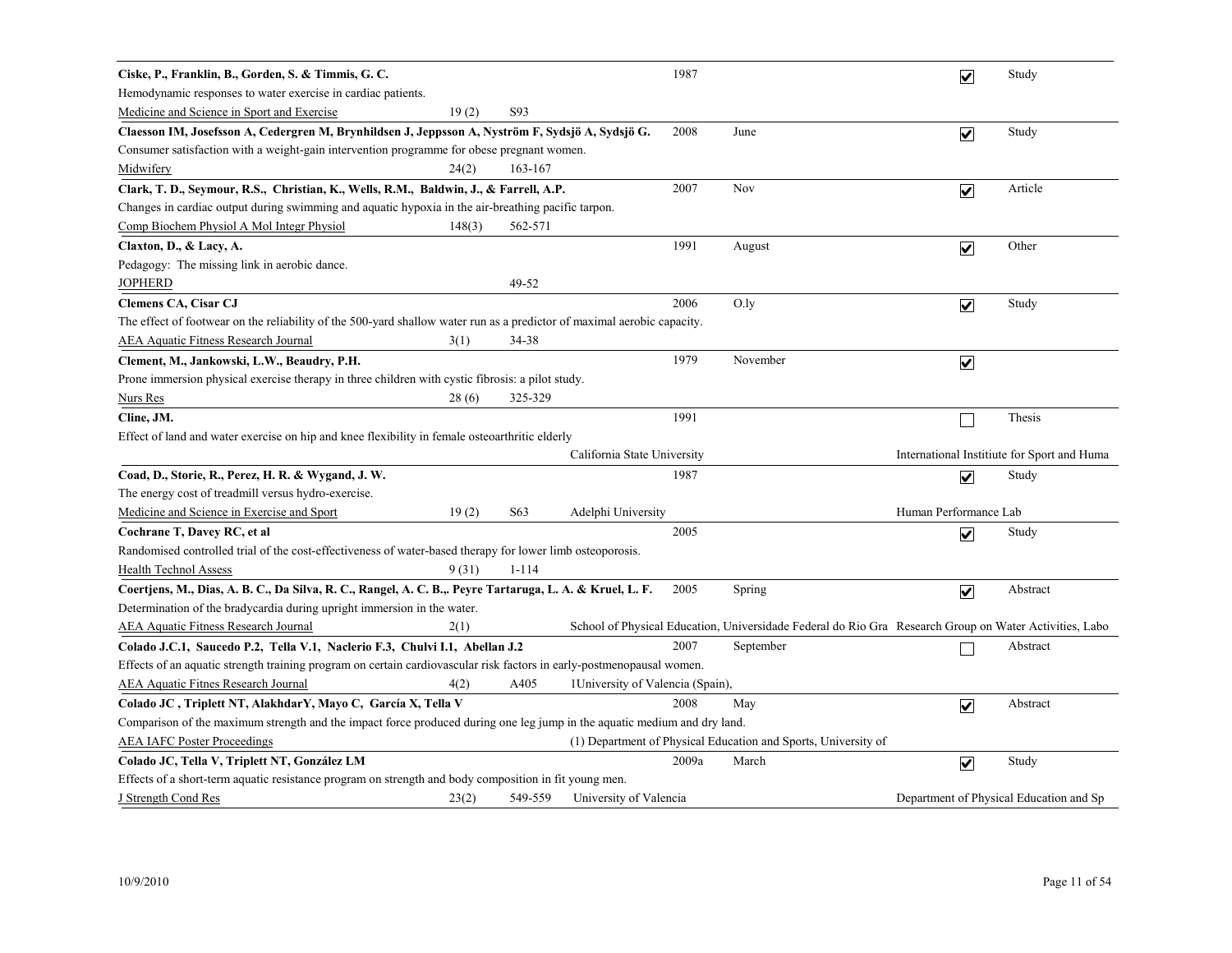| Colado JC, Tella V, Triplett NT.                                                                        |            |           |                                           | 2008  | Nov    |                         | $\overline{\mathbf{v}}$ | Study                                   |
|---------------------------------------------------------------------------------------------------------|------------|-----------|-------------------------------------------|-------|--------|-------------------------|-------------------------|-----------------------------------------|
| A method for monitoring intensity during aquatic resistance exercises.                                  |            |           |                                           |       |        |                         |                         |                                         |
| J Strength Cond Res                                                                                     | 22(6)      | 2045-9    |                                           |       |        |                         |                         |                                         |
| Colado JC, Triplett NT, Tella V, Saucedo P, Abellán J                                                   |            |           |                                           | 2009b | Feb    |                         | $\overline{\mathbf{v}}$ | Study                                   |
| Effects of aquatic resistance training on health and fitness in postmenopausal women.                   |            |           |                                           |       |        |                         |                         |                                         |
| Eur J Appl Physiol                                                                                      | $106(1)$ : | 113-22.   | University of Valencia                    |       |        |                         |                         | Department of Physical Education and Sp |
| Cole, A. J., R. E. Eagleston, et al                                                                     |            |           |                                           | 1996  |        |                         | $\overline{\mathbf{v}}$ | Study                                   |
| Aquatic rehabilitation of the spine.                                                                    |            |           |                                           |       |        |                         |                         |                                         |
| Rehab Manag                                                                                             | 9(3)       | 55-60,62  |                                           |       |        |                         |                         |                                         |
| Cole, L. K., Andres, F.                                                                                 |            |           |                                           | 1987  |        |                         | $\Box$                  | Thesis                                  |
| Physiological and perceptual responses to running in the water.                                         |            |           |                                           |       |        |                         |                         |                                         |
| Aquatic Symposium NSPI 3                                                                                |            |           | Laura K. Cole, University of Toledo       |       |        | Exercise Physiology Lab |                         |                                         |
| Connelly, T. P., Sheldahl, L. M., Tristani, F. E., et al.                                               |            |           |                                           | 1990  | August |                         | $\overline{\mathbf{v}}$ | Study                                   |
| Effect of increased central blood volume with water immersion on plasma catecholamines during exercise. |            |           |                                           |       |        |                         |                         |                                         |
| Journal of Applied Physiology                                                                           | 69(2)      | 651-656   |                                           |       |        |                         |                         |                                         |
| Convertino, V.A., Tatro, D.L., Rogan, R.B.                                                              |            |           |                                           | 1993  |        |                         | $\mathbf{I}$            |                                         |
| Renal and cardiovascular responses to water immersion in trained runners and swimmers.                  |            |           |                                           |       |        |                         |                         |                                         |
| Eur. Journal of Applied Physiology                                                                      | 67(6)      | 507-512   | Biomedical Operations and Research Office |       |        |                         |                         |                                         |
| Cooper, D. L., Fair, J.                                                                                 |            |           |                                           | 1976  | Oct.   |                         | $\overline{\mathbf{v}}$ | Study                                   |
| Rehabilitation through underwater exercise.                                                             |            |           |                                           |       |        |                         |                         |                                         |
| Physician & Sports Medicine                                                                             |            |           |                                           |       |        |                         |                         |                                         |
| Costill, D.                                                                                             |            |           |                                           | 1971  |        |                         | $\overline{\mathbf{v}}$ | Study                                   |
| Energy requirements during exercise in the water.                                                       |            |           |                                           |       |        |                         |                         |                                         |
| Journal of Sports Medicine and Physical Fitness                                                         | 11         | 87-92     |                                           |       |        |                         |                         |                                         |
| Costill, D., Cahill, P. J., Eddy, D.                                                                    |            |           |                                           | 1967  |        |                         | $\overline{\mathbf{v}}$ | Study                                   |
| Metabolic response to submaximal exercise in three water temperatures.                                  |            |           |                                           |       |        |                         |                         |                                         |
| Journal of Applied Physiology                                                                           | 22         | 628-632   |                                           |       |        |                         |                         |                                         |
| Craig, A. B., Dvorak, A. M.                                                                             |            |           |                                           | 1966  |        |                         | $\overline{\mathbf{v}}$ | Study                                   |
| Thermal regulation during water immersion.                                                              |            |           |                                           |       |        |                         |                         |                                         |
| Journal of Applied Physiology                                                                           | 21         | 1577-1585 |                                           |       |        |                         |                         |                                         |
| Craig, A. B., Dvorak, A. M.                                                                             |            |           |                                           | 1968  | July   |                         | $\overline{\mathbf{v}}$ | Study                                   |
| Thermal regulation of man exercising during water immersion.                                            |            |           |                                           |       |        |                         |                         |                                         |
| Journal of Applied Physiology                                                                           | 25(1)      | 28-35     |                                           |       |        |                         |                         |                                         |
| Craig, A., & Dvorak, M.                                                                                 |            |           |                                           | 1969  |        |                         | $\overline{\mathbf{v}}$ | Study                                   |
| Comparison of exercise in air and in water of different temperatures.                                   |            |           |                                           |       |        |                         |                         |                                         |
| Medicine and Science in Sports and Exercise                                                             | 1(3)       | 124-130   |                                           |       |        |                         |                         |                                         |
| Crittenden, G., Morlock, J. F., Moore, T.O.                                                             |            |           |                                           | 1974  |        |                         | $\blacktriangledown$    | Study                                   |
| Recovery parameters following underwater exercise.                                                      |            |           |                                           |       |        |                         |                         |                                         |
| Aero Med.,                                                                                              | 11         | 1255-1260 |                                           |       |        |                         |                         |                                         |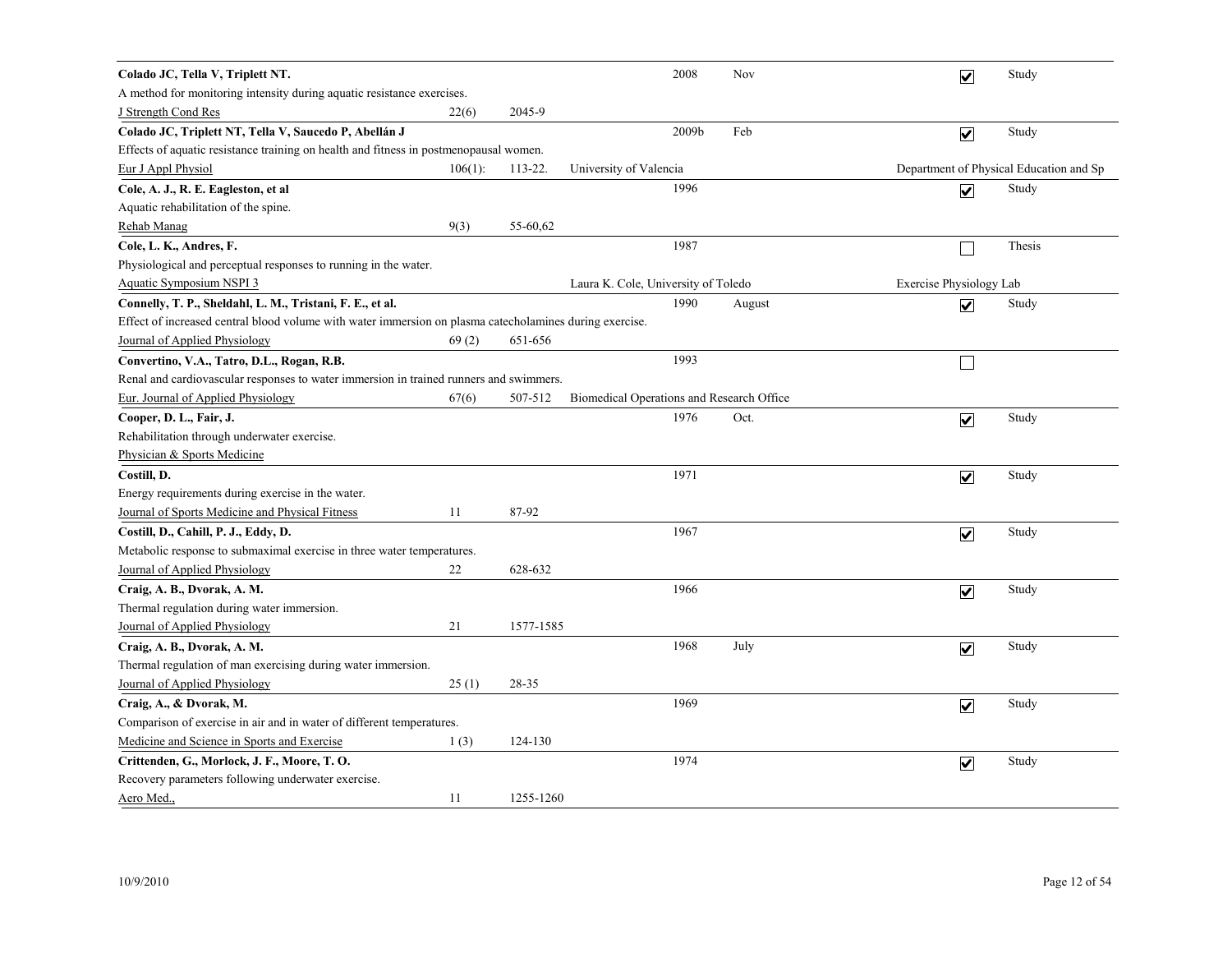| Crussemeyer, Jill, Ludwick, Gertchen                                                                                                                          |            | 1996                                                      | Summer   | $\overline{\mathbf{v}}$ | Pilot Study |
|---------------------------------------------------------------------------------------------------------------------------------------------------------------|------------|-----------------------------------------------------------|----------|-------------------------|-------------|
| Special Report: Wave Run Field Test Study                                                                                                                     |            |                                                           |          |                         |             |
| Hydro-Fit News                                                                                                                                                | $1 - 2$    | University of Oregon                                      |          |                         |             |
| Cuesta-Vargas A, Garcia-Romero JC, Kuisma R.                                                                                                                  |            | 2009                                                      | Nov      | $\overline{\mathbf{v}}$ | Study       |
| Maximum and Resting Heart Rate in Treadmill and Deep-Water Running in Male International Volleyball Players                                                   |            |                                                           |          |                         |             |
| Int J Aq Res & Ed<br>3(4)                                                                                                                                     |            |                                                           |          |                         |             |
| Cunha, M. C., A. S. Oliveira, et al.                                                                                                                          |            | 1996                                                      |          | $\overline{\mathbf{v}}$ | Study       |
| Spinal muscular atrophy type II (intermediary) and III (Kugelberg-Welander). Evolution of 50 patients with physiotherapy and hydrotherapy in a swimming pool. |            |                                                           |          |                         |             |
| <b>Arq Neuropsiquiat</b><br>54(3)                                                                                                                             | $402 - 6$  |                                                           |          |                         |             |
| Cunha, Marcia C. B., Oliveira, Acary S.B., Labronici, Rita Helena D. D., Gabbai, Alberto Alain                                                                |            | 1996                                                      |          | $\mathbf{I}$            |             |
| Spinal Muscular Atrophy Type II (Intermediary) and III (Kugelberg-Welander)                                                                                   |            |                                                           |          |                         |             |
| Separata Arquivos de Neuro Psiquiatria<br>54                                                                                                                  | 402-406    |                                                           |          |                         |             |
| Curley, R. L., et al.                                                                                                                                         |            | 1984                                                      | January  | $\overline{\mathbf{v}}$ | Study       |
| Oxygen consumption in a heated pool.                                                                                                                          |            |                                                           |          |                         |             |
| Archives of Physical Medicine and Rehabilitation<br>65                                                                                                        | $21 - 23$  |                                                           |          |                         |             |
| da Silva, EM; Pinto, SS; Alberton, CL; Cadore, EL; Kanitz, AC; Kruel, LFM.                                                                                    |            | 2009                                                      | May      | $\overline{\mathbf{v}}$ | Abstract    |
| Electromyographic and Kinematic Characteristics of Elderly Women Walking on Dry Land, in Shallow and Deep Water.                                              |            |                                                           |          |                         |             |
| <b>AEA IAFC Poster Proceedings</b>                                                                                                                            |            |                                                           |          |                         |             |
| D'Acquisto, LJ., D'Acquisto, DM., Renne, D.                                                                                                                   |            | 2001                                                      | February | $\overline{\mathbf{v}}$ | Study       |
| Metabolic and cardiovascular responses in older women during shallow-water exercie.                                                                           |            |                                                           |          |                         |             |
| Journal of Strength and Conditioning Research<br>15                                                                                                           | $12 - 19$  |                                                           |          |                         |             |
| D'Acquisto, LJ., D'Acquisto, DM., Renne, D., Bates, K., Pallotta, G. and Nethery, V.                                                                          |            | 1998                                                      | May      | $\overline{\mathbf{v}}$ | Abstract    |
| Metabolic and cardiovascular response to shallow water exercise in 60 to 80 year old females.                                                                 |            |                                                           |          |                         |             |
| Med & Sci in Sports & Exercise<br>30(5)                                                                                                                       | Abstract 1 |                                                           |          |                         |             |
| Danneskioki-Samoe, B., Lynburg, K., Risun, T. & Telling, M.                                                                                                   |            | 1987                                                      |          | $\overline{\mathbf{v}}$ | Study       |
| The effect of water exercise therapy given to patients with rheumatoid arthritis.                                                                             |            |                                                           |          |                         |             |
| Scandinavian Journal of Rehabilitation Med.<br>19                                                                                                             | 31-35      |                                                           |          |                         |             |
| Dantas E, Soares J, Aboarrage AJ, Brasil R, DiMazi F, Netto E, Freire V                                                                                       |            | 2006                                                      |          |                         | Study       |
| Joint mobility and practice of water exercise.                                                                                                                |            |                                                           |          |                         |             |
| Darby, LA., Yaekle, BC.                                                                                                                                       |            | 2000                                                      | December | $\overline{\mathbf{v}}$ | Study       |
| Physiological responses during two types of exercise performed on land and in the water.                                                                      |            |                                                           |          |                         |             |
| Journal of Sports Medicine and Physical Fitness<br>$40 - 4$                                                                                                   |            |                                                           |          |                         |             |
| Davies, PS., Gregory, J., White, A.                                                                                                                           |            | 1995                                                      | January  | $\overline{\mathbf{v}}$ | Abstract    |
| Physical activity and body fatness in pre-school children.                                                                                                    |            |                                                           |          |                         |             |
| International Journal of Obesity & Related Metabolic Disorders<br>19(1)                                                                                       | $6 - 10$   | <b>MRC Dunn Nutrition Unit</b>                            |          |                         |             |
| de Almeida DP, Brasil RM, Ferreira A, Lopes Barreto AC                                                                                                        |            | 2008                                                      | May      | $\overline{\mathbf{v}}$ | Abstract    |
| Comparison of the levels of life quality in different modalities of aquatic exercises.                                                                        |            |                                                           |          |                         |             |
| <b>AEA IAFC Poster Proceedings</b>                                                                                                                            |            | Facility: Aquatic area of Velox Fitness at Rio de Janeiro |          |                         |             |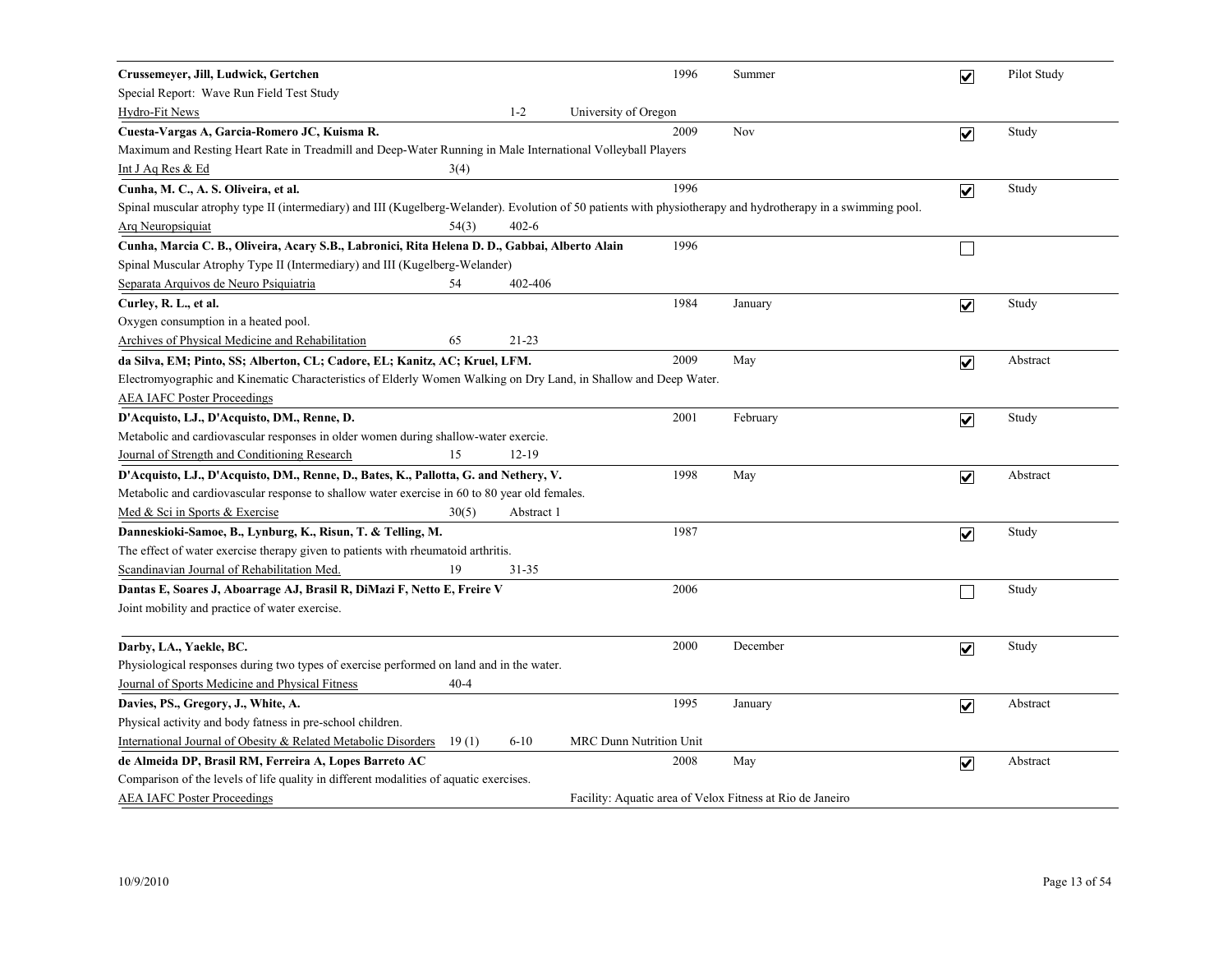| de Andrade, S. C. de Carvalho, R. F. Soares, A. S. de Abreu Freitas, R. P. de Medeiros Guerra, L. M 2008                         |      | Jul      | $\overline{\mathbf{v}}$ |          |  |  |  |  |  |
|----------------------------------------------------------------------------------------------------------------------------------|------|----------|-------------------------|----------|--|--|--|--|--|
| Thalassotherapy for fibromyalgia: a randomized controlled trial comparing aquatic exercises in sea water and water pool          |      |          |                         |          |  |  |  |  |  |
| Rheumatol Int<br>Epub ahea                                                                                                       |      |          |                         |          |  |  |  |  |  |
| de Araújo LM, Brasil RM, Ferreira A, Lopes Barreto AC                                                                            | 2008 | May      | $\overline{\mathbf{v}}$ | Abstract |  |  |  |  |  |
| Effect of the interval protocol of aquatic cycling in Heart Rate and Rate of Perceived Exertion (Pilot Study).                   |      |          |                         |          |  |  |  |  |  |
| <b>AEA IAFC Poster Proceedings</b><br>Aquatic area of Velox Fitness at Rio de Janeiro                                            |      |          |                         |          |  |  |  |  |  |
| de Figueiredo PAP, Borges Jr NG, Black GL, Brentano M, Kruel LFM                                                                 | 2005 | Spring   | $\overline{\mathbf{v}}$ | Abstract |  |  |  |  |  |
| An electromyographic analysis of women abdominal exercises under water.                                                          |      |          |                         |          |  |  |  |  |  |
| <b>AEA Aquatic Fitness Research Journal</b><br>2(1)                                                                              |      |          |                         |          |  |  |  |  |  |
| de Figueiredo, P A. P., Coerjents, M., Kruel, L. F. M.                                                                           | 2005 | Spring   | $\overline{\mathbf{v}}$ | Other    |  |  |  |  |  |
| Behavior of heart rate during vertical immersion in the water and practical application.                                         |      |          |                         |          |  |  |  |  |  |
| <b>AEA Aquatic Fitness Research Journal</b><br>2(1)                                                                              |      |          |                         |          |  |  |  |  |  |
| de Sá Junior, AFF; Brasil RM; Barreto ACL                                                                                        | 2009 | May      | $\overline{\mathbf{v}}$ | Abstract |  |  |  |  |  |
| Incidence of Lesions among Apprentices of Indoor Cycle and Aquatic Cycle.                                                        |      |          |                         |          |  |  |  |  |  |
| <b>AEA IAFC Poster Proceedings</b>                                                                                               |      |          |                         |          |  |  |  |  |  |
| de Souza, AS; Kanitz, AC; Rodrigues, BM; Alberton, CL; da Silva, EM; Pinto, SS; Kruel, LFM.                                      | 2009 | May      | $\overline{\mathbf{v}}$ | Abstract |  |  |  |  |  |
| Physiologhical Comparisons between Two Methods of Strength Training in Water Environment with and without Resistive Equipment.   |      |          |                         |          |  |  |  |  |  |
| <b>AEA IAFC Poster Proceedings</b>                                                                                               |      |          |                         |          |  |  |  |  |  |
| Degani AM, Danna-dos-Santos A.                                                                                                   | 2007 | Aug      | $\overline{\mathbf{v}}$ | Study    |  |  |  |  |  |
| The Effect of Water Walking on the Lower Limb Motion of Older Adults                                                             |      |          |                         |          |  |  |  |  |  |
| Int J Aq Res & Ed<br>1(3)                                                                                                        |      |          |                         |          |  |  |  |  |  |
| DeMaere J., Ruby B.C., & Swan, J.                                                                                                | 1997 |          | $\overline{\mathbf{v}}$ | Study    |  |  |  |  |  |
| Effects of deep water and treadmill running on oxygen uptake and energy expenditure in seasonally trained cross country runners. |      |          |                         |          |  |  |  |  |  |
| Medicine and Science in Exercise and Sport<br>S221<br>29                                                                         |      |          |                         |          |  |  |  |  |  |
| Devereux K, Robertson D, Briffa NK.                                                                                              | 2005 |          | $\blacktriangledown$    | Study    |  |  |  |  |  |
| Effects of a water-based program on women 65 years and over: a randomised controlled trial.                                      |      |          |                         |          |  |  |  |  |  |
| Aust J Physiother<br>51(2)<br>102-108                                                                                            |      |          |                         |          |  |  |  |  |  |
| Diego Porto de Almeida; Roxana Macedo Brasil; Andréa Ferreira; Ana Cristina Lopes Barreto                                        | 2008 | May      | $\overline{\mathbf{v}}$ | Abstract |  |  |  |  |  |
| Comparison of the levels of life quality in different modalities of aquatic exercises.                                           |      |          |                         |          |  |  |  |  |  |
| <b>AEA IAFC Poster Proceedings</b>                                                                                               |      |          |                         |          |  |  |  |  |  |
| Dioguardi, N., Comazzi, A. M., Nielson, N. P.                                                                                    | 1984 | December | $\overline{\mathbf{v}}$ | Study    |  |  |  |  |  |
| Psychological profile of the spa user. Preliminary study of motivations for spa treatment                                        |      |          |                         |          |  |  |  |  |  |
| Minerva Med,<br>75 (47-48) 2793-279                                                                                              |      |          |                         |          |  |  |  |  |  |
| DiPrampero, P. E.                                                                                                                | 1986 | April    | $\overline{\mathbf{v}}$ | Study    |  |  |  |  |  |
| The energy cost of human locomotion on land and in water.                                                                        |      |          |                         |          |  |  |  |  |  |
| 7(2)<br>55-72<br><b>International Journal of Sports Medicine</b>                                                                 |      |          |                         |          |  |  |  |  |  |
| DiPrampero, P. E., Pendergast, D. R., Wilson, D. W., Rennie, D. W.                                                               | 1974 |          | $\overline{\mathbf{v}}$ | Study    |  |  |  |  |  |
| Energetics of swimming in man.                                                                                                   |      |          |                         |          |  |  |  |  |  |
| 37<br>$1 - 5$<br>Journal of Applied Physiology                                                                                   |      |          |                         |          |  |  |  |  |  |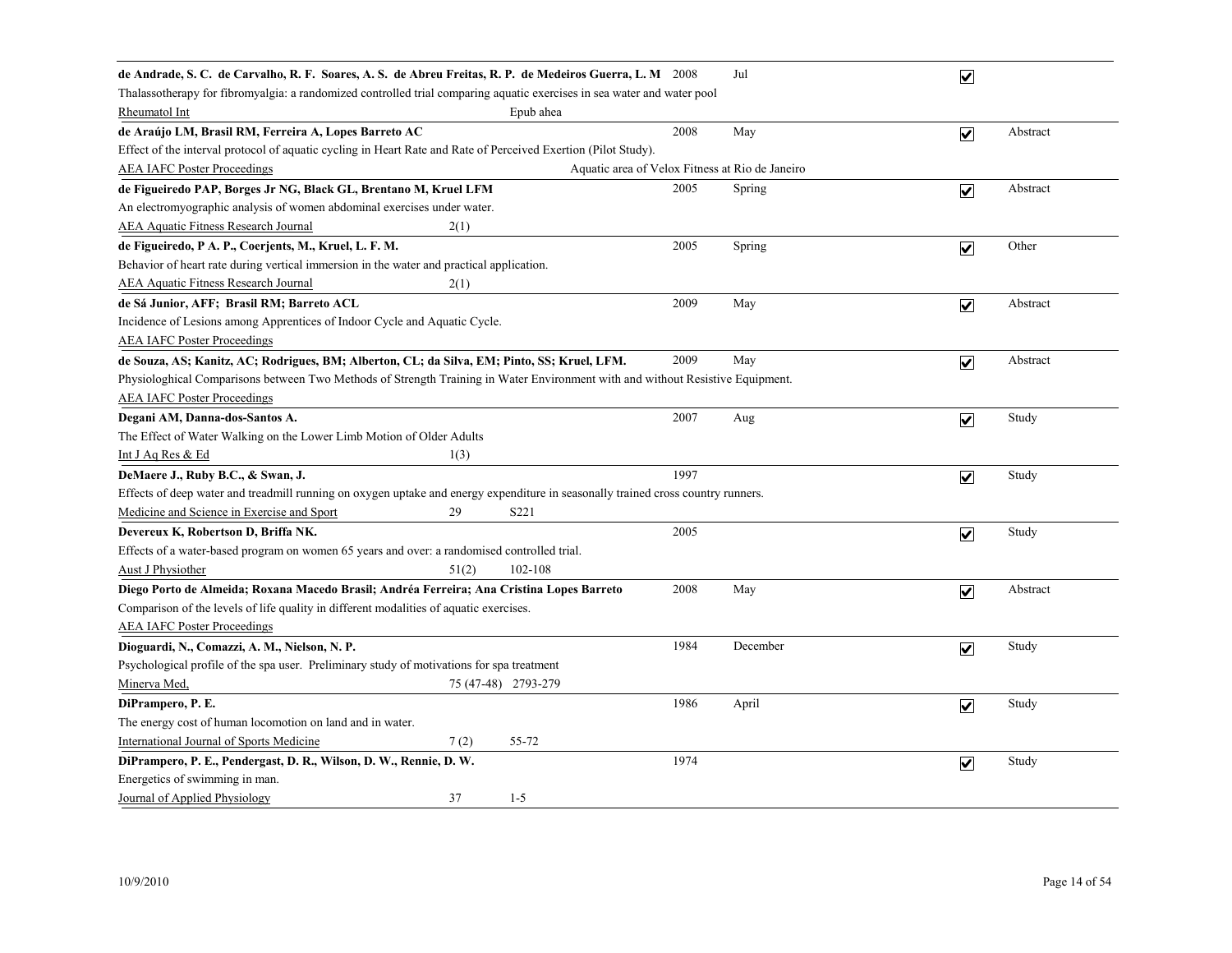| DiRocco, P.                                                                                                                                  |        |         |                                            | 1986 |                                                          |                                | $\overline{\mathbf{v}}$ | Study                                   |
|----------------------------------------------------------------------------------------------------------------------------------------------|--------|---------|--------------------------------------------|------|----------------------------------------------------------|--------------------------------|-------------------------|-----------------------------------------|
| Tethered swimming and the development of cardiopulmonary fitness for nonambulatory individuals.                                              |        |         |                                            |      |                                                          |                                |                         |                                         |
| <b>American Corrective Therapy Journal</b>                                                                                                   | 1986   | 43-47   |                                            |      |                                                          |                                |                         |                                         |
| Dixon, R. W., Faulkner, J. A.                                                                                                                |        |         |                                            | 1971 |                                                          |                                | $\overline{\mathbf{v}}$ | Study                                   |
| Cardiac output during maximum effort running and swimming.                                                                                   |        |         |                                            |      |                                                          |                                |                         |                                         |
| Journal of Applied Physiology                                                                                                                | 30     | 653-656 |                                            |      |                                                          |                                |                         |                                         |
| Donley D; BonnerD; Kampert M; Sherlock L; Hornsby G                                                                                          |        |         |                                            | 2009 | May                                                      |                                | $\overline{\mathbf{v}}$ | Abstract                                |
| Deep Water Running: Developing Training Intensities from Land Based Exercise                                                                 |        |         |                                            |      |                                                          |                                |                         |                                         |
| <b>AEA IAFC Poster Proceedings</b>                                                                                                           |        |         | West Virginia University,                  |      |                                                          |                                |                         | Department of Human Performance and A   |
| Donnelly, J., Brown, TE., Israel, RG., Smith-Sintek, S., O'Brien, KF., Caslavka, B.                                                          |        |         |                                            | 1988 | February                                                 |                                | $\overline{\mathbf{v}}$ | Study                                   |
| Hydrostatic weighing without head submersion: description of a method                                                                        |        |         |                                            |      |                                                          |                                |                         |                                         |
| Medicine & Science in Sports & Exercise                                                                                                      | 20(1)  | 66-9    |                                            |      |                                                          |                                |                         |                                         |
| Dowzer C N, Reilly T, Cable N T & Nevill A                                                                                                   |        |         |                                            | 1999 |                                                          |                                | $\overline{\mathbf{v}}$ | Study                                   |
| Maximal physiological responses to deep and shallow water running.                                                                           |        |         |                                            |      |                                                          |                                |                         |                                         |
| Ergonomics                                                                                                                                   | 42(2)  | 275-281 |                                            |      |                                                          |                                |                         |                                         |
| Dowzer C N, Reilly T, & Cable N T                                                                                                            |        |         |                                            | 1998 |                                                          |                                | $\overline{\mathbf{v}}$ | Study                                   |
| Effects of deep and shallow water running on spinal shrinkage.                                                                               |        |         |                                            |      |                                                          |                                |                         |                                         |
| <b>BR J Sports Med</b>                                                                                                                       | 32(1)  | 44-48   |                                            |      |                                                          |                                |                         |                                         |
| Dressendorfer, R., Morlock, J., Baker, D., & Hong, S.                                                                                        |        |         |                                            | 1976 | Sept.                                                    |                                | $\overline{\mathbf{v}}$ | Study                                   |
| Effects of head out water immersion in cardiorespiratory responses to maximal cycling exercises.                                             |        |         |                                            |      |                                                          |                                |                         |                                         |
| Undersea Biomedical Research                                                                                                                 | 3      | 177-187 |                                            |      |                                                          |                                |                         |                                         |
| Driver S, O'Connor J, Lox C, Rees K                                                                                                          |        |         |                                            | 2004 | September                                                |                                | $\overline{\mathbf{v}}$ | Study                                   |
| Evaluation of an aquatics programme on fitness parameters of individuals with brain injury.                                                  |        |         |                                            |      |                                                          |                                |                         |                                         |
| Brain Inj                                                                                                                                    | 18(9)  | 847-59  | University of Virginia                     |      |                                                          |                                |                         |                                         |
| Duffield, M. H.                                                                                                                              |        |         |                                            | 1976 |                                                          |                                |                         | <b>Book</b>                             |
| Exercise in Water.                                                                                                                           |        |         |                                            |      |                                                          |                                |                         |                                         |
|                                                                                                                                              |        |         | The Williams & Wilkins Co.,                |      |                                                          |                                |                         |                                         |
| Dumas, H., Francesconi, S.                                                                                                                   |        |         |                                            | 2001 | April                                                    |                                | $\overline{\mathbf{v}}$ | Abstract                                |
| Aquatic therapy in pediatrics: annotated biblography.                                                                                        |        |         |                                            |      |                                                          |                                |                         |                                         |
| Phys Occup Ther Pediatr                                                                                                                      | 20(4)  | 63-78   |                                            |      | Franciscan Children's Hospital and Rehabilitation Center | <b>Rehabilitation Services</b> |                         |                                         |
| Dunbar, C., Robertson, R., Baun, R., Blandin, M., Metz, K., Burdett, R., and Goss, F.                                                        |        |         |                                            | 1992 |                                                          |                                | $\overline{\mathbf{v}}$ | Study                                   |
| The validity of regulating exercise intensity by ratings of perceived exertion.                                                              |        |         |                                            |      |                                                          |                                |                         |                                         |
| Medicine and Science in Sports and Exercise                                                                                                  | 24:1   | 94-99   |                                            |      |                                                          |                                |                         |                                         |
| Dundar U, Solak O, Yigit I, Evcik D, Kavuncu V.                                                                                              |        |         |                                            | 2009 | June                                                     |                                | $\overline{\mathbf{v}}$ | Study                                   |
| Clinical effectiveness of aquatic exercise to treat chronic low back pain: a randomized controlled trial.                                    |        |         |                                            |      |                                                          |                                |                         |                                         |
| <b>Spine</b>                                                                                                                                 | 34(14) | 1436-40 | Kocatepe University,                       |      |                                                          |                                |                         | Department of Physical Medicine and Reh |
| Ebbeling, C. B., Ebbeling, C. J., Ward, A., & Rippe, J.                                                                                      |        |         |                                            | 1991 |                                                          |                                |                         | Thesis                                  |
| Comparison between palpated heart rates and heart rates observed using the polar favor heart rate monitor during an aerobics exercise class. |        |         |                                            |      |                                                          |                                |                         |                                         |
|                                                                                                                                              |        |         | University of Massachusetts Medical School |      |                                                          |                                |                         |                                         |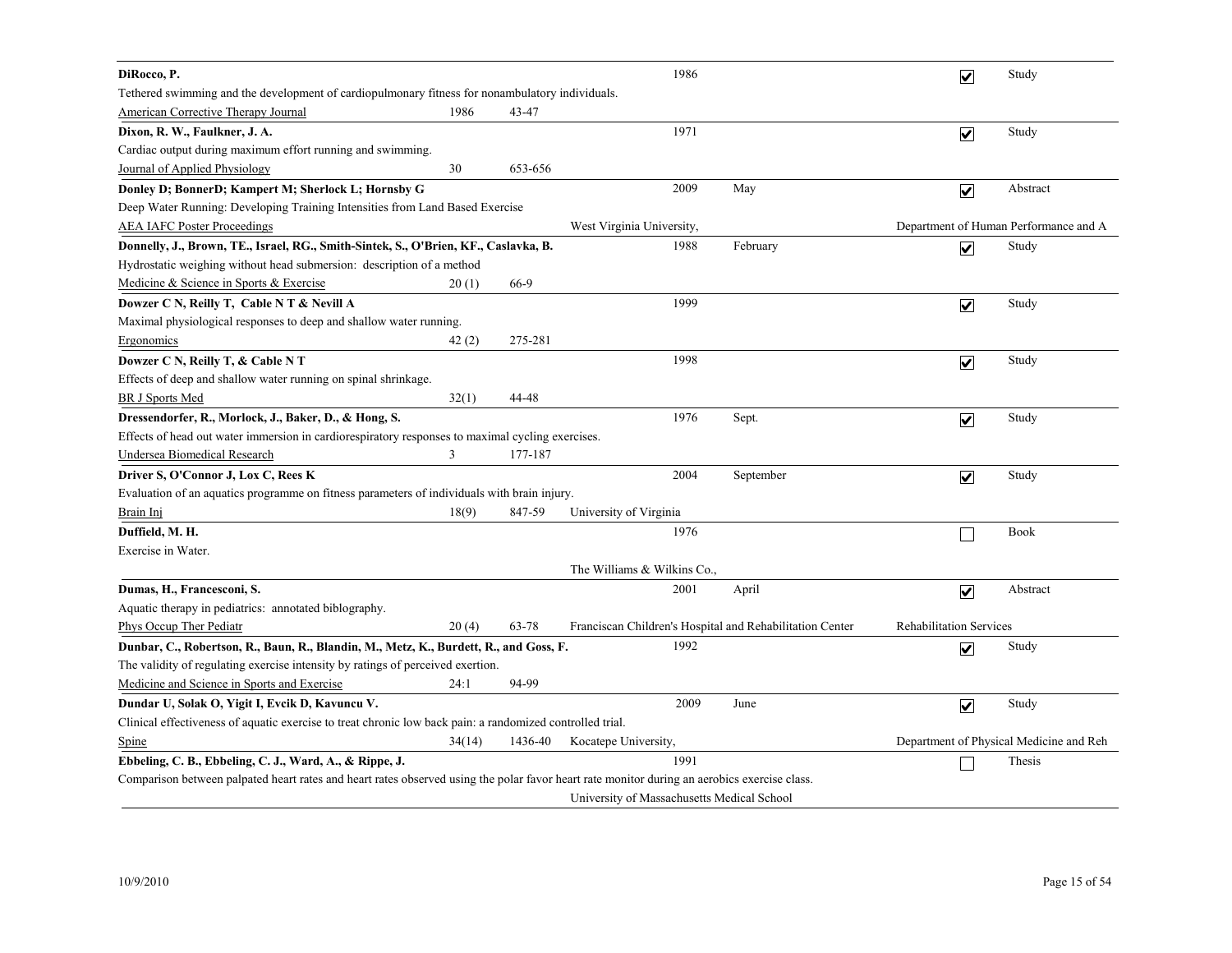| Eckerson, J. and Anderson, T.                                                                                        |            |                   | 1992                                      | September | $\overline{\mathbf{v}}$ | Study   |  |  |  |
|----------------------------------------------------------------------------------------------------------------------|------------|-------------------|-------------------------------------------|-----------|-------------------------|---------|--|--|--|
| Physiological Response to Water Aerobics.                                                                            |            |                   |                                           |           |                         |         |  |  |  |
| The Journal of Sports Medicine and Physical Fitness                                                                  | 32(3)      | 255-261           |                                           |           |                         |         |  |  |  |
| Edlich RF, Towler MA, Goitz RJ, Wilder RP, Buschbacher LP, Morgan rf et al                                           |            |                   | 1987                                      |           |                         |         |  |  |  |
| Bioengineering principles of hydrotherapy.                                                                           |            |                   |                                           |           |                         |         |  |  |  |
| J Burn Care Rehabil                                                                                                  | 8(6)       | 580-584           |                                           |           |                         |         |  |  |  |
| Egan, S                                                                                                              |            |                   |                                           |           | $\overline{\mathbf{v}}$ | Study   |  |  |  |
| Reduction of anxiety in aquaphobics.                                                                                 |            |                   |                                           |           |                         |         |  |  |  |
| Canadian Journal of Applied Sports Medicine                                                                          | 6(2)       | 68-71             |                                           |           |                         |         |  |  |  |
| Ekberg, J.                                                                                                           |            |                   | 1990                                      |           | $\overline{\mathbf{v}}$ | Article |  |  |  |
| Senior fitness: getting into the swim of things.                                                                     |            |                   |                                           |           |                         |         |  |  |  |
| Parks and Recreation                                                                                                 | 2          | 46-49             |                                           |           |                         |         |  |  |  |
| Elder, T., & Campbell, K.                                                                                            |            |                   | 1990                                      | March     |                         | Article |  |  |  |
| Developing effectiveness in vertical water exercise.                                                                 |            |                   |                                           |           |                         |         |  |  |  |
| <b>AAHPERD National Convention</b>                                                                                   |            |                   |                                           |           |                         |         |  |  |  |
| Emtner, M., Herala, M., Stalenheim, G.                                                                               |            |                   | 1996                                      |           | $\blacktriangledown$    | Study   |  |  |  |
| High-intensity physical training in adults with asthma.                                                              |            |                   |                                           |           |                         |         |  |  |  |
| Clinical Investigations: Chest                                                                                       |            |                   |                                           |           |                         |         |  |  |  |
| Epstein, M.                                                                                                          |            |                   | 1976                                      |           |                         |         |  |  |  |
| Cardiovascular and renal effects of head-out water immersion in man                                                  |            |                   |                                           |           |                         |         |  |  |  |
| Circulation                                                                                                          |            |                   |                                           |           |                         |         |  |  |  |
| Erbaugh, S. J.                                                                                                       |            |                   | 1986                                      | April     | $\blacktriangledown$    |         |  |  |  |
| Effects of aquatic training on swimming skill development of preschool children.                                     |            |                   |                                           |           |                         |         |  |  |  |
| Percept Mot Skills                                                                                                   | 62(2)      | 439-446           | Division of Health and Physical Education |           |                         |         |  |  |  |
| Ertl, A., Bermauer, E., & Horn, C.                                                                                   |            |                   | 1991                                      |           | $\blacktriangledown$    | Study   |  |  |  |
| Plasma volume shifts with immersion at rest and two exercise intensities.                                            |            |                   |                                           |           |                         |         |  |  |  |
| Medicine and Science in Sports and Exercise                                                                          | 23(4)      | 450-456           |                                           |           |                         |         |  |  |  |
| Evans, F., & Cureton, K.                                                                                             |            |                   | 1996                                      |           | $\blacktriangledown$    | Study   |  |  |  |
| Metabolic, circulatory and perceptual responses to bench stepping in water.                                          |            |                   |                                           |           |                         |         |  |  |  |
| Medicine and Science in Sports and Exercise                                                                          | 28         | S <sub>2</sub> 10 |                                           |           |                         |         |  |  |  |
| Evans, F., Cureton, K., & Purvis, J.                                                                                 |            |                   | 1978                                      |           | $\overline{\mathbf{v}}$ | Study   |  |  |  |
| Metabolic and circulatory response to walking and jogging in water.                                                  |            |                   |                                           |           |                         |         |  |  |  |
| <b>Research Quarterly</b>                                                                                            | 19(4)      | 442-449           |                                           |           |                         |         |  |  |  |
| Evcik, D. Yigit, I. Pusak, H. Kavuncu, V.                                                                            |            |                   | 2008                                      | Jul       | $\overline{\mathbf{v}}$ | Article |  |  |  |
| Effectiveness of aquatic therapy in the treatment of fibromyalgia syndrome: a randomized controlled open study       |            |                   |                                           |           |                         |         |  |  |  |
| Rheumatol Int                                                                                                        | $28(9)$ :  | 885-890. E        |                                           |           |                         |         |  |  |  |
| Evenbeck, B.                                                                                                         |            |                   | 1989                                      |           | $\overline{\mathbf{v}}$ | Article |  |  |  |
| Developing Water Exercise Instructors in University Recreational Sports Programs: Screening, Training and Evaluation |            |                   |                                           |           |                         |         |  |  |  |
| National Aquatics Journal                                                                                            | Winter Edi |                   |                                           |           |                         |         |  |  |  |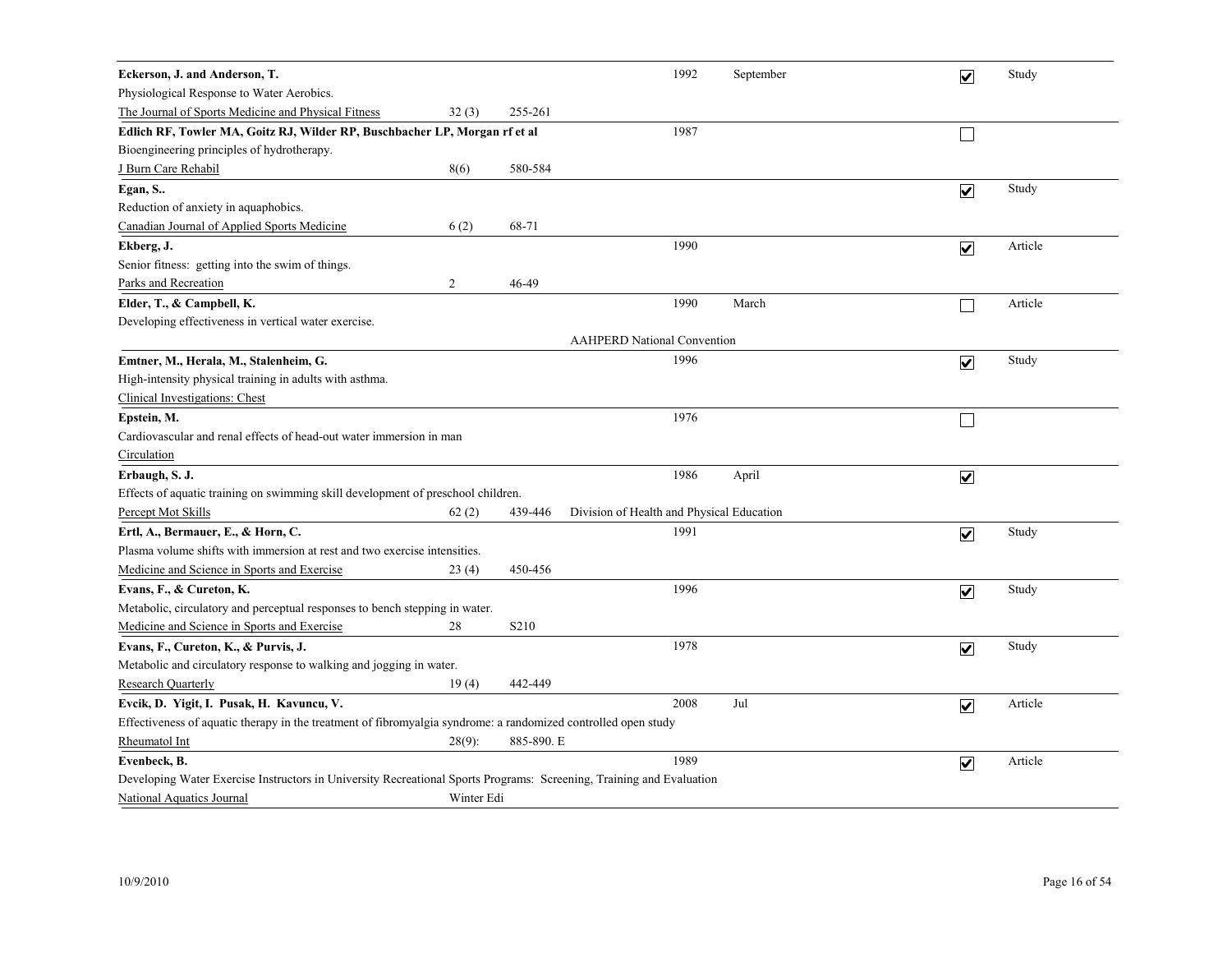| Eyestone, E., Fellingham, G., George, J., & Fisher, G.                                                                                                                              |                |           |                                      | 1993 |           | $\overline{\mathbf{v}}$      | Study                                  |
|-------------------------------------------------------------------------------------------------------------------------------------------------------------------------------------|----------------|-----------|--------------------------------------|------|-----------|------------------------------|----------------------------------------|
| Effect of water running and cycling on maximum oxygen consumption and 2-mile run performance.                                                                                       |                |           |                                      |      |           |                              |                                        |
| American Journal of Sports Medicine                                                                                                                                                 | 21(1)          | 41-44     |                                      |      |           |                              |                                        |
| Fabrício Madureira; Rodrigo Vilarinho; Jenny Ahlin; Gabriela Ribeiro; Cássia Campi; Nino Aboarra                                                                                    |                |           |                                      | 2008 | May       | $\overline{\mathbf{v}}$      | Abstract                               |
| Effect of strength training in water in synchronized swimming athletes.                                                                                                             |                |           |                                      |      |           |                              |                                        |
| <b>AEA IAFC Poster Proceedings</b>                                                                                                                                                  |                |           |                                      |      |           |                              | Faculdade de Educação Física de Santos |
| <b>Fabris L</b>                                                                                                                                                                     |                |           |                                      | 2004 |           |                              | Abstract                               |
| Effects of aquatic physiotherapy on quality of life, balance and motor coordination of the Parkinson's carrier patient.                                                             |                |           |                                      |      |           |                              |                                        |
|                                                                                                                                                                                     |                |           |                                      |      |           |                              |                                        |
| Falk, B., Galili, Y., Zigel, L., Constantini, N., & Eliakim, A.                                                                                                                     |                |           |                                      | 2007 |           | $\overline{\mathbf{v}}$      | Article                                |
| A cumulative effect of physical training on bone strength in males.                                                                                                                 |                |           |                                      |      |           |                              |                                        |
| Int J Sports Med                                                                                                                                                                    | 28(6)          | 449-455   |                                      |      |           |                              |                                        |
| Farhi, L.E., Linnarsson D.                                                                                                                                                          |                |           |                                      | 1977 | June      | $\overline{\mathbf{v}}$      |                                        |
| Cardiopulmonary readjustments during graded immersion in water at 35 degrees C.                                                                                                     |                |           |                                      |      |           |                              |                                        |
| <b>Respir Physiol</b>                                                                                                                                                               | $30(1-2)$      | 35-50     |                                      |      |           |                              |                                        |
| Farina, Edward J.                                                                                                                                                                   |                |           |                                      |      |           |                              |                                        |
| Aquatic Versus Conventional Land Exercises for the Rehabilitation of Total Knee Replacement Patients.                                                                               |                |           |                                      |      |           |                              |                                        |
| Fawcett, C. W.,                                                                                                                                                                     |                |           |                                      | 1992 | Summer    | $\overline{\mathbf{v}}$      | Article                                |
| Principles of aquatic rehab: a new look at hydrotherapy.                                                                                                                            |                |           |                                      |      |           |                              |                                        |
| <b>Sports Medicine</b>                                                                                                                                                              | 7(2)           | $6-9$     |                                      |      |           |                              |                                        |
| Fernhall, B., Congdon, K., Manfredi, T.                                                                                                                                             |                |           |                                      | 1990 |           | $\blacktriangledown$         | Study                                  |
| ECG response to water and land based exercise in patients with cardiovascular disease.                                                                                              |                |           |                                      |      |           |                              |                                        |
| Journal of Cardiopulmonary Rehabilitation                                                                                                                                           | 10             | $5 - 11$  |                                      |      |           |                              |                                        |
| Fernhall, B., Manfredi, T., Congdon, K.                                                                                                                                             |                |           |                                      | 1992 |           | $\overline{\mathsf{v}}$      | Study                                  |
| Prescribing water-based exercise from treadmill and arm ergometry in cardiac patients.                                                                                              |                |           |                                      |      |           |                              |                                        |
| Medicine and Science in Sports and Exercise                                                                                                                                         | 24(1)          | 139-143   |                                      |      |           |                              |                                        |
| Filho, Ademir de Souza, Rosas, Roberta                                                                                                                                              |                |           |                                      | 1994 |           |                              |                                        |
| A comparison of the concentration of lactate in the blood of soccer players after a ninety minute game with active recovery through running, water gymnastics and passive recovery. |                |           |                                      |      |           |                              |                                        |
| Brazil study on file with AEA                                                                                                                                                       |                |           |                                      |      |           |                              |                                        |
| Finkelstein I, M.Sc., Bgeginski R, Tartaruga MP, Alberton CL, Kruel LFM, Ph.D.                                                                                                      |                |           |                                      | 2006 | September | $\blacktriangledown$         | Abstract                               |
| Heart rate and blood pressure behavior, through pregnancy in women training in aquatic environment.                                                                                 |                |           |                                      |      |           |                              |                                        |
| <b>AEA Aquaitc Fitness Research Journal</b>                                                                                                                                         | $(3)1$ A301 30 |           | Rio Grande do Sul Federal University |      |           | School of Physical Education |                                        |
| Finkelstein,I; Alberton CL;Figueiredo, PAP; Garcia, DR; Tartarug, LAP; Krue, LFMl.                                                                                                  |                |           |                                      | 2006 | September | $\blacktriangledown$         | Abstract                               |
| Behavior of heart rate, blood pressure, and hydrostatic weight of pregnant women in different immersion depths.                                                                     |                |           |                                      |      |           |                              |                                        |
| <b>AEA Aquatic Research Fitness Journal</b>                                                                                                                                         | $(3)1$ A302 30 |           | Rio Grande do Sul Federal University |      |           | School of Physical Education |                                        |
| Finley, J., et al.                                                                                                                                                                  |                |           |                                      | 1979 |           | $\overline{\mathbf{v}}$      | Study                                  |
| Automatic pathways responsible for bradycardia on facial immersion.                                                                                                                 |                |           |                                      |      |           |                              |                                        |
| <b>American Physiology Society</b>                                                                                                                                                  |                | 1218-1222 |                                      |      |           |                              |                                        |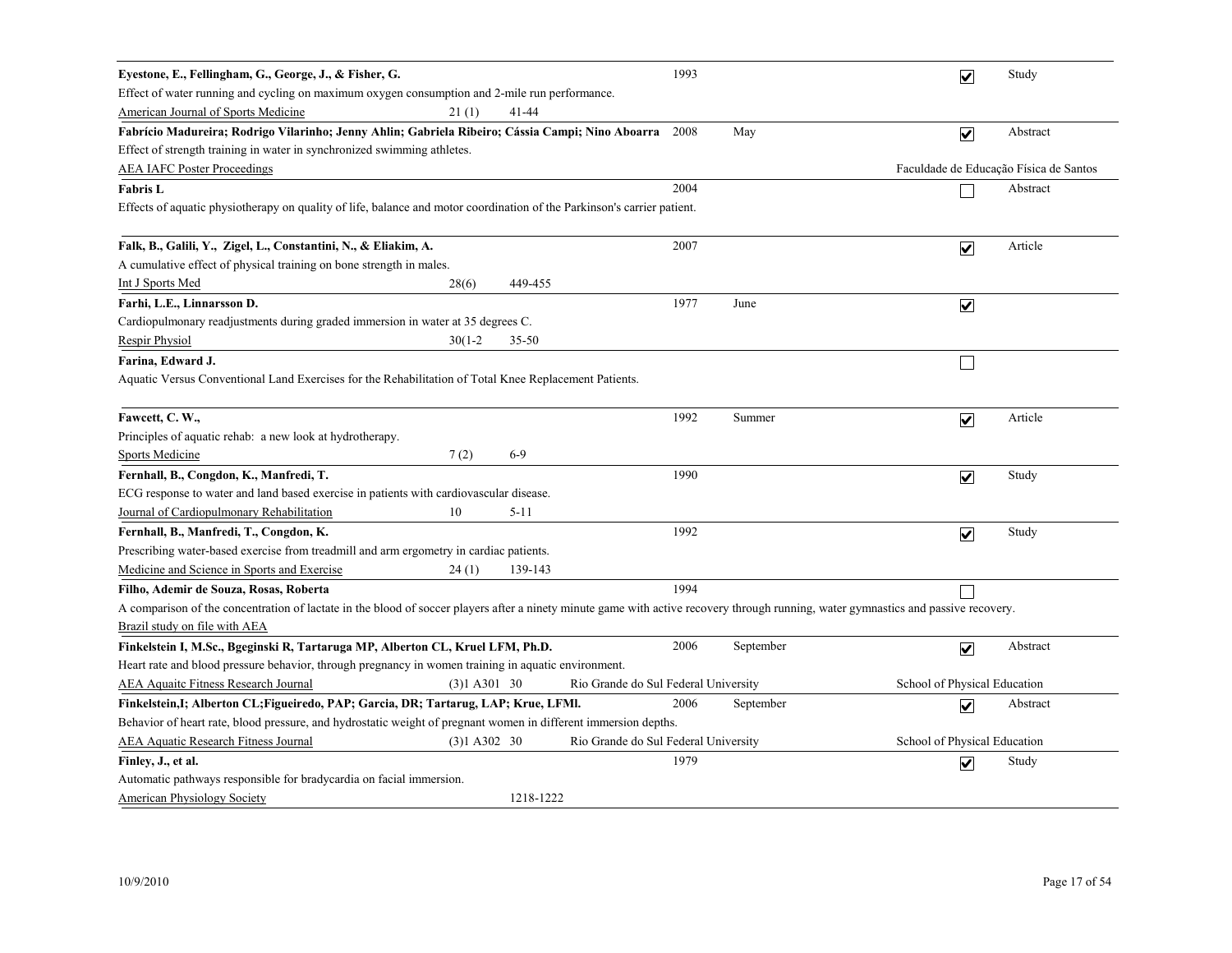| Flynn, M. G., Costill, D. L., Kinwan, J. P., Mitchell, J. B., Hounard, J. A., Fink, W. J., Beltzl, J. D. & D 1990                         |        |           |                                             |         | $\overline{\mathbf{v}}$      | Study                                   |
|-------------------------------------------------------------------------------------------------------------------------------------------|--------|-----------|---------------------------------------------|---------|------------------------------|-----------------------------------------|
| Fat storage in athletes: metabolic and hormonal responses to swimming and running.                                                        |        |           |                                             |         |                              |                                         |
| International Journal of Sports Medicine                                                                                                  | 11(6)  | 433-440   |                                             |         |                              |                                         |
| Fonseca RT; Aborrage A; da Silva SG; Fernandes PR, Filho JF; Dantas EHM                                                                   |        |           | 2009                                        | May     | $\overline{\mathbf{v}}$      | Abstract                                |
| Effects of the Aquatic and Land Plyometric Methods on Vertical Jump and the Delayed Onset Muscle Soreness Perception in Soccer Players.   |        |           |                                             |         |                              |                                         |
| <b>AEA IAFC Poster Proceedings</b>                                                                                                        |        |           |                                             |         |                              |                                         |
| Fragala-Pinkham M, Haley SM, O'Neil ME                                                                                                    |        |           | 2008                                        | Nov     | $\overline{\mathbf{v}}$      | Study                                   |
| Group aquatic aerobic exercise for children with disabilities.                                                                            |        |           |                                             |         |                              |                                         |
| Dev Med Child Neurol                                                                                                                      | 50(11) | 822-7     |                                             |         |                              |                                         |
| Fragala-Pinkham MA, Dumas HM, Barlow CA, Pasternak A.                                                                                     |        |           | 2009                                        |         | $\boxed{\blacktriangledown}$ | Study                                   |
| An aquatic physical therapy program at a pediatric rehabilitation hospital: a case series.                                                |        |           |                                             |         |                              |                                         |
| Pediatr Phys Ther.                                                                                                                        | 21(1)  | 68-78     |                                             |         |                              |                                         |
| Franca H, Vilarinho R, Aborrage A, Guedes DP,                                                                                             |        |           | 2007                                        | October | $\overline{\mathbf{v}}$      | Thesis                                  |
| Resisted training response in the water (Water Force) for professional futsal (soccer indoor) players.                                    |        |           |                                             |         |                              |                                         |
| <b>AEA Aquatic Fitness Research Journal</b>                                                                                               | 4(2)   |           |                                             |         |                              |                                         |
| Frangolias D D, Taunton J E, Rhodes E C, McConkey J P, & Moon M                                                                           |        |           | 1997                                        |         | $\overline{\mathbf{v}}$      |                                         |
| Maintenance of aerobic capacity during recovery from right foot jones fracture: A case report.                                            |        |           |                                             |         |                              |                                         |
| Clin J Sport Med                                                                                                                          | 7(1)   | 54-58     |                                             |         |                              |                                         |
| Frangolias, D. D., & Rhodes, E. C.                                                                                                        |        |           | 1995                                        |         | $\overline{\mathbf{v}}$      | Study                                   |
| Maximal and ventilatory threshold responses to treadmill and water immersion running.                                                     |        |           |                                             |         |                              |                                         |
| Medicine and Science in Exercise and Sports                                                                                               | 27(7)  | 1007-1013 |                                             |         |                              |                                         |
| Frangolias, D. D., Rhodes, E. C., & Taunton, J. E.                                                                                        |        |           | 1996                                        |         | $\overline{\mathbf{v}}$      | Study                                   |
| The effect of familiarity with deep water running on maximal oxygen consumption.                                                          |        |           |                                             |         |                              |                                         |
| Journal of Strength and Conditioning Research                                                                                             | 10(4)  | 215-219   |                                             |         |                              |                                         |
| Frangolias, D. et al                                                                                                                      |        |           | 2000                                        |         | $\blacktriangledown$         | Study                                   |
| Metabolic responses to prologed work during treadmill and water immersion running.                                                        |        |           |                                             |         |                              |                                         |
| Journal of Sci & Med                                                                                                                      | 3(4)   | 476-92    |                                             |         |                              |                                         |
| Frangolias, DD.                                                                                                                           |        |           | 1994                                        |         | $\blacktriangledown$         | Thesis                                  |
| Cardiorespiratory and metabolic responses to treadmill versus water immersion to the neck exercise in elite distance runners.             |        |           |                                             |         |                              |                                         |
|                                                                                                                                           |        |           | University of British Columbia              |         |                              |                                         |
| Freire V, Brasil RM, Novaes JS, Dantas EHM                                                                                                |        |           | 2005                                        | Spring  | $\overline{\mathbf{v}}$      | Study                                   |
| Comparison between heart rate responses for the same exercise                                                                             |        |           |                                             |         |                              |                                         |
| <b>AEA Aquatic Fitness Research Journal</b>                                                                                               | 2(1)   |           | Castelo Branco University (UCB-RJ)          |         |                              | Laboratory of Bioscience of Human Motio |
| Fujishima K, Shimizu T                                                                                                                    |        |           | 2003                                        | March   | $\overline{\mathbf{v}}$      | Study                                   |
| Body temperature, oxygen uptake, and heart rate during walking in water and on land at an exercise intensity based on RPE in elderly men. |        |           |                                             |         |                              |                                         |
| J Physiol Anthropol Appl Human Sci                                                                                                        | 22(2)  | $83 - 8$  |                                             |         |                              |                                         |
| Gabrielsen, A., Johansen, L.B., Norsk, P.                                                                                                 |        |           | 1993                                        | Aug     | $\overline{\mathbf{v}}$      |                                         |
| Central cardiovascular pressures during graded water immersion in humans.                                                                 |        |           |                                             |         |                              |                                         |
| Journal of Applied Physiology                                                                                                             | 75(2)  | 581-585   | Danish Aerospace Medical Centre of Research |         |                              |                                         |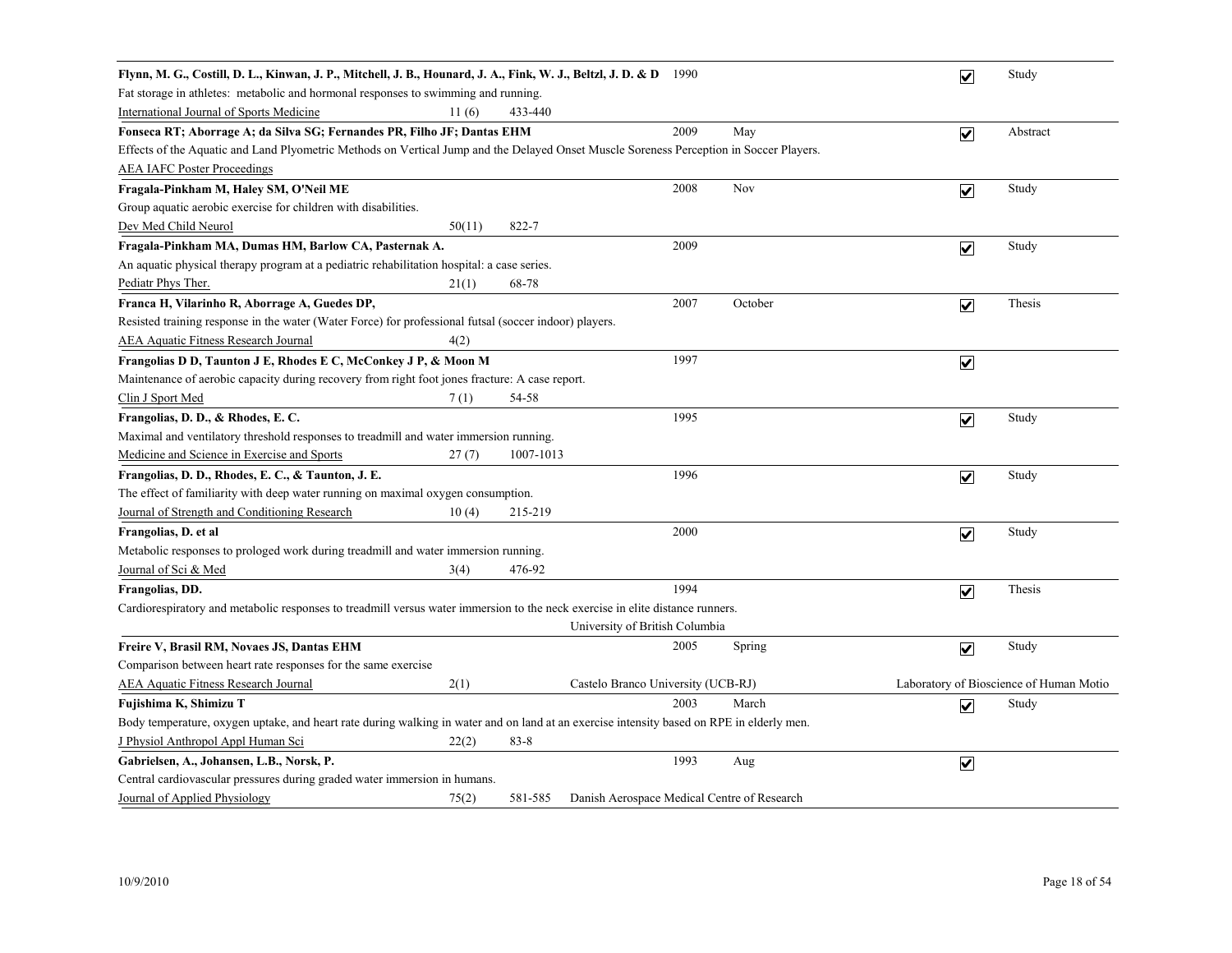| Gaines, M.                                                                                                            |                  | 1993                                                       |         | $\overline{\mathbf{v}}$ | Book                                     |
|-----------------------------------------------------------------------------------------------------------------------|------------------|------------------------------------------------------------|---------|-------------------------|------------------------------------------|
| <b>Fantastic Water Workouts</b>                                                                                       |                  |                                                            |         |                         |                                          |
|                                                                                                                       |                  | Human Kinetics Publishers                                  |         |                         |                                          |
| Galloway, J.                                                                                                          |                  |                                                            |         | $\overline{\mathbf{v}}$ | <b>Book</b>                              |
| Marathon- You Can Do It!                                                                                              |                  |                                                            |         |                         |                                          |
|                                                                                                                       | 29-31            |                                                            |         |                         |                                          |
| Gappmaier E, Lake W, Nelson AG, Fisher AG.                                                                            |                  | 2006                                                       |         | $\overline{\mathbf{v}}$ | Study                                    |
| Aerobic exercise in water versus walking on land: effects on indices of fat reduction and weight loss of obese women. |                  |                                                            |         |                         |                                          |
| J Sports Med Phys Fitness<br>46(4)                                                                                    | 564-9            |                                                            |         |                         |                                          |
| Gappmaier, E., Nelson, A. G., Fisher, A. G.                                                                           |                  | 1986                                                       |         | $\mathsf{L}$            | Abstract                                 |
| Effects of weight-bearing versus non-weight bearing exercise on the body composition of obese women.                  |                  |                                                            |         |                         |                                          |
|                                                                                                                       |                  | Southwest Chapter-American College of Sports Medicine, Ann |         |                         |                                          |
| Gaspard, G., Schmal, J., Porcari, J., Butts, N., Simpson, A., & Brice, G.                                             |                  | 1995                                                       | May     | $\overline{\mathbf{v}}$ | Study                                    |
| Effects of a seven-week aqua step training program on aerobic capacity and body composition of college-aged women.    |                  |                                                            |         |                         |                                          |
| Medicine and Science in Sports and Exercise                                                                           | 27               | University of Wisconsin-LaCrosse                           |         |                         |                                          |
| Gass, E. M. and G. C. Gass                                                                                            |                  | 2001                                                       |         | $\overline{\mathbf{v}}$ | Study                                    |
| Thermoregulatory responses to repeated warm water immersion in subjects who are paraplegic.                           |                  |                                                            |         |                         |                                          |
| Spinal Cord<br>39(3)                                                                                                  | 149-55           |                                                            |         |                         |                                          |
| Gatti, C.                                                                                                             |                  | 1977                                                       |         |                         | Thesis                                   |
| Water training as a means of maintaining cardiovascular endurance in college males.                                   |                  |                                                            |         |                         |                                          |
|                                                                                                                       |                  | Washington University                                      |         |                         |                                          |
| Gavron, S.                                                                                                            |                  | 1993                                                       | Summer  | $\overline{\mathbf{v}}$ | Article                                  |
| H2O plus $60$ = water exercise for senior adults: a case study.                                                       |                  |                                                            |         |                         |                                          |
| Journal of the International Council for Health Physical Educatio 29 (4)                                              | $12-6$           |                                                            |         |                         |                                          |
| Gehring, M., Keller, B., & Brehm, B.                                                                                  |                  | 1997                                                       | October | $\overline{\mathbf{v}}$ |                                          |
| Water running with and without a flotation vest in competitive and recreational runners                               |                  |                                                            |         |                         |                                          |
| Medicine & Science in Sports & Exercise<br>29 (10)                                                                    |                  | 1374-1378 Smith College, Northampton, MA 01063 USA         |         |                         | Department of Exercise and Sport Studies |
| Gehring, M., Keller, B., Brehm, B.                                                                                    |                  | 1992                                                       |         | $\overline{\mathbf{v}}$ | Study                                    |
| Physiological responses to deep water running in competitive and non-competitive runners.                             |                  |                                                            |         |                         |                                          |
| Medicine and Science in Sports & Exercise<br>24(5)                                                                    | S <sub>2</sub> 3 |                                                            |         |                         |                                          |
| Genuario, S. E. & Vegso, J. J.                                                                                        |                  | 1990                                                       |         | $\overline{\mathbf{v}}$ | Study                                    |
| The use of a swimming pool in the rehabilitation and reconditioning of athletic injuries.                             |                  |                                                            |         |                         |                                          |
| Contemporary Orthopedic<br>20(4)                                                                                      | 381-387          |                                                            |         |                         |                                          |
| Gergley, T. J., McArdie, W. D., DeJesus, P., Toner, M.M., Jacobowitz, S., Spina, R. J.                                |                  | 1964                                                       |         | $\overline{\mathbf{v}}$ | Study                                    |
| Specificity of arm training on aerobic power during swimming and running.                                             |                  |                                                            |         |                         |                                          |
| Medicine and Science in Sports and Exercise<br>16                                                                     | 349-353          |                                                            |         |                         |                                          |
| Getz, M., Hutzler, Y., & Vermeer, A.                                                                                  |                  | 2006                                                       |         | $\overline{\mathbf{v}}$ |                                          |
| Effects of aquatic interventions in children with neuromotor impairments: A systemic review of the literature         |                  |                                                            |         |                         |                                          |
| Clin Rehabil<br>20(11)                                                                                                | 927-936          |                                                            |         |                         |                                          |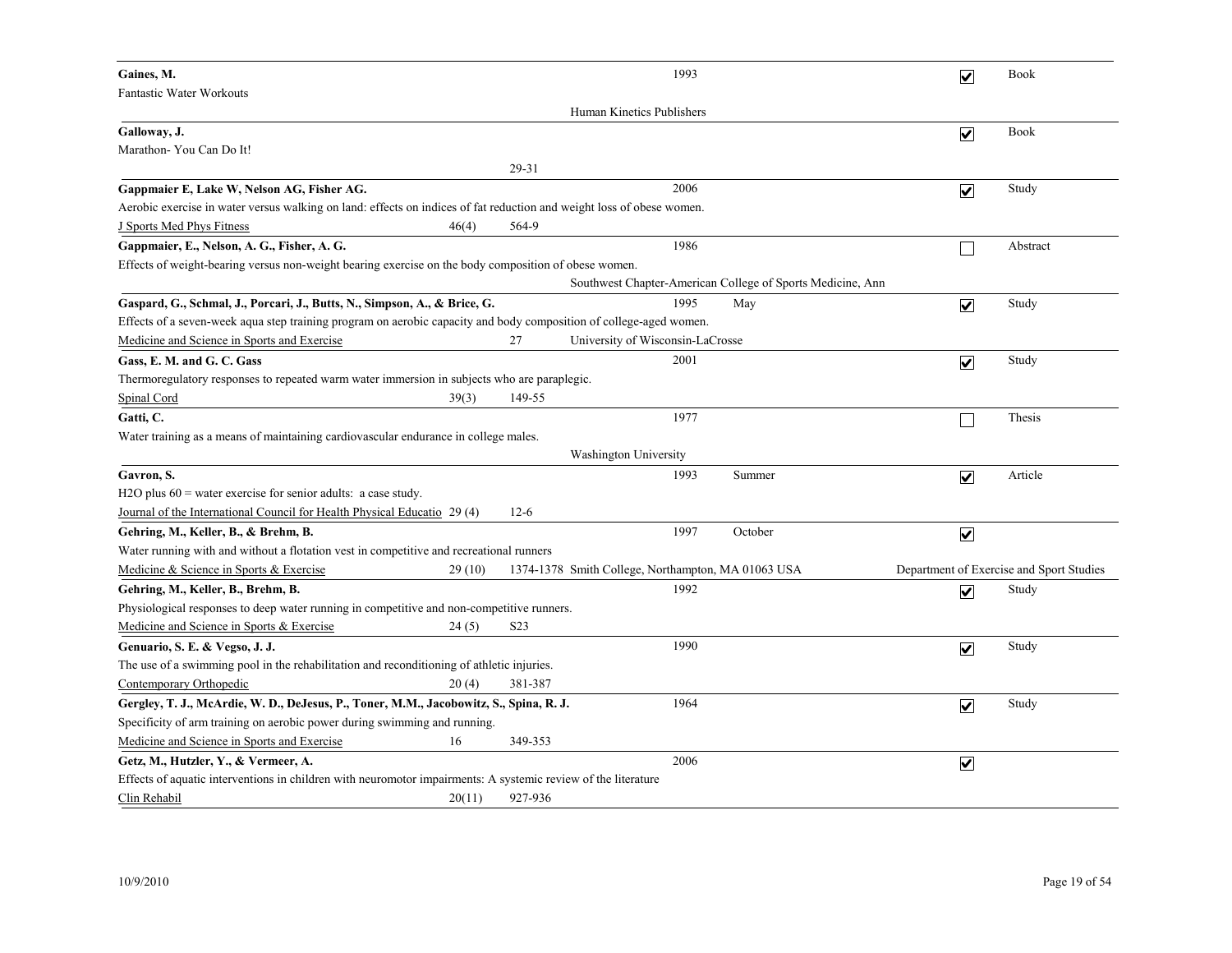| Gibson, K.                                                                                                                                        |        |           |                                            | 1981 | April                                             | $\overline{\mathbf{v}}$               | Article |
|---------------------------------------------------------------------------------------------------------------------------------------------------|--------|-----------|--------------------------------------------|------|---------------------------------------------------|---------------------------------------|---------|
| Shallow water conditioning/rehabilitation for track.                                                                                              |        |           |                                            |      |                                                   |                                       |         |
| Scholastic Coach                                                                                                                                  | 50(9)  |           |                                            |      |                                                   |                                       |         |
| Gill SD, McBurney H, Schulz DL                                                                                                                    |        |           |                                            | 2009 | Mar                                               |                                       |         |
| Land-based versus pool-based exercise for people awaiting joint replacement surgery of the hip or knee: results of a randomized controlled trial. |        |           |                                            |      |                                                   |                                       |         |
| Arch Phys Med Rehabil.                                                                                                                            | 90(3)  | 388-94    |                                            |      |                                                   |                                       |         |
| Gill, N. D., C. M. Beaven, et al.                                                                                                                 |        |           |                                            | 2006 |                                                   | $\overline{\mathbf{v}}$               | Study   |
| Effectiveness of post-match recovery strategies in rugby players.                                                                                 |        |           |                                            |      |                                                   |                                       |         |
| <b>Br J Sports Med</b>                                                                                                                            | 40(3)  | $260 - 3$ |                                            |      |                                                   |                                       |         |
| Glass, Becky, et al.                                                                                                                              |        |           |                                            | 1987 |                                                   |                                       | Thesis  |
| Comparative physiological responses of suspended deep water running to hard surface running.                                                      |        |           |                                            |      |                                                   |                                       |         |
| Research Council Proceedings-Southern District, American Allia                                                                                    |        |           | Louisiana State University, Richard Magill |      |                                                   |                                       |         |
| Gleim, G., & Nicholas, J.                                                                                                                         |        |           |                                            | 1989 |                                                   | $\overline{\mathbf{v}}$               | Study   |
| Metabolic costs and heart rate responses to treadmill walking in water at different depths and temperatures.                                      |        |           |                                            |      |                                                   |                                       |         |
| <b>American Journal of Sports Medicine</b>                                                                                                        | 17(2)  | 248-252   |                                            |      | Nicholas Inst. Of Sports Med. And Athletic Trauma |                                       |         |
| Glickman-Weiss EL, Goss F L, Robertson R J, Metz K F, & Cassinelli D A                                                                            |        |           |                                            | 1991 |                                                   | $\overline{\mathbf{v}}$               | Study   |
| Physiological and thermal responses of males with varying body compositions during immersion in moderately cold water.                            |        |           |                                            |      |                                                   |                                       |         |
| <b>Aviat Space Envir Med</b>                                                                                                                      | 62(11) | 1063-1067 |                                            |      |                                                   |                                       |         |
| Goldman, D.                                                                                                                                       |        |           |                                            | 1993 | Sept/Oct                                          | $\overline{\mathbf{v}}$               | Article |
| Aquatic cross-training gains strength                                                                                                             |        |           |                                            |      |                                                   |                                       |         |
| <b>Aquatics International</b>                                                                                                                     | 5(5)   | $10-4$    |                                            |      |                                                   |                                       |         |
| Goldstein, Ester; Simkin, Ariel; Epstein, Leon; Peritz, Eric; Harush, Mushi                                                                       |        |           |                                            | 1994 |                                                   | $\overline{\mathbf{v}}$               | Book    |
| The influence of weight-bearing water exercises on bone density of post-menopausal women.                                                         |        |           |                                            |      |                                                   |                                       |         |
|                                                                                                                                                   |        |           | Wingate Institute                          |      |                                                   | Zinman College of Physical Education  |         |
| Gouveia A., Brasil R.M., Lopes Y. A.C., Barreto G., Ferreira A.C., Barros de Sá G.                                                                |        |           |                                            | 2007 | September                                         |                                       | Article |
| Behavior of heart rate, at a constant speed, in different positions of aquatic cycling in young overweight adults.                                |        |           |                                            |      |                                                   |                                       |         |
| <b>AEA Aquatic Fitness Research Journal</b>                                                                                                       | 4(2)   |           |                                            |      |                                                   |                                       |         |
| Gowans SE, deHeuck S, Voss S, Dilaj A, Abbey SE                                                                                                   |        |           |                                            | 2004 | December                                          | $\overline{\mathbf{v}}$               | Study   |
| Six-month and one-year followup of 23 weeks of aerobic exercise for individuals with fibromyalgia.                                                |        |           |                                            |      |                                                   |                                       |         |
| Arthritis and Rheumatism (Arthritis Care and Research)                                                                                            | 51 (6) | 890-898   | American College of Rheumatology           |      |                                                   |                                       |         |
| <b>Gowans SE, deHueck A</b>                                                                                                                       |        |           |                                            | 2007 | Mar                                               | $\overline{\mathbf{v}}$               | Study   |
| Pool exercise for individuals with fibromyalgia.                                                                                                  |        |           |                                            |      |                                                   |                                       |         |
| Curr Opin Rheumatol                                                                                                                               | 19(2)  | 168-73    |                                            |      |                                                   |                                       |         |
| Gowans SE, deHueck A, Voss S                                                                                                                      |        |           |                                            | 1999 |                                                   | $\blacktriangledown$                  | Study   |
| Six-minute walk test: A potential outcome measure for hydrotherapy.                                                                               |        |           |                                            |      |                                                   |                                       |         |
| <b>Arthritis Care and Research</b>                                                                                                                |        | 208-211   | American College of Rheumatology           |      |                                                   |                                       |         |
| Gowans SE, deHueck A.                                                                                                                             |        |           |                                            | 2004 | Mar                                               | $\blacktriangledown$                  | Study   |
| Effectiveness of exercise in management of fibromyalgia.                                                                                          |        |           |                                            |      |                                                   |                                       |         |
| Curr Opin Rheumatol.                                                                                                                              | 16(2)  | 138-42    | Joseph Brant Memorial Hospital             |      |                                                   | Department of Rehabilitation Services |         |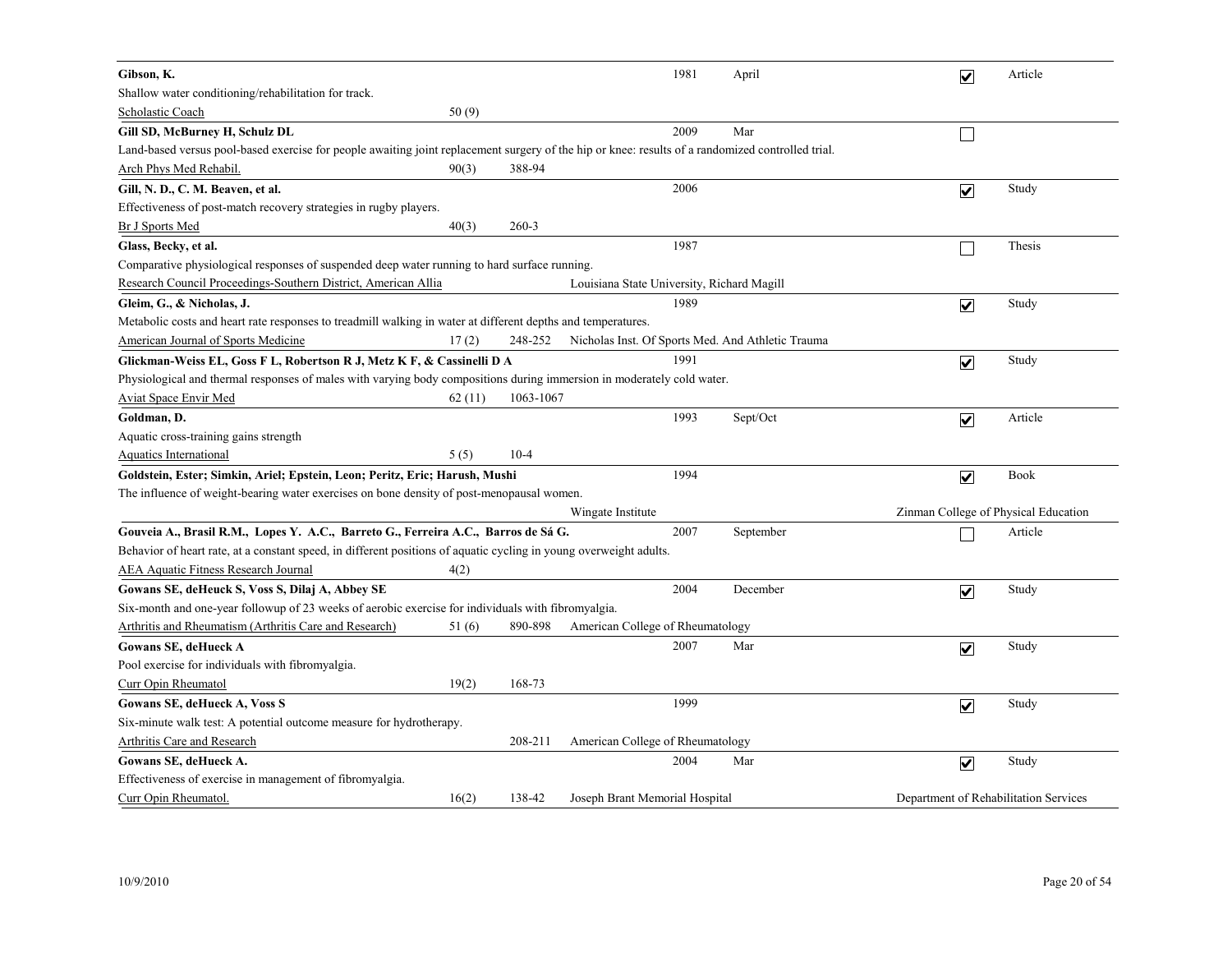| Grace, K. J.                                                                                                                                                   |                 |           | 1986                                | October                                                                                      |                         | Article                                |
|----------------------------------------------------------------------------------------------------------------------------------------------------------------|-----------------|-----------|-------------------------------------|----------------------------------------------------------------------------------------------|-------------------------|----------------------------------------|
| Hydrodynamics: Rehabilitation of running injuries.                                                                                                             |                 |           |                                     |                                                                                              |                         |                                        |
| Topics in Acute Care and Trauma Rehabilitation                                                                                                                 |                 |           |                                     |                                                                                              |                         |                                        |
| Graham, T.                                                                                                                                                     |                 |           | 1988                                |                                                                                              | $\overline{\mathbf{v}}$ | Study                                  |
| Thermal, metabolic, and cardiovascular changes in men and women during cold stress.                                                                            |                 |           |                                     |                                                                                              |                         |                                        |
| Medicine and Science in Sports and Exercise                                                                                                                    | 20(8)           | S185      |                                     |                                                                                              |                         |                                        |
| <b>Granath AB, Hellgren MS, Gunnarsson RK</b>                                                                                                                  |                 |           | 2006                                | <b>July August</b>                                                                           | $\overline{\mathbf{v}}$ | Study                                  |
| Water aerobics reduces sick leave due to low back pain during pregnancy.                                                                                       |                 |           |                                     |                                                                                              |                         |                                        |
| J Obstet Gynecol Neonatal Nurs.3.                                                                                                                              | 5(4)            | 465-471   |                                     |                                                                                              |                         |                                        |
| Green, J., Cable, N., & Elms, N.                                                                                                                               |                 |           | 1990                                | March                                                                                        | $\overline{\mathbf{v}}$ | Study                                  |
| Heart rate and oxygen consumption during walking on land and in deep water.                                                                                    |                 |           |                                     |                                                                                              |                         |                                        |
| Journal of Sports Medicine and Physical Fitness                                                                                                                | 30(1)           | 49-52     | University of Western Australia     |                                                                                              |                         | Department of Human Movement and Rec   |
| Griffin, LA., Dufek, JS., Bates, BT                                                                                                                            |                 |           | 1992                                |                                                                                              |                         | Study                                  |
| Methods and Instrumentation in Water Research                                                                                                                  |                 |           |                                     |                                                                                              |                         |                                        |
|                                                                                                                                                                |                 |           | University of Oregon                |                                                                                              |                         | Department of Exercise and Movement Sc |
| Griffin, LA., Dufek, JS., Bates, BT.                                                                                                                           |                 |           | 1992                                |                                                                                              |                         | Study                                  |
| Biomechanical Comparison of Running in Land and Water Media                                                                                                    |                 |           |                                     |                                                                                              |                         |                                        |
|                                                                                                                                                                |                 |           | University of Oregon                |                                                                                              |                         | Department of Exercise and Movement Sc |
| Gross, TS., Poliachik, SL., Ausk, BJ., Sanford, BA., Becker, BA., and Srinivasas, S.                                                                           |                 |           | 2004                                |                                                                                              | $\overline{\mathbf{v}}$ | Thesis                                 |
| Why rest stimulates bone formation: a hypothesis based on complex adaptive phenomenon.                                                                         |                 |           |                                     |                                                                                              |                         |                                        |
| <b>Exercise and Sports Science Reviews</b>                                                                                                                     | 32(1)           | $9 - 13$  | American College of Sports Medicine |                                                                                              |                         |                                        |
| Groves, D.W.                                                                                                                                                   |                 |           | 1986                                | May                                                                                          | $\overline{\mathbf{v}}$ | Article                                |
| Water Jogging spared you impact and injuries.                                                                                                                  |                 |           |                                     |                                                                                              |                         |                                        |
| Sports Conditioning. Lifetime Sports                                                                                                                           |                 | $17 - 21$ |                                     |                                                                                              |                         |                                        |
| Gusi N, Thoma-Carus P, Hakkinen A, Hakkinen K, Ortega-Alonso A                                                                                                 |                 |           | 2006                                | February                                                                                     | $\blacktriangledown$    | Study                                  |
| Exercise in waist-high warm water decreases pain and improves health-related quality of life and strength in the lower extremities in women with fibromyalgia. |                 |           |                                     |                                                                                              |                         |                                        |
| <b>Arthrities Rheum</b>                                                                                                                                        | 55(1)           | 66-73     |                                     |                                                                                              |                         |                                        |
| Gusi, N. Tomas-Carus, P.                                                                                                                                       |                 |           | 2008                                | $10(1)$ :                                                                                    | $\blacktriangledown$    |                                        |
| Cost-utility of an 8-month aquatic training for women with fibromyalgia: a randomized controlled trial                                                         |                 |           |                                     |                                                                                              |                         |                                        |
| <b>Arthritis Res Ther</b>                                                                                                                                      | R <sub>24</sub> | Epub 200  |                                     |                                                                                              |                         |                                        |
| Gwinup, G.                                                                                                                                                     |                 |           | 1987                                |                                                                                              | $\overline{\mathbf{v}}$ | Study                                  |
| Weight loss without dietary restriction. Efficacy of different forms of aerobic exercise.                                                                      |                 |           |                                     |                                                                                              |                         |                                        |
| American Journal of Sports Medicine                                                                                                                            | 15(3)           | 275-279   |                                     |                                                                                              |                         |                                        |
| Haffor, A., Mohler, J., & Harrison, A.                                                                                                                         |                 |           | 1991                                | February                                                                                     | $\overline{\mathbf{v}}$ | Study                                  |
| Effects of water immersion on cardiac output of lean and fat males subjects at rest and during exercise.                                                       |                 |           |                                     |                                                                                              |                         |                                        |
| <b>Aviation Space Environmental Medicine</b>                                                                                                                   | 62(2)           | 123-127   |                                     | Los Angeles County and University of Southern California Med Pulmonary Physiology Department |                         |                                        |
| Hall DM, Elliott T, Nehl E, Glanz K.                                                                                                                           |                 |           | 2008                                | Nov                                                                                          | $\overline{\mathsf{v}}$ | Study                                  |
| Effectiveness of a Targeted, Peer-Driven Skin Cancer Prevention Program for Lifeguards                                                                         |                 |           |                                     |                                                                                              |                         |                                        |
| Int J Aq Res & Ed                                                                                                                                              | 2(4)            |           |                                     |                                                                                              |                         |                                        |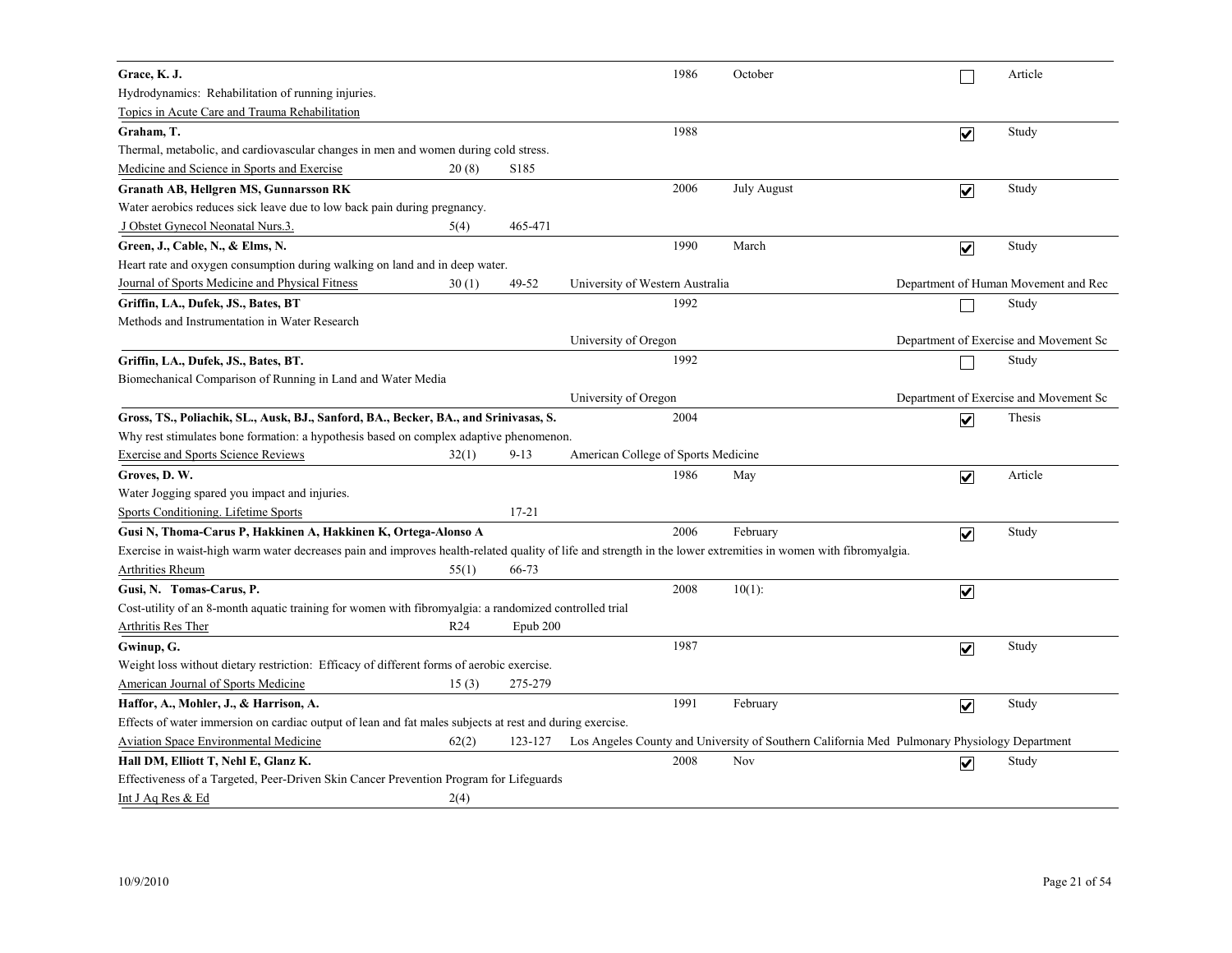| Hall J, Grant J, Et al                                                                                                                                         |           |         | 2004                                              |          | $\overline{\mathbf{v}}$  | Study                                 |  |  |  |
|----------------------------------------------------------------------------------------------------------------------------------------------------------------|-----------|---------|---------------------------------------------------|----------|--------------------------|---------------------------------------|--|--|--|
| Cardiorespiratory responses to aquatic treadmill walking in patients with rheumatiod arthritis.                                                                |           |         |                                                   |          |                          |                                       |  |  |  |
| Physiother Res Int                                                                                                                                             | 9(2)      | 59-73   |                                                   |          |                          |                                       |  |  |  |
| Hall J, Skevington SM, Maddison PJ, Chapman K                                                                                                                  |           |         | 1996                                              |          | $\overline{\mathbf{v}}$  | Study                                 |  |  |  |
| A randomized and controlled trial of hydrotherapy in rheumatiod arthritis.                                                                                     |           |         |                                                   |          |                          |                                       |  |  |  |
| Aarthritis Care Res                                                                                                                                            | 9(3)      | 206-215 |                                                   |          |                          |                                       |  |  |  |
| Hall, J. Swinkels, A. Briddon, J. McCabe, C.S.                                                                                                                 |           |         | 2008                                              | May      | $\overline{\mathbf{v}}$  | Article                               |  |  |  |
| Does aquatic exercise relieve pain in adults with neurologic or musculoskeletal disease? A systematic review and meta-analysis of randomized controlled trials |           |         |                                                   |          |                          |                                       |  |  |  |
| Arch Phys Med Rehabil                                                                                                                                          | $89(5)$ : | 873-83  |                                                   |          |                          |                                       |  |  |  |
| Hall, J. Macdonald, I.A., Maddison, P.J., O'Hare, J.P.                                                                                                         |           |         | 1998                                              | February | $\overline{\mathbf{v}}$  |                                       |  |  |  |
| Cardiorespiratory responses to underwater treadmill walking in healthy females                                                                                 |           |         |                                                   |          |                          |                                       |  |  |  |
| Eur. Journal Applied Physioloty                                                                                                                                | 77(3)     | 278-284 | Royal United Hospital, Bath, UK                   |          | Physiotherapy Department |                                       |  |  |  |
| Hall, J., Grant, J., Blake, D., Taylor, G., & Garbutt, G.                                                                                                      |           |         | 2004                                              |          | $\overline{\mathbf{v}}$  | Abstract                              |  |  |  |
| Cardiorespiratory responses to aquatic treadmill walking in patients with rheumatoid arthritis.                                                                |           |         |                                                   |          |                          |                                       |  |  |  |
| <b>Physiother Res Int</b>                                                                                                                                      | 9(2)      | 59-73   |                                                   |          |                          |                                       |  |  |  |
| Hamer P & Slocombe B                                                                                                                                           |           |         | 1997                                              |          | $\overline{\mathbf{v}}$  | Study                                 |  |  |  |
| The psychophysical and heart rate relationship between treadmill and deep-water running.                                                                       |           |         |                                                   |          |                          |                                       |  |  |  |
| <b>Aust J Physiother</b>                                                                                                                                       | 43(4)     | 265-271 |                                                   |          |                          |                                       |  |  |  |
| Hamer, T., & Morton, A.                                                                                                                                        |           |         | 1990                                              | May      | $\overline{\mathbf{v}}$  | Study                                 |  |  |  |
| Water running: Training effects and specificity of aerobic, anaerobic and muscular parameters following an eight-week interval training program.               |           |         |                                                   |          |                          |                                       |  |  |  |
| Australian Journal of Scientific Medicine in Sport                                                                                                             | 22        | 13-22   |                                                   |          |                          |                                       |  |  |  |
| Hanna, RD, Sheldahl, L.M., Tristani, F.E.                                                                                                                      |           |         | 1993                                              | May      | $\Box$                   |                                       |  |  |  |
| Effect of enhanced preload with head-out water immersion on exercise response in men with healed myocardial infarction.                                        |           |         |                                                   |          |                          |                                       |  |  |  |
| Am. Journal Cardiol                                                                                                                                            | 71(12)    |         | 1041-1044 Medical College of Wisconsin, Milwaukee |          |                          | Department of Medicine and Physiology |  |  |  |
| Haralambie, G., Senser, L.                                                                                                                                     |           |         | 1980                                              |          | $\overline{\mathbf{v}}$  | Study                                 |  |  |  |
| Metabolic changes in man during long distance swimming.                                                                                                        |           |         |                                                   |          |                          |                                       |  |  |  |
| <b>Eropean Journal of Applied Physiology</b>                                                                                                                   | 43        | 115-125 |                                                   |          |                          |                                       |  |  |  |
| Harmer AR, Naylor JM, Crosbie J, Russell T                                                                                                                     |           |         | 2009                                              | Feb      | $\overline{\mathbf{v}}$  | Study                                 |  |  |  |
| Land-based versus water-based rehabilitation following total knee replacement: a randomized, single-blind trial.                                               |           |         |                                                   |          |                          |                                       |  |  |  |
| Arthritis Rheum.                                                                                                                                               | 61(2)     | 184-91  |                                                   |          |                          |                                       |  |  |  |
| Harrison, R., Hillman, M., and Bulstorde, S.                                                                                                                   |           |         | 1993                                              |          | $\blacktriangledown$     | Study                                 |  |  |  |
| Loading of the lower limb when walking partially immersed.                                                                                                     |           |         |                                                   |          |                          |                                       |  |  |  |
| Physiotherapy                                                                                                                                                  | 78(2)     | 164-166 |                                                   |          |                          |                                       |  |  |  |
| Hartmann S, Huch R                                                                                                                                             |           |         | 2005                                              | December | $\overline{\mathbf{v}}$  | Study                                 |  |  |  |
| Response of pregnancy leg edema to a single immersion exercise session.                                                                                        |           |         |                                                   |          |                          |                                       |  |  |  |
| <b>Acta Obstet Gynecol Scand</b>                                                                                                                               | 84 (12)   | 1150-3  |                                                   |          |                          |                                       |  |  |  |
| Hartmann, S., Kilbele, N. Rake, A., Bung, P. Huch, A. Huch, R.                                                                                                 |           |         | 2001                                              | December | $\blacktriangledown$     | Study                                 |  |  |  |
| "Aqua-Fit" during pregnancy: Maternal and fetal hemodynamic responses during rest, immersion, and exercise.                                                    |           |         |                                                   |          |                          |                                       |  |  |  |
| Geburtshilfe Und Frauenheilkunde                                                                                                                               | 61        | 977-982 |                                                   |          |                          |                                       |  |  |  |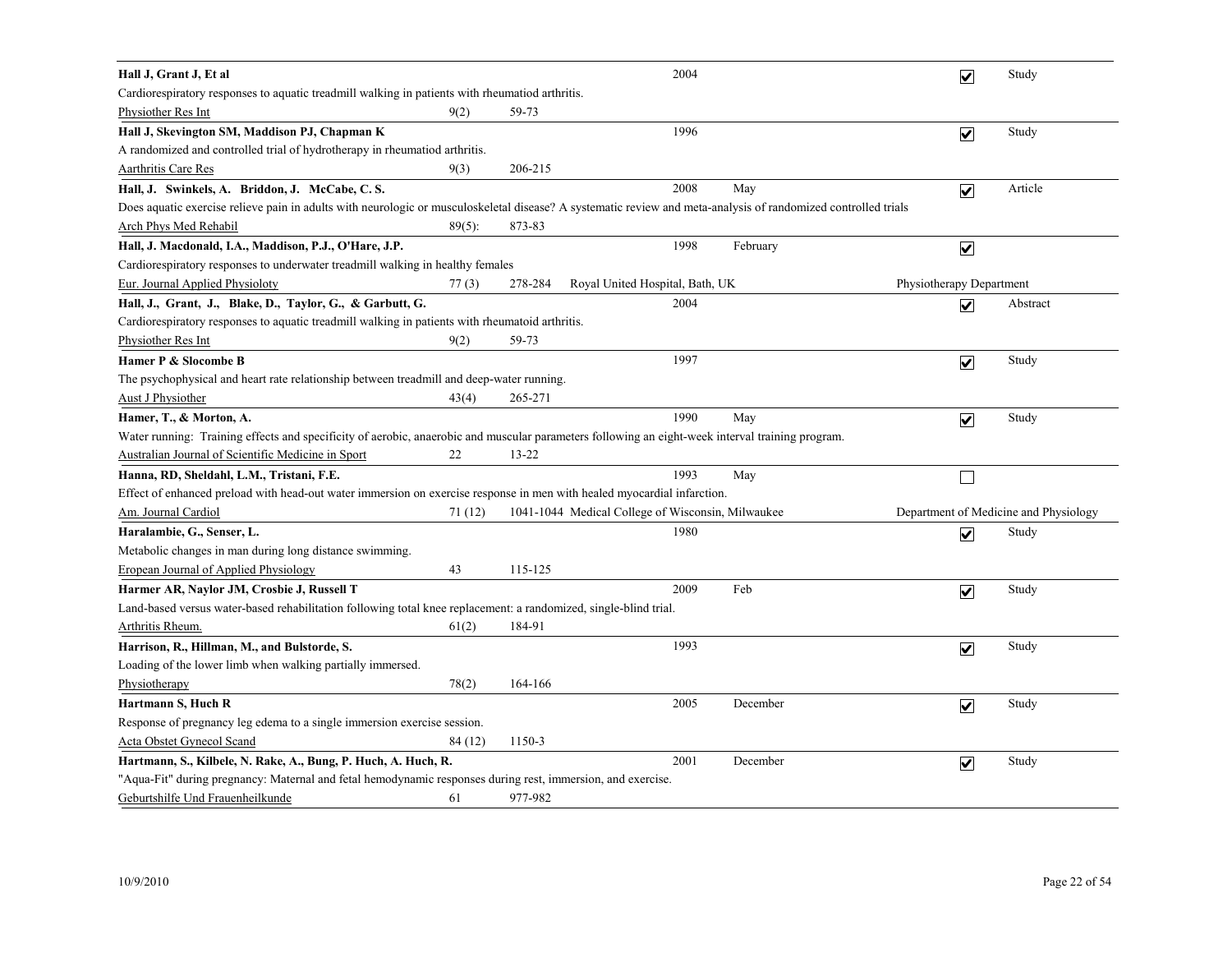| Harush D, Rotstein, A                                                                                 |        |                  |                                           | 2005 | Spring      | $\overline{\mathbf{v}}$ | Study                                     |
|-------------------------------------------------------------------------------------------------------|--------|------------------|-------------------------------------------|------|-------------|-------------------------|-------------------------------------------|
| The effect of a water exercise program on bone density among postmenopausal women.                    |        |                  |                                           |      |             |                         |                                           |
| <b>AEA Aqautic Fitness Research Journal</b>                                                           | 2(1)   |                  | University of Haifa                       |      |             | Department of Education |                                           |
| Harush, Mushi                                                                                         |        |                  |                                           | 2004 | Dec/Jan     |                         | Article                                   |
| The effect of water exercise on bone density.                                                         |        |                  |                                           |      |             |                         |                                           |
| <b>AKWA</b>                                                                                           | 17(4)  | 12               | <b>AEA</b>                                |      |             |                         |                                           |
| Hayashi, N., Ishihara, M., Tanaka, A., Osumi, T., Yoshida, T.                                         |        |                  |                                           | 1997 |             | $\overline{\mathbf{v}}$ |                                           |
| Face immersion increases vagal activity as assessed by heart rate variability.                        |        |                  |                                           |      |             |                         |                                           |
| <b>Eur Journal of Applied Physioloty</b>                                                              | 76(5)  | 394-399          | Osaka University Toyonaka, Japan          |      |             |                         | Faculty of Health and Sports Sciences     |
| Haynsworth, N; Bogle, P;                                                                              |        |                  |                                           | 2009 | May         | $\overline{\mathbf{v}}$ | Abstract                                  |
| American Red Cross Learn to Swim Program: Outcomes Among African American Children in Charleston, SC. |        |                  |                                           |      |             |                         |                                           |
| <b>AEA IAFC Poster Proceedings</b>                                                                    |        |                  | The Citadel                               |      |             |                         | Department of Health, Exercise and Sport  |
| Heberlein, T.,, Perez, H., Wygand, J., & Connor, K.                                                   |        |                  |                                           | 1987 |             | $\overline{\mathbf{v}}$ | Study                                     |
| The metabolic cost of high impact aerobics and hydro-aerobic exercise in middle-aged females.         |        |                  |                                           |      |             |                         |                                           |
| Medicine and Science in Sports and Exercise                                                           | 19(2)  |                  | Supplemen Adelphi University              |      |             | Human Performance Lab   |                                           |
| Hecht, Billie J.                                                                                      |        |                  |                                           | 1984 |             |                         | Other                                     |
| Wet and Wonderful: Water Exercise.                                                                    |        |                  |                                           |      |             |                         |                                           |
|                                                                                                       |        |                  | Camelback Records, Inc.                   |      |             |                         |                                           |
| Heigenhauser, G. F., Boulet, D., Miller, B., Faulkner, J. A.                                          |        |                  |                                           | 1977 |             | $\overline{\mathbf{v}}$ | Study                                     |
| Cardiac outputs of postmy ocardial infarction patients during swimming and cycling.                   |        |                  |                                           |      |             |                         |                                           |
| Medicine in Science and Sports                                                                        | 9      | 143-147          |                                           |      |             |                         |                                           |
| Heithold, K., Glass, SC.                                                                              |        |                  |                                           | 2002 | May         | $\overline{\mathbf{v}}$ | Abstract                                  |
| Variations in heart rate and RPE during land and water aerobics in older adult women.                 |        |                  |                                           |      |             |                         |                                           |
| Medicine & Science in Sports & Exercise                                                               | 34(5)  | S74              | Wayne State College,                      |      |             |                         |                                           |
| Henker, L., Provost-Craig, M., Sestili, P., Hove, A., & Fees, M.                                      |        |                  |                                           | 1992 |             | $\overline{\mathbf{v}}$ | Study                                     |
| Water running and the maintenance of maximum oxygen consumption and leg strength in runners.          |        |                  |                                           |      |             |                         |                                           |
| Medicine and Science in Sports and Exercise                                                           | 24(3)  |                  | Supplemen University of Delaware          |      |             |                         | Diagnosis Laboratory at the Medical Cente |
| Henry, Kimberly A., Wilson, Bradley, and Lindle, June M.                                              |        |                  |                                           | 1996 |             |                         | Thesis                                    |
| Metabolic costs of aqua step aerobics.                                                                |        |                  |                                           |      |             |                         |                                           |
|                                                                                                       |        |                  | University of Cincinnati                  |      |             |                         | Division of Graduate Studies and Researc  |
| Hered, S. L., Darby, L. A., & Yaekle, G. C.                                                           |        |                  |                                           | 1997 |             | $\overline{\mathsf{v}}$ | Study                                     |
| Comparison of physiological responses to comparable land and water exercises.                         |        |                  |                                           |      |             |                         |                                           |
| Medicine and Science in Exercise and Sport                                                            | 29(5)  | S <sub>162</sub> |                                           |      |             |                         |                                           |
| Hertler, L., Provost-Craig, M., Sestili, P., Hove, A., & Fees, M.                                     |        |                  |                                           | 1992 |             | $\overline{\mathbf{v}}$ | Study                                     |
| Water running and the maintenance of maximum oxygen consumption and leg strength in women.            |        |                  |                                           |      |             |                         |                                           |
| Medicine and Science in Sports and Exercise                                                           | 24     | S <sub>2</sub> 3 |                                           |      |             |                         |                                           |
| Heyneman, C. A., Premo, D. E.                                                                         |        |                  |                                           | 1992 | March/April | $\overline{\mathbf{v}}$ | Study                                     |
| A' water walkers' exercise program for the elderly.                                                   |        |                  |                                           |      |             |                         |                                           |
| Public Health Rep.                                                                                    | 107(2) | 213-217          | Idaho State University School of Pharmacy |      |             | School of Pharmacy      |                                           |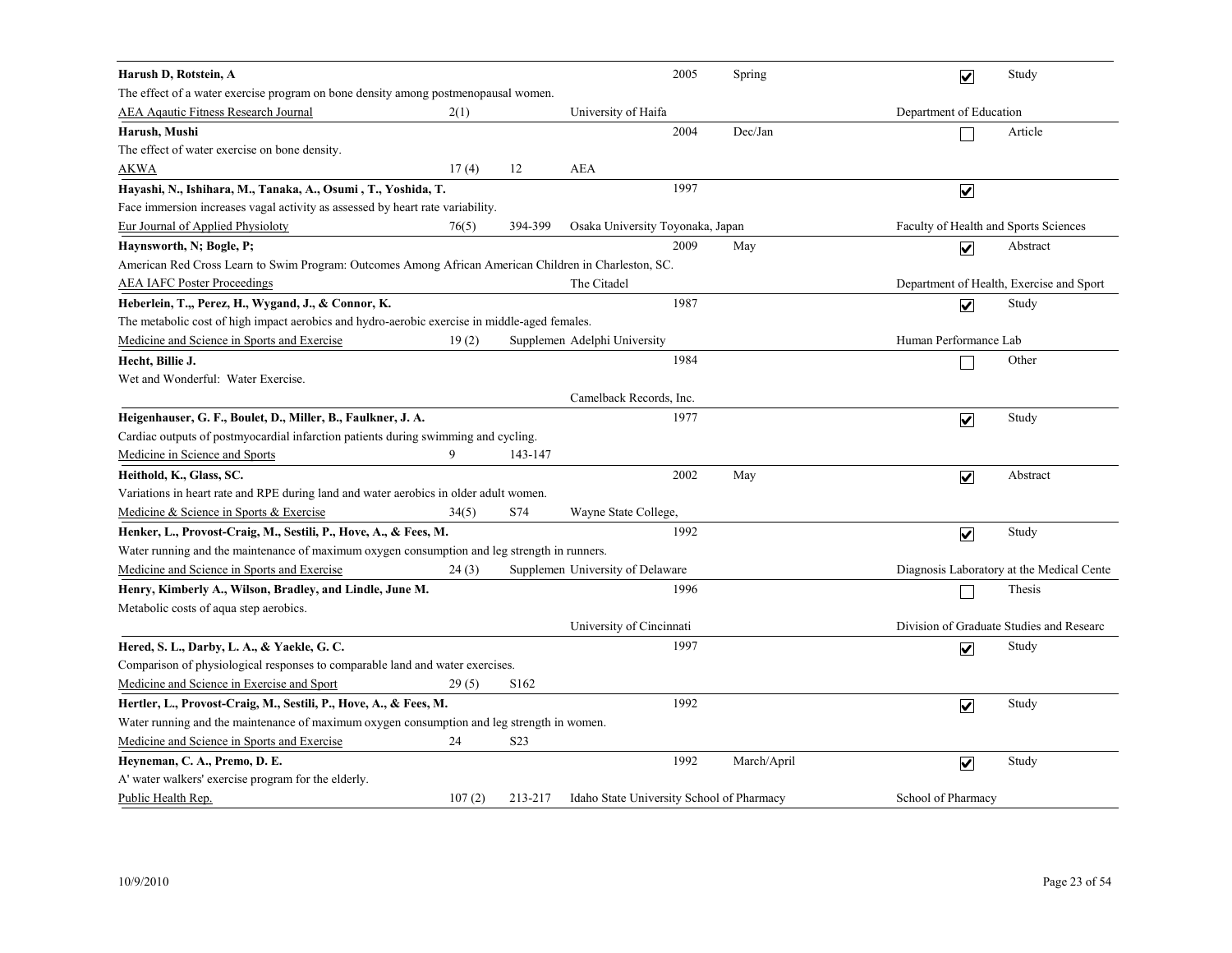| Hinman RS, Heywood SE, Day AR                                                                                                         |                  |           |                           | 2007 | Jan                                                               | $\overline{\mathbf{v}}$ | Study       |  |  |
|---------------------------------------------------------------------------------------------------------------------------------------|------------------|-----------|---------------------------|------|-------------------------------------------------------------------|-------------------------|-------------|--|--|
| Aquatic physical therapy for hip and knee osteoarthritis: results of a single-blind randomized controlled trial.                      |                  |           |                           |      |                                                                   |                         |             |  |  |
| Phys Ther                                                                                                                             | 87(1)            | $32 - 43$ |                           |      |                                                                   |                         |             |  |  |
| Hoeger, W. K., Hopkins, D. R., Barber, D. J., Gibson, T.                                                                              |                  |           |                           | 1992 |                                                                   | $\overline{\mathbf{v}}$ | Study       |  |  |
| Comparison of maximal VO2, HR and RPE between treadmill running and water aerobics.                                                   |                  |           |                           |      |                                                                   |                         |             |  |  |
| Medicine and Science in Sports & Exercise                                                                                             | 24(5)            | S96       |                           |      |                                                                   |                         |             |  |  |
| Hoeger, W., Gibson, T., Moore, J., and Hopkins, D.                                                                                    |                  |           |                           | 1993 | Winter Edition                                                    | $\overline{\mathbf{v}}$ | Study       |  |  |
| A comparision of selected training responses to water aerobics and low impact aerobic dance.                                          |                  |           |                           |      |                                                                   |                         |             |  |  |
| National Aquatics Journal                                                                                                             | Winter Edi 13-16 |           |                           |      |                                                                   |                         |             |  |  |
| Hoeger, W., Hopkins, D., Barber, D.                                                                                                   |                  |           |                           | 1995 | spring                                                            | $\overline{\mathbf{v}}$ | Article     |  |  |
| Physiologic responses to maximal treadmill running and water aerobic exercise                                                         |                  |           |                           |      |                                                                   |                         |             |  |  |
| <b>National Aquatics Journal</b>                                                                                                      | 11(1)            | 4-7       | National Aquatics Journal |      |                                                                   |                         |             |  |  |
| Hoeger, W., Warner, J., & Fahleson, G.                                                                                                |                  |           |                           | 1995 |                                                                   | $\overline{\mathbf{v}}$ |             |  |  |
| Physiologic responses to self-paced water aerobics and treadmill running                                                              |                  |           |                           |      |                                                                   |                         |             |  |  |
| Medicine & Science in Sports & Exercise                                                                                               | 27(5)            | Abstract# |                           |      |                                                                   |                         |             |  |  |
| Holmer, I.                                                                                                                            |                  |           |                           | 1974 |                                                                   | $\overline{\mathbf{v}}$ | Study       |  |  |
| Physiology of swimming.                                                                                                               |                  |           |                           |      |                                                                   |                         |             |  |  |
| Acta Physiol. Scand.                                                                                                                  | 407              | $1 - 55$  |                           |      |                                                                   |                         |             |  |  |
| Holmer, I., Bergh, U.                                                                                                                 |                  |           |                           | 1974 |                                                                   | $\overline{\mathbf{v}}$ | Study       |  |  |
| Metabolic and thermal response to swimming in water at varying termperatures.                                                         |                  |           |                           |      |                                                                   |                         |             |  |  |
| Journal of Applied Physiology                                                                                                         | 37               | 702-705   |                           |      |                                                                   |                         |             |  |  |
| Holmer, Inguar, et al.                                                                                                                |                  |           |                           | 1974 |                                                                   | $\blacktriangledown$    | Study       |  |  |
| Hemodynamic and respiratory responses compared in swimming and running.                                                               |                  |           |                           |      |                                                                   |                         |             |  |  |
| Journal of Applied Physiology                                                                                                         | 37(1)            | 49-54     |                           |      |                                                                   |                         |             |  |  |
| Huey, L. & Forster, R.                                                                                                                |                  |           |                           | 1993 |                                                                   | $\overline{\mathbf{v}}$ | <b>Book</b> |  |  |
| The Complete Waterpower Workout Book.                                                                                                 |                  |           |                           |      |                                                                   |                         |             |  |  |
|                                                                                                                                       |                  |           | Random House              |      |                                                                   |                         |             |  |  |
| Hurwitz B E, & Furedy J J                                                                                                             |                  |           |                           | 1986 |                                                                   | $\overline{\mathbf{v}}$ | Study       |  |  |
| The human dive reflex: An experimental, topographical and physiological analysis.                                                     |                  |           |                           |      |                                                                   |                         |             |  |  |
| Phsiol Behav                                                                                                                          | 36(2)            | 287-294   |                           |      |                                                                   |                         |             |  |  |
| Hurwitz, Jacquie                                                                                                                      |                  |           |                           | 2004 | Dec/Jan                                                           |                         | Review      |  |  |
| Research flows to new depths-Aquatic exercise can enhance brain function.                                                             |                  |           |                           |      |                                                                   |                         |             |  |  |
| <b>AKWA</b>                                                                                                                           | 17(4)            | 23        | <b>AEA</b>                |      |                                                                   |                         |             |  |  |
| Hutzler, Y., Chacham, A., Bergman, U., Reches, I.                                                                                     |                  |           |                           | 1998 | February                                                          | $\overline{\mathbf{v}}$ |             |  |  |
| Effects of a movement and swimming program on water orientation skills and self-concept of kindergarten children with cerebral palsy. |                  |           |                           |      |                                                                   |                         |             |  |  |
| Percept Mot Skills                                                                                                                    | 86(1)            | 111-118   |                           |      | Zinman College for Physical Education and Sport Science           |                         |             |  |  |
| Hutzler, Y., Chacham, A., Bergman, U., Szeinberg, A.                                                                                  |                  |           |                           | 1998 | March                                                             | $\overline{\mathbf{v}}$ |             |  |  |
| Effects of a movement and swimming program on vital capacity and water orientation skills of children with cerebral palsy.            |                  |           |                           |      |                                                                   |                         |             |  |  |
| Dev Med Child Neurol                                                                                                                  | 40(3)            | 176-181   |                           |      | Israeli Sport Center for the Disabled $\&$ the Zinman College for |                         |             |  |  |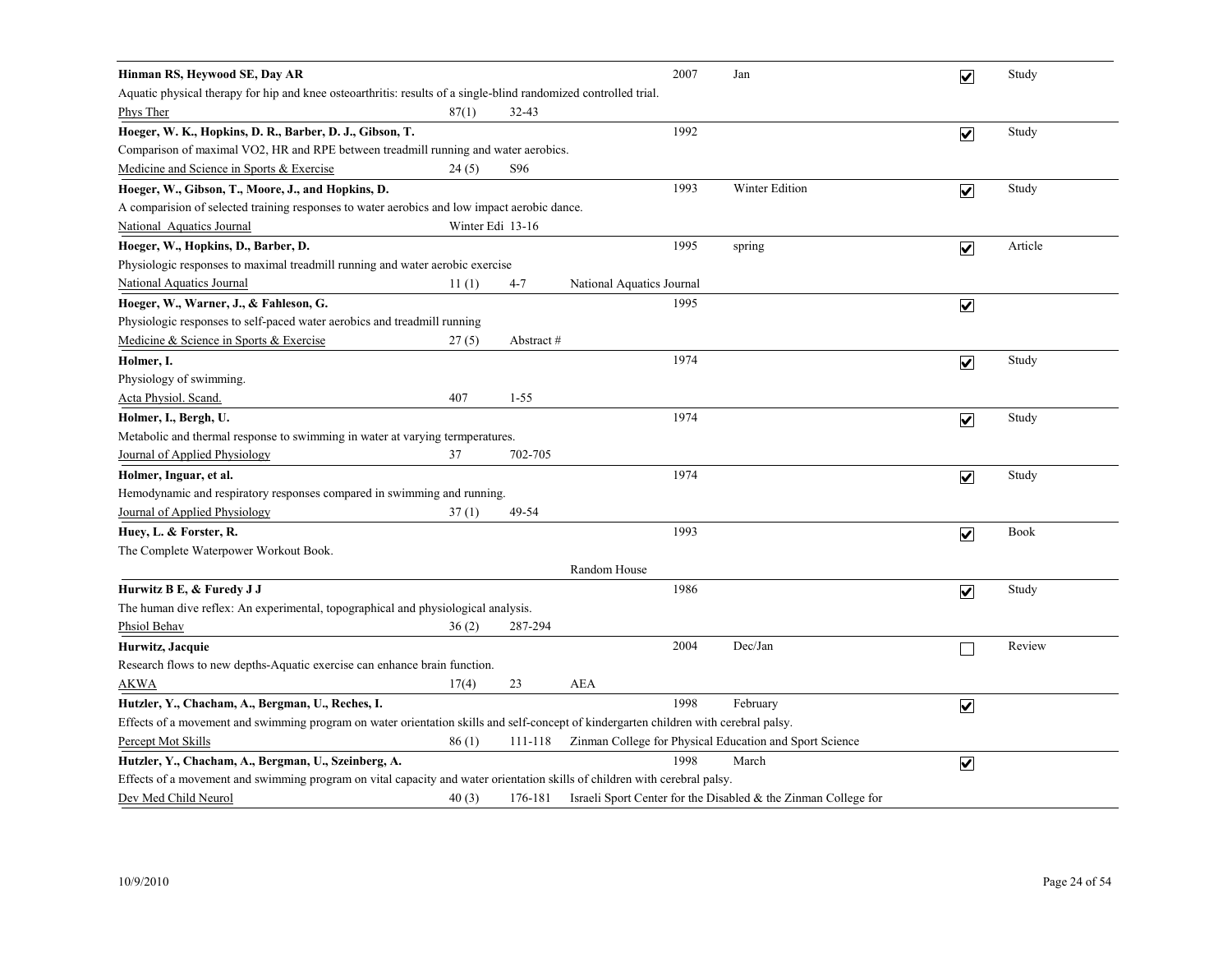| Ide MR, Belini MA, et al                                                                                                                        |           | 2005                  |          | $\overline{\mathbf{v}}$       | Study    |
|-------------------------------------------------------------------------------------------------------------------------------------------------|-----------|-----------------------|----------|-------------------------------|----------|
| Effects of an aquatic versus non-aquatic respiratory exercise program on the respiratory muscle strength in healthy aged persons.               |           |                       |          |                               |          |
| Clinics<br>60(2)                                                                                                                                | 151-158   |                       |          |                               |          |
| Inbar, O., Winstein, Y., Daskalovic, Y., Levi, R., and Nueman, I.                                                                               |           | 1993                  |          | $\overline{\mathbf{v}}$       | Study    |
| The effect of prone immersion on bronchial responsiveness in children with asthma.                                                              |           |                       |          |                               |          |
| Medicine and Science in Sports and Exercise<br>25(10)                                                                                           | 1098-1102 |                       |          |                               |          |
| Irving, L.                                                                                                                                      |           | 1963                  |          | $\overline{\mathbf{v}}$       | Study    |
| Bradycardia in human divers.                                                                                                                    |           |                       |          |                               |          |
| Journal of Applied Physiology<br>18                                                                                                             | 489-491   |                       |          |                               |          |
| Israel, DJ., Heydon, KM., Edlich, Rf., Pozos, RS., Wittmers, LE Jr.                                                                             |           | 1989                  | Jul-Aug  | $\overline{\mathbf{v}}$       | Study    |
| Core temperture responses to immersed bicycle ergometer exercise at water temperatures of 21 degrees, 25 degrees, and 29 degrees C.             |           |                       |          |                               |          |
| J Burn Care Rehabil<br>$10-4$                                                                                                                   | 336-345   |                       |          |                               |          |
| <b>ISSP</b>                                                                                                                                     |           | 1992                  |          | $\overline{\mathbf{v}}$       | Other    |
| Physical activity and psychological benefits: A position statement.                                                                             |           |                       |          |                               |          |
| International Journal of Sport Psychology<br>23                                                                                                 | 86-91     |                       |          |                               |          |
| Iwamoto, J., et al.                                                                                                                             |           | 1990                  | February | $\blacktriangledown$          | Study    |
| Changes in insulation of body tissue and wet suits during underwater exercise at various atmospheric pressures                                  |           |                       |          |                               |          |
| 2:68<br>J. Appl. Physiol.                                                                                                                       | 659-664   |                       |          |                               |          |
| Jacobs, G. D., Heilbronner, R. L., Stanley, J. M.                                                                                               |           | 1984                  |          | $\overline{\mathbf{v}}$       | Study    |
| The effects of short term flotation REST on relaxation: a controlled study.                                                                     |           |                       |          |                               |          |
| 3(2)<br><b>Health Psychology</b>                                                                                                                | 99-112    |                       |          |                               |          |
| Jang, K., Flynn, M., Costil, D., Kirwan, J., et al                                                                                              |           | 1987                  |          | $\overline{\mathbf{v}}$       | Study    |
| Energy balance in competitive swimmers and runners.                                                                                             |           |                       |          |                               |          |
| Journal of Swimming Research<br>3                                                                                                               | 19-23     |                       |          |                               |          |
| Joao Manuel Lages, Roxana Macedo Brasil, Grace Barros, Andrea Ferreira, Madalena Souza, Ana Ch 2009                                             |           |                       | May      | $\blacktriangledown$          | Abstract |
| Comparison of the Effect of the Same Cycling Classes Protocol in the Responses of Heart Rate in Relation to Environment and Gender.             |           |                       |          |                               |          |
| <b>AEA IAFC Poster Proceedings</b>                                                                                                              |           |                       |          |                               |          |
| <b>Johnson CC</b>                                                                                                                               |           | 2009                  | Jan-Feb  | $\overline{\mathbf{v}}$       | Study    |
| The benefits of physical activity for youth with developmental disabilities: a systematic review.                                               |           |                       |          |                               |          |
| Am J Health Promot<br>23(3)                                                                                                                     | 157-167   |                       |          |                               |          |
| Johnson, B. L., Adamcyzk, J., Stromme, S. B., & Tennoe, K. O.                                                                                   |           | 1977                  | March    | $\overline{\mathbf{v}}$       | Study    |
| Comparison of oxygen uptake and heart rate during exercise on land and in water.                                                                |           |                       |          |                               |          |
| <b>Physical Therapy</b><br>57(3)                                                                                                                | 273-278   |                       |          |                               |          |
| Johnson, Veronica A.                                                                                                                            |           | 1987                  | May      |                               |          |
| A case study of two aquatic exercise techniques for upper extremity rehabilitation in stroke patients: A motor control and learning perspective |           |                       |          |                               |          |
| Thesis                                                                                                                                          |           | University of Memphis |          |                               |          |
| Jones LM, Meredith-Jones K, Legge M.                                                                                                            |           | 2009                  | Oct      | $\overline{\mathbf{v}}$       | Study    |
| The effect of water-based exercise on glucose and insulin response in overweight women: a pilot study.                                          |           |                       |          |                               |          |
| J Womens Health (Larchmt)<br>18(10)                                                                                                             | 1653-9    | University of Otago   |          | School of Physical Education, |          |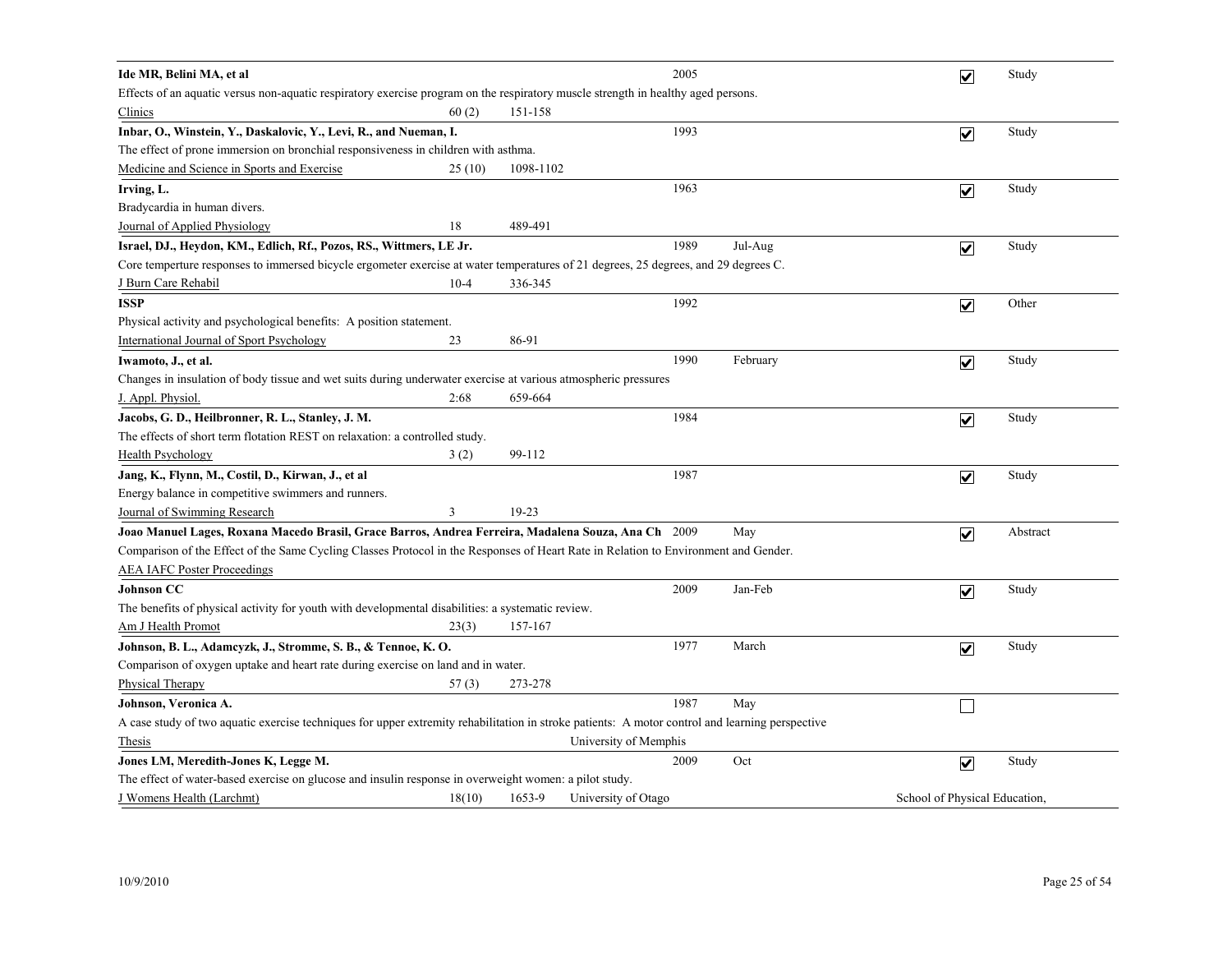| Jung, K., Stolle, W.                                                                                                                                                                    |        |           |                                         | 1981 |           | $\overline{\mathbf{v}}$    | Study                                   |
|-----------------------------------------------------------------------------------------------------------------------------------------------------------------------------------------|--------|-----------|-----------------------------------------|------|-----------|----------------------------|-----------------------------------------|
| Behavior of heart rate and incidence of arrhythmia in swimming and diving.                                                                                                              |        |           |                                         |      |           |                            |                                         |
| Biotelem. Patient Monit                                                                                                                                                                 | 8      | 228-239   |                                         |      |           |                            |                                         |
| Kame, V.D. Jr., Pendergast, D.R.                                                                                                                                                        |        |           |                                         | 1995 | Jan.      |                            |                                         |
| Effects of short-term and prolonged immersion on the cardiovascular reponsess to exercise.                                                                                              |        |           |                                         |      |           |                            |                                         |
| Aviat Space Environ Med                                                                                                                                                                 | 66(1)  | 20-25     | State University of New York at Buffalo |      |           | Department of Physiology   |                                         |
| Kaminsky, L., Wehrli, W., Mahon, A., Robbins, G., Powers, D., and Whaley, M.                                                                                                            |        |           |                                         | 1993 |           | $\overline{\mathbf{v}}$    | Study                                   |
| Evaluation of shallow water running test for the estimation of peak aerobic power.                                                                                                      |        |           |                                         |      |           |                            |                                         |
| Medicine and Science in Sports and Exercise                                                                                                                                             | 25(11) | 1287-1292 |                                         |      |           |                            |                                         |
| Kamioka H, Tsutani K, Okuizumi H, Mutoh Y, Ohta M, Handa S, Okada S, Kitayuguchi J, Kamada                                                                                              |        |           |                                         | 2010 | Oct       | $\overline{\mathbf{v}}$    | Study                                   |
| Effectiveness of aquatic exercise and balneotherapy: a summary of systematic reviews based on randomized controlled trials of water immersion therapies.                                |        |           |                                         |      |           |                            |                                         |
| J Epidemiol.                                                                                                                                                                            | 20(1)  | $2 - 12$  | Tokyo University of Agriculture         |      |           |                            | Faculty of Regional Environment Science |
| Kaneda K, Sato D, Wakabayashi H, Hanai A, Nomura T                                                                                                                                      |        |           |                                         | 2008 | Oct       | $\overline{\mathbf{v}}$    | Study                                   |
| A comparison of the effects of different water exercise programs on balance ability in elderly people.                                                                                  |        |           |                                         |      |           |                            |                                         |
| J Aging Phys Act.                                                                                                                                                                       | 16(4)  | 381-92    |                                         |      |           |                            |                                         |
| Kaneda K, Wakabayashi H, Sato D, Nomura T                                                                                                                                               |        |           |                                         | 2007 | Mar       | $\overline{\mathbf{v}}$    | Thesis                                  |
| Lower extremity muscle activity during different types and speeds of underwater movement.                                                                                               |        |           |                                         |      |           |                            |                                         |
| J Phsiol Anthropol                                                                                                                                                                      | 26(2)  | 197-200   |                                         |      |           |                            |                                         |
| Kaneda K, Wakabayashi H, Sato D, Uekusa T, Nomura T                                                                                                                                     |        |           |                                         | 2008 | Dec       | $\overline{\mathbf{v}}$    | Study                                   |
| Lower extremity muscle activity during deep-water running on self-determined pace.                                                                                                      |        |           |                                         |      |           |                            |                                         |
| <b>J</b> Electromyogr Kinesiol.                                                                                                                                                         | 18(6)  | 965-72    |                                         |      |           |                            |                                         |
| Kang, H.S., Ferrans, C.E., Kim, M.J., Kim, J.I., & Lee, E.O.                                                                                                                            |        |           |                                         | 2007 | July      | $\blacktriangledown$       | Article                                 |
| Aquatic exercise in older Korean women with arthritis: identifying barriers to and facillitators of long-term adherence.                                                                |        |           |                                         |      |           |                            |                                         |
| J Gerontol Nurs                                                                                                                                                                         | 33(7)  | 48-56     |                                         |      |           |                            |                                         |
| Kang, HS., Kim JI.                                                                                                                                                                      |        |           |                                         | 2000 | September | $\overline{\mathbf{v}}$    | Study                                   |
| A structural model for aquatic exercise adherence of patients with arthritis.                                                                                                           |        |           |                                         |      |           |                            |                                         |
| Arthritis and Rheumatism                                                                                                                                                                | 43     | 253       |                                         |      |           |                            |                                         |
| Kanitz, AC; da Silva, EM; Alberton, CL; Kruel, LFM.                                                                                                                                     |        |           |                                         | 2009 | May       | $\overline{\mathbf{v}}$    | Abstract                                |
| Cardiorespiratory Responses of Young Women during a Hydrogymnastics Exercise Performed with and without Horizontal Movement on Land and in Aquatic Environment in a Deep and in a Shall |        |           |                                         |      |           |                            |                                         |
| <b>AEA IAFC Poster Proceedings</b>                                                                                                                                                      |        |           |                                         |      |           |                            |                                         |
| Karlsson MK, Magnusson H, Karlsson C, Seeman E                                                                                                                                          |        |           |                                         | 2001 | January   | $\overline{\mathbf{v}}$    | Study                                   |
| The duration of exercise as a regulator of bone mass.                                                                                                                                   |        |           |                                         |      |           |                            |                                         |
| Bone                                                                                                                                                                                    | 28(1)  | 128-32    | Malmo University Hospital               |      |           | Department of Orthopaedics |                                         |
| Karpovich, P.V.                                                                                                                                                                         |        |           |                                         | 1993 |           | $\overline{\mathsf{v}}$    | Study                                   |
| Water resistance in swimming.                                                                                                                                                           |        |           |                                         |      |           |                            |                                         |
| <b>Research Quarterly</b>                                                                                                                                                               | 4      | 21-28     |                                         |      |           |                            |                                         |
| Kasch, F.                                                                                                                                                                               |        |           |                                         | 1981 |           | $\blacktriangledown$       | Study                                   |
| Physiological changes with swimming and running during two years of training.                                                                                                           |        |           |                                         |      |           |                            |                                         |
| Scandinavian Journal of Sports Sciences                                                                                                                                                 | 3      | $23 - 26$ |                                         |      |           |                            |                                         |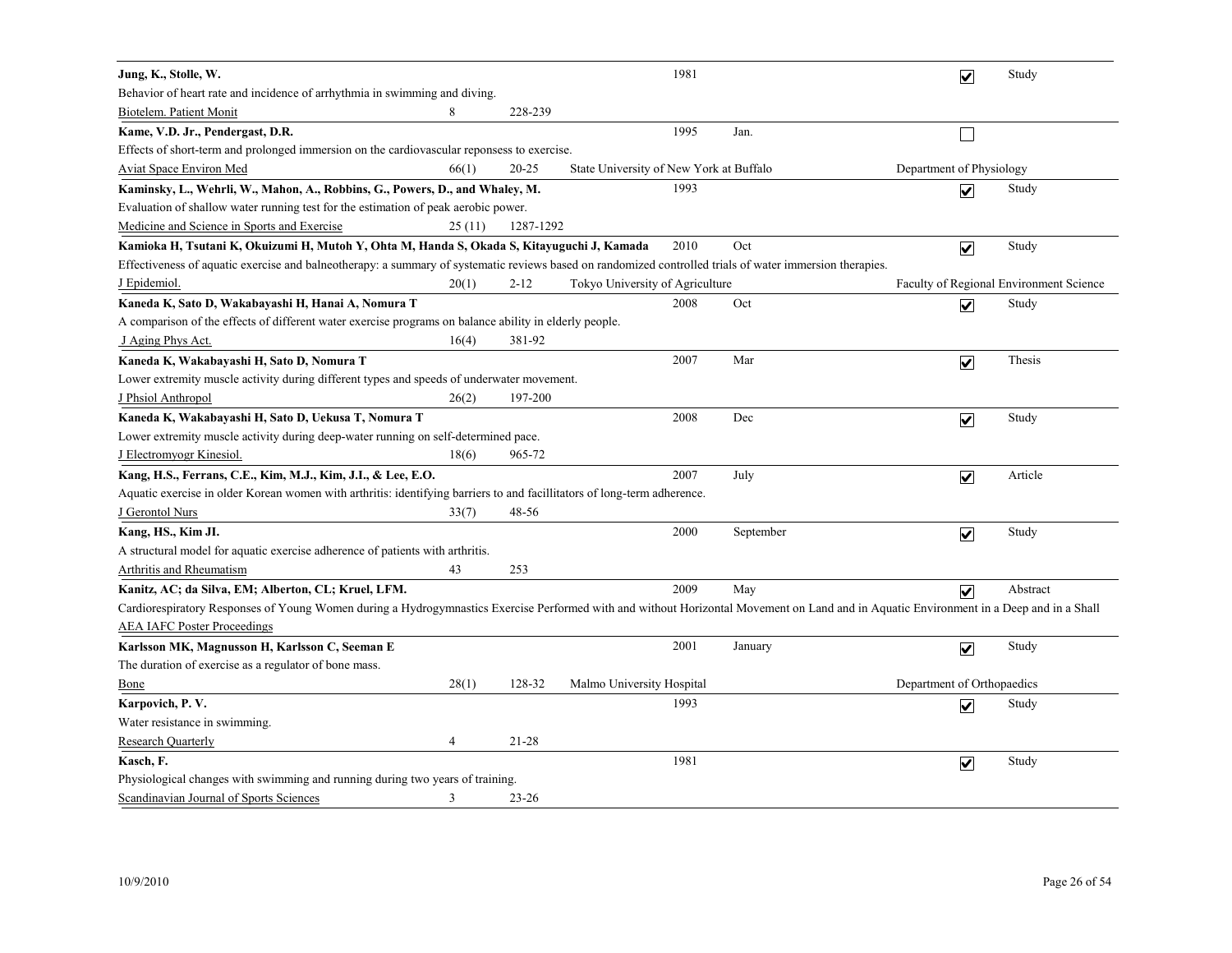| Katsura Y, Yoshikawa T, Ueda SY, Usui T, Sotobayashi D, Nakao H, Sakamoto H, Okumoto T, Fujimo 2010                                                                                         |                |          |                                                     | Mar                                                        | $\overline{\mathbf{v}}$         | Study                                   |
|---------------------------------------------------------------------------------------------------------------------------------------------------------------------------------------------|----------------|----------|-----------------------------------------------------|------------------------------------------------------------|---------------------------------|-----------------------------------------|
| Effects of aquatic exercise training using water-resistance equipment in elderly.                                                                                                           |                |          |                                                     |                                                            |                                 |                                         |
| Eur J Appl Physiol.                                                                                                                                                                         | 108(5)         | 957-64   | Osaka City University Graduate School of Medicine   |                                                            | Department of Sports Medicine   |                                         |
| Katz, J., Cohen, J.                                                                                                                                                                         |                |          | 1993                                                |                                                            |                                 | <b>Book</b>                             |
| A global approach to aquatics: including water exercise, recreational and synchronized swimming, with new theoretical approaches to mainstreaming abilities in swimming and water exercise. |                |          |                                                     |                                                            |                                 |                                         |
|                                                                                                                                                                                             |                |          | International Congress on Sport & Coaching Sciences |                                                            |                                 |                                         |
| Katz, J., Most, B. W.                                                                                                                                                                       |                |          | 1985                                                |                                                            | $\overline{\mathbf{v}}$         | Other                                   |
| The W.E.T. Workout                                                                                                                                                                          |                |          |                                                     |                                                            |                                 |                                         |
| New York, NY: Facts on File Publications                                                                                                                                                    |                |          |                                                     |                                                            |                                 |                                         |
| Katz, V. L., Rozas, L., Ryder, R., Cefalo, R.C.                                                                                                                                             |                |          | 1992                                                | July                                                       | $\blacktriangledown$            |                                         |
| Effect of daily immersion on the edema of pregnancy.                                                                                                                                        |                |          |                                                     |                                                            |                                 |                                         |
| Am. Journal of Perinatol                                                                                                                                                                    | 9(4)           | 225-227  | UNC School of Medicine, Chappel Hill 27599-7570     |                                                            |                                 | Department of Obstetrics and Gynecoolog |
| Katz, V.L.                                                                                                                                                                                  |                |          | 1996                                                | August                                                     | $\overline{\mathbf{v}}$         |                                         |
| Water exercise in pregnancy.                                                                                                                                                                |                |          |                                                     |                                                            |                                 |                                         |
| Semin Perinatol                                                                                                                                                                             | 20(4)          | 285-291  | Sacred Heart Medical Center                         |                                                            |                                 | Department of Maternal-Fetal Medicine   |
| Keating, W. R., Evans, M.                                                                                                                                                                   |                |          | 1961                                                |                                                            | $\overline{\mathbf{v}}$         | Study                                   |
| The respiratory and cardiovascular response to immersion in cold and warm water.                                                                                                            |                |          |                                                     |                                                            |                                 |                                         |
| Quarterly Journal of Experimental Physiology                                                                                                                                                | 46             | $3 - 94$ |                                                     |                                                            |                                 |                                         |
| Kelly M, Darrah J                                                                                                                                                                           |                |          | 2005                                                |                                                            | $\overline{\mathbf{v}}$         | Study                                   |
| Aquatic exercise for children with cerebral palsey.                                                                                                                                         |                |          |                                                     |                                                            |                                 |                                         |
| Dev Med Child Neurol                                                                                                                                                                        | 47 (12)        | 838-842  |                                                     |                                                            |                                 |                                         |
| Kelly, BT., Roskin, LA., Kirkendall, DT., Speer, KP.                                                                                                                                        |                |          | 2000                                                | April                                                      | $\blacktriangledown$            | Study                                   |
| Shoulder muscle activation during aquatic and dry land exercises in nonimpaired subjects.                                                                                                   |                |          |                                                     |                                                            |                                 |                                         |
| J Orthop Sports Phys Ther                                                                                                                                                                   | 30(4)          | 204-10   | Duke University Medical Center                      |                                                            | Division of Orthopaedic Surgery |                                         |
| Kelsey, DD., Tyson, E.                                                                                                                                                                      |                |          | 1994                                                | April                                                      | $\overline{\mathbf{v}}$         | Other                                   |
| A new method of training for the lower extremity using unloading.                                                                                                                           |                |          |                                                     |                                                            |                                 |                                         |
| Journal of Orthopaedic & Sports Physical Therapy                                                                                                                                            | 19(4)          | 218-223  |                                                     |                                                            |                                 |                                         |
| Kennedy C, Evans E                                                                                                                                                                          |                |          | 1995                                                | Apr/May                                                    | $\overline{\mathbf{v}}$         | Survey                                  |
| AKWA research survey.                                                                                                                                                                       |                |          |                                                     |                                                            |                                 |                                         |
| AKWA letter                                                                                                                                                                                 | Vol. 8, No. 24 |          |                                                     |                                                            |                                 |                                         |
| Kennedy, C., Foster, V., Hamis, M., & Sockler, J.                                                                                                                                           |                |          | 1989                                                | October                                                    |                                 | Study                                   |
| The influence of music tempo and water depth on heart rate response to aqua aerobics.                                                                                                       |                |          |                                                     |                                                            |                                 |                                         |
|                                                                                                                                                                                             |                |          |                                                     | IDEA Foundation International Symposium on the Medical and |                                 |                                         |
| Kennedy, Gray & Ryder                                                                                                                                                                       |                |          | 1995                                                |                                                            | П                               | Study                                   |
| Aqua Exercise for Hispanic Women with Arthritis                                                                                                                                             |                |          |                                                     |                                                            |                                 |                                         |
| Kenney, GP., Denis, PM., Proulx, CE. And Giesbrecht, GC.                                                                                                                                    |                |          | 1999                                                | May                                                        | $\blacktriangledown$            | Study                                   |
| The effect of dynamic exercise on resting cold thermoregulatory responses measured during water immersion.                                                                                  |                |          |                                                     |                                                            |                                 |                                         |
| Eur J Appl Physiol Occup Physiol                                                                                                                                                            | 79(6)          | 495-9    |                                                     |                                                            |                                 |                                         |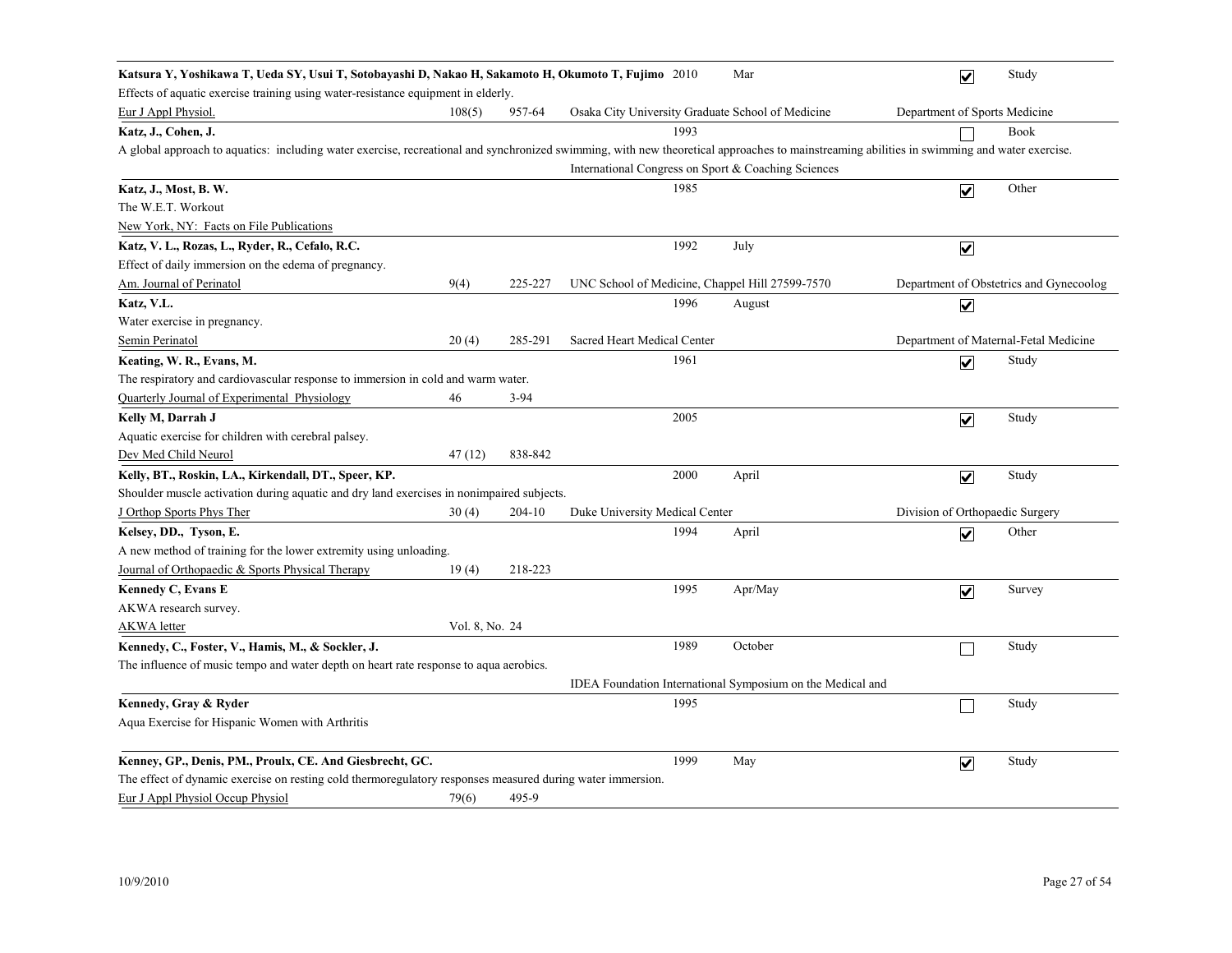| Kenney, W. Larry, et al                                                                                            |               |           | 1989                                              | January | $\overline{\mathbf{v}}$          | Article  |
|--------------------------------------------------------------------------------------------------------------------|---------------|-----------|---------------------------------------------------|---------|----------------------------------|----------|
| Considerations for preventive and rehabilitative exercise programs during periods of high heat and humidity.       |               |           |                                                   |         |                                  |          |
| The Exercise Standards and Malpractice Reporter                                                                    | Volume 3, 1-7 |           | A Publication of Professional Reports Corporation |         |                                  |          |
| Kenny GP, Reardon FD, Giesbrecht GG, Jette M, Thoden JS.                                                           |               |           | 1997                                              |         | $\overline{\mathbf{v}}$          | Study    |
| The effect of ambient temperature and exercise intensity on post-exercise thermal homeostasis.                     |               |           |                                                   |         |                                  |          |
| Eur J Appl Physiol Occup Physiol.                                                                                  | 76(2)         | 109-115   |                                                   |         |                                  |          |
| Kieres, J., & Plowman, S.                                                                                          |               |           | 1991                                              | June    | $\overline{\mathbf{v}}$          | Study    |
| Effects of swimming and land exercise versus swimming and water exercises on body composition of college students. |               |           |                                                   |         |                                  |          |
| Journal of Sports Medicine and Physical Fitness                                                                    | 31(2)         | 189-195   | Northern Illinois University                      |         | Department of Physical Education |          |
| Kihlstrand M, Stenman B, Nilsson S, Axelsson O                                                                     |               |           | 1999                                              | Mar     | $\blacktriangledown$             | Study    |
| Water-gymnastics reduced the intensity of back/low back pain in pregnant women.                                    |               |           |                                                   |         |                                  |          |
| Acta Obstet Gynecol Scand                                                                                          | 78(3)         | 180-185   |                                                   |         |                                  |          |
| <b>Killgore GL</b>                                                                                                 |               |           | 2006                                              |         | $\overline{\mathbf{v}}$          | Article  |
| Take Advantage of Water Like the Pro's                                                                             |               |           |                                                   |         |                                  |          |
| Peak Running Performance                                                                                           | 16(2)         | $8 - 10$  |                                                   |         |                                  |          |
| Killgore GL, Wilcox A, Caster B, and Wood T                                                                        |               |           | 2006                                              |         | $\blacktriangledown$             | Study    |
| A lower extremities kinematic comparison of deep-water running styles and treadmill running.                       |               |           |                                                   |         |                                  |          |
| Journal of Stength and Conditioning Research                                                                       | 20(4)         | 919-927   |                                                   |         |                                  |          |
| Killgore, G. L., S. Coste, S. O'Meara, C. Konnecke, and C. Farmer.                                                 |               |           | 2008                                              | May     | $\overline{\mathbf{v}}$          | Abstract |
| A comparison of shod and barefoot sub-maximal deep-water running.                                                  |               |           |                                                   |         |                                  |          |
| <b>AEA IAFC Poster Proceedings</b>                                                                                 |               |           |                                                   |         |                                  |          |
| <b>Kim, T. F.</b>                                                                                                  |               |           | 1988                                              |         | $\overline{\mathbf{v}}$          | Study    |
| Do low levels of iron affect the body's ability to regulate temperature, experience cold?                          |               |           |                                                   |         |                                  |          |
| Journal of the American Medical Association                                                                        | 8(5)          | 607       |                                                   |         |                                  |          |
| Kirby, R. L., Sacamano, J. T., Balch, D. E., & Kriellaars, D. J.                                                   |               |           | 1984                                              |         | $\overline{\mathsf{v}}$          | Study    |
| Oxygen consumption during exercise in a heated pool.                                                               |               |           |                                                   |         |                                  |          |
| Archives of Physical Medicine and Rehabilitation                                                                   | 65            | $21 - 23$ |                                                   |         |                                  |          |
| Knecht, S.                                                                                                         |               |           | 1989                                              |         |                                  | Thesis   |
| Physical and psychological changes accompanying a 10 week aquatic exercise program.                                |               |           |                                                   |         |                                  |          |
|                                                                                                                    |               |           | Cleveland State University                        |         |                                  |          |
| Kolb, K. E.                                                                                                        |               |           | 1957                                              |         | $\overline{\mathbf{v}}$          | Study    |
| Principles of underwater exercise.                                                                                 |               |           |                                                   |         |                                  |          |
| Physical Therapy. Review                                                                                           | 37            | 361-365   |                                                   |         |                                  |          |
| Koszutz, L.                                                                                                        |               |           | 1989                                              |         | $\blacktriangledown$             | Review   |
| From sweats to swimsuits: Is water exercise the wave of the future?                                                |               |           |                                                   |         |                                  |          |
| Physician and Sports Medicine                                                                                      | 17(4)         | 203-206   |                                                   |         |                                  |          |
| Koszutz, L.                                                                                                        |               |           | 1986                                              |         | $\blacktriangledown$             | Review   |
| Water exercise causes ripples.                                                                                     |               |           |                                                   |         |                                  |          |
| Physician and Sports Medicine                                                                                      | 14(10)        | 163-167   |                                                   |         |                                  |          |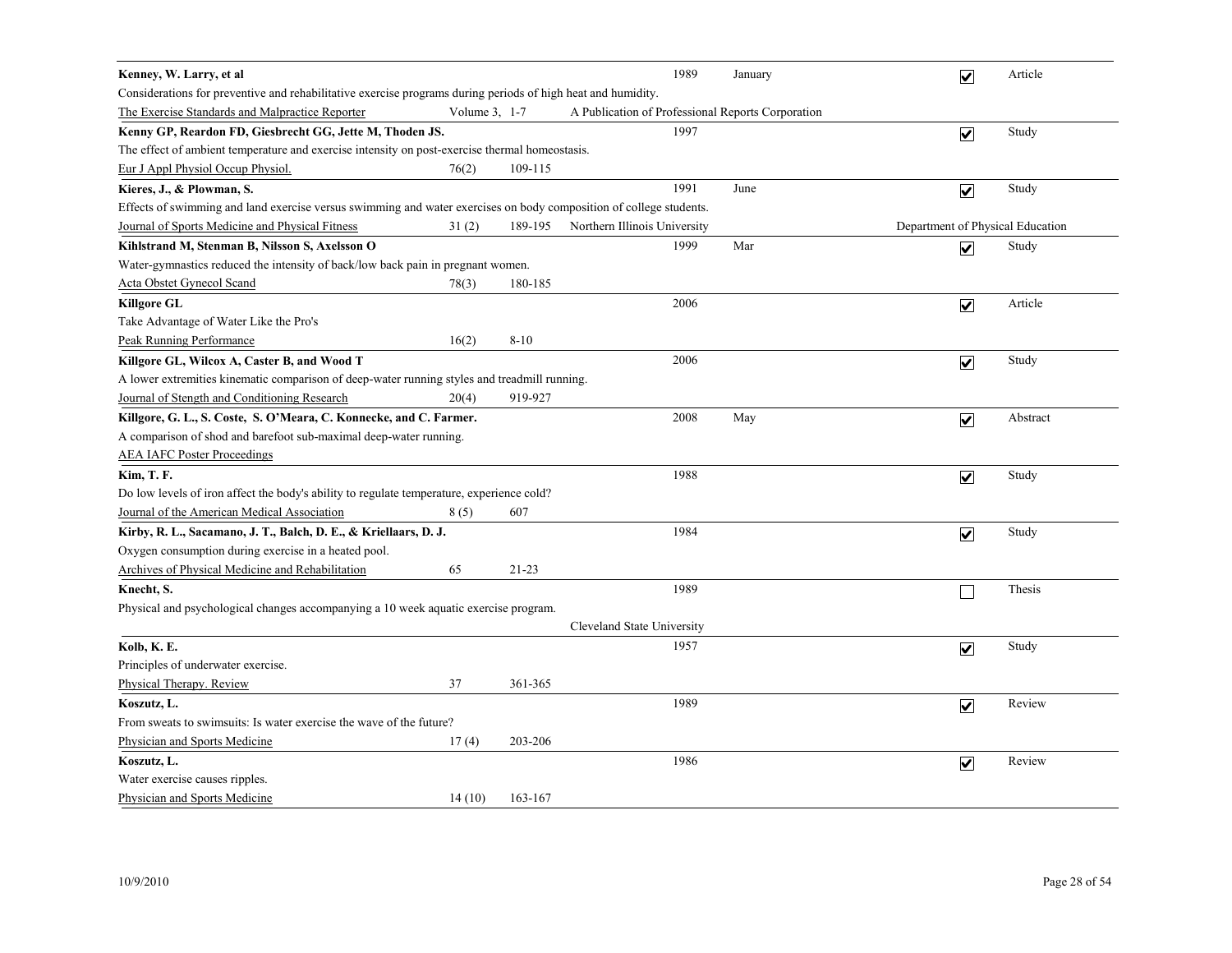| Kravitz L, Mavo JJ                                                                                                     |       |           |                                         | 1997  | August                                                                                            |             | $\overline{\mathbf{v}}$ | Review   |
|------------------------------------------------------------------------------------------------------------------------|-------|-----------|-----------------------------------------|-------|---------------------------------------------------------------------------------------------------|-------------|-------------------------|----------|
| The physiological effects of aquatic exercise: A brief review.                                                         |       |           |                                         |       |                                                                                                   |             |                         |          |
| <b>AKWA Letter</b>                                                                                                     |       |           |                                         |       |                                                                                                   |             |                         |          |
| Krist, Paula                                                                                                           |       |           |                                         | 2004  | Dec/Jan                                                                                           |             |                         | Study    |
| 2003 Aquatics Instructor Survey Summary.                                                                               |       |           |                                         |       |                                                                                                   |             |                         |          |
| <b>AKWA</b>                                                                                                            | 17(4) | 17        | AEA                                     |       |                                                                                                   |             |                         |          |
| Krist, Paula S.                                                                                                        |       |           |                                         | 2004  | Spring                                                                                            |             | $\overline{\mathbf{v}}$ | Other    |
| Who are we and what are we doing? Results from a 2003 aquatics instructor survey.                                      |       |           |                                         |       |                                                                                                   |             |                         |          |
| <b>AEA Aquatic Fitness Research Journal</b>                                                                            | 1(1)  | 37-40     | <b>Aquatic Exercise Association</b>     |       |                                                                                                   |             |                         |          |
| Kruel LFM, Peyre-Tartaruga LA, Alberton CL, Muller FG, Petowski R.                                                     |       |           |                                         | 2009  | May                                                                                               |             | $\overline{\mathbf{v}}$ | Study    |
| Effects of Hydrostatic Weight on Heart Rate During Water Immersion                                                     |       |           |                                         |       |                                                                                                   |             |                         |          |
| Int J Aq Res & Ed                                                                                                      | 3(2)  |           |                                         |       |                                                                                                   |             |                         |          |
| Kruel LFM, Posser MS, Alberton CL, Pinto SS, Oliviera A da S.                                                          |       |           |                                         | 2009  | May                                                                                               |             | $\overline{\mathbf{v}}$ | Study    |
| Comparison of Energy Expenditure Between Continuous and Interval Water Aerobic Routines.                               |       |           |                                         |       |                                                                                                   |             |                         |          |
| Int J Aq Res & Ed                                                                                                      | 3(2)  |           |                                         |       |                                                                                                   |             |                         |          |
| Kruel, L. F. M., Peyre-Tartaruga, L. A., Dias, A.B. C., Da Silva, R. C., Picanco, P. S. P. & Rangel, A. B 2005         |       |           |                                         |       | Spring                                                                                            |             | $\overline{\mathbf{v}}$ | Abstract |
| Heart rate during water immersion.                                                                                     |       |           |                                         |       |                                                                                                   |             |                         |          |
| <b>AEA Aquatic Fitness Research Journal</b>                                                                            | 2(1)  |           |                                         |       | School of Physical Education, Federal University of Rio Grande Research Group on Water Activities |             |                         |          |
| Kruel, LFM., Barella, RE., Muller, FG., Severo, CR., Cardoso, A., Figueiredo, PAP., Brentano, MA., a 2004              |       |           |                                         |       | Spring                                                                                            |             | $\overline{\mathbf{v}}$ | Abstract |
| Muscle resistance training effects applied in women aquatic gymnastics practicing.                                     |       |           |                                         |       |                                                                                                   |             |                         |          |
| <b>AEA Aquatic Fitness Research Journal</b>                                                                            | 1(1)  | A102      | Aquatic Exercise Association            |       |                                                                                                   |             |                         |          |
| Kruel, LFM., Moraes, EZC., Avila, AOV., and Sampedro, RMF.                                                             |       |           |                                         | 2001? |                                                                                                   |             | $\blacktriangledown$    | Thesis   |
| Physiological and biomechanical changes resulting from water exercise.                                                 |       |           |                                         |       |                                                                                                   |             |                         |          |
| Journal in Brazil                                                                                                      |       |           | Federal University of Rio Grande do Sul |       |                                                                                                   | <b>GPAA</b> |                         |          |
| Kruel, LFM., Peyre-Tartaruga, A.                                                                                       |       |           |                                         | 2004  | Spring                                                                                            |             | $\overline{\mathbf{v}}$ | Abstract |
| Hydrostatic weight analysis in females of different ages in water immersion.                                           |       |           |                                         |       |                                                                                                   |             |                         |          |
| <b>AEA Aquatic Fitness Research Journal</b>                                                                            | 1(1)  | A106      | Aquatic Exercise Association            |       |                                                                                                   |             |                         |          |
| Kruel, LFM., Sampedro, RMF., Avila, AOV.                                                                               |       |           |                                         | 2004  | Spring                                                                                            |             | $\overline{\mathbf{v}}$ | Abstract |
| Physiological and biomechanical alterations in individuals practicing water exercises inside and outside of the water. |       |           |                                         |       |                                                                                                   |             |                         |          |
| <b>AEA Aquatic Fitness Research Journal</b>                                                                            | 1(1)  | A109      | <b>Aquatic Exercise Association</b>     |       |                                                                                                   |             |                         |          |
| Kruel, LFM., Tartatuga, LAP., Alberton, CL., Turra, NA., Muller, FG., and Petkowicz, r.                                |       |           |                                         | 2004  | Spring                                                                                            |             | $\overline{\mathbf{v}}$ | Abstract |
| Effects of hydrostatic weight on heart rate during immersion in water.                                                 |       |           |                                         |       |                                                                                                   |             |                         |          |
| <b>AEA Aquatic Fitness Research Journal</b>                                                                            | 1(1)  | A100      | Aquatic Exercise Association            |       |                                                                                                   |             |                         |          |
| Kyle, JM., Walker, RB., Hanshaw, SL., Leaman, JR., Frobase, JK.                                                        |       |           |                                         | 1992  | August                                                                                            |             | $\overline{\mathbf{v}}$ | Article  |
| Exercise induced bronchospasm in the young athlete: guidelines for routine screening and initial management            |       |           |                                         |       |                                                                                                   |             |                         |          |
| Medicine and Science in Sports and Exercise                                                                            | 24(8) | 856-9     |                                         |       |                                                                                                   |             |                         |          |
| La Forge, R.                                                                                                           |       |           |                                         | 1991  | September                                                                                         |             | $\blacktriangledown$    | Review   |
| What the latest research has to say about step exercise.                                                               |       |           |                                         |       |                                                                                                   |             |                         |          |
| Idea Today                                                                                                             |       | $31 - 33$ |                                         |       |                                                                                                   |             |                         |          |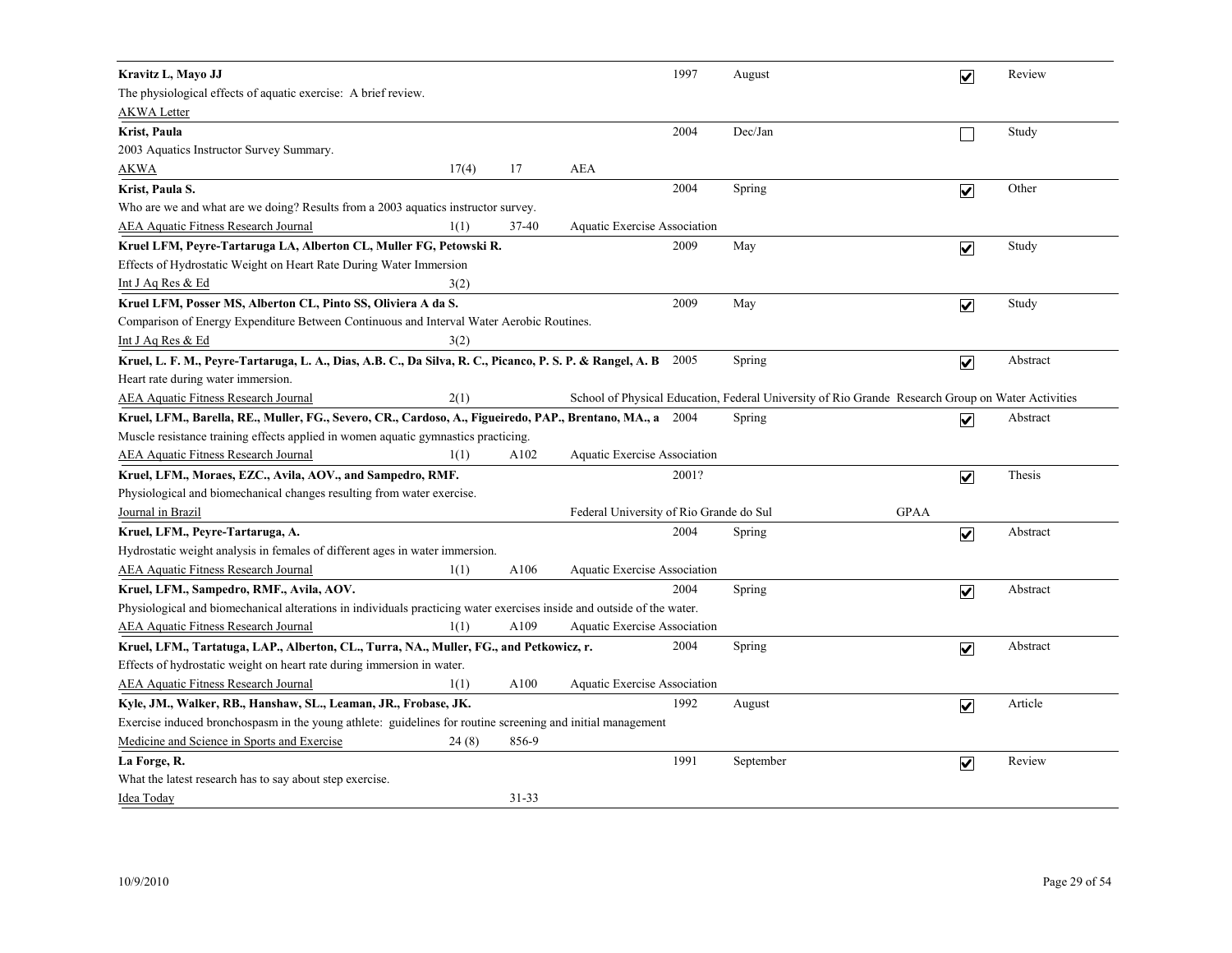| Labudova J, Cechovska I, Urbanova M                                                                            |        |           | 2008                                                         | May     | $\overline{\mathbf{v}}$      | Abstract                                 |
|----------------------------------------------------------------------------------------------------------------|--------|-----------|--------------------------------------------------------------|---------|------------------------------|------------------------------------------|
| Water walk test verification in students of Faculty of Physical Education and Sports in Slovakia.              |        |           |                                                              |         |                              |                                          |
| <b>AEA IAFC Poster Proceedings</b>                                                                             |        |           | Faculty of Physical Education and Sports Comenius University |         |                              |                                          |
| Labudova, J                                                                                                    |        |           | 2007                                                         | March   | $\boxed{\blacktriangledown}$ | Article                                  |
| Basic water exercises with a group of 12-13 year old children with mental disabilities.                        |        |           |                                                              |         |                              |                                          |
| <b>AEA Aquatic Fitness Research Journal</b>                                                                    | 4(1)   | $11 - 14$ | Comenius University,                                         |         |                              | Faculty of Physical Education and Sport, |
| Labudova, Jela                                                                                                 |        |           |                                                              |         |                              | Thesis                                   |
| Water exercise and swimming for children and youth with health problems.                                       |        |           |                                                              |         |                              |                                          |
|                                                                                                                |        |           | Faculty of Physical Education and Sports                     |         |                              |                                          |
| Lambeck, J.                                                                                                    |        |           | 1993                                                         |         | $\overline{\mathbf{v}}$      | Other                                    |
| Exercise in Water for Post-Myocardial Infarction Patients                                                      |        |           |                                                              |         |                              |                                          |
|                                                                                                                |        |           | Constellate (distributed by)                                 |         |                              |                                          |
| Lambeck, J.                                                                                                    |        |           | 1995                                                         | January | $\overline{\mathbf{v}}$      | Book                                     |
| Hydrotherapy and Rheumatoid Arthritis: State of the Art.                                                       |        |           |                                                              |         |                              |                                          |
| [Fysiotherapie bij reumatische aandoeningen] (book)                                                            |        |           | Sint Maartenskliniek                                         |         | Department of Physiotherapy  |                                          |
| Landgridge, J., & Phillips, D.                                                                                 |        |           | 1988                                                         |         | $\overline{\mathbf{v}}$      |                                          |
| Group hydrotherapy exercises for chronic back pain sufferers                                                   |        |           |                                                              |         |                              |                                          |
| Physiotherapy                                                                                                  | 74 (6) | 269-273   |                                                              |         |                              |                                          |
| Lange, R., Echt, M. & Gauer, O.                                                                                |        |           | 1974                                                         |         | $\Box$                       |                                          |
| Heart volume in relation to body posture and immersion in a thermo-neutral bath.                               |        |           |                                                              |         |                              |                                          |
| <b>Pfluger Archives</b>                                                                                        | 352    | 219-226   |                                                              |         |                              |                                          |
| Langendorfer, S.                                                                                               |        |           |                                                              |         | $\overline{\mathbf{v}}$      | Study                                    |
| Aquatics for the young child.                                                                                  |        |           |                                                              |         |                              |                                          |
| J. Physical Educ., Rec. and Dance                                                                              | 57(7)  | 61-66     |                                                              |         |                              |                                          |
| Langendorfer, S. J.                                                                                            |        |           | 1987c                                                        | Summer  | $\overline{\mathbf{v}}$      | Study                                    |
| Children's movement in water - A developmental and environmental perspective.                                  |        |           |                                                              |         |                              |                                          |
| The National Aquatics Journal                                                                                  |        | $8 - 12$  |                                                              |         |                              |                                          |
| Langendorfer, S. J., Roberts, M., Rorks, R.                                                                    |        |           | 1987                                                         | Summer  | $\overline{\mathbf{v}}$      | Study                                    |
| Aquatic readiness, a developmental test.                                                                       |        |           |                                                              |         |                              |                                          |
| The National Aquatics Journal                                                                                  |        | $8 - 12$  |                                                              |         |                              |                                          |
| Lavoie, J. M., Montpetit, R. R.                                                                                |        |           | 1986                                                         |         | $\overline{\mathbf{v}}$      | Study                                    |
| Applied physiology of swimming.                                                                                |        |           |                                                              |         |                              |                                          |
| <b>Sports Medicine</b>                                                                                         | 3      | 165-189   |                                                              |         |                              |                                          |
| Lawrence C. C. & Hacket, L. C.                                                                                 |        |           | 1975                                                         |         | $\overline{\mathbf{v}}$      | Book                                     |
| Water Learning: A New Adventure                                                                                |        |           |                                                              |         |                              |                                          |
| Peak Publications                                                                                              |        |           |                                                              |         |                              |                                          |
| Leandro Moreira de Araújo; Roxana Macedo Brasil; Andréa Ferreira; Ana Cristina Lopes Barreto                   |        |           | 2008                                                         | May     | $\overline{\mathbf{v}}$      | Abstract                                 |
| Effect of the interval protocol of aquatic cycling in Heart Rate and Rate of Perceived Exertion (Pilot Study). |        |           |                                                              |         |                              |                                          |
| <b>AEA IAFC Poster Proceedings</b>                                                                             |        |           |                                                              |         |                              |                                          |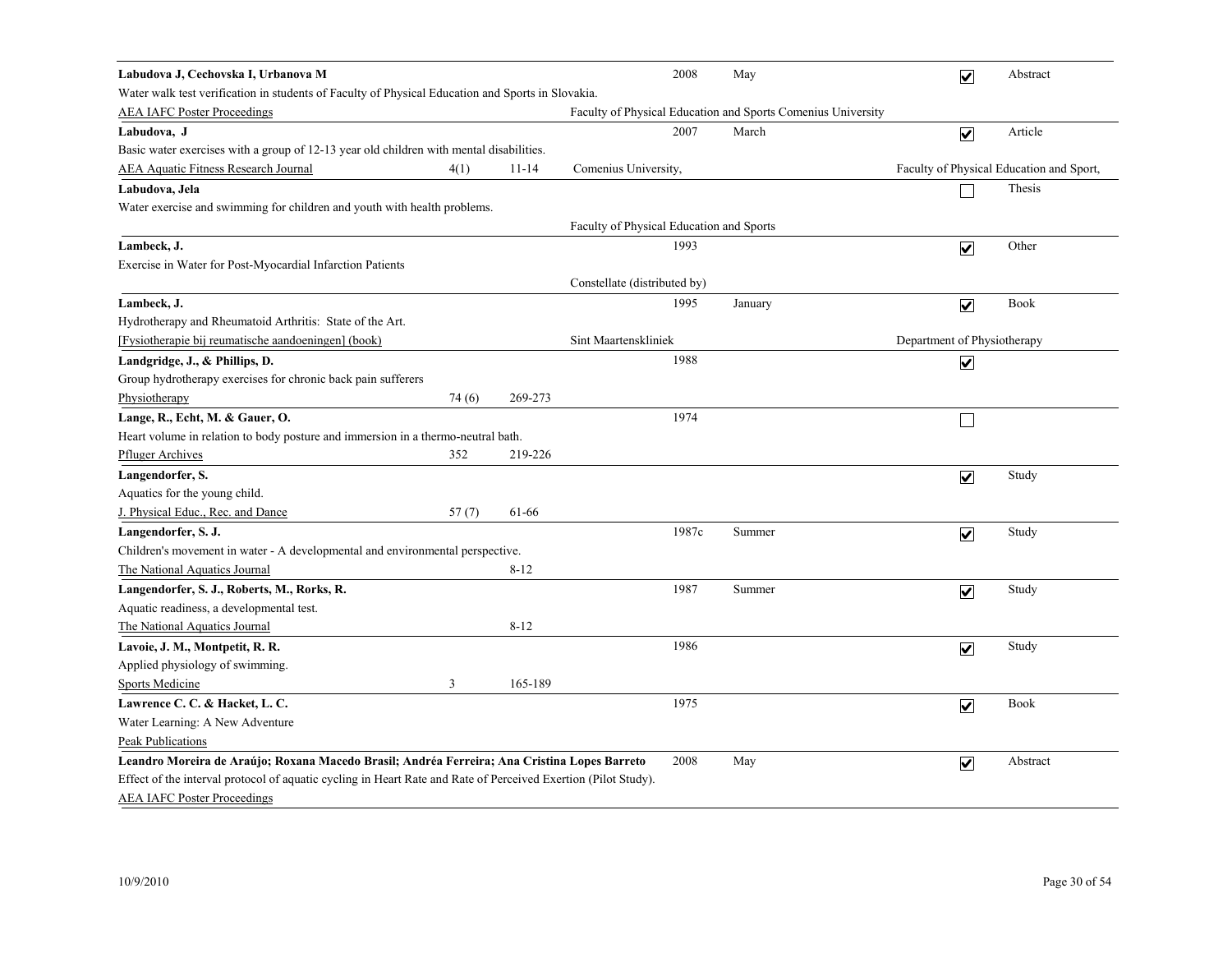| Leddy JJ, Roberts A, Moalem J, Curry T, Lundgren CE                                                                           |         |           |                                     | 2001 | Summer                                             | $\overline{\mathbf{v}}$ | Study    |
|-------------------------------------------------------------------------------------------------------------------------------|---------|-----------|-------------------------------------|------|----------------------------------------------------|-------------------------|----------|
| Effects of water immersion on pulmonary function in asthmatics.                                                               |         |           |                                     |      |                                                    |                         |          |
| <b>Undersea Hyperb Med</b>                                                                                                    | 28(2)   | 75-82     |                                     |      |                                                    |                         |          |
| Lee, H.Y.                                                                                                                     |         |           |                                     | 2006 |                                                    |                         | Study    |
| Comparison of effects among Tai-Chi exercise, aquatic exercise, and a self-help program for patients with knee osteoarthritis |         |           |                                     |      |                                                    |                         |          |
| Taehan Kanho Hakhoe Ch                                                                                                        | 36(3)   | 571-80    |                                     |      |                                                    |                         |          |
| <b>Lees TA</b>                                                                                                                |         |           |                                     | 2007 | Aug                                                | $\overline{\mathbf{v}}$ | Study    |
| Heart-Rate Response to Exercise in the Water: Implications for Practitioners                                                  |         |           |                                     |      |                                                    |                         |          |
| Int J Aq Res & Ed                                                                                                             | 1(3)    |           |                                     |      |                                                    |                         |          |
| LeFort, SM., Hannah, TE.                                                                                                      |         |           |                                     | 1994 | November                                           | $\overline{\mathbf{v}}$ | Study    |
| Return to work following an aquafitness and muscle strengthening program for the low back injured                             |         |           |                                     |      |                                                    |                         |          |
| Archives of Physical Medicine & Rehabilitation                                                                                | 75 (11) | 1247-1255 |                                     |      |                                                    |                         |          |
| Lehman, J.                                                                                                                    |         |           |                                     | 1994 | Spring                                             | $\overline{\mathbf{v}}$ | Article  |
| Water Walking: A Program for Seniors                                                                                          |         |           |                                     |      |                                                    |                         |          |
| Pennasylvania Journal of Health, Physical Education, Recreation 64 (2)                                                        |         | 27        |                                     |      |                                                    |                         |          |
| LeMura, LM., Klebez, J., Rushton, D., Adreacci, J., Presper, S., and von Duvillard, SP.                                       |         |           |                                     | 1999 | May                                                | $\overline{\mathbf{v}}$ | Abstract |
| Submaximal exercise on land and in water with and without hand-held weights: comparative exercise physiology.                 |         |           |                                     |      |                                                    |                         |          |
| Medicine & Science in Sports & Exercise                                                                                       | 31(5)   | S154      |                                     |      | Bloomsburg University, PA, University North Dakota |                         |          |
| Levesque, B. et al.                                                                                                           |         |           |                                     | 1994 | December                                           | $\overline{\mathbf{v}}$ | Study    |
| Evaluation of dermal and respiratory Chloroform exposure in humans.                                                           |         |           |                                     |      |                                                    |                         |          |
| Journal of the National Institute of Environmental Health Service 102, No. 1                                                  |         |           |                                     |      |                                                    |                         |          |
| Levin, S.                                                                                                                     |         |           |                                     | 1991 |                                                    | $\overline{\mathbf{v}}$ | Review   |
| Aquatic therapy - a splashing success for arthritis and injury rehabilitation.                                                |         |           |                                     |      |                                                    |                         |          |
| Physician and Sports Medicine                                                                                                 | 19(10)  | 119-126   |                                     |      |                                                    |                         |          |
| Lieber, D., Lieber, R., Adams, W.                                                                                             |         |           |                                     | 1989 |                                                    | $\overline{\mathbf{v}}$ | Study    |
| Run training and swim training at the same intensity.                                                                         |         |           |                                     |      |                                                    |                         |          |
| Medicine and Science in Sports Exercise                                                                                       |         | 655-661   |                                     |      |                                                    |                         |          |
| Lietava J, Vohnout B, Valent D, Celko J                                                                                       |         |           |                                     | 2004 | July                                               | $\overline{\mathbf{v}}$ | Study    |
| Comparison of hemodynamics during hypothermal immersion and exercise testing in apparently healthy females aged 50-60 years.  |         |           |                                     |      |                                                    |                         |          |
| Ital Heart J                                                                                                                  | 5(7)    | 511-516   |                                     |      |                                                    |                         |          |
| Lin, Y.C.                                                                                                                     |         |           |                                     | 1988 |                                                    | $\overline{\mathbf{v}}$ | Study    |
| Applied physiology of diving.                                                                                                 |         |           |                                     |      |                                                    |                         |          |
| Sports Med.                                                                                                                   | 5       | $41 - 56$ |                                     |      |                                                    |                         |          |
| Lindle, June                                                                                                                  |         |           |                                     | 2004 | Feb/Mar                                            |                         | Review   |
| Obesity: Facts, Ramifications, and Interventions.                                                                             |         |           |                                     |      |                                                    |                         |          |
| <b>AKWA</b>                                                                                                                   | 17(5)   | 46        | <b>AEA</b>                          |      |                                                    |                         |          |
| Lindle, June                                                                                                                  |         |           |                                     | 2004 | Spring                                             | $\overline{\mathbf{v}}$ | Review   |
| Training in the aquatic environment to improve vertical jump.                                                                 |         |           |                                     |      |                                                    |                         |          |
| <b>AEA Aquatic Fitness Research Journal</b>                                                                                   | 1(1)    | 41        | <b>Aquatic Exercise Association</b> |      |                                                    |                         |          |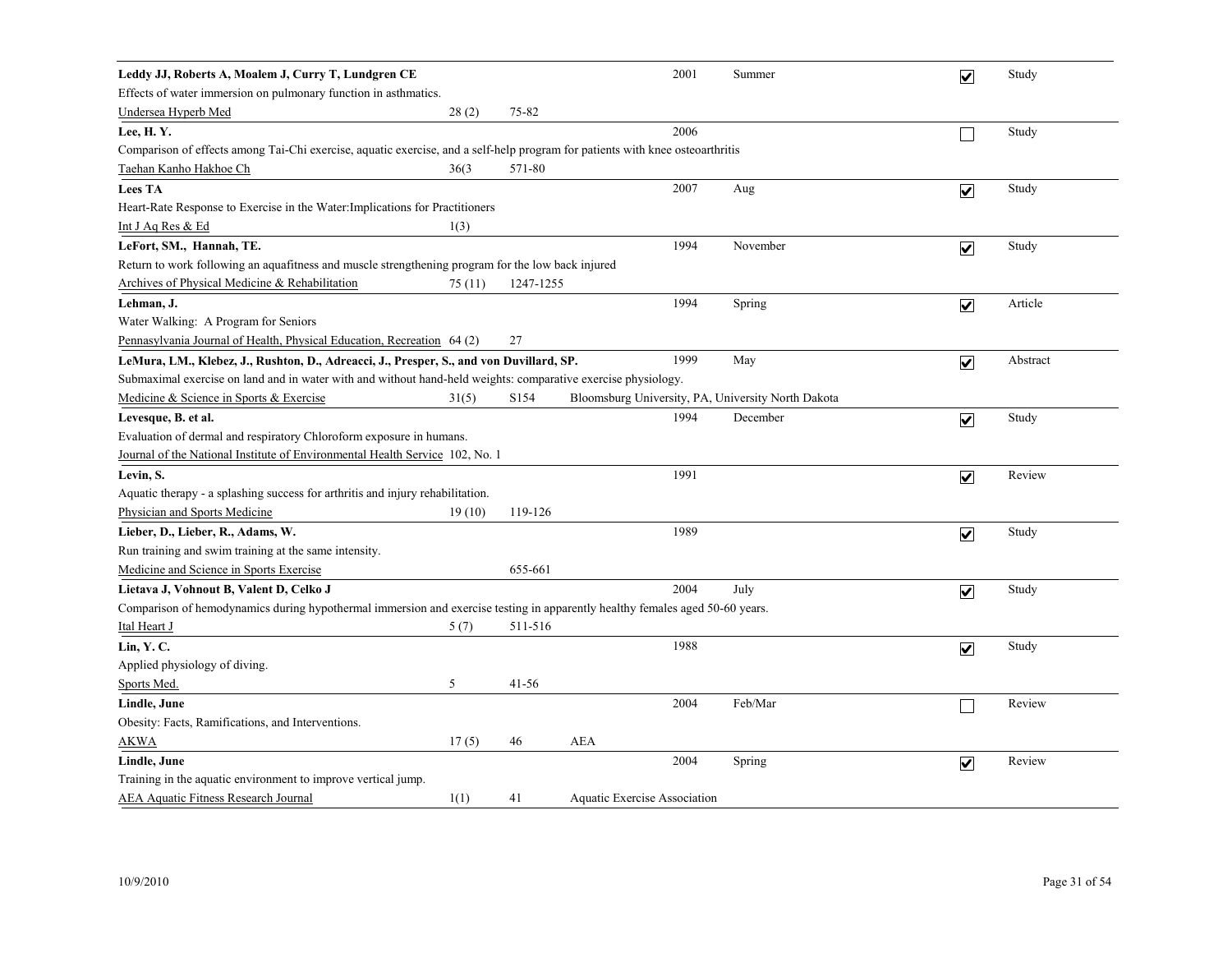| Lindstrom, AB., Pleil, JD., and Berkoff, DC.                                                                                              |           |                   |                                        | 1997 |           | $\overline{\mathbf{v}}$  | Study   |
|-------------------------------------------------------------------------------------------------------------------------------------------|-----------|-------------------|----------------------------------------|------|-----------|--------------------------|---------|
| Alveolar breath sampling and analysis to assess trihalomethane exposures during competitive swimming training.                            |           |                   |                                        |      |           |                          |         |
| <b>Environmental Health Perspectives</b>                                                                                                  | 105(6)    | 636-642           |                                        |      |           |                          |         |
| Lineker SC, Badley EM, Hawker G, Wilkins A.                                                                                               |           |                   |                                        | 2000 | Feb       | $\overline{\mathbf{v}}$  | Study   |
| Determining sensitivity to change in outcome measures used to evaluate hydrotherapy exercise programs for people with rheumatic diseases. |           |                   |                                        |      |           |                          |         |
| Arthritis Care and Research                                                                                                               | 13(1)     |                   |                                        |      |           |                          |         |
| Lipow, V.                                                                                                                                 |           |                   |                                        | 1998 | June-July | $\overline{\mathbf{v}}$  | Review  |
| Water-proofing. Measuring aquatic therapy effectiveness.                                                                                  |           |                   |                                        |      |           |                          |         |
| Rehab Manag                                                                                                                               | 11(4)     | $34-6, 39$        | Joyner Sportsmedicine Institute        |      |           |                          |         |
| <b>Littrell TR, Snow, CM</b>                                                                                                              |           |                   |                                        | 2005 | Spring    | $\blacktriangledown$     | Study   |
| Bone density and physical function in postmenopausal women after a 12-month water exercise intervention.                                  |           |                   |                                        |      |           |                          |         |
| <b>AEA Aquatic Fitness Research Journal</b>                                                                                               | 2(1)      |                   | Oregon State University                |      |           | Bone Research Laboratory |         |
| Lloyd, A., Thiel, J., Holloman, P., Johnston-Fletcher, B., Fletcher, G. F.                                                                |           |                   |                                        | 1986 |           | $\overline{\mathbf{v}}$  | Study   |
| Water exercise versus land exercise in cardiac patients.                                                                                  |           |                   |                                        |      |           |                          |         |
| Journal of Cardiopulmonary Rehabilitation                                                                                                 | 10        | 434               |                                        |      |           |                          |         |
| Lollgen H., Von Nieding, G., Koppenhagen, K., Kersting, F., Just, H.                                                                      |           |                   |                                        | 1981 | June      | $\overline{\mathbf{v}}$  |         |
| Hemodynamic response to graded water immersion                                                                                            |           |                   |                                        |      |           |                          |         |
| Klin Wochenschr                                                                                                                           | 59 (12)   | 623-628           |                                        |      |           |                          |         |
| Long, K. A., Lee, E. J., & Swank, S. A.                                                                                                   |           |                   |                                        | 1996 |           | $\overline{\mathbf{v}}$  | Study   |
| Effects of deep water exercise on aerobic capacity in older women.                                                                        |           |                   |                                        |      |           |                          |         |
| Medicine and Science in Sports and Exercise                                                                                               | 28        | S <sub>2</sub> 10 | Rice University                        |      |           | Performance Dept.        |         |
| Long, L.                                                                                                                                  |           |                   |                                        | 1993 |           | $\overline{\mathbf{v}}$  | Review  |
| Obesity, weight control and swimming. Aquatic Physical Therapy Section of the American Physical Therapy Association.                      |           |                   |                                        |      |           |                          |         |
| <b>Aquatic Physical Therapy Report</b>                                                                                                    | 1(1)      | $10 - 12$         |                                        |      |           |                          |         |
| Love, M.                                                                                                                                  |           |                   |                                        | 1994 | Sept/Oct  | $\overline{\mathbf{v}}$  | Article |
| More than a vacation European style spas offer programs for both Physical and Mental fitness                                              |           |                   |                                        |      |           |                          |         |
| <b>Aquatics International</b>                                                                                                             | 6(5)      | $21,23-5$         |                                        |      |           |                          |         |
| Lox, CL., Treasure, DC.                                                                                                                   |           |                   |                                        | 2000 | March     | $\overline{\mathbf{v}}$  | Study   |
| Changes in feeling states following aquatic exercise during pregnancy.                                                                    |           |                   |                                        |      |           |                          |         |
| Journal of Applied Social Psychology                                                                                                      | 30        | 518-527           |                                        |      |           |                          |         |
| Lund, H. Weile, U. Christensen, R. Rostock, B. Downey, A. Bartels, E. M. Danneskiold-Samsoe,                                              |           |                   |                                        | 2008 | Feb       | $\overline{\mathbf{v}}$  | Article |
| A randomized controlled trial of aquatic and land-based exercise in patients with knee osteoarthritis                                     |           |                   |                                        |      |           |                          |         |
| J Rehabil Med                                                                                                                             | $40(2)$ : | 137-44.           |                                        |      |           |                          |         |
| MacConnie, S.E., Gilliam, T.B., Geenen, D.L., Pels, A.E. 3d                                                                               |           |                   |                                        | 1982 | November  | $\overline{\mathbf{v}}$  |         |
| Daily physical activity patterns of prepubertal children involved in a vigorous exercise program.                                         |           |                   |                                        |      |           |                          |         |
| Int J. Sports Med                                                                                                                         | 3(4)      | 202-207           |                                        |      |           |                          |         |
| Madureira F., França H., Vilarinho R., Aboarrage Jr. A.M., Guedes Jr. D.P.                                                                |           |                   |                                        | 2007 | September |                          | Article |
| Resisted training response in the water (Water Force) for professional futsal (soccer indoors) players                                    |           |                   |                                        |      |           |                          |         |
| <b>AEA Aquatic Fitness Research Journal</b>                                                                                               | 4(2)      | $6 - 11$          | Faculdade de Educação Física de Santos |      |           |                          |         |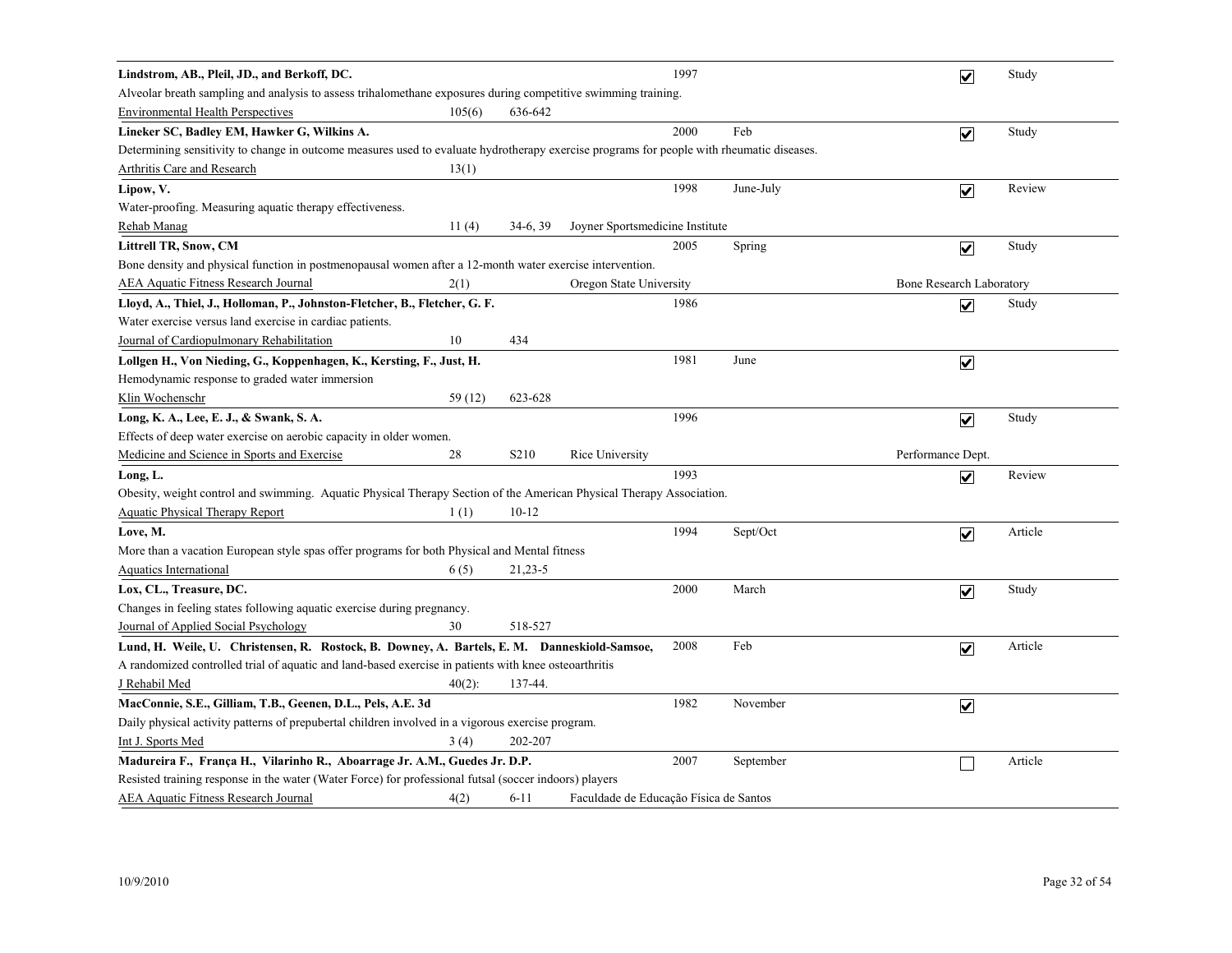| Magder, S., Linnarson, D., Gulfstrand, L.                                                             |           |           |                                      | 1981 |         |                                | $\overline{\mathbf{v}}$ | Study                                |
|-------------------------------------------------------------------------------------------------------|-----------|-----------|--------------------------------------|------|---------|--------------------------------|-------------------------|--------------------------------------|
| The effect of swimming on patients with ischemic heart disease.                                       |           |           |                                      |      |         |                                |                         |                                      |
| Circulation                                                                                           | 63        | 979-985   |                                      |      |         |                                |                         |                                      |
| Magel, J., Faglia, G., McArdle, W., Gutin, B., Pechar, G., & Katch, F.                                |           |           |                                      | 1974 |         |                                | $\overline{\mathbf{v}}$ | Study                                |
| Specificity of swim training on maximum oxygen uptake.                                                |           |           |                                      |      |         |                                |                         |                                      |
| Journal of Applied Physiology                                                                         | 38        | 151-155   |                                      |      |         |                                |                         |                                      |
| Magkos F, Kavouras SA, Yannakoulia M, Karipidou M, Sidossi S, Sidossis LS                             |           |           |                                      | 2007 |         |                                | $\overline{\mathbf{v}}$ | Study                                |
| The bone response to nonweight-bearing exercise in sport-, site-, and sex-specific.                   |           |           |                                      |      |         |                                |                         |                                      |
| Clin J Sport Med                                                                                      | 17(2)     | 123-128   |                                      |      |         |                                |                         |                                      |
| Manjone, J. & Mirandy, P.                                                                             |           |           |                                      | 1993 | January |                                | $\overline{\mathbf{v}}$ | Article                              |
| Deep Water Workout as a Physical Education Activity                                                   |           |           |                                      |      |         |                                |                         |                                      |
| <b>JOPERD</b>                                                                                         | 64        | 75        | University of Alabama                |      |         |                                |                         |                                      |
| Manley, L.                                                                                            |           |           |                                      | 1990 | May     |                                | $\overline{\mathbf{v}}$ |                                      |
| Apnoeic heart rate responses in humans. A review.                                                     |           |           |                                      |      |         |                                |                         |                                      |
| <b>Sports Medicine</b>                                                                                | 9(5)      | 286-310   | Rhodes University                    |      |         |                                |                         | Department of Human Movement Studies |
| Marino F & Booth J                                                                                    |           |           |                                      | 1998 |         |                                | $\overline{\mathbf{v}}$ | Study                                |
| Whole body cooling by immersion in water at moderate temperatures.                                    |           |           |                                      |      |         |                                |                         |                                      |
| <b>J SCI Med Sport</b>                                                                                | 1(2)      | 73-82     |                                      |      |         |                                |                         |                                      |
| Marra, DJ., Boda, W., Gale, JB., Mc Hugh, E., Burch, D.                                               |           |           |                                      | 2001 | March   |                                | $\overline{\mathbf{v}}$ | Abstract                             |
| Effects of vertical water exercise on selected muscle strength measures among women ages 24-55 years. |           |           |                                      |      |         |                                |                         |                                      |
| Research Quarterly for Exercise and Sport                                                             | 72        | A22-A23   |                                      |      |         |                                |                         |                                      |
| Martel GF, Harmer ML, Logan JM, Parker CB.                                                            |           |           |                                      | 2005 | Oct     |                                | $\overline{\mathbf{v}}$ | Study                                |
| Aquatic plyometric training increases vertical jump in female volleyball players.                     |           |           |                                      |      |         |                                |                         |                                      |
| Med Sci Sports Exerc                                                                                  | 37(10)    | 1814-9    | University of Maryland Eastern Shore |      |         | Department of Physical Therapy |                         |                                      |
| Masumota, K et al                                                                                     |           |           |                                      | 2003 |         |                                | $\overline{\mathbf{v}}$ | Abstract                             |
| Electromyographic analysis of walking backward in water.                                              |           |           |                                      |      |         |                                |                         |                                      |
| Med & Sci in Sports & Exercise                                                                        | 35(5)     | 1356 S141 |                                      |      |         |                                |                         |                                      |
| Masumoto K, Takasugi S, Hotta N, Fujishima K, Iwamoto Y                                               |           |           |                                      | 2004 | July    |                                | $\overline{\mathbf{v}}$ | Study                                |
| Electromyographic analysis of walking in water in healthy humans.                                     |           |           |                                      |      |         |                                |                         |                                      |
| J Physiol Anthropol Appl Human Sci                                                                    | 23(4)     | 119-27    |                                      |      |         |                                |                         |                                      |
| Masumoto K, Takasugi S, Hotta N, Fujishima K, Iwamoto Y                                               |           |           |                                      | 2005 | May     |                                | $\overline{\mathbf{v}}$ | Study                                |
| Muscle activity and heart rate response during backward walking in water and on dry land.             |           |           |                                      |      |         |                                |                         |                                      |
| Eur J Appl Physiol                                                                                    | $94(1-2)$ | 54-61     |                                      |      |         |                                |                         |                                      |
| Matthews BL, Thom A, Franklin RC                                                                      |           |           |                                      | 2008 | May     |                                | $\overline{\mathbf{v}}$ | Study                                |
| Injuries in Public Swimming Pools in Victoria: A Pilot Study                                          |           |           |                                      |      |         |                                |                         |                                      |
| Int J Aq Res & Ed                                                                                     | 2(2)      |           |                                      |      |         |                                |                         |                                      |
| McArdle, W. D., & Magel, J. R.                                                                        |           |           |                                      | 1976 |         |                                | $\overline{\mathbf{v}}$ | Study                                |
| Physical work capacity and maximum oxygen uptake in treadmill and bicycle exercise.                   |           |           |                                      |      |         |                                |                         |                                      |
| Medicine and Science in Sports                                                                        | 2         | 118-123   |                                      |      |         |                                |                         |                                      |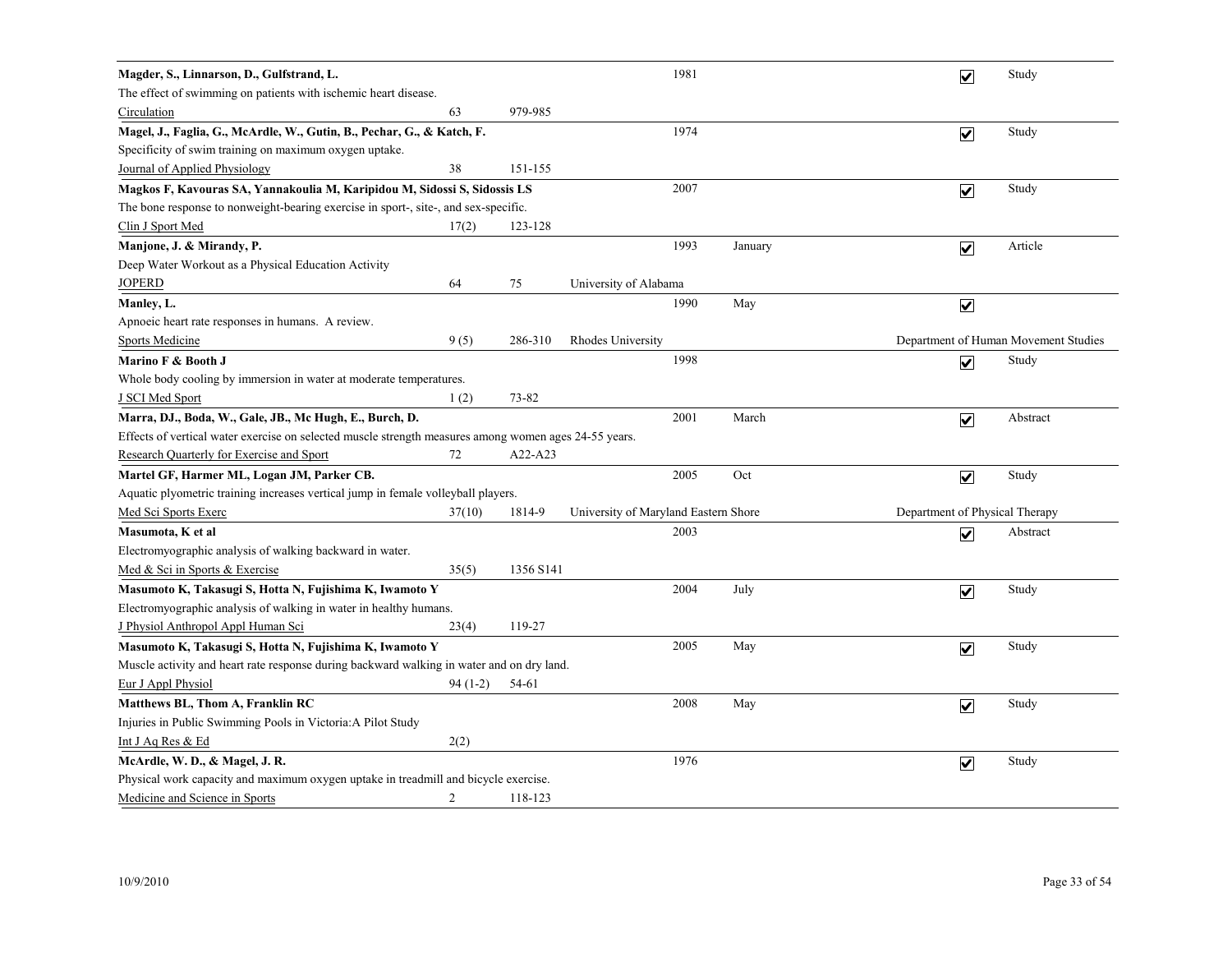| McArdle, W. D., Katch, F. I., Katch, V. L.                                                                       |           |           |                              | 1986 |           | $\overline{\mathbf{v}}$          | Study   |
|------------------------------------------------------------------------------------------------------------------|-----------|-----------|------------------------------|------|-----------|----------------------------------|---------|
| Energy expenditure during walking, jogging, running, and swimming.                                               |           |           |                              |      |           |                                  |         |
| Exercise Physiology, Energy, Nutrition and Human Performance.                                                    |           | 147-165   | Lea and Febiger              |      |           |                                  |         |
| McArdle, W., Glasner, R. & Magel, J.                                                                             |           |           |                              | 1971 |           | $\overline{\mathbf{v}}$          | Study   |
| Metabolic and cardio-respiratory responses during free swimming and treadmill walking.                           |           |           |                              |      |           |                                  |         |
| Journal of Applied Physiology                                                                                    | 33(5)     | 733-738   |                              |      |           |                                  |         |
| McArdle, W., Magel, J., Gergley, R., Spina, R., & Toner, M.                                                      |           |           |                              | 1984 |           | $\overline{\mathbf{v}}$          | Study   |
| Thermal adjustments to cold water exposure in resting men and women.                                             |           |           |                              |      |           |                                  |         |
| Journal of Applied Physiology                                                                                    | 56        | 1565-1571 |                              |      |           |                                  |         |
| McArdle, W., Magel, J., Lesmes, G., & Pechar, G.                                                                 |           |           |                              | 1976 |           | $\overline{\mathbf{v}}$          | Study   |
| Metabolic and cardiovascular adjustments to work in air and water at 18, 25 and 33 degrees Centigrade.           |           |           |                              |      |           |                                  |         |
| Journal of Applied Physioloty                                                                                    | 40(1)     | 85-90     |                              |      |           |                                  |         |
| McDonald, A, Goode, RC., Livingstone, SD., Duffin, J.                                                            |           |           |                              | 1984 | March     | $\overline{\mathbf{v}}$          | Study   |
| Body cooling in human males by cold water immersion after vigorous exercise.                                     |           |           |                              |      |           |                                  |         |
| <b>Undersea Biomed Res</b>                                                                                       | $11 - 1$  | 81-90     |                              |      |           |                                  |         |
| McFarlane, B.                                                                                                    |           |           |                              | 1993 |           | $\blacktriangledown$             | Study   |
| Water Training Benefits Athletes in "Running" Sports.                                                            |           |           |                              |      |           |                                  |         |
| National Strength and Conditioning Association Journal                                                           | 15:5      | 49-51     |                              |      |           |                                  |         |
| McManus, B. M. Kotelchuck, M.                                                                                    |           |           |                              | 2007 | Winter    | $\overline{\mathbf{v}}$          | Article |
| The effect of aquatic therapy on functional mobility of infants and toddlers in early intervention               |           |           |                              |      |           |                                  |         |
| Pediatr Phys Ther                                                                                                | $19(4)$ : | 275-82    |                              |      |           |                                  |         |
| McMurray, R. G., Berry, J.J., Katz, V.L., Graetzer, D.G., Cefalo, R.C.                                           |           |           |                              | 1990 |           | $\overline{\mathbf{v}}$          |         |
| The thermoregulation of pregnant women during aerobic exercise in the water: a longitudinal approach.            |           |           |                              |      |           |                                  |         |
| Eur. Journal of Applied Physiology                                                                               | $61(1-2)$ | 119-123   | University of North Caroline |      |           | Exercise Physiology Laboratory   |         |
| McMurray, R. G., Horvath, S. M.                                                                                  |           |           |                              | 1979 |           | $\overline{\mathbf{v}}$          | Study   |
| Thermoregulation in swimmers and runners.                                                                        |           |           |                              |      |           |                                  |         |
| J. Appl. Physiol; Respir. Environ. Exerc. Physiol.                                                               | 46        | 1086-1092 |                              |      |           |                                  |         |
| McMurray, R. G., Katz, V. L., Berry, J. J., Cefalo, R. C.                                                        |           |           |                              | 1988 | December  | $\overline{\mathbf{v}}$          | Study   |
| Cardiovascular responses of pregnant women during aerobic exercise in water, a longitudinal study.               |           |           |                              |      |           |                                  |         |
| <b>International Journal of Sports Medicine</b>                                                                  | 9(6)      | 443-447   |                              |      |           |                                  |         |
| McMurray, R., Fieselman, M., Avery, D., & Sheps, S.                                                              |           |           |                              | 1988 |           | $\overline{\mathbf{v}}$          | Study   |
| Exercise hemodynamics in water and on land in patients with coronary artery disease.                             |           |           |                              |      |           |                                  |         |
| Journal of Cardiopulmonary Rehabilitation                                                                        | 8         | 69-75     |                              |      |           |                                  |         |
| McMurray, R., Katz, V., Berry, M., & Cefalo, R.                                                                  |           |           |                              | 1988 | Mar       | $\overline{\mathbf{v}}$          | Study   |
| The effect of pregnancy on metabolic responses during rest, immersion, and aerobic exercise in the water.        |           |           |                              |      |           |                                  |         |
| American Journal of Obstetrics and Gynecology                                                                    | 158(3)    | 481-486   | University of North Carolina |      |           | Physical Education Department    |         |
| McMurray, RG., Kocher, PL., Horvath, SM.                                                                         |           |           |                              | 1994 | September | $\overline{\mathsf{v}}$          | Study   |
| Aerobic power and body size affects the exercise-induced stress hormone responses to varying water temperatures. |           |           |                              |      |           |                                  |         |
| Aviation Space & Environmental Medicine                                                                          | 65(9)     | 809-14    | University of North Carolina |      |           | Department of Physical Education |         |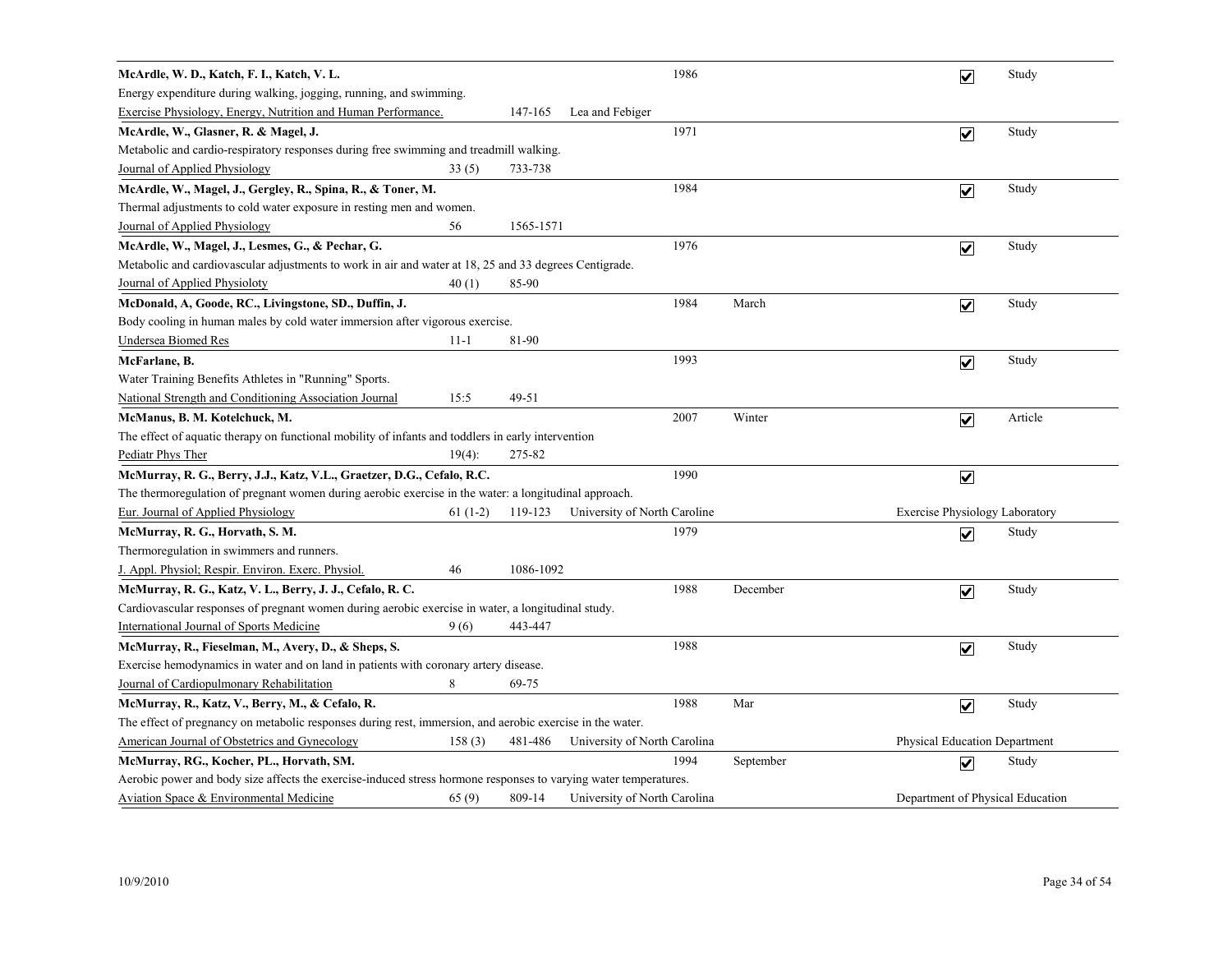| <b>McNeal RL.</b>                                                                                                                                                              |           |           |                                      | 1990 | November  | $\overline{\mathbf{v}}$             | Abstract |
|--------------------------------------------------------------------------------------------------------------------------------------------------------------------------------|-----------|-----------|--------------------------------------|------|-----------|-------------------------------------|----------|
| Aquatic therapy for patients with rheumatic disease.                                                                                                                           |           |           |                                      |      |           |                                     |          |
| Rheum Dis Clin North Am                                                                                                                                                        | 16(4)     | $915 -$   | Aquatic Therapy Services             |      |           |                                     |          |
| Mehale, GA.                                                                                                                                                                    |           |           |                                      | 1994 |           | $\overline{\mathbf{v}}$             | Article  |
| Deep water exrcise - a new approach to fitness.                                                                                                                                |           |           |                                      |      |           |                                     |          |
| Journal of Strenght and Conditioning Research                                                                                                                                  | 16        |           |                                      |      |           |                                     |          |
| Meleski, B., Malina, R.                                                                                                                                                        |           |           |                                      | 1985 |           | $\overline{\mathbf{v}}$             | Study    |
| Changes in body composition and physique of elite university-level female swimmers during a competitive season.                                                                |           |           |                                      |      |           |                                     |          |
| Journal of Sports Science                                                                                                                                                      | 3         | $33 - 40$ |                                      |      |           |                                     |          |
| Melton-Rogers, S., Hunter, G., Walter, J., Harrison, P.                                                                                                                        |           |           |                                      | 1996 | October   | $\overline{\mathbf{v}}$             |          |
| Cardiorespiratory responses of patients with rheumatoid arthritis during bicycle riding and running in water.                                                                  |           |           |                                      |      |           |                                     |          |
| <b>Phys Ther</b>                                                                                                                                                               | 75 (10)   |           | 1058-1065 Sheperd Center             |      |           |                                     |          |
| Melzer I, Elbar O, Tsedek I, Oddsson LIe.                                                                                                                                      |           |           |                                      | 2008 | Aug       | $\overline{\mathbf{v}}$             | Study    |
| A water-based training program that include perturbation exercises to improve stepping responses in older adults: study protocol for a randomized controlled cross-over trial. |           |           |                                      |      |           |                                     |          |
| <b>BMC</b> Geriatr.                                                                                                                                                            | 8         | 19        | <b>Ben-Gurion University</b>         |      |           | Physical Therapy Department,        |          |
| Mercer JA, Groh D, Black D, Gruenefelder A, Hines B                                                                                                                            |           |           |                                      | 2005 | Spring    | $\overline{\mathbf{v}}$             | Study    |
| Technical Note: Quantifying muscle activity during running in the water.                                                                                                       |           |           |                                      |      |           |                                     |          |
| <b>AEA Aquatic Fitness Research Journal</b>                                                                                                                                    | 2(1)      |           | University of Nevada                 |      |           | Department of Kinesiology           |          |
| Mercer, J.A., & Jensen, R.L.                                                                                                                                                   |           |           |                                      |      |           | $\overline{\mathbf{v}}$             |          |
| Submaximal heart rates do not differ during deep water and treadmill running at equivalent VO2.                                                                                |           |           |                                      |      |           |                                     |          |
|                                                                                                                                                                                |           |           | University of North Texas, Denton TX |      |           | Dept of KHPR                        |          |
| Meyer K, Bucking J                                                                                                                                                             |           |           |                                      | 2004 | December  | $\overline{\mathbf{v}}$             | Study    |
| Exercise in heart failure: should aqua therapy and swimming be allowed?                                                                                                        |           |           |                                      |      |           |                                     |          |
| Med Sci Sports Exerc                                                                                                                                                           | 36(12)    | 2017-23   |                                      |      |           |                                     |          |
| Meyer K, Leblanc M C                                                                                                                                                           |           |           |                                      | 2008 |           | $\overline{\phantom{a}}$            |          |
| Aquatic therapies in patients with compromised left ventricular function and heart failure.                                                                                    |           |           |                                      |      |           |                                     |          |
| Clin Invest Med                                                                                                                                                                | 31(2)     | E90-7     |                                      |      |           |                                     |          |
| Meyer, CL., Hawley, DJ.                                                                                                                                                        |           |           |                                      | 1994 | June      | $\blacktriangledown$                | Abstract |
| Characteristics of participants in water exercise programs compared to patients seen in a rheumatic disease clinic.                                                            |           |           |                                      |      |           |                                     |          |
| <b>Arthritis Care Res</b>                                                                                                                                                      | 7(2)      | 85-9      |                                      |      |           |                                     |          |
| Meyer, K. Leblanc, M. C.                                                                                                                                                       |           |           |                                      | 2008 | $31(2)$ : | $\overline{\mathbf{v}}$             | Article  |
| Aquatic therapies in patients with compromised left ventricular function and heart failure                                                                                     |           |           |                                      |      |           |                                     |          |
| Clin Invest Med                                                                                                                                                                | $31(2)$ : | E90-7     |                                      |      |           |                                     |          |
| Michaud, T. J., Brennan, D. K., Wilder, R. P., & Sherman, N. W.                                                                                                                |           |           |                                      | 1992 |           | $\overline{\mathbf{v}}$             | Abstract |
| Aquarun training and changes in treadmill running maximal oxygen consumption                                                                                                   |           |           |                                      |      |           |                                     |          |
| Med Sci Sport and exercise                                                                                                                                                     | 24.3      | Sup 523   |                                      |      |           |                                     |          |
| Michaud, T. J., Brennan, D. K., Wilder, R. P., & Sherman, N. W.                                                                                                                |           |           |                                      | 1995 | May       | $\boxed{\checkmark}$                | Study    |
| Aquarunning and gains in cardiorespiratory fitness.                                                                                                                            |           |           |                                      |      |           |                                     |          |
| Journal of Strength and Conditioning Research                                                                                                                                  | 9         | 78-84     | University of Houston                |      |           | <b>International Running Center</b> |          |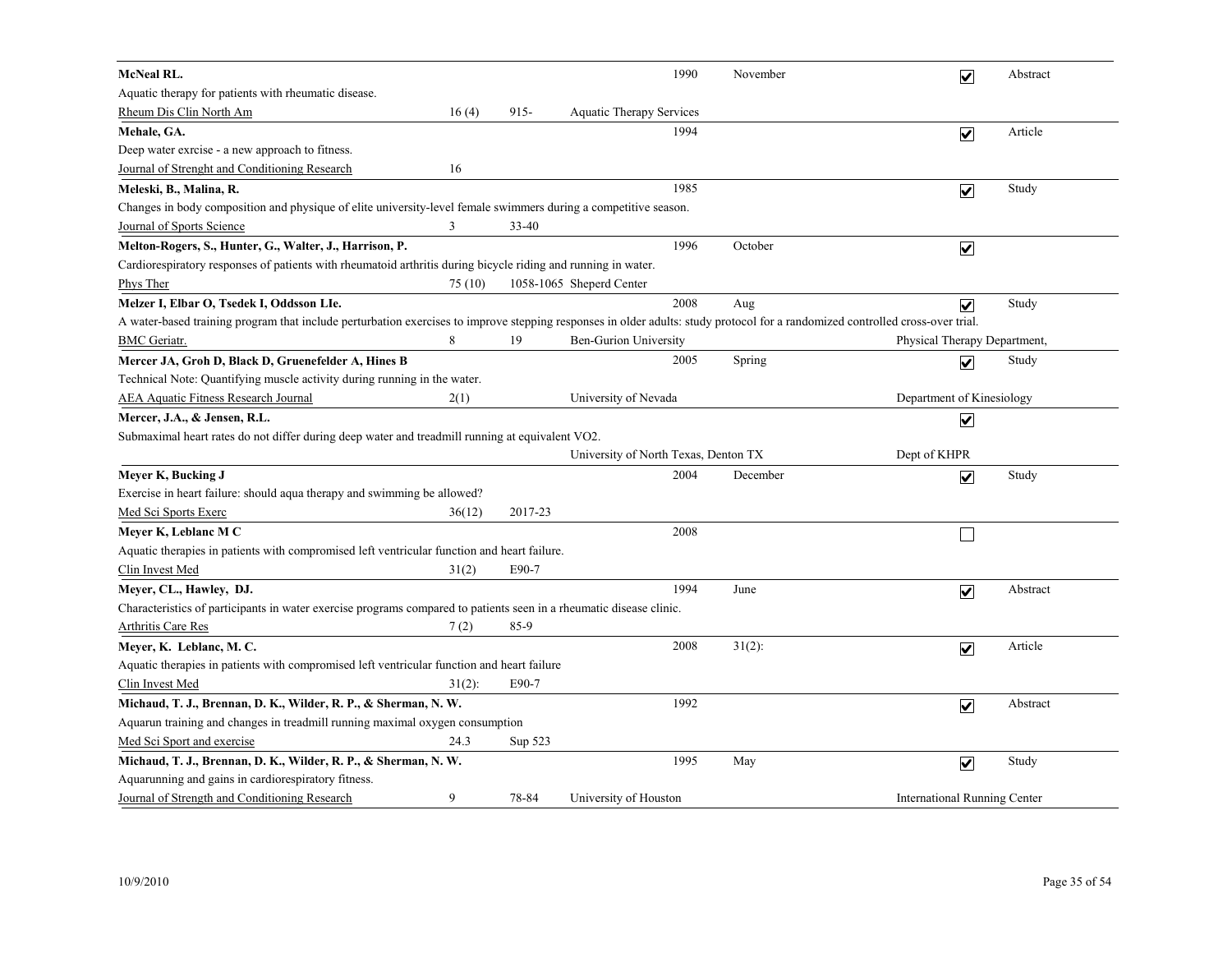| Michaud, T. J., Rodriquez-Zayas, J., Andres, F. F., Flynn, M. G., & Lambert, C. P.                      |                 |                   |                                    | 1995 | May       |                              | $\overline{\mathbf{v}}$ | Study                                  |
|---------------------------------------------------------------------------------------------------------|-----------------|-------------------|------------------------------------|------|-----------|------------------------------|-------------------------|----------------------------------------|
| Comparative exercise responses of deep-water and treadmill running.                                     |                 |                   |                                    |      |           |                              |                         |                                        |
| Journal of Strength and Conditioning Research                                                           | 9(2)            | 104-109           |                                    |      |           |                              |                         |                                        |
| Michaud, T., et al                                                                                      |                 |                   |                                    | 1995 |           |                              | $\overline{\mathbf{v}}$ |                                        |
| Aquarunning and gains in cardiorespiratory fitness                                                      |                 |                   |                                    |      |           |                              |                         |                                        |
| Medicine & Science in Sports & Exercise                                                                 | 9(2)            | 78-84             |                                    |      |           |                              |                         |                                        |
| Midtlyng, J., Van Cleave Nelson, C.                                                                     |                 |                   |                                    | 1989 |           |                              |                         | Survey                                 |
| Survey research of water exercise teachers and aquatic program directors.                               |                 |                   |                                    |      |           |                              |                         |                                        |
|                                                                                                         |                 |                   | <b>Ball State University</b>       |      |           |                              |                         |                                        |
| Midtlyng, Joanna, Nelson, C. VanCleave                                                                  |                 |                   |                                    | 1989 | January   |                              | $\overline{\mathbf{v}}$ | Survey                                 |
| National Survey of Water Exercise Participants                                                          |                 |                   |                                    |      |           |                              |                         |                                        |
| <b>AKWA</b> letter                                                                                      | Vol. 2, No. 1,4 |                   | <b>Ball State University</b>       |      |           | Dept. of Computer Science    |                         |                                        |
| Midtlyng, Joanna, Nelson, C. VanCleave                                                                  |                 |                   |                                    | 1989 | March     |                              | $\overline{\mathbf{v}}$ | Survey                                 |
| National Survey of Water Exercise Participants                                                          |                 |                   |                                    |      |           |                              |                         |                                        |
| <b>AKWA</b> letter                                                                                      | Vol. 1, No. 3,6 |                   | <b>Ball State University</b>       |      |           | School of Physical Education |                         |                                        |
| Miller MG, Cheatham CC, Porter AR, Ricard MD, Hennigar D, Berry DC.                                     |                 |                   |                                    | 2007 | May       |                              | $\overline{\mathbf{v}}$ | Study                                  |
| Chest and Waist-Deep Aquatic Plyometric Training and Average Force, Power and Vertical-Jump Performance |                 |                   |                                    |      |           |                              |                         |                                        |
| Int J Aq Res & Ed                                                                                       | 1(2)            |                   |                                    |      |           |                              |                         |                                        |
| Mirsec, M                                                                                               |                 |                   |                                    | 2003 | September |                              |                         | Article                                |
| Aquatics training for multiple sclerosis.                                                               |                 |                   |                                    |      |           |                              |                         |                                        |
| <b>IDEA Health &amp; Fitness Source</b>                                                                 |                 | 36-40             | <b>IDEA</b>                        |      |           |                              |                         |                                        |
| Miwa, C., Mano, T., Saito, M., Iwase, S., Matsukawa, T., Sugiyama, Y., Koga, K.                         |                 |                   |                                    | 1996 | September |                              | $\overline{\mathbf{v}}$ |                                        |
| Aging reduces sympatho-suppressive response to head-out water immersion in humans.                      |                 |                   |                                    |      |           |                              |                         |                                        |
| <b>Acta Physiol Scand</b>                                                                               | 158(1)          | $15 - 20$         | Nagoya University, Japan           |      |           |                              |                         | Department of Autonomic and Behavioura |
| Miwa, C., Sugiyama, Y., Mano, T., Iwase, S., Matsukawa, T.                                              |                 |                   |                                    | 1997 | December  |                              | $\overline{\mathbf{v}}$ |                                        |
| Sympatho-vagal responses in humans to thermoneutral head-out water immersion.                           |                 |                   |                                    |      |           |                              |                         |                                        |
| <b>Aviat Space Environ Med</b>                                                                          | 68 (12)         |                   | 1109-1114 Nagoya University, Japan |      |           |                              |                         | Department of Autonomic Neuroscience   |
| Moening, D., Scheidt, A., shepardson, L., Davies, GJ.                                                   |                 |                   |                                    | 1993 |           |                              | $\blacktriangledown$    | Study                                  |
| Biomechanical comparison of water running and treadmill running.                                        |                 |                   |                                    |      |           |                              |                         |                                        |
| <b>Isokinetics and Exercise Science</b>                                                                 | 3(4)            | $207 - 15$        |                                    |      |           |                              |                         |                                        |
| Moore, T.O., Bernauer, E.M., Seto, G., Park, Y.S., Hong, S.K., Hayashi, E.M.                            |                 |                   |                                    | 1970 | December  |                              | $\blacktriangledown$    |                                        |
| Effect of immersion at different water temperatures on graded exercise performance in man.              |                 |                   |                                    |      |           |                              |                         |                                        |
| Aerosp Med.                                                                                             | 41 (12)         | 1404-1408         |                                    |      |           |                              |                         |                                        |
| Moraes, EZC., and Kruel, LFM.                                                                           |                 |                   |                                    | 2004 | Spring    |                              | $\overline{\mathbf{v}}$ | Abstract                               |
| Measure of effort methodology of measuring efforts in water gymnastics exercises in different depths.   |                 |                   |                                    |      |           |                              |                         |                                        |
| <b>AEA Aquatic Fitness Research Journal</b>                                                             | 1(1)            | A105              | Aquatic Exercise Association       |      |           |                              |                         |                                        |
| Morrow, M., Jensen, R., & Peach, C.                                                                     |                 |                   |                                    | 1996 |           |                              | $\blacktriangledown$    | Study                                  |
| Physiological adaptations to deep water and land based running training programs.                       |                 |                   |                                    |      |           |                              |                         |                                        |
| Medicine and Science in Exercise and Sport                                                              | 28(5)           | S <sub>2</sub> 10 |                                    |      |           |                              |                         |                                        |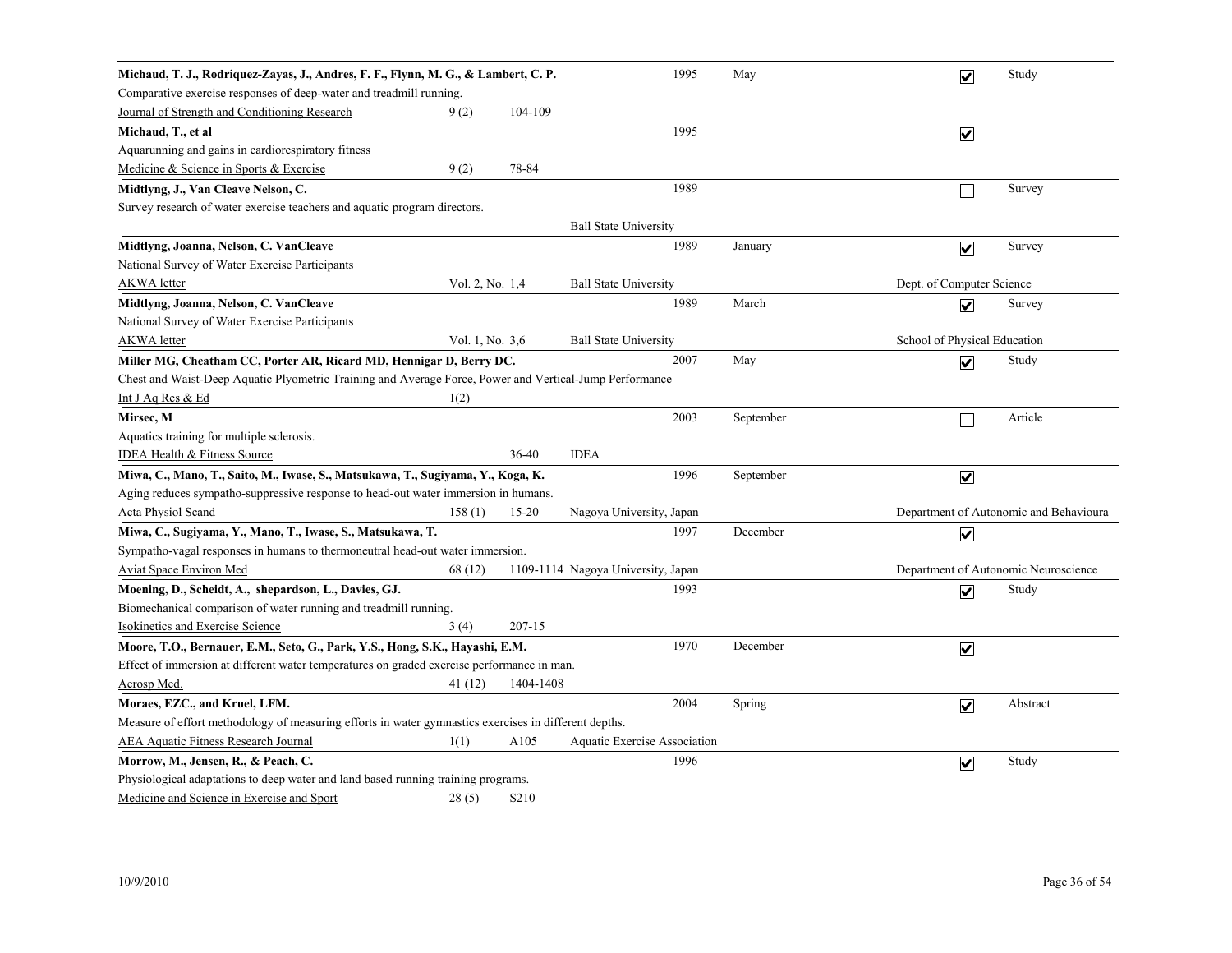| Mougios, V., & Deligiannis, A.                                                                                                               |                    |                   |                              | 1993 |           | $\overline{\mathbf{v}}$ | Study    |
|----------------------------------------------------------------------------------------------------------------------------------------------|--------------------|-------------------|------------------------------|------|-----------|-------------------------|----------|
| Effect of water temperature on performance, lactate production and heart rate at swimming of maximal and submaximal intensity.               |                    |                   |                              |      |           |                         |          |
| The Journal of Sports Medicine and Physical Fitness                                                                                          | 33                 | 27-33             |                              |      |           |                         |          |
| Muller, FIG., Lima, WC., Kruel, LFM.                                                                                                         |                    |                   |                              | 2004 | Spring    | $\overline{\mathbf{v}}$ | Abstract |
| The aquatic gymnastics practitioner's muscle strength trainability in elderly women.                                                         |                    |                   |                              |      |           |                         |          |
| <b>AEA Aquatic Fitness Research Journal</b>                                                                                                  | 1(1)               | A108              | Aquatic Exercise Association |      |           |                         |          |
| Munguia-Izquierdo D, Legaz-Arrese A                                                                                                          |                    |                   |                              | 2008 |           | $\overline{\mathbf{v}}$ | Study    |
| Assessment of the effects of aquatic therapy on global symptomatology in patients with fibromyalgia syndrome: a randomized controlled trial. |                    |                   |                              |      |           |                         |          |
| <b>Arch Phys Med Rehabil</b>                                                                                                                 | 898(12)            | 2250-2257         |                              |      |           |                         |          |
| Munguia-Izquierdo, D. Legaz-Arrese, A.                                                                                                       |                    |                   |                              | 2007 | Nov-Dec   | $\overline{\mathbf{v}}$ | Article  |
| Exercise in warm water decreases pain and improves cognitive function in middle-aged women with fibromyalgia.                                |                    |                   |                              |      |           |                         |          |
| Clin Exp Rheumatol                                                                                                                           | 25(6)              | 823-830           |                              |      |           |                         |          |
| Murcia JAM, Galindo CM, Pardo PM                                                                                                             |                    |                   |                              | 2008 | Aug       | $\overline{\mathbf{v}}$ | Study    |
| Motivations and Reasons for Exercising in Water: Gender and Age Differences in a Sample of Spanish Exercisers                                |                    |                   |                              |      |           |                         |          |
| Int J Aq Res & Ed                                                                                                                            | 2(3)               |                   |                              |      |           |                         |          |
| Nadel, E., Holmer, Il, Bergh, U., Astrand, P., & Stolwijk, J.                                                                                |                    |                   |                              | 1974 |           | $\overline{\mathbf{v}}$ | Study    |
| Energy exchanges of swimming man.                                                                                                            |                    |                   |                              |      |           |                         |          |
| Journal of Applied Physiology                                                                                                                | 36                 | 465-471           |                              |      |           |                         |          |
| Nagle EF, Robertson RJ, Jakicic JJ, Otto AD, Ranalli JR, Chiapetta LB                                                                        |                    |                   |                              | 2007 | February  | $\overline{\mathbf{v}}$ | Study    |
| Effects of aquatic exercise and walking in sedentary obese women undergoing behavioral wiehgt-loss intervention.                             |                    |                   |                              |      |           |                         |          |
| Int J Aquatic Res Ed                                                                                                                         | 1(1)               |                   |                              |      |           |                         |          |
| Nagle EF, Robertson RJ, Jakicic JJ, Otto AD, Ranalli JR, Chiapetta LB.                                                                       |                    |                   |                              | 2007 | Feb       | $\overline{\mathbf{v}}$ | Study    |
| Effects of Aquatic Exercise and Walking in Sedentary Obese Women Undergoing a Behavioral Weight-Loss Intervention.                           |                    |                   |                              |      |           |                         |          |
| Int J Aq Res & Ed                                                                                                                            | 1(1)               |                   |                              |      |           |                         |          |
| Nagle, EF., Otto, AD., Jakicic, JM., Robertson, RJ., Goss, FL., and Ranalli, JL.                                                             |                    |                   |                              | 2003 | May       | $\overline{\mathbf{v}}$ | Abstract |
| Effects of aquatic plus walking exercise on weight loss and function in sedentary obese females.                                             |                    |                   |                              |      |           |                         |          |
| Med & Sci in Sports& Exercise                                                                                                                | 35(5)              | S <sub>1</sub> 36 |                              |      |           |                         |          |
| Nakamura, K., Takahashi, H., Shimai, S., Tanaka, M.                                                                                          |                    |                   |                              | 1996 | February  | $\blacktriangledown$    | Study    |
| Effects of immersion in tepid bath water on recovery from fatigue after submaximal exercise in man.                                          |                    |                   |                              |      |           |                         |          |
| Ergonomics                                                                                                                                   | $39-2$             | 257-266           |                              |      |           |                         |          |
| Nakanishi Y, Kimura T & Yokoo Y                                                                                                              |                    |                   |                              | 1999 |           | $\overline{\mathbf{v}}$ | Study    |
| Maximal physiological responses to deep water running at thermoneutral temperature.                                                          |                    |                   |                              |      |           |                         |          |
| Appl Human Sci                                                                                                                               | 18(2)              | $31 - 35$         |                              |      |           |                         |          |
| Nakanishi, Y., Kimura, T., Yokoo, Y.                                                                                                         |                    |                   |                              | 1999 | May       | $\overline{\mathbf{v}}$ | Study    |
| Physiological responses to maximal treadmill and deep water running in the young and the middle aged males.                                  |                    |                   |                              |      |           |                         |          |
| Appl Human Sci                                                                                                                               | 18(3)              | $81-6$            | Kobe University              |      |           | Department of Science   |          |
| Napolean, J.                                                                                                                                 |                    |                   |                              | 1993 | June/July | $\overline{\mathbf{v}}$ | Article  |
| Water on the knee.                                                                                                                           |                    |                   |                              |      |           |                         |          |
| <b>Rehabilitation Management</b>                                                                                                             | June/July $180-83$ |                   |                              |      |           |                         |          |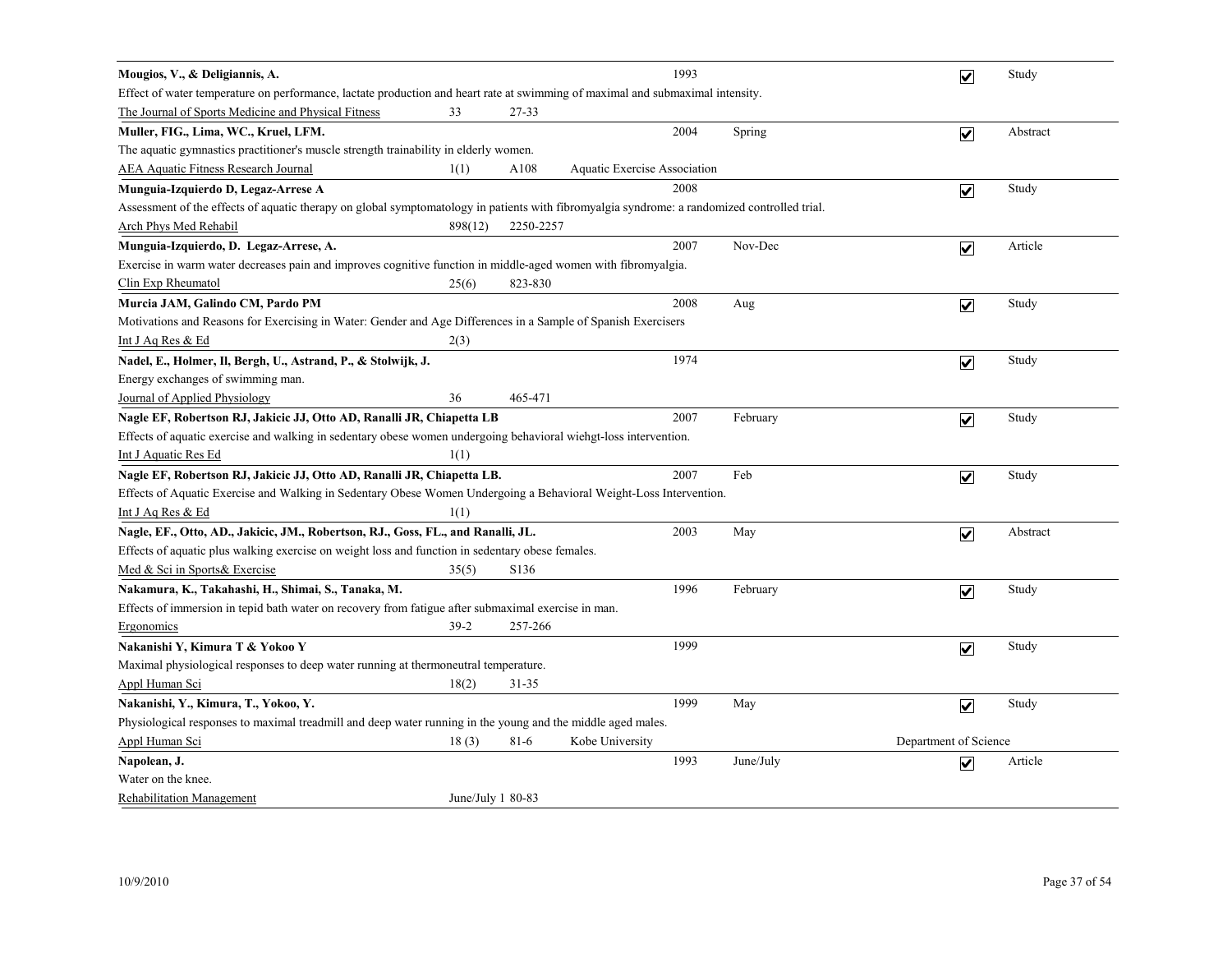| Napoletan, J., & Hicks, R.                                                                                             |          |           |                                     | 1995 |           | ☑                        |                                           |
|------------------------------------------------------------------------------------------------------------------------|----------|-----------|-------------------------------------|------|-----------|--------------------------|-------------------------------------------|
| The metabolic effects of underwater treadmill exercise at two departments.                                             |          |           |                                     |      |           |                          |                                           |
| <b>APTR</b>                                                                                                            | 3(2)     | $9 - 14$  |                                     |      |           |                          |                                           |
| Nassar CC, Bondan EF, Alouche SR.                                                                                      |          |           |                                     | 2009 | Sept      | $\overline{\mathbf{v}}$  | Study                                     |
| Effects of aquatic exercises in a rat model of brainstem demyelination with ethidium bromide on the beam walking test. |          |           |                                     |      |           |                          |                                           |
| Arg Neuropsiquiatr.                                                                                                    | 67(3A)   | 652-6     | Universidade Metodista de São Paulo |      |           |                          | Faculdade de Educação Física e Fisioterap |
| Nilsson Gangnebien, J., Kraepelien-Strid, E., Nilsson, J.                                                              |          |           |                                     | 1994 | October   |                          | Pilot Study                               |
| Water Gymnastics Heart rate and Perceived exertion in connection with water gymnastics: A Pilot Study                  |          |           |                                     |      |           |                          |                                           |
|                                                                                                                        |          |           | Idrottshogskolan                    |      |           |                          |                                           |
| Nishimura M, & Onodera S                                                                                               |          |           |                                     | 2000 |           | $\overline{\mathbf{v}}$  | Study                                     |
| Effects of supine floating on heart rate, blood pressure, and cardiac autonomic nervous system activity.               |          |           |                                     |      |           |                          |                                           |
| J Gravit Physiol                                                                                                       | 7(2)     | 171-172   |                                     |      |           |                          |                                           |
| Nishimura M, & Onodera S                                                                                               |          |           |                                     | 2001 |           | $\overline{\mathbf{v}}$  | Study                                     |
| Effects of water temperature on cardiac autonomic nervous system modulation during supine floating.                    |          |           |                                     |      |           |                          |                                           |
| J Gravit Physiol                                                                                                       | 8(1)     | 65-66     |                                     |      |           |                          |                                           |
| Oda, S., Matsumoto, T., Nakagawa, K., Moriya, K.,                                                                      |          |           |                                     | 1999 | September | $\overline{\mathbf{v}}$  | Study                                     |
| Relaxation effects in humans of underwater exercise of moderate intensity.                                             |          |           |                                     |      |           |                          |                                           |
| <b>Eur J Appl Physiol Occup Physiol</b>                                                                                | $80 - 4$ | 253-259   |                                     |      |           |                          |                                           |
| O'Hare, J., Corrall, R. J. M., Dieepte, P. A., Evans, J. M., Hayes, C. S., Heywood, A., Lunn. G., Walter               |          |           |                                     | 1985 |           | $\overline{\mathbf{v}}$  | Study                                     |
| Observations on the effects of immersion therapy in bath spa water.                                                    |          |           |                                     |      |           |                          |                                           |
| <b>British Medical Journal</b>                                                                                         | 12       | 21-28     |                                     |      |           |                          |                                           |
| O'Hare, J., Corrall, R. J. M., Scott, G., Walters, G.                                                                  |          |           |                                     | 1984 |           | $\overline{\mathbf{v}}$  | Study                                     |
| Hemodilution during water immersion in man.                                                                            |          |           |                                     |      |           |                          |                                           |
| Clinical Science<br>6                                                                                                  |          | 47        |                                     |      |           |                          |                                           |
| Onodera S, Miyachi M, Nishimura M, Yamamoto K, et al                                                                   |          |           |                                     | 2001 |           | $\overline{\mathbf{v}}$  | Study                                     |
| Effects of water depth on abdominal (correction of abdominals) aorta and inferior vena cava during standing in water.  |          |           |                                     |      |           |                          |                                           |
| J Gravit Physiol                                                                                                       | 8(1)     | 59-60     |                                     |      |           |                          |                                           |
| Ortega E, García JJ, Bote ME, Martín-Cordero L, Escalante Y, Saavedra JM, Northoff H, Giraldo E.                       |          |           |                                     | 2009 |           | $\overline{\mathbf{v}}$  | Study                                     |
| Exercise in fibromyalgia and related inflammatory disorders: known effects and unknown chances.                        |          |           |                                     |      |           |                          |                                           |
| Exerc Immunol Rev                                                                                                      | 15       | 42-65     | University of Extremadura           |      |           | Department of Physiology |                                           |
| Osinski, A.                                                                                                            |          |           |                                     | 1990 |           | $\overline{\mathbf{v}}$  | Study                                     |
| Legal responses of lifeguards.                                                                                         |          |           |                                     |      |           |                          |                                           |
| J. Phys. Educ. Rec. & Dance                                                                                            | 59       | $73 - 75$ |                                     |      |           |                          |                                           |
| Osinski, A.                                                                                                            |          |           |                                     | 1990 |           | $\blacktriangledown$     | Article                                   |
| Risk management in water fitness.                                                                                      |          |           |                                     |      |           |                          |                                           |
| 3<br><b>Fitness Management</b>                                                                                         |          | 79        |                                     |      |           |                          |                                           |
| Otto, AD., Nagle, EF., Jakicic, JM., Robertson, RJ., Aaron, DA., Pcsolyar, MJ., and Hindes, KM.                        |          |           |                                     | 2003 | May       | $\overline{\mathbf{v}}$  | Abstract                                  |
| Comparison of physical activity enjoyment during aquatic exercise in overweight women.                                 |          |           |                                     |      |           |                          |                                           |
| Med & Sci in Sports & Exercise                                                                                         | 35(5)    | S33       |                                     |      |           |                          |                                           |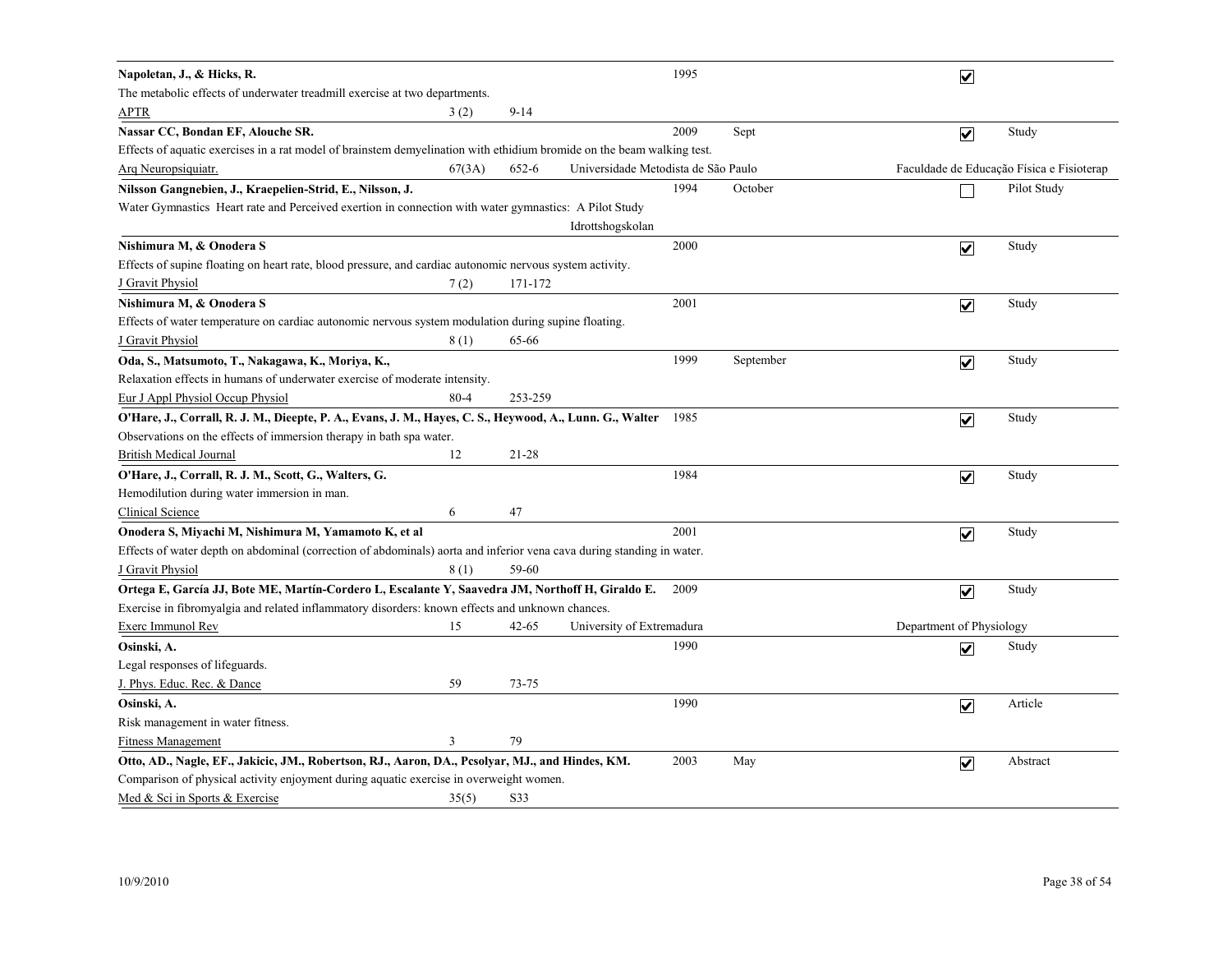| Paffenbarger, R. S., et al.                                                                                                                      |           |            |                                                  | 1986 |          | $\overline{\mathbf{v}}$          | Study    |
|--------------------------------------------------------------------------------------------------------------------------------------------------|-----------|------------|--------------------------------------------------|------|----------|----------------------------------|----------|
| Physical activity, all cause mortality, and longevity of college alumni.                                                                         |           |            |                                                  |      |          |                                  |          |
| New England Journal of Medicine                                                                                                                  |           | 314-605    |                                                  |      |          |                                  |          |
| Pan CY.                                                                                                                                          |           |            |                                                  | 2010 | Jan      | $\overline{\mathbf{v}}$          | Study    |
|                                                                                                                                                  |           |            |                                                  |      |          |                                  |          |
| <b>Autism</b>                                                                                                                                    | 14(1)     | $9 - 28$   | National Kaohsiung Normal University             |      |          | Department of Physical Education |          |
| Pantoja PD, Alberton CL, Pilla C, Vendrusculo AP, Kruel LF.                                                                                      |           |            |                                                  | 2009 | May      | $\overline{\mathbf{v}}$          | Study    |
| Effect of resistive exercise on muscle damage in water and on land.                                                                              |           |            |                                                  |      |          |                                  |          |
| J Strength Cond Res.                                                                                                                             | 23(3)     | $1051 - 4$ | Federal University of Rio Grande do Sul          |      |          | Faculty of Physical Education    |          |
| Pariser G, Madras D, Weiss E                                                                                                                     |           |            |                                                  | 2006 |          | $\overline{\mathbf{v}}$          | Study    |
| Outcomes of an aquatic exercise program including aerobic capacity, lactate threshold, and fatigue in two individuals with multiple sclerosis.   |           |            |                                                  |      |          |                                  |          |
| J Neurol Phys Ther                                                                                                                               | 30(2)     | 82-90      |                                                  |      |          |                                  |          |
| Park KS, Choi JK, Park YS.                                                                                                                       |           |            |                                                  | 1999 | November | $\overline{\mathbf{v}}$          | Study    |
| Cardiovascular regulation during water immersion.                                                                                                |           |            |                                                  |      |          |                                  |          |
| <b>Appl Human Sci</b>                                                                                                                            | 18(6)     | 233-41     | Diving Science Institute, Kosin Medical College. |      |          |                                  |          |
| Parker, K.M., & Smith, S.A.                                                                                                                      |           |            |                                                  | 2003 |          | $\overline{\mathbf{v}}$          | Article  |
| Aquatic-aerobic exercise as a means of stress reduction during pregnancy.                                                                        |           |            |                                                  |      |          |                                  |          |
| J Perinat Educ                                                                                                                                   | 12(1)     | $6 - 17$   |                                                  |      |          |                                  |          |
| Parker, S., Hurley, B., Hanlon, D., & Vaccaro, P.                                                                                                |           |            |                                                  | 1989 |          | $\overline{\mathbf{v}}$          | Study    |
| Failure of target heart rate to accurately monitor intensity during aerobic dance.                                                               |           |            |                                                  |      |          |                                  |          |
| Medicine and Science in Sports and Exercise                                                                                                      | 21(2)     | 230-234    |                                                  |      |          |                                  |          |
| Pate, R. R., & Kriska, A.                                                                                                                        |           |            |                                                  | 1984 |          | $\overline{\mathbf{v}}$          | Study    |
| Physiological basis of the sex difference in cardiorespiratory endurance.                                                                        |           |            |                                                  |      |          |                                  |          |
| <b>Sports Medicine</b>                                                                                                                           |           | 87-98      |                                                  |      |          |                                  |          |
| Pechter, U., Maaroos, J., Mesikepp, S., Veraksits, A., Ots, M.                                                                                   |           |            |                                                  | 2003 | March    | $\overline{\mathbf{v}}$          | Study    |
| Regular low-intensity aquatic exercise improves cardiorespiratory functional capacity and reduces proteinuria in chronic renal failure patients. |           |            |                                                  |      |          |                                  |          |
| <b>Nephrology Dialysis Transplantation</b>                                                                                                       | 18        | 624-625    |                                                  |      |          |                                  |          |
| Pendergast, DR.                                                                                                                                  |           |            |                                                  | 1988 | October  | $\overline{\mathbf{v}}$          | Study    |
| The effect of body cooling on oxygen transport during exercise.                                                                                  |           |            |                                                  |      |          |                                  |          |
| Med Sci Sports Exer                                                                                                                              | 20        | S171-176   |                                                  |      |          |                                  |          |
| Perini R, Veicsteinas A                                                                                                                          |           |            |                                                  | 2003 | October  | $\overline{\mathbf{v}}$          | Study    |
| Heart rate variability and autonomic activity at rest and during exercise in various physiological conditions.                                   |           |            |                                                  |      |          |                                  |          |
| Eur J Appl Physiol                                                                                                                               | $90(3-4)$ | 317-25     |                                                  |      |          |                                  |          |
| Peterson, C.                                                                                                                                     |           |            |                                                  | 2001 | April    | $\overline{\mathbf{v}}$          | Abstract |
| Case Report: Exercise in 94 degrees F water for a patient with multiple sclerosis.                                                               |           |            |                                                  |      |          |                                  |          |
| Physical Therapy                                                                                                                                 | 81(4)     |            | 1049-1058 Marianjoy RehabLink                    |      |          |                                  |          |
| Peyre-Tartaruga L A, Tartaruga M P, Coertjens M, Black G B, Oliveira A R, Kruel L F M                                                            |           |            |                                                  | 2009 | May      | $\overline{\mathbf{v}}$          | Study    |
| Physiologic and Kinematical Effects of Water Run Training on Running Performance                                                                 |           |            |                                                  |      |          |                                  |          |
| Int J Aq Res & Ed                                                                                                                                | 3(2)      |            |                                                  |      |          |                                  |          |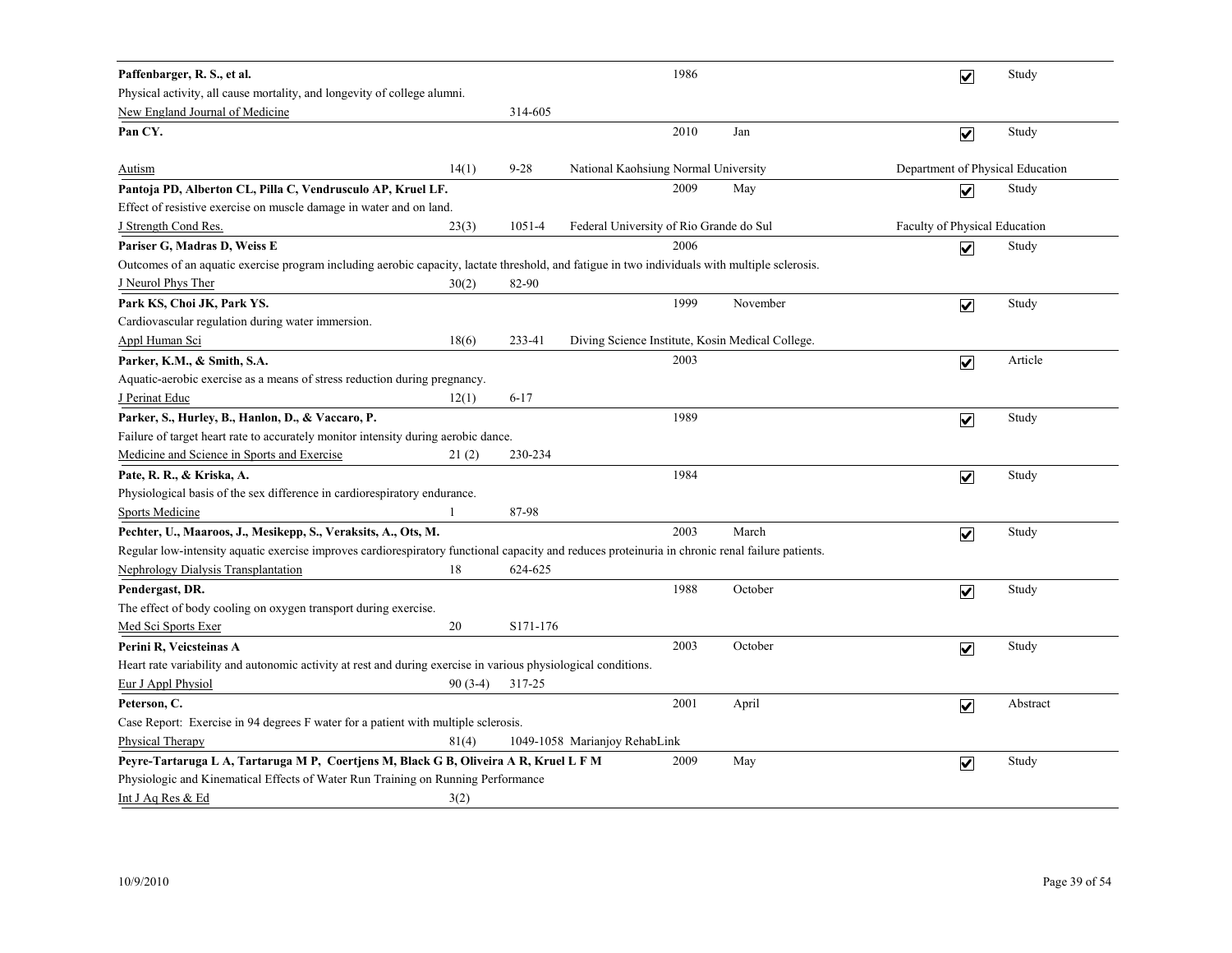| Phillips, V. K. Legge, M. Jones, L. M.                                                                                                     |                   |           |                               | 2008 | May       | $\overline{\mathbf{v}}$            | Article  |
|--------------------------------------------------------------------------------------------------------------------------------------------|-------------------|-----------|-------------------------------|------|-----------|------------------------------------|----------|
| Maximal physiological responses between aquatic and land exercise in overweight women                                                      |                   |           |                               |      |           |                                    |          |
| Med Sci Sports Exerc                                                                                                                       | $40(5)$ :         | 959-64    |                               |      |           |                                    |          |
| Pinto, SS; Alberton, CL; da Silva, EM; Cadore, EL; Kanitz, AC; Kruel, LFM.                                                                 |                   |           |                               | 2009 | May       | $\overline{\mathbf{v}}$            | Abstract |
| Cardiorespiratory Responses to a Water Aerobic Exercise Performed at Different Cadences with and without Resistive and Floating Equipment. |                   |           |                               |      |           |                                    |          |
| <b>AEA IAFC Poster Proceedings</b>                                                                                                         |                   |           |                               |      |           |                                    |          |
| Pinto, SS; Liedtke, GV; Alberton, CL; da Silva, EM; Cadore, EL; Kruel, LFM.                                                                |                   |           |                               | 2009 | May       | $\overline{\mathbf{v}}$            | Abstract |
| Electromyographic Signal and Force Comparisons during Maximal Voluntary Isometric Contraction in Water and on Dry Land.                    |                   |           |                               |      |           |                                    |          |
| <b>AEA IAFC Poster Proceedings</b>                                                                                                         |                   |           |                               |      |           |                                    |          |
| Piotrowska-Całka E. <sup>1</sup> , Wajszczyk B.2, Charzewska J.3                                                                           |                   |           |                               | 2007 | September |                                    | Abstract |
| The effects of a 24-week deep water aerobic training program on bone density.                                                              |                   |           |                               |      |           |                                    |          |
| <b>AEA Aquatic Fitness Research Journal</b>                                                                                                | 4(2)              | A404      | Academy of Physical Education |      |           | Dept. of Swimming and Life Saving, |          |
| Platanou T.                                                                                                                                |                   |           |                               | 2009 | Jan       | $\blacktriangledown$               | Study    |
| <u>J Sci Med Sport.</u>                                                                                                                    | 12(1)             | 244-50    | University of Athens          |      |           | Department of Aquatic Sports       |          |
| Ploeg, A; Dibbet, T; Miller, MG; O'Donoghue, J; Holcomb, W; Berry, D.                                                                      |                   |           |                               | 2009 | May       | $\overline{\mathbf{v}}$            | Abstract |
| The Effects of High Volume Aquatic Plyometric Training on Vertical Jump, Muscle Power, and Torque.                                         |                   |           |                               |      |           |                                    |          |
| <b>AEA IAFC Poster Proceedings</b>                                                                                                         |                   |           |                               |      |           |                                    |          |
| Pollock, C.                                                                                                                                |                   |           |                               | 1992 |           | $\overline{\mathbf{v}}$            | Article  |
| Does Exercise Intensity Matter?                                                                                                            |                   |           |                               |      |           |                                    |          |
| Physician and Sports Medicine                                                                                                              | 20:12             | 123-126   |                               |      |           |                                    |          |
| Polman R, Kaiseler M, Borkoles E                                                                                                           |                   |           |                               | 2007 | March     | $\overline{\mathbf{v}}$            | Study    |
| Effect of a single bout of exercise on the mood of pregnant women.                                                                         |                   |           |                               |      |           |                                    |          |
| J Sports Med Phys Fitness                                                                                                                  | 47(1)             | 103-111   |                               |      |           |                                    |          |
| Poyhonen, T., Keskinen, KL., Hautala, A., Malkia, E.                                                                                       |                   |           |                               | 2000 | May       | $\blacktriangledown$               | Study    |
| Determination of hydrodynamic drag forces and drag coefficients on human leg/foot model during knee exercise.                              |                   |           |                               |      |           |                                    |          |
| Clin Biomech (Bristol, Avon)                                                                                                               | 15(4)             | 256-60    | University of Jyvaskyla       |      |           | Department of Health Sciences      |          |
| Poyhonen, T., Kyrolainen, H., Keskinen, KL., Hautala, A., Savolainen, J., Malkia, E.                                                       |                   |           |                               | 2001 | July      | $\overline{\mathbf{v}}$            | Study    |
| Electromyographic and kinematic analysis of the rapeutic knee exercises under water.                                                       |                   |           |                               |      |           |                                    |          |
| Clin Biomech (Bristol, Avon)                                                                                                               | 16(6)             | 496-504   | University of Jyvaskyla       |      |           | Department of Health Sciences      |          |
| Poyhonen, T., Sipila, S., Keskinen, KL., Hautala, A., Savolainen, J., Malkia, E.                                                           |                   |           |                               | 2002 | December  | $\blacktriangledown$               | Study    |
| Effects of an aquatic resistance training on neuromuscular performance in healthy women.                                                   |                   |           |                               |      |           |                                    |          |
| Medicine and Science in Sports and Medicine                                                                                                | 34                | 2103-2109 |                               |      |           |                                    |          |
| <b>President's Council of Physical Fitness and Sports</b>                                                                                  |                   |           |                               | 1995 | September | $\blacktriangledown$               | Review   |
| Osteoporosis and Physical Activity.                                                                                                        |                   |           |                               |      |           |                                    |          |
| <b>Physical Activity and Fitness Research Digest</b>                                                                                       | Series $2, N$ 1-6 |           |                               |      |           |                                    |          |
| Prevedel TTS, Calderon IMP, De Conti MH, Consonni EB, Rudge MVC                                                                            |                   |           |                               | 2003 |           | $\blacktriangledown$               | Thesis   |
| Maternal and perinatial effects of hydrotherapy in pregnancy.                                                                              |                   |           |                               |      |           |                                    |          |
| Rev Bras Ginel Obstet                                                                                                                      | 25(1)             |           |                               |      |           |                                    |          |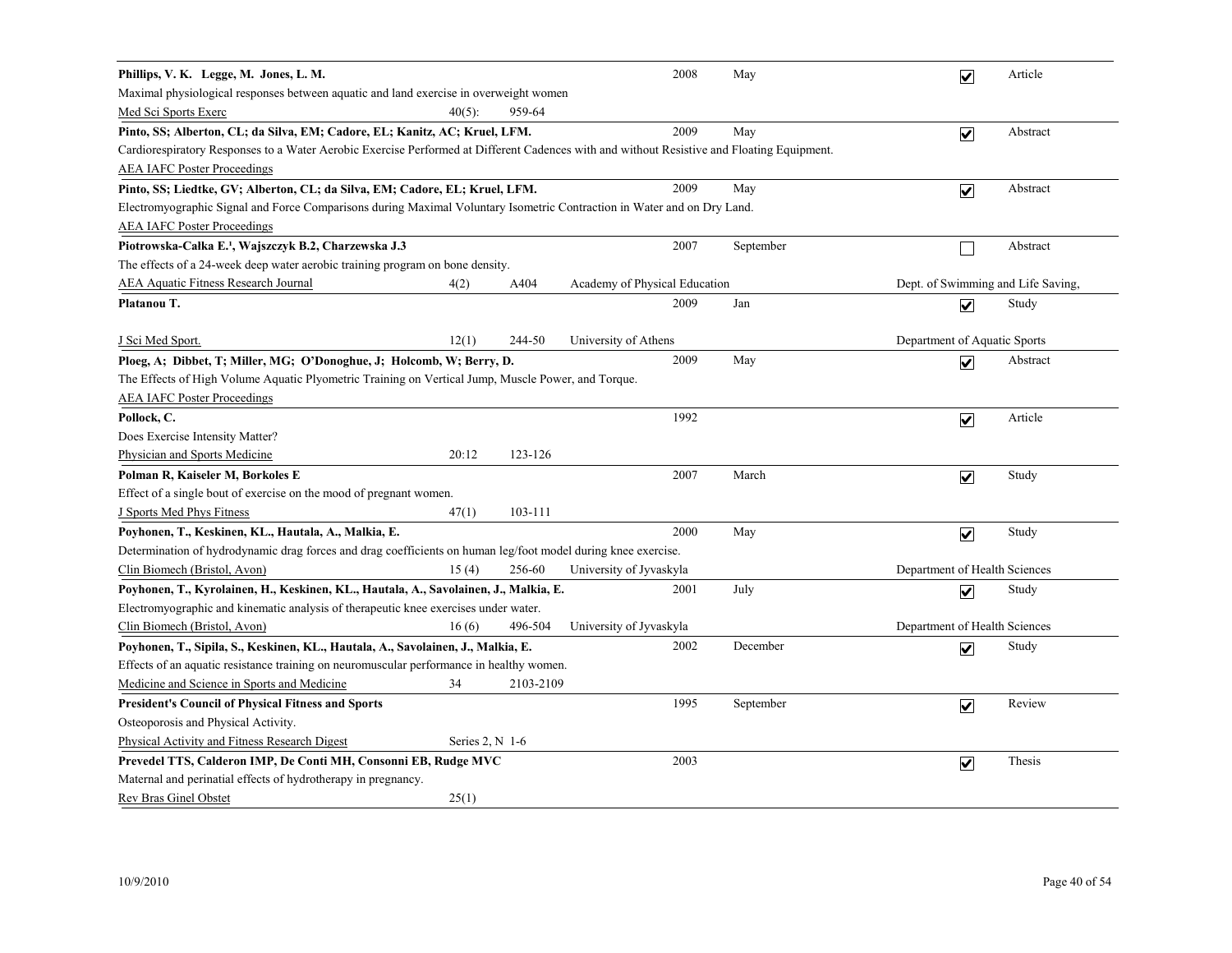| Prins, J., Cutner, D.                                                                                                                            |        |           |                                           | 1999 | April                                                            |                               | $\overline{\mathbf{v}}$ | Abstract                                 |
|--------------------------------------------------------------------------------------------------------------------------------------------------|--------|-----------|-------------------------------------------|------|------------------------------------------------------------------|-------------------------------|-------------------------|------------------------------------------|
| Aquatic therapy in the rehabilitation of athletic injuries.                                                                                      |        |           |                                           |      |                                                                  |                               |                         |                                          |
| Clin Sports Med                                                                                                                                  | 18(2)  |           | 447-61, ix. University of Hawaii at Manoa |      |                                                                  | Kinesiology & Leisure Science |                         |                                          |
| Prins, J. H., Hartung, G. H., Merritt, D. J., Blancq, R. J., & Goebert, D. A.                                                                    |        |           |                                           | 1994 |                                                                  |                               | $\overline{\mathbf{v}}$ |                                          |
| Effect of aquatic exercise training in persons with poliomyelitis disability.                                                                    |        |           |                                           |      |                                                                  |                               |                         |                                          |
| Sports Medicine Training and Rehabilitation                                                                                                      | 5      | 29-39     |                                           |      |                                                                  |                               |                         |                                          |
| Prins, J., & Havriluk, R.                                                                                                                        |        |           |                                           | 1991 |                                                                  |                               |                         | Thesis                                   |
| Measurement of changes in muscular strength in aquatic rehabilitation.                                                                           |        |           |                                           |      |                                                                  |                               |                         |                                          |
|                                                                                                                                                  |        |           | International Congress on Biomechanics,   |      |                                                                  |                               |                         |                                          |
| Prins, J., Merritt, D., Blancq. R., Goebert, D., & Hartung, G.                                                                                   |        |           |                                           | 1994 |                                                                  |                               | $\overline{\mathbf{v}}$ | Study                                    |
| Effects of aquatic exercise training on muscle force in sedentary persons with polio disability.                                                 |        |           |                                           |      |                                                                  |                               |                         |                                          |
| Sports Medicine Training and Rehab                                                                                                               | 5      | 29-39     | University of Hawaii at Manoa             |      |                                                                  |                               |                         | Department of Health, Physical Education |
| Prisby R D Glickman-Wiess E L, Caine N                                                                                                           |        |           |                                           | 2000 |                                                                  |                               | $\overline{\mathbf{v}}$ | Study                                    |
| Thermal sensation and substrate utilization differs among low- and high- fat women exposed to 17 degrees C water.                                |        |           |                                           |      |                                                                  |                               |                         |                                          |
| Wilderness Envior Med                                                                                                                            | 11(3)  | 157-162   |                                           |      |                                                                  |                               |                         |                                          |
| Proulx CI, Ducharme MB, Kenny GP                                                                                                                 |        |           |                                           | 2003 | April                                                            |                               | $\overline{\mathbf{v}}$ | Study                                    |
| Effect of water temperature on cooling efficiency during hyperthermia in humans.                                                                 |        |           |                                           |      |                                                                  |                               |                         |                                          |
| J Appl Physiol                                                                                                                                   | 94 (4) | 1317-23   |                                           |      |                                                                  |                               |                         |                                          |
| Quinn, T. J., Sedory, D. R., & Fisher, B. S.                                                                                                     |        |           |                                           | 1994 | December                                                         |                               | $\overline{\mathbf{v}}$ | Study                                    |
| Physiological effects of deep water running following a land-based training program.                                                             |        |           |                                           |      |                                                                  |                               |                         |                                          |
| Research Quarterly for Exercise and Sport                                                                                                        | 65(4)  | 386-389   |                                           |      |                                                                  |                               |                         |                                          |
| Rahmann AE, Brauer SG, Nitz JC.                                                                                                                  |        |           |                                           | 2009 | May                                                              |                               | $\overline{\mathbf{v}}$ | Study                                    |
| A specific inpatient aquatic physiotherapy program improves strength after total hip or knee replacement surgery: a randomized controlled trial. |        |           |                                           |      |                                                                  |                               |                         |                                          |
| Arch Phys Med Rehabil.                                                                                                                           | 90(5)  | 745-55    | University of Queensland,                 |      |                                                                  | Division of Physiotherapy     |                         |                                          |
| Reenie, D., Carretelli, P., Diaprampero, P.                                                                                                      |        |           |                                           | 1971 |                                                                  |                               | $\overline{\mathbf{v}}$ | Study                                    |
| Effects of water immersion on cardiac output, heart rate, and stroke volume of man at rest and during exercise.                                  |        |           |                                           |      |                                                                  |                               |                         |                                          |
| Medicinal Deflo Sport                                                                                                                            | 24     | 223-228   |                                           |      |                                                                  |                               |                         |                                          |
| Reilly T, Dowzer CN, Cable NT.                                                                                                                   |        |           |                                           | 2003 | Dec                                                              |                               | $\blacktriangledown$    | Study                                    |
| The physiology of deep-water running.                                                                                                            |        |           |                                           |      |                                                                  |                               |                         |                                          |
| J Sports Sci.                                                                                                                                    | 21(12) | 959-72    |                                           |      | Research Institute for Sport and Exercise Sciences, Liverpool Jo |                               |                         |                                          |
| Rennie, D. W.                                                                                                                                    |        |           |                                           | 1988 |                                                                  |                               | $\overline{\mathbf{v}}$ | Study                                    |
| Tissue heat transfer in water: lessons from the Dorean divers.                                                                                   |        |           |                                           |      |                                                                  |                               |                         |                                          |
| Medicine and Science in Sports and Exercise                                                                                                      | 20(5)  | S177-S183 |                                           |      |                                                                  |                               |                         |                                          |
| Retarekar R, Fragala-Pinkham MA, Townsend EL.                                                                                                    |        |           |                                           | 2009 | Winter                                                           |                               | $\overline{\mathbf{v}}$ | Study                                    |
| Effects of aquatic aerobic exercise for a child with cerebral palsy: single-subject design.                                                      |        |           |                                           |      |                                                                  |                               |                         |                                          |
| Pediatr Phys Ther                                                                                                                                | 21(4)  | 336-44    | Spaulding Rehabilitation Hospital,        |      |                                                                  | Outpatient Physical Therapy,  |                         |                                          |
| Richmond, Lynda                                                                                                                                  |        |           |                                           |      |                                                                  |                               |                         |                                          |
| The effects of a twelve-week aquastep program on relatively inactive college age women.                                                          |        |           |                                           |      |                                                                  |                               |                         |                                          |
|                                                                                                                                                  |        |           | University of Deleware                    |      |                                                                  |                               |                         |                                          |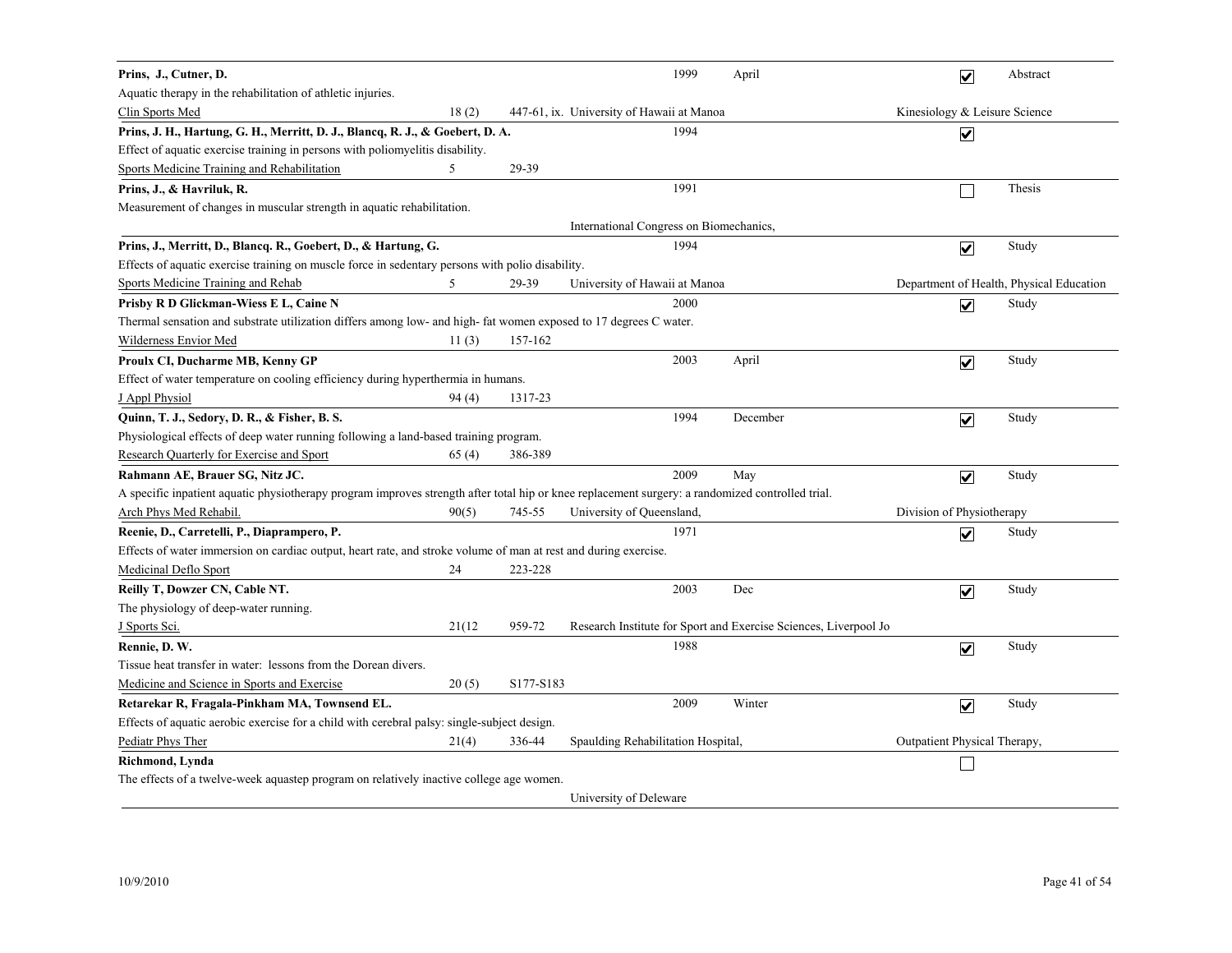| Rippe, J. M., Ward A., Ebbeling, C. B., Ebbeling, C. J.                                                                                     |                   |                                            | 1991 |           |                                   | Study   |
|---------------------------------------------------------------------------------------------------------------------------------------------|-------------------|--------------------------------------------|------|-----------|-----------------------------------|---------|
| Comparison between palpated heart rates and heart rates observed using the polar favor heart rate monitor during an aerobic exercise class. |                   |                                            |      |           |                                   |         |
| Paper prepared for Polar CIC, Inc.                                                                                                          |                   | University of Massachusetts Medical School |      |           | Physiology & Nutrition Laboratory |         |
| Risch, W., Koubenec, H., Beckmann, U., Lange, S., & Gauer, O.                                                                               |                   |                                            | 1978 | May       | $\overline{\mathbf{v}}$           | Study   |
| The effect of graded immersion on heart volume, central venous pressure, pulmonary blood distribution, and heart rate in man.               |                   |                                            |      |           |                                   |         |
| <b>Pflugers Archives</b>                                                                                                                    | 18:374(2) 115-118 |                                            |      |           |                                   |         |
| Ritchie, S., & Hopkins, W.                                                                                                                  |                   |                                            | 1991 | February  | $\overline{\mathbf{v}}$           | Study   |
| The intensity of deep-water running.                                                                                                        |                   |                                            |      |           |                                   |         |
| <b>International Journal of Sports Medicine</b><br>12(1)                                                                                    | 27-29             |                                            |      |           |                                   |         |
| Robbins, G., Powers, D.                                                                                                                     |                   |                                            | 1993 | Summer    | $\overline{\mathbf{v}}$           | Article |
| The Ball State 500-yard water run: a new fitness field test for non-swimming water exercisers.                                              |                   |                                            |      |           |                                   |         |
| Journal of the International Council for Health, Physical Educati 29 (4)                                                                    | 9-11              |                                            |      |           |                                   |         |
| Robert, Jacalym J., Jones, Laura, & Bobo, Mike                                                                                              |                   |                                            | 1996 | September | $\overline{\mathbf{v}}$           | Study   |
| The physiologic response of exercising in the water and on land with and without the X1000 Walk "N Tone exercise belt.                      |                   |                                            |      |           |                                   |         |
| Research Quarterly for Exercise and Sport<br>67(3)                                                                                          | 310-315           |                                            |      |           |                                   |         |
| Robertson JM, Brewster EA, Factors KI                                                                                                       |                   |                                            | 2001 |           | $\overline{\mathbf{v}}$           | Study   |
| Comparison of heart rates during water running in deep and shallow water at the sane rate of perceived exertion.                            |                   |                                            |      |           |                                   |         |
| The Journal of Aquatic Physical Therapy<br>9(1)                                                                                             | $21-26$           |                                            |      |           |                                   |         |
| Robertson, R., Goss, F., Auble, T., Cassinelli, D., Spina, R., Glickman, E., Galbreath, R., Silberman, R. 1990                              |                   |                                            |      |           | $\overline{\mathbf{v}}$           | Study   |
| Cross-modal exercise prescription at absolute and relative oxygen uptake, using perceived exertion.                                         |                   |                                            |      |           |                                   |         |
| Medicine and Science in Sports and Exercise<br>22(5)                                                                                        | 653-659           |                                            |      |           |                                   |         |
| Robinson LE, Devor st, Merrick MA, Buckworth J                                                                                              |                   |                                            | 2004 |           | $\overline{\mathbf{v}}$           | Study   |
| The effects of land vs. aquatic plyometrics on power, torque, velocity, and muscle soreness in women.                                       |                   |                                            |      |           |                                   |         |
| Journal of Strength and Conditioning Research<br>18(1)                                                                                      | 84-91             | The Ohio State University                  |      |           | Sport and Exercise                |         |
| Rogers A, Furler B L, Brinks S, Darrah J                                                                                                    |                   |                                            | 2008 |           | $\overline{\mathbf{v}}$           | Study   |
| A systematic review of the effectiveness of aerobic exercise interventions for children with cerebral palsy: an AACPDM evidence report.     |                   |                                            |      |           |                                   |         |
| Dev Med Child Neurol<br>50(11)                                                                                                              | 808-814           |                                            |      |           |                                   |         |
| Root, M.                                                                                                                                    |                   |                                            | 1995 | February  | $\blacktriangledown$              | Article |
| Is It Time To Diversify?                                                                                                                    |                   |                                            |      |           |                                   |         |
| <b>IDEA</b> Today<br>13(3)                                                                                                                  | $42-9$            |                                            |      |           |                                   |         |
| Rudzki S J, & Cunningham M J                                                                                                                |                   |                                            | 1999 |           | $\overline{\mathbf{v}}$           | Study   |
| The effect of a modified physical training program on reducing injury and medical discharge rates in Australian army recruits.              |                   |                                            |      |           |                                   |         |
| Mil Med<br>164(9)                                                                                                                           | 648-652           |                                            |      |           |                                   |         |
| Ruoti R.G., Troup, J.T., Berger, R.A.                                                                                                       |                   |                                            | 1994 | March     | $\overline{\mathsf{v}}$           | Study   |
| The effects of nonswimming water exercise on older adults                                                                                   |                   |                                            |      |           |                                   |         |
| Journal of Orthopaedic & Sports Physical Therapy<br>19(N3)                                                                                  | 140-145           | Temple University Hospital                 |      |           | Department of Physical Medicine   |         |
| Ruoti, R.                                                                                                                                   |                   |                                            | 1994 | March     | $\overline{\mathsf{v}}$           | Study   |
| The effects of calisthenics water exercises on selected work, physiologic and blood parameters of older adults.                             |                   |                                            |      |           |                                   |         |
| JOSP<br>19(3)                                                                                                                               | 140-144           |                                            |      |           |                                   |         |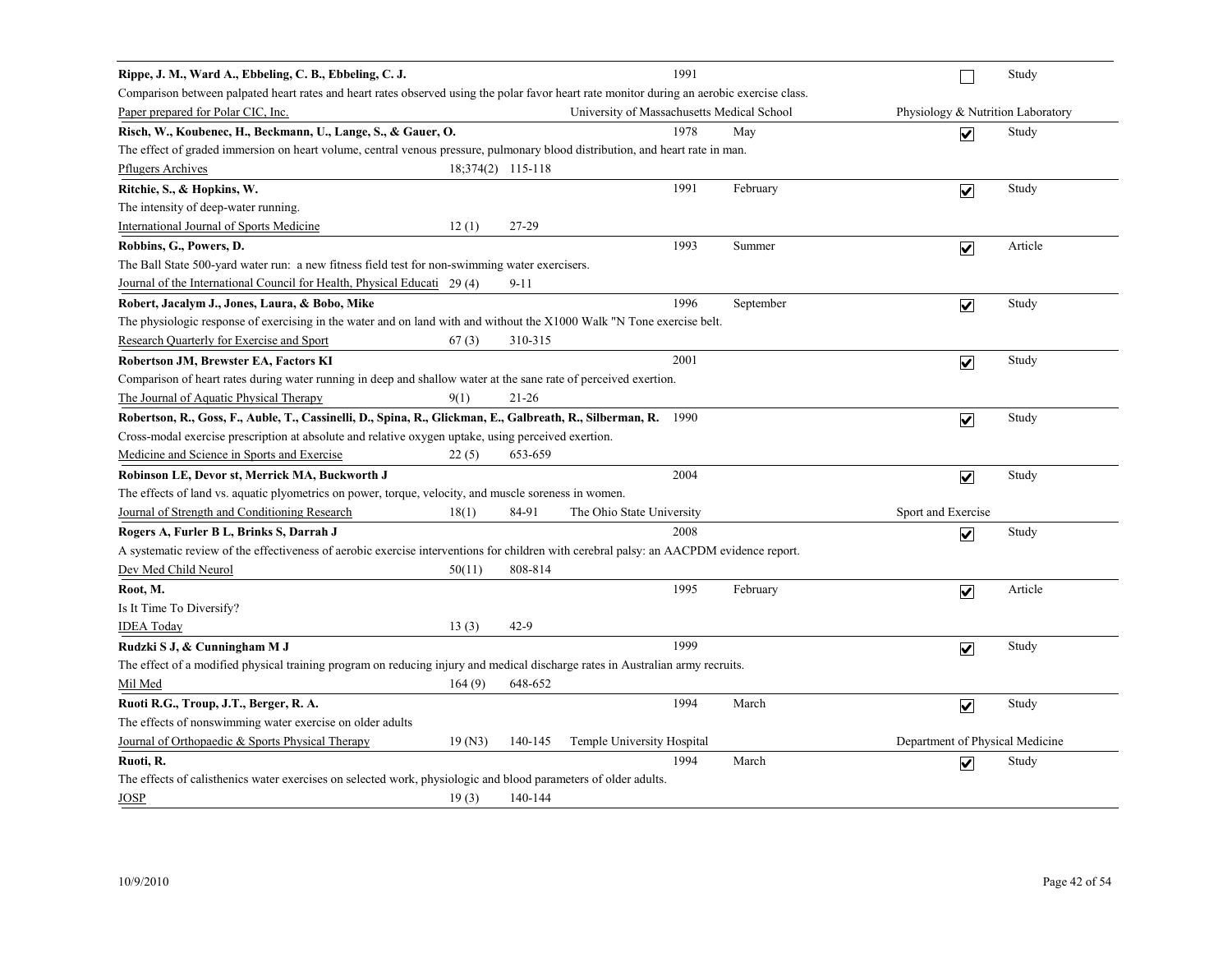| Ruoti, Richard G.                                                                                                    |           |            |                              |      |                                                                |                                 | Study                                     |
|----------------------------------------------------------------------------------------------------------------------|-----------|------------|------------------------------|------|----------------------------------------------------------------|---------------------------------|-------------------------------------------|
| The effects of an aqua dynamic exercise program on selected work, physiologic, and blood parameters of older adults. |           |            |                              |      |                                                                |                                 |                                           |
| Rutledge E, Silvers WM, Browder K, Dolny D.                                                                          |           |            |                              | 2007 | May                                                            | $\overline{\mathbf{v}}$         | Study                                     |
| Metabolic-Cost Comparison of Submaximal Land and Aquatic Treadmill Exercise                                          |           |            |                              |      |                                                                |                                 |                                           |
| Int J Aq Res & Ed                                                                                                    | 1(2)      |            |                              |      |                                                                |                                 |                                           |
| Sagawa, S., Shiraki, K., Yousef, M., & Donda, N.                                                                     |           |            |                              | 1988 |                                                                | $\overline{\mathbf{v}}$         | Study                                     |
| Water temperature and intensity of exercise in maintenance of thermal equilibrium.                                   |           |            |                              |      |                                                                |                                 |                                           |
| Journal of Applied Physiology                                                                                        | 65        | 2413-2419  |                              |      |                                                                |                                 |                                           |
| Sale, J.E., McCarger, L.J., Crawford, S.M., Taunton, J.E.                                                            |           |            |                              | 1995 |                                                                | $\blacktriangledown$            |                                           |
| Effects of exercise modality on metabolic rate and body composition.                                                 |           |            |                              |      |                                                                |                                 |                                           |
| Clin J. Sport Med                                                                                                    | 5(2)      | 100-107    |                              |      | Institute of Health Promotion Research, School of Family and N |                                 |                                           |
| Sandblom, E., & Axelsson, M.                                                                                         |           |            |                              | 2007 | Dec                                                            | $\overline{\mathbf{v}}$         | Article                                   |
| The venous circulation: A pristine perspective.                                                                      |           |            |                              |      |                                                                |                                 |                                           |
| Comp Biochem Physiol A Mol Integr Physiol                                                                            | 148(4)    | 785-801    |                              |      |                                                                |                                 |                                           |
| Sanders, C., Griffin, Murray                                                                                         |           |            |                              | 2004 | spring                                                         | $\overline{\mathbf{v}}$         | Thesis                                    |
| The effect of a single bout of exercise on mood, self-esteem, and self-efficacy.                                     |           |            |                              |      |                                                                |                                 |                                           |
| <b>AEA Aquatic Fitness Research Journal</b>                                                                          | 1(1)      | $10 - 31$  | Aqautic Exercise Association |      |                                                                |                                 |                                           |
| Sanders, M. E.                                                                                                       |           |            |                              | 1994 |                                                                |                                 | Thesis                                    |
| Selected physiological training adaptations during a water fitness program called Wave Aerobics.                     |           |            |                              |      |                                                                |                                 |                                           |
|                                                                                                                      |           |            | University of Neveda         |      |                                                                |                                 |                                           |
| Sanders, M. E.                                                                                                       |           |            |                              | 1992 |                                                                |                                 | Other                                     |
| The art and science of wave aerobics.                                                                                |           |            |                              |      |                                                                |                                 |                                           |
| Video Correspondence course                                                                                          |           |            |                              |      |                                                                |                                 |                                           |
| Sanders, M., & Rippee, N.                                                                                            |           |            |                              | 1994 |                                                                | $\blacktriangledown$            | Review                                    |
| Probing the depth of water fitness research.                                                                         |           |            |                              |      |                                                                |                                 |                                           |
| <b>IDEA</b> Today                                                                                                    | 12        | 48-52, 55- |                              |      |                                                                |                                 |                                           |
| Sanders, M., Constantino, N. L., Rippee, N. E., Barrett, A. L., Griffin, D., Krumpe, P., & Fredericks, R 1997        |           |            |                              |      |                                                                | $\blacktriangledown$            | Study                                     |
| A comparison of results of functional water training on field and laboratory measures in older women.                |           |            |                              |      |                                                                |                                 |                                           |
| Medicine and Science in Sports and Exercise                                                                          | 29(5)     | S110       |                              |      |                                                                |                                 |                                           |
| Sato D, Kaneda K, Wakabayashi H, Nomura T.                                                                           |           |            |                              | 2007 | Dec                                                            | $\blacktriangledown$            | Study                                     |
| The water exercise improves health-related quality of life of frail elderly people at day service facility.          |           |            |                              |      |                                                                |                                 |                                           |
| Qual Life Res.                                                                                                       | 16(10)    | 1577-85    | University of Tsukuba        |      |                                                                |                                 | Doctoral Program in Health and Sport Scie |
| Sazaklidou, Vasiliki                                                                                                 |           |            |                              | 1994 | August                                                         |                                 | Thesis                                    |
| The water-exercise VASA test for the estimation of muscular endurance of the lower body.                             |           |            |                              |      |                                                                |                                 |                                           |
|                                                                                                                      |           |            | University of Oregon         |      |                                                                |                                 | Department of Exercise and Movement Sc    |
| Schagatay, E, Holm, B.                                                                                               |           |            |                              | 1996 |                                                                |                                 |                                           |
| Effects of water and ambient air temperatures on human diving bradycardia                                            |           |            |                              |      |                                                                |                                 |                                           |
| Eur. Journal Applied Physiology                                                                                      | $73(1-2)$ | $1-6$      | University of Lund, Sweden   |      |                                                                | Department of Animal Physiology |                                           |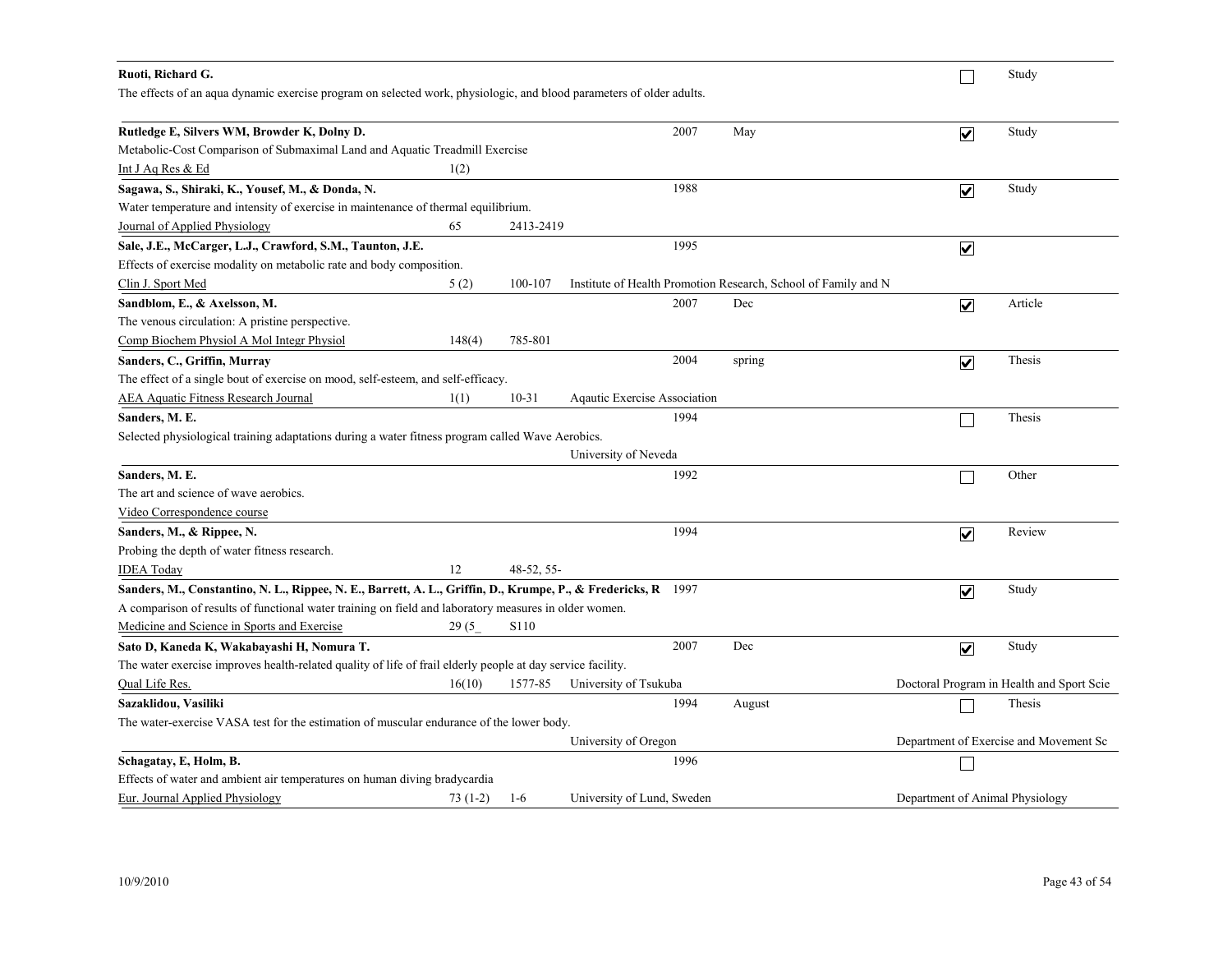| Schimmoeller, SM.                                                                                                                                      |         |           |                                | 1991 |                                                                                            | $\overline{\mathbf{v}}$ | Thesis   |
|--------------------------------------------------------------------------------------------------------------------------------------------------------|---------|-----------|--------------------------------|------|--------------------------------------------------------------------------------------------|-------------------------|----------|
| Physiological effects of a twelve week walking program versus a walking and water exercise program for obese subjects consuming a liquid diet program. |         |           |                                |      |                                                                                            |                         |          |
| International Institute for Sport and Human Performance                                                                                                |         |           | Bowling Green State University |      |                                                                                            |                         |          |
| Schipke J D & Pelzer M                                                                                                                                 |         |           |                                | 2001 |                                                                                            | $\overline{\mathbf{v}}$ | Study    |
| Effect of immersion, submersion, and scuba diving on heart rate variability.                                                                           |         |           |                                |      |                                                                                            |                         |          |
| <b>BR J Sports Med</b>                                                                                                                                 | 35(3)   | 174-180   |                                |      |                                                                                            |                         |          |
| Schram, D. A., Bennett, R. L.                                                                                                                          |         |           |                                | 1951 |                                                                                            | $\overline{\mathbf{v}}$ | Study    |
| Underwater resistance exercise.                                                                                                                        |         |           |                                |      |                                                                                            |                         |          |
| Arch. Phys. Med.                                                                                                                                       | 32      | 222       |                                |      |                                                                                            |                         |          |
| Schwanz, Lori A.                                                                                                                                       |         |           |                                | 1987 |                                                                                            |                         | Thesis   |
| Water exercise vs. weight training exercise in the development of knee extension and flexion strength.                                                 |         |           |                                |      |                                                                                            |                         |          |
|                                                                                                                                                        |         |           | California State University    |      |                                                                                            |                         |          |
| Schwingel, PA., Turra, NA., and Kruel, LFM.                                                                                                            |         |           |                                | 2004 | Spring                                                                                     | $\overline{\mathbf{v}}$ | Abstract |
| Influence of immersion on the arterial pressure in different intensities of exercise.                                                                  |         |           |                                |      |                                                                                            |                         |          |
| <b>AEA Aquatic Fitness Research Journal</b>                                                                                                            | 1(1)    | A101      | Aquatic Exercise Association   |      |                                                                                            |                         |          |
| Scott CG, Ducharme MB, Haman F, Kenny GP                                                                                                               |         |           |                                | 2004 | November                                                                                   | $\overline{\mathbf{v}}$ | Study    |
| Warming by Immersion or exercise affects initial cooling rate during subsequent cold water immersion.                                                  |         |           |                                |      |                                                                                            |                         |          |
| <b>Aviat Space Environ Med</b>                                                                                                                         | 75 (11) | 956-63    |                                |      |                                                                                            |                         |          |
| Seefelt, L. R., Abraham, A.                                                                                                                            |         |           |                                |      |                                                                                            |                         | Thesis   |
| The effects of an eleven week aqua step program on relatively inactive college females.                                                                |         |           |                                |      |                                                                                            |                         |          |
|                                                                                                                                                        |         |           | University of Delaware         |      |                                                                                            |                         |          |
| Sendowski, I., Savourey, G., Besnard, Y., Bittel, J.                                                                                                   |         |           |                                | 1997 |                                                                                            | $\overline{\mathbf{v}}$ |          |
| Cold induced vasodilatation and cardiovascular responses in humans during cold water immersion of various upper limb areas.                            |         |           |                                |      |                                                                                            |                         |          |
| <b>European Journal of Applied Physiology</b>                                                                                                          | 75(6)   | 471-477   |                                |      | Centre de Recherches du Service de Sante des Armees (CRSSA Department des Facteurs Humains |                         |          |
| Shaw, Janet M., Snow-Harter, Christine                                                                                                                 |         |           |                                | 1995 | September                                                                                  | $\overline{\mathbf{v}}$ | Study    |
| Osteoporosis and Physical Activity.                                                                                                                    |         |           |                                |      |                                                                                            |                         |          |
| <b>Physical Activity and Fitness Research Digest</b>                                                                                                   |         | $1 - 5$   |                                |      |                                                                                            |                         |          |
| Shedahl, L.M., Tristani, F.E., Connelly, T.P., Levandoski, S.G., Skelton, M.M., Cowley, A.W. Jr.                                                       |         |           |                                | 1992 | May                                                                                        | $\blacktriangledown$    |          |
| Fluid-regulating hormones during exercise when central blood volume is increased by water immersion.                                                   |         |           |                                |      |                                                                                            |                         |          |
| Am. Journal of Physiology                                                                                                                              |         |           |                                |      | 262(5Pt2) R779-R78 Medical College of Wisconsin, Milwaukee 53226                           | Department of Medicine  |          |
| Sheldahl, L.                                                                                                                                           |         |           |                                | 1986 |                                                                                            | $\overline{\mathbf{v}}$ | Study    |
| Special ergometric techniques and weight reduction.                                                                                                    |         |           |                                |      |                                                                                            |                         |          |
| Medicine and Science in Sports and Exercise                                                                                                            | 18(1)   | $25 - 30$ |                                |      |                                                                                            |                         |          |
| Sheldahl, L. M., Clifford, P. S., Hughes, C. V., Kalbfleisch, J. H., Smits, G., Tristani, F. E.                                                        |         |           |                                | 1986 | June                                                                                       | $\overline{\mathbf{v}}$ | Study    |
| Effect of head-out water immersion on response to exercise training.                                                                                   |         |           |                                |      |                                                                                            |                         |          |
| Journal of Applied Physiology                                                                                                                          | 60(6)   | 1878-1881 |                                |      |                                                                                            |                         |          |
| Sheldahl, L., Bushkirk, E., Loomis, J., Hodgson, J. & Mendez, J.                                                                                       |         |           |                                | 1982 |                                                                                            | $\overline{\mathbf{v}}$ | Study    |
| Effects of exercise in cool water on body weight loss.                                                                                                 |         |           |                                |      |                                                                                            |                         |          |
| International Journal of Obesity                                                                                                                       | 6       | 29-42     |                                |      |                                                                                            |                         |          |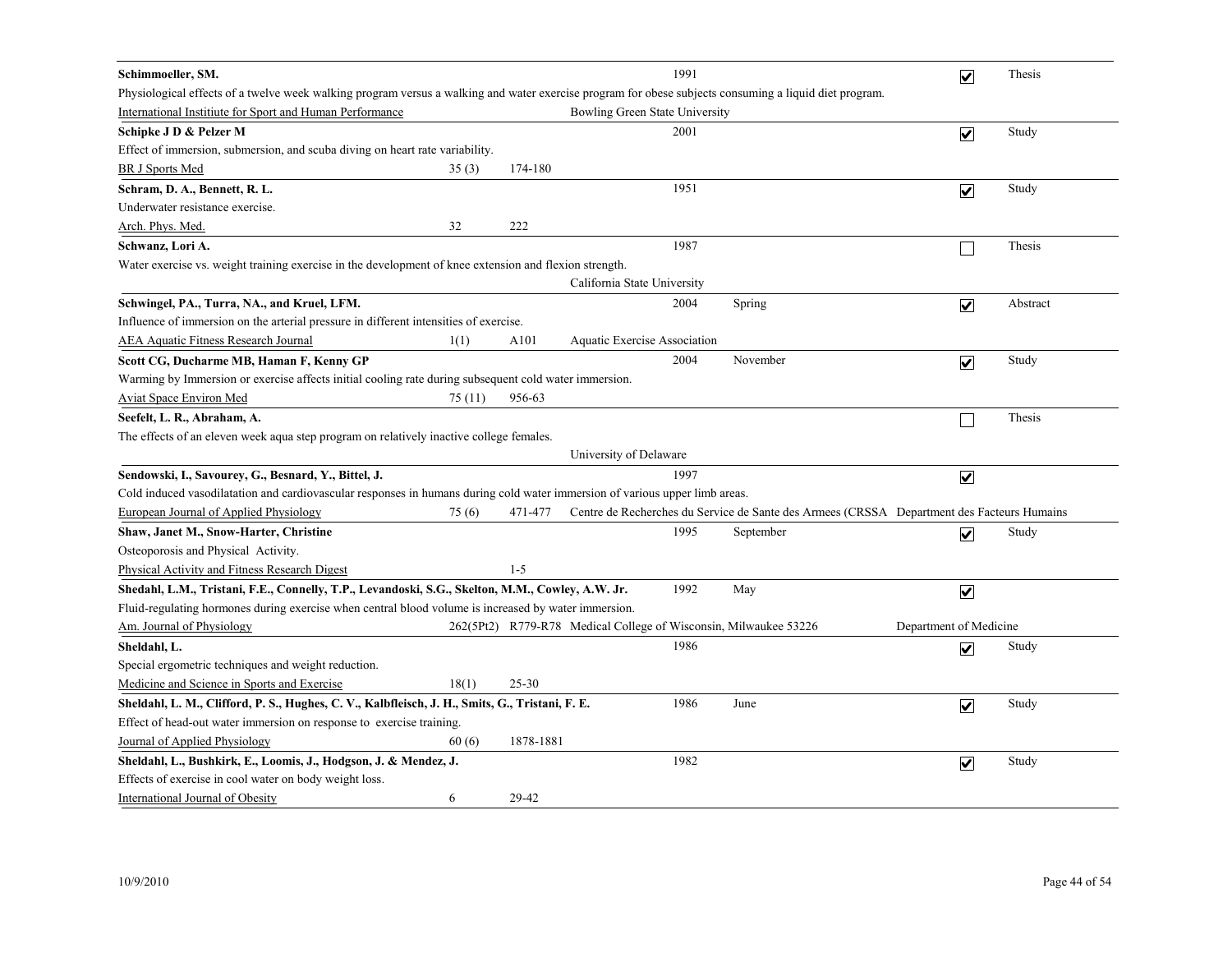| Sheldahl, L.M., Tristani, F.E., Clifford, P.S., Hughes, C.V., Sobocinsky, K.A., Morris, R.D.                                                      |              |           |                                                | 1987 | Dec.   | $\overline{\mathbf{v}}$ |                                           |
|---------------------------------------------------------------------------------------------------------------------------------------------------|--------------|-----------|------------------------------------------------|------|--------|-------------------------|-------------------------------------------|
| Effect of head-out water immersion on cardiorespiratory response to dynamic exercise.                                                             |              |           |                                                |      |        |                         |                                           |
| Journal of American Coll Cardiol                                                                                                                  | 10(6)        |           | 1254-1258 Cardiopulmonary Rehabilittion Center |      |        |                         |                                           |
| Sherman, N. W., Michaud, T. J., and Ryan, N. D.                                                                                                   |              |           |                                                | 1993 | March  | $\overline{\mathbf{v}}$ | Study                                     |
| Estimating VO2 max from submaximal aqua running.                                                                                                  |              |           |                                                |      |        |                         |                                           |
| <b>Research Quarterly</b>                                                                                                                         | Supplemen 35 |           | University of Houston                          |      |        |                         |                                           |
| Shin, Y.                                                                                                                                          |              |           |                                                | 1999 | April  | $\overline{\mathbf{v}}$ | Study                                     |
| The effects of a walking exercise program on physical function and emotional state of elderly Korean women.                                       |              |           |                                                |      |        |                         |                                           |
| <b>Public Health Nurs</b>                                                                                                                         | $16-2$       | 146-154   |                                                |      |        |                         |                                           |
| Shono, T., Fujishima, N., Hotta, T., Ogaki, T., Ueda, T.                                                                                          |              |           |                                                | 2001 | March  | $\overline{\mathbf{v}}$ | Study                                     |
| Physiological responses to water-walking in middle aged women.                                                                                    |              |           |                                                |      |        |                         |                                           |
| Journal of Physiological Anthropology and Applied Human Scie 20-2                                                                                 |              | 119-23    |                                                |      |        |                         |                                           |
| Sieczkowski, AH                                                                                                                                   |              |           |                                                | 1993 | Spring | $\overline{\mathbf{v}}$ | Article                                   |
| Safety factors related to water fitness.                                                                                                          |              |           |                                                |      |        |                         |                                           |
| <b>National Aquatics Journal</b>                                                                                                                  | 9(2)         | $14-6$    |                                                |      |        |                         |                                           |
| Silva LE, Valim V, Pessanha AP, Oliveira LM, Myamoto S, Jones A, Natour J.                                                                        |              |           |                                                | 2008 | Jan    | $\blacktriangledown$    | Study                                     |
| Hydrotherapy versus conventional land-based exercise for the management of patients with osteoarthritis of the knee: a randomized clinical trial. |              |           |                                                |      |        |                         |                                           |
| Phys Ther.                                                                                                                                        | 88(1)        | $12 - 21$ |                                                |      |        |                         |                                           |
| Silvers W.M., Rutledge E.R., Dolny D.G.                                                                                                           |              |           |                                                | 2007 | June   | $\overline{\mathbf{v}}$ | Study                                     |
| Peak cardiorespiratory responses during aquatic and land treadmill exercise.                                                                      |              |           |                                                |      |        |                         |                                           |
| Med Sci Sports Exerc                                                                                                                              | 39(6)        | 969-75    | University of Idaho                            |      |        |                         | Division of Health, Physical Education, R |
| Silvers WM, Dolny DG.                                                                                                                             |              |           |                                                | 2008 | May    | $\overline{\mathbf{v}}$ | Study                                     |
| Reliability of Peak Cardiorespiratory Responses During Aquatic Treadmill Exercise.                                                                |              |           |                                                |      |        |                         |                                           |
| Int J Aq Res & Ed                                                                                                                                 | 2(2)         |           |                                                |      |        |                         |                                           |
| Silvers, W.M., Rutledge, E.R. & Dolny, D.G.                                                                                                       |              |           |                                                | 2007 | June   | $\overline{\mathbf{v}}$ | Article                                   |
| Aquatic vs Land Treadmill Exercise                                                                                                                |              |           |                                                |      |        |                         |                                           |
| Med & Sci Sport & Exer                                                                                                                            | 39(6)        | 969-974   |                                                |      |        |                         |                                           |
| Simmons, V., & Hansen, P.                                                                                                                         |              |           |                                                | 1996 |        | $\overline{\mathbf{v}}$ |                                           |
| Effectiveness of water exercise on postural mobility in the well elderly: An experimental study on balance enhancement.                           |              |           |                                                |      |        |                         |                                           |
| Journal of Gerontology: Medical Sciences                                                                                                          | 51A(5)       | M233-238  |                                                |      |        |                         |                                           |
| Simpson, A., Miller, M.                                                                                                                           |              |           |                                                | 1994 | Fall   | $\overline{\mathbf{v}}$ | Article                                   |
| Aquastep your way to fitness.                                                                                                                     |              |           |                                                |      |        |                         |                                           |
| <b>National Aquatics Journal</b>                                                                                                                  | 10(2)        | $2 - 3$   |                                                |      |        |                         |                                           |
| Simpson, Alice J., Lemon, Peter W. R.                                                                                                             |              |           |                                                | 1995 |        |                         | Study                                     |
| Effects of an eight week deep water vertical exercise training program in adult women.                                                            |              |           |                                                |      |        |                         |                                           |
|                                                                                                                                                   |              |           | Kent State University                          |      |        |                         |                                           |
| Smit, T., & Harrison, R.                                                                                                                          |              |           |                                                | 1991 |        | $\blacktriangledown$    |                                           |
| Hydrotherapy and chronic lower back pain: A pilot study.                                                                                          |              |           |                                                |      |        |                         |                                           |
| <b>Australian Journal of Physiotherapy</b>                                                                                                        | 37(4)        | 229-234   |                                                |      |        |                         |                                           |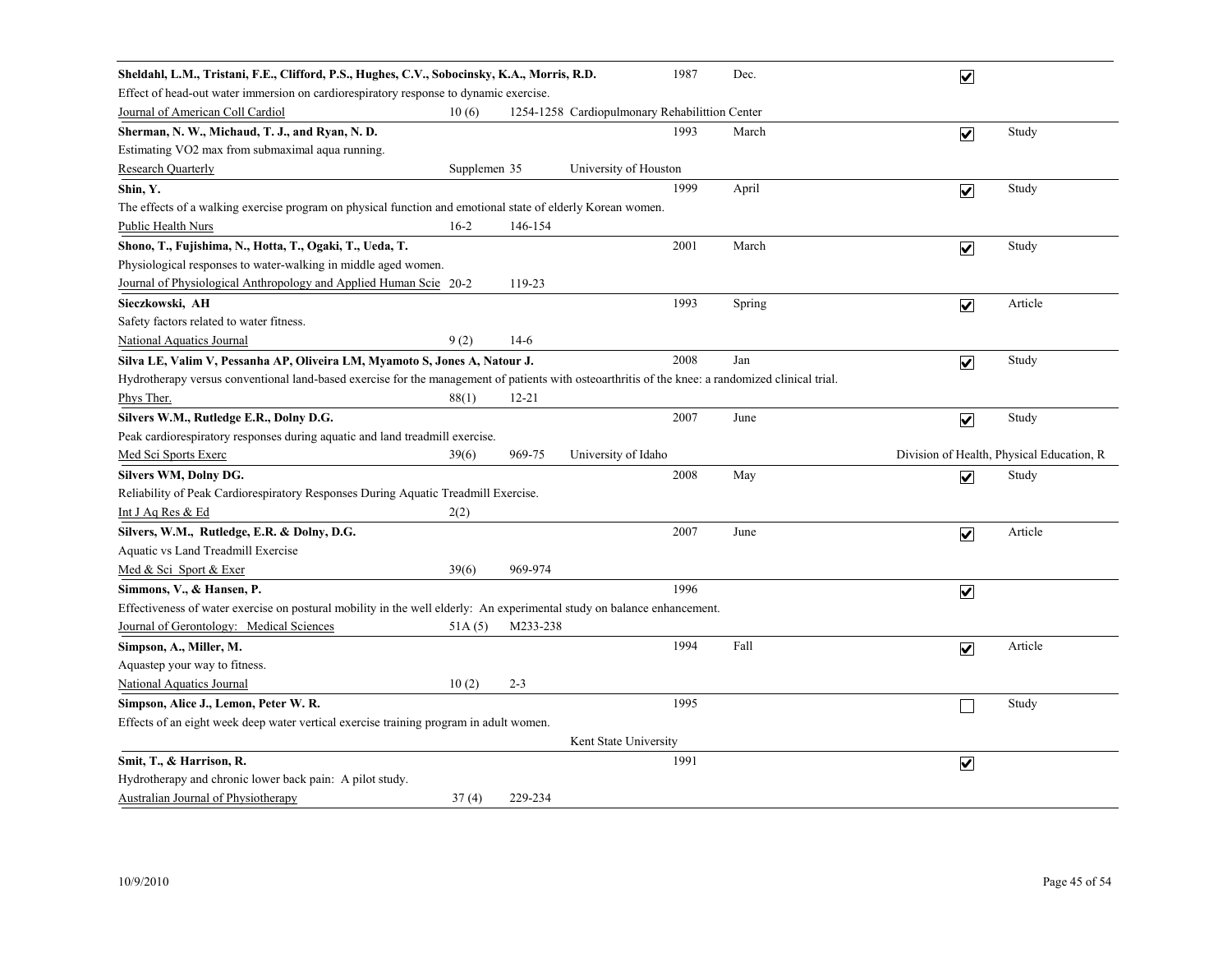| Smith C.                                                                                           |               |           | 1987                                              |       |                         | Thesis      |
|----------------------------------------------------------------------------------------------------|---------------|-----------|---------------------------------------------------|-------|-------------------------|-------------|
| Training effects of water aerobics compared with dance aerobics.                                   |               |           |                                                   |       |                         |             |
|                                                                                                    |               |           | University of Wisconsin-Lacrosse                  |       |                         |             |
| Smith PL, Bizot K, Kennedy D                                                                       |               |           | 2003                                              |       |                         | Pilot Study |
| Replicated Review: Jumping height increased through specific aquatic exercises.                    |               |           |                                                   |       |                         |             |
|                                                                                                    |               |           | Mississippi College, Clinton Mississippi          |       |                         |             |
| Smith, S. A. and Y. Michel                                                                         |               |           | 2006                                              |       | $\overline{\mathbf{v}}$ | Study       |
| A pilot study on the effects of aquatic exercises on discomforts of pregnancy.                     |               |           |                                                   |       |                         |             |
| J Obstet Gynecol Neonatal Nurs                                                                     | 35(3)         | 315-23    |                                                   |       |                         |             |
| Sobolewski, JL. Et al                                                                              |               |           | 2003                                              |       | $\overline{\mathbf{v}}$ | Study       |
| Comparing a 6-minute walk on land vs. a 6-minute walk in water.                                    |               |           |                                                   |       |                         |             |
| Med & Sci in Sports & Exercise                                                                     | 35(5)         | 783 S141  |                                                   |       |                         |             |
| Soultanakis-Aligianni, Helen N.                                                                    |               |           | 2003                                              | June  | $\overline{\mathbf{v}}$ | Article     |
| Thermoregulation during exercise in pregnancy                                                      |               |           |                                                   |       |                         |             |
| $Clin$ Obst & Gyn                                                                                  | 46(2)         | 442-455   |                                                   |       |                         |             |
| Sova, R.                                                                                           |               |           | 1991                                              |       | $\overline{\mathbf{v}}$ | <b>Book</b> |
| Aquatics: The complete reference guide for aquatic fitness professionals.                          |               |           |                                                   |       |                         |             |
|                                                                                                    |               |           | Jones & Bartlett                                  |       |                         |             |
| Speer, K., Cavanaugh, J., Warren, R., Day, L., & Wickiewicz, T.                                    |               |           | 1993                                              |       | $\overline{\mathbf{v}}$ | Study       |
| A role for hydrotherapy in shoulder rehabilitation.                                                |               |           |                                                   |       |                         |             |
| American Journal of Sports Medicine                                                                | 21:6          | 850-853   |                                                   |       |                         |             |
| Sramek P, Simeckova M, Jansky L, Savlikova J, & Vybiral S                                          |               |           | 2000                                              |       | $\overline{\mathbf{v}}$ | Study       |
| Human physiological responses to immersion into water of different temperatures.                   |               |           |                                                   |       |                         |             |
| Eur J Appl Physiol                                                                                 | 81(5)         | 436-442   |                                                   |       |                         |             |
| Stamford, B.                                                                                       |               |           | 1994                                              | June  | $\overline{\mathbf{v}}$ | Article     |
| Making a splash: let water workouts soothe your body                                               |               |           |                                                   |       |                         |             |
| Physician and Sports Medicine                                                                      | 22(6)         | $105 - 6$ |                                                   |       |                         |             |
| Stavish, J. M.                                                                                     |               |           | 1987                                              |       |                         | Thesis      |
| Walk-jog versus swim training: effects on body composition and aerobic capacity.                   |               |           |                                                   |       |                         |             |
|                                                                                                    |               |           | San Diego State University                        |       |                         |             |
| Stephanie S. Pinto, Cristine L. Alberton, Márcio E. Becker, Mabel M. Olkoski, and Luiz F. M. Kruel |               |           | 2007                                              | March | $\overline{\mathbf{v}}$ | Abstract    |
| Cardio respiratory response in hydrogymnastics exercise done with and without resistive equipment. |               |           |                                                   |       |                         |             |
| AEA Aquatic Fitness Research Journal                                                               | $4(1)$ A403 3 |           | Universidade Federal do Rio Grande do Sul - UFRGS |       |                         |             |
| Stevenson, J., Tacia, S., Thompon, J. & Crane, C.                                                  |               |           | 1988                                              |       | $\overline{\mathbf{v}}$ | Study       |
| A comparison of land and water exercise programs for older individuals.                            |               |           |                                                   |       |                         |             |
| Medicine and Science in Sports and Exercise                                                        | 20            | S90       |                                                   |       |                         |             |
| Stocks JM, Taylor NA, Tipton MJ, Greenleaf JE                                                      |               |           | 2004                                              | May   | $\overline{\mathbf{v}}$ | Review      |
| Human Physiological responses to cold exposure.                                                    |               |           |                                                   |       |                         |             |
| Aviat Space Environ Med                                                                            | 75(5)         | 444-57    |                                                   |       |                         |             |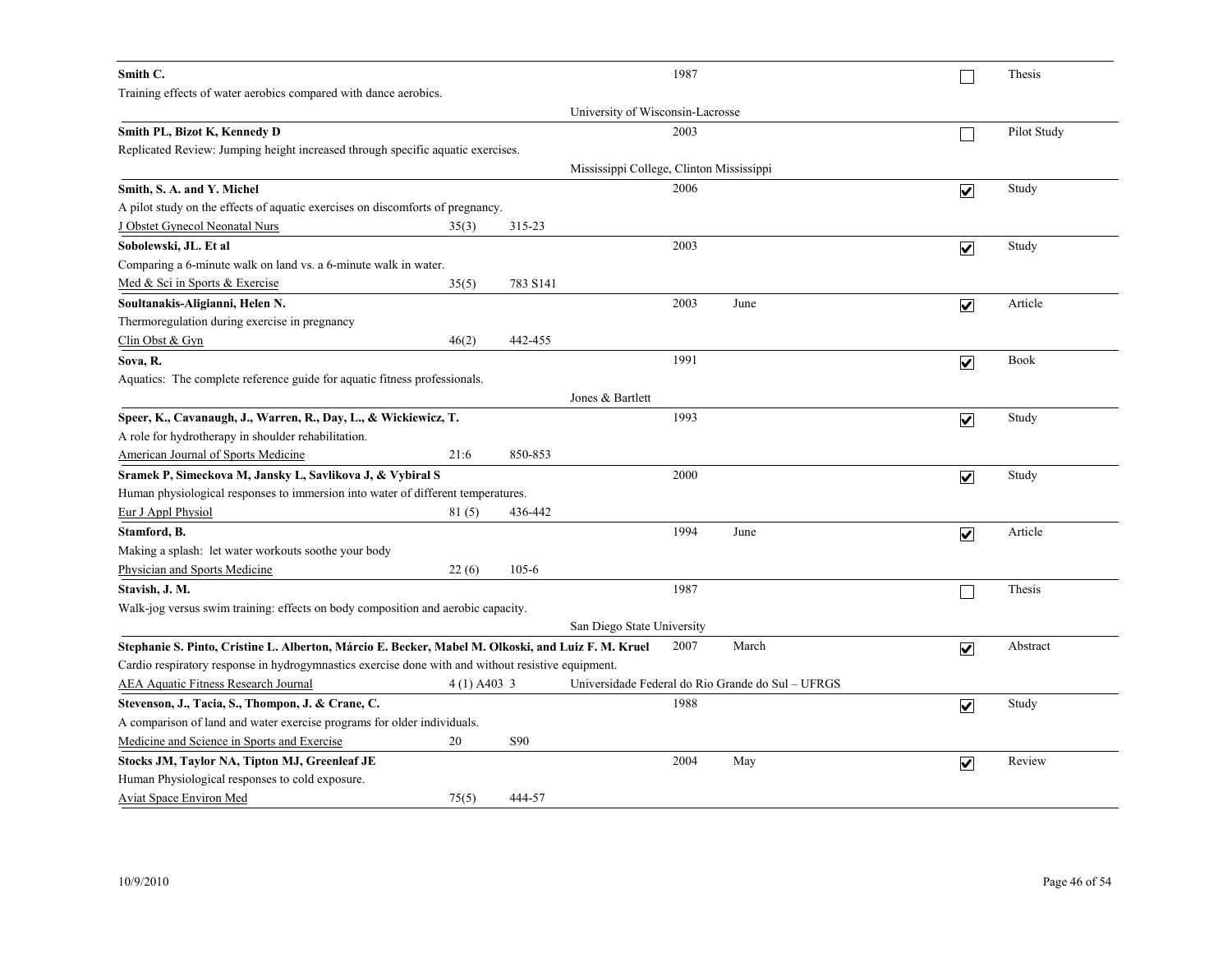| <b>Stoub, Sandy</b>                                                                                                      |        |                        |                                                | 2004 | Dec/Jan   |                         | Review                                    |
|--------------------------------------------------------------------------------------------------------------------------|--------|------------------------|------------------------------------------------|------|-----------|-------------------------|-------------------------------------------|
| Research Summary Update: Older Adults                                                                                    |        |                        |                                                |      |           |                         |                                           |
| <b>AKWA</b>                                                                                                              | 17(4)  | 11                     | <b>AEA</b>                                     |      |           |                         |                                           |
| Stransky, A., Mickelson, R., VanFleet, C., Davis, R.                                                                     |        |                        |                                                | 1979 |           | $\overline{\mathbf{v}}$ | Study                                     |
| Effects of swimming training regimen on hematological, cardiorespiratory and body composition changes in young females.  |        |                        |                                                |      |           |                         |                                           |
| Journal of Sports Medicine                                                                                               | 19     | 347-352                |                                                |      |           |                         |                                           |
| Suomi, R., & Lindauer, S.                                                                                                |        |                        |                                                | 1997 |           | $\overline{\mathbf{v}}$ |                                           |
| Effectiveness of arthritis foundation aquatic program on strength and range of motion in women with arthritis            |        |                        |                                                |      |           |                         |                                           |
| Journal of Aging and Physical Activity                                                                                   | 5      | 341-351                |                                                |      |           |                         |                                           |
| Suomi, R., Koceja, DM.                                                                                                   |        |                        |                                                | 2000 | June      | $\overline{\mathbf{v}}$ | Study                                     |
| Postural sway characteristics in women with lower extremity arthritis before and after an aquatic exercise intervention. |        |                        |                                                |      |           |                         |                                           |
| <u>Arch Phys Med Rehabil</u>                                                                                             | 81(6)  | 780-5                  | University of Wisconsin-Stevens Point          |      |           |                         | School of Health, Exercise Science & Athl |
| Svedenhag, J., & Seger, J.                                                                                               |        |                        |                                                | 1992 | October   | $\overline{\mathbf{v}}$ | Study                                     |
| Running on land and in water: comparative exercise physiology.                                                           |        |                        |                                                |      |           |                         |                                           |
| Medicine and Science in Sports and Exercise                                                                              | 24(10) |                        | 1155-1160 Huddinge University Hospital, Sweden |      |           |                         | Department of Clinical Physiology         |
| Sykoriva-Pritz, M.                                                                                                       |        |                        |                                                | 1998 |           |                         | Pilot Study                               |
| The effect of water exrecise on selected aspects of overall well-being on fibromyalgai patients.                         |        |                        |                                                |      |           |                         |                                           |
| On file with AEA                                                                                                         |        |                        |                                                |      |           |                         |                                           |
| Sykorova-Pritz, M.                                                                                                       |        |                        |                                                | 2007 | September |                         | Article                                   |
| The effect of water exercise on selected aspects of overall health on a fibromyalgia population.                         |        |                        |                                                |      |           |                         |                                           |
| <b>AEA Aquatic Fitness Research Journal</b>                                                                              | 4(2)   |                        |                                                |      |           |                         |                                           |
| Tajima F, Sagawa S, Iwamoto J, Miki K, Freund B J, Claybaugh J R et al.                                                  |        |                        |                                                | 1990 |           | $\overline{\mathbf{v}}$ | Thesis                                    |
| Cardiovascular, renal, and endocrine responses in male quadriplegics during head out water immersion.                    |        |                        |                                                |      |           |                         |                                           |
| Am J Physio                                                                                                              |        | 258 (6 Pt 2 R1424-143) |                                                |      |           |                         |                                           |
| Takahashi J, Ishihara K, Aoki J                                                                                          |        |                        |                                                | 2006 | August    | $\overline{\mathbf{v}}$ | Study                                     |
| Effect of aqua exercise on recovery of lower limb muscles after downhill running.                                        |        |                        |                                                |      |           |                         |                                           |
| J Sports Sci                                                                                                             | 24(8)  | 835-842                |                                                |      |           |                         |                                           |
| Takeshima, N., Rogers, ME., Watanabe, E., Brechure, WF., Okada, A., Yam, T., Islam, MM., Hayano,                         |        |                        |                                                | 2002 | March     | $\overline{\mathbf{v}}$ | Study                                     |
| Water-based exercise improves health-related aspects of fitness in older women.                                          |        |                        |                                                |      |           |                         |                                           |
| Medicine and Science in Sport and Exercise                                                                               | $34-3$ | 544-551                |                                                |      |           |                         |                                           |
| Takgi, J.                                                                                                                |        |                        |                                                | 1994 |           | $\overline{\mathbf{v}}$ | Abstract                                  |
| A new "complex exercise test" for children with cardiac diseases.                                                        |        |                        |                                                |      |           |                         |                                           |
| Kurume Medical Journal                                                                                                   | 41(2)  | 97-107                 | University School of Medicine                  |      |           |                         | Department of Pediatrics and Child Health |
| Tanaka H.                                                                                                                |        |                        |                                                | 2009 |           | $\overline{\mathbf{v}}$ | Study                                     |
| Swimming exercise: impact of aquatic exercise on cardiovascular health.                                                  |        |                        |                                                |      |           |                         |                                           |
| Sports Med.                                                                                                              | 39(5)  | 377-87                 | The University of Texas at Austin              |      |           |                         | Department of Kinesiology and Health Ed   |
| Tarevnic R, Cardosa JE                                                                                                   |        |                        |                                                | 2004 | Aug/sep   | $\overline{\mathsf{v}}$ | Review                                    |
| A proposal to the elaboration of a methodology to pregnant women in hydroaerobic sessions.                               |        |                        |                                                |      |           |                         |                                           |
| AKWA                                                                                                                     | 18(2)  | 18                     | Universidade do Estado do Rio de Janeiro       |      |           |                         |                                           |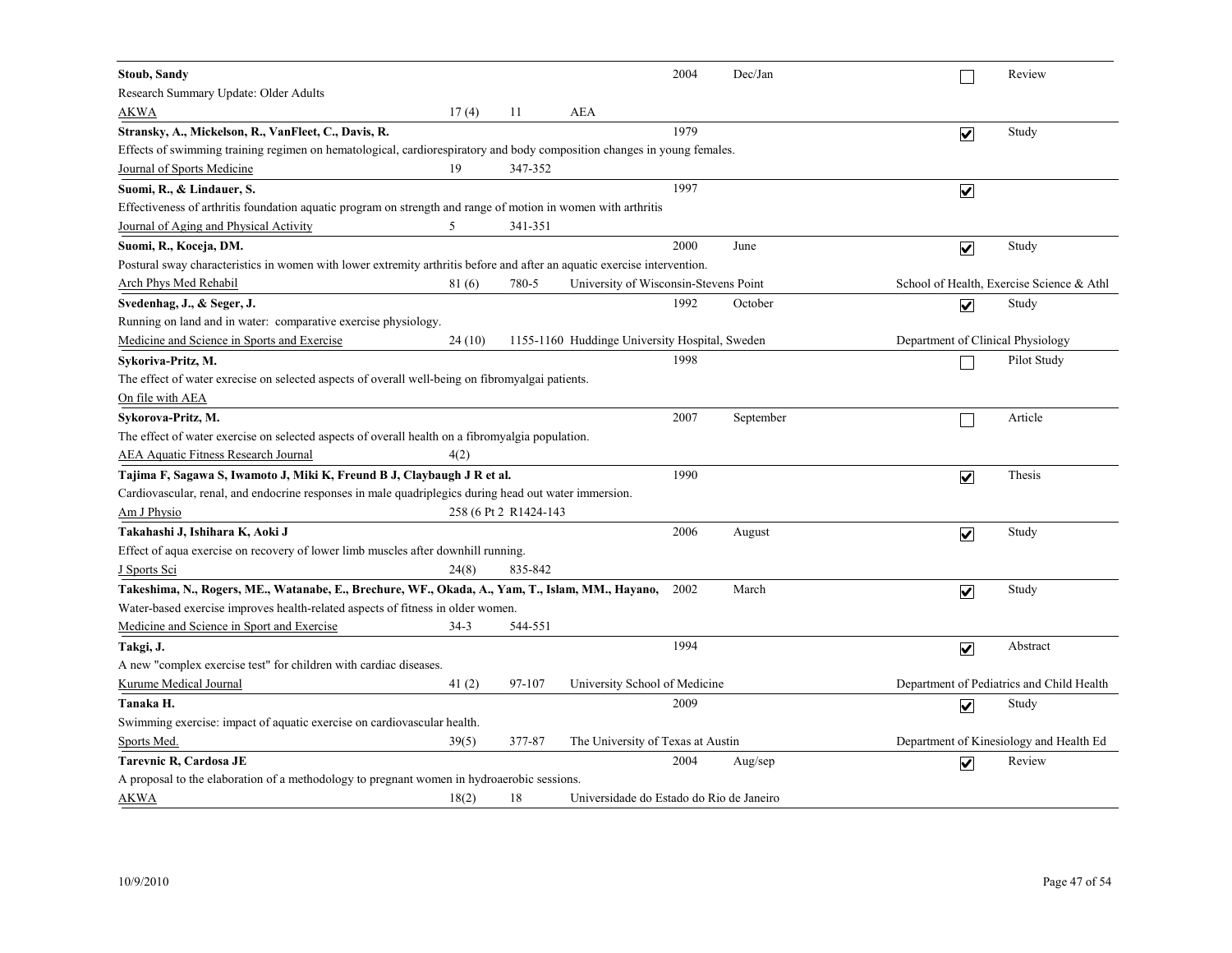| Tartaruga LAP, Larronda ACC, Ribas LR, Tartaruga MP, Loss JF, Kruel LFM                                                                    |       |           |                                               | 2005 | Spring                                                         | $\overline{\mathbf{v}}$ | Study    |
|--------------------------------------------------------------------------------------------------------------------------------------------|-------|-----------|-----------------------------------------------|------|----------------------------------------------------------------|-------------------------|----------|
| Kinematic analysis of middle distance runners during treadmill and deep water running.                                                     |       |           |                                               |      |                                                                |                         |          |
| AEA Aquatic Fitness Research Journal<br>2(1)                                                                                               |       |           | Universidade Federal do Rio Grande do Sul     |      |                                                                |                         |          |
| Tartaruga, LAP., Coertjens, M., Tartaruga, MP., Black, GL., Oliveira, AR., Ribas, LR, and Kruel, LF 2004                                   |       |           |                                               |      | Spring                                                         | $\overline{\mathbf{v}}$ | Abstract |
| Influence of deep water run training supplement on maintenance of aerobic performance and kinematics of middle-distance runners.           |       |           |                                               |      |                                                                |                         |          |
| <b>AEA Aquatic Fitness Research Journal</b><br>1(1)                                                                                        |       | A107      | <b>Aquatic Exercise Association</b>           |      |                                                                |                         |          |
| Tartaruga, LAP., Kruel, LFM.                                                                                                               |       |           |                                               | 2004 | Spring                                                         | $\overline{\mathbf{v}}$ | Abstract |
| Physiologic and biomechanical effects of deep water running training on performance of elite runners.                                      |       |           |                                               |      |                                                                |                         |          |
| <b>AEA Aquatic Fitness Research Journal</b><br>1(1)                                                                                        |       | A103      | <b>Aquatic Exercise Association</b>           |      |                                                                |                         |          |
| Tartaruga, LAP., Larronda, ACC., Tartaruga, MP., and Kruel, LFM.                                                                           |       |           |                                               | 2004 | Spring                                                         | $\overline{\mathbf{v}}$ | Abstract |
| Importance of the lower limbs for the horizontal velocity on treadmill running and on deep water running.                                  |       |           |                                               |      |                                                                |                         |          |
| <b>AEA Aquatic Fitness Research Journal</b><br>1(1)                                                                                        |       | A104      | Aquatic Exercise Association                  |      |                                                                |                         |          |
| Taunton, JE., Rhodes, EC., Wolski, LA,. Donnelly, M., Warren, J., Elliot, J., McFarlane, L., Leslie, J.,                                   |       |           |                                               | 1996 |                                                                | $\overline{\mathbf{v}}$ | Study    |
| Effect of land-based and water-based fitness programs on the cardiovascular fitness, strength and flexibility of women aged 65 - 75 years. |       |           |                                               |      |                                                                |                         |          |
| $42 - 4$<br>Gerontology                                                                                                                    |       | 204-210   | University of British Columbia                |      |                                                                |                         |          |
| Tella V, Colado JC, Madera J, González LM, García X, Benavent J                                                                            |       |           |                                               | 2008 | May                                                            | $\overline{\mathbf{v}}$ | Abstract |
| Neuromuscular adaptations in strength produced by young preteens created by swim training.                                                 |       |           |                                               |      |                                                                |                         |          |
| <b>AEA IAFC Poster Proceedings</b>                                                                                                         |       |           |                                               |      | (1) Department of Physical Education and Sports, University of |                         |          |
| Templeton, M. S., Booth, D. L., & O'Kelly, W.                                                                                              |       |           |                                               | 1996 |                                                                | $\overline{\mathbf{v}}$ | Study    |
| Effects of aquatic therapy on joint flexibility and function ability in subjects with rheumatic disease.                                   |       |           |                                               |      |                                                                |                         |          |
| Journal of Orthopaedic and Sports Physical Therapy                                                                                         | 23(6) | 376-381   |                                               |      |                                                                |                         |          |
| Terbizan, DJ., Hansen, PJ.                                                                                                                 |       |           |                                               | 2003 | May                                                            | $\overline{\mathbf{v}}$ | Abstract |
| No significant changes in oxygen consumption and body composition after training using winged walkers.                                     |       |           |                                               |      |                                                                |                         |          |
| Medicine & Science in Sports & Exercise                                                                                                    | 35(5) | S374      |                                               |      |                                                                |                         |          |
| Thein, JM., Brody, LT.                                                                                                                     |       |           |                                               | 1998 | January                                                        | $\overline{\mathbf{v}}$ | Abstract |
| Aquatic-based rehabilitation and training for the elite athlete.                                                                           |       |           |                                               |      |                                                                |                         |          |
| Orthop Sports Phys Ther                                                                                                                    | 27(1) | $32 - 41$ | University of Wisconsin Clinics Research Park |      |                                                                | Sports Medicine Center  |          |
| Thickett KM, McCoach JS, Gerber JM, Sadhra S, Burge PS                                                                                     |       |           |                                               | 2002 |                                                                | $\overline{\mathbf{v}}$ | Study    |
| Occupational asthma caused by chloramines in indoor swimming-pool air.                                                                     |       |           |                                               |      |                                                                |                         |          |
| 19<br>European Respiratory Journal                                                                                                         |       | 827-832   |                                               |      |                                                                |                         |          |
| Thomas, D. Q., Long, K. A., Kindred, D., & Miller, C.                                                                                      |       |           |                                               | 1995 |                                                                | $\overline{\mathbf{v}}$ | Study    |
| Blood pressure and deep water running.                                                                                                     |       |           |                                               |      |                                                                |                         |          |
| Sports Medicine Training and Rehabilitation<br>6                                                                                           |       | 207-214   |                                               |      |                                                                |                         |          |
| Thomas, T. R., Ziogas, G., Smith, T., Zhang, Q., & Londeree, B. R.                                                                         |       |           |                                               | 1995 |                                                                | $\overline{\mathbf{v}}$ | Study    |
| Physiological and perceived exertion responses to six modes of submaximal exercise.                                                        |       |           |                                               |      |                                                                |                         |          |
| Research Quarterly for Exercise and Sport<br>66                                                                                            |       | 239-246   |                                               |      |                                                                |                         |          |
| Thompson, D. L., Boone, W. T., Miller, J. S.                                                                                               |       |           |                                               | 1982 |                                                                | $\overline{\mathbf{v}}$ | Study    |
| Comparison of treadmill exercise and tethered swimming to determine validity of exercise prescription.                                     |       |           |                                               |      |                                                                |                         |          |
| 2<br>Journal of Cardiopulmonary Rehabilitation                                                                                             |       | 363-372   |                                               |      |                                                                |                         |          |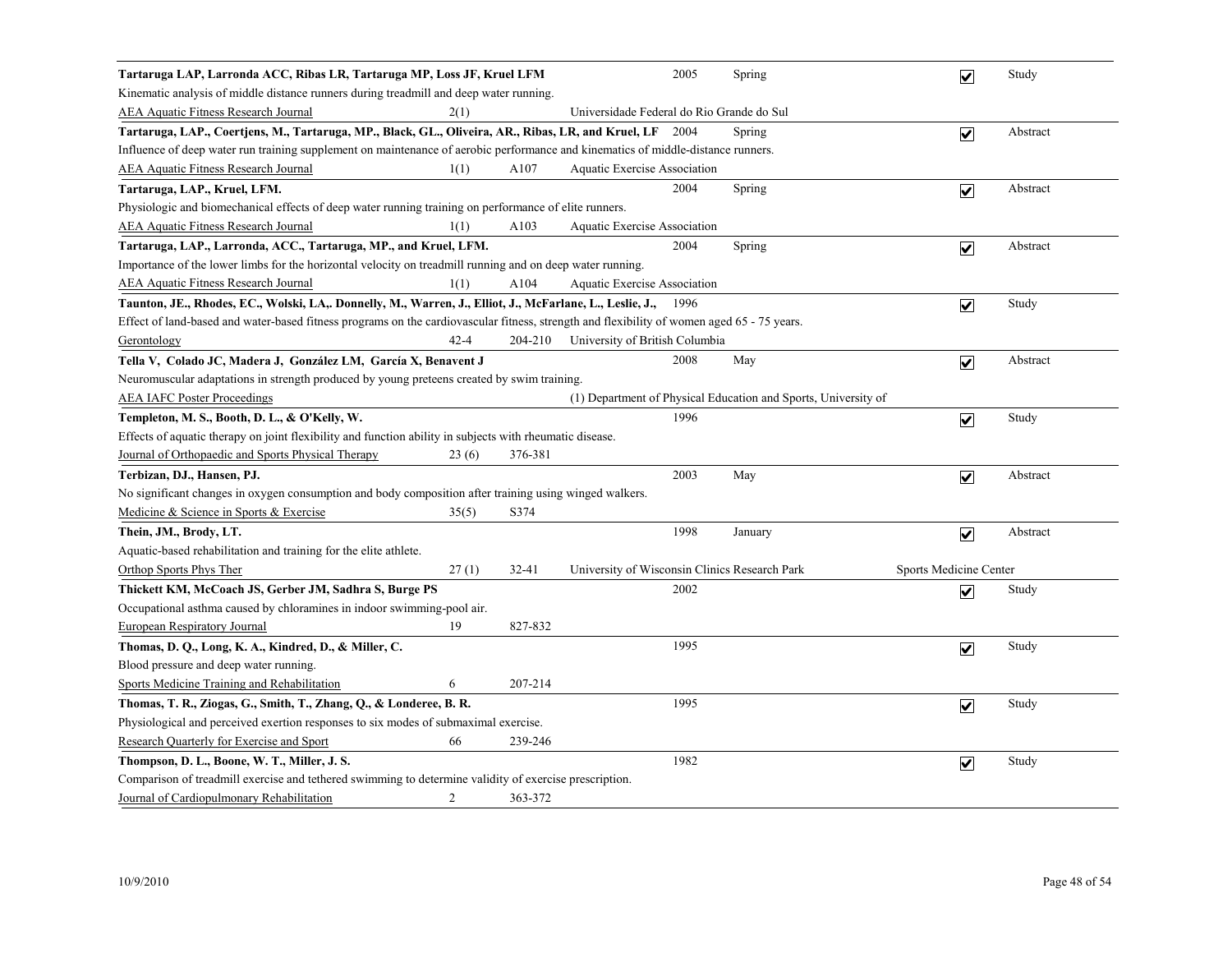| Thomson, Ann M., Sinner, Alison T.                                                                                                                           |                |           |                                              | 1983    |        | $\overline{\mathbf{v}}$        | <b>Book</b>                               |
|--------------------------------------------------------------------------------------------------------------------------------------------------------------|----------------|-----------|----------------------------------------------|---------|--------|--------------------------------|-------------------------------------------|
| Duffield's Exercise in Water, Third Edition                                                                                                                  |                |           |                                              |         |        |                                |                                           |
|                                                                                                                                                              |                |           | Bailliere Tindall, a division of Casell, Ltd |         |        |                                |                                           |
| Tilden, HM., Worrellia, M.                                                                                                                                   |                |           |                                              | 1991    | May    | $\overline{\mathbf{v}}$        | Article                                   |
| Take the next step in fitness with aquatic bench aerobics.                                                                                                   |                |           |                                              |         |        |                                |                                           |
| Perspective                                                                                                                                                  | 17(3)          | $31 - 33$ |                                              |         |        |                                |                                           |
| Tirosh R, Katz-Leurer M, Getz MD.                                                                                                                            |                |           |                                              | 2008    | Aug    | $\overline{\mathbf{v}}$        | Study                                     |
| Halliwick-Based Aquatic Assessments : Reliabilty and Validity                                                                                                |                |           |                                              |         |        |                                |                                           |
| Int J Aq Res & Ed<br>2(3)                                                                                                                                    |                |           |                                              |         |        |                                |                                           |
| Tomas-Carus P, Gusi N, Häkkinen A, Häkkinen K, Raimundo A, Ortega-Alonso A.                                                                                  |                |           |                                              | 2009    | Sept   | $\overline{\mathbf{v}}$        | Study                                     |
| Improvements of muscle strength predicted benefits in HRQOL and postural balance in women with fibromyalgia: an 8-month randomized controlled trial.         |                |           |                                              |         |        |                                |                                           |
| Rheumatology (Oxford)                                                                                                                                        | 48(9)          | 1147-51   | University of Evora                          |         |        | Department of Sport and Health |                                           |
| Tomas-Carus, P. Hakkinen, A. Gusi, N. Leal, A. Hakkinen, K. Ortega-Alonso, A                                                                                 |                |           |                                              | 2007    | July   | $\overline{\mathbf{v}}$        | Article                                   |
| Aquatic training and detraining on fitness and quality of life in fibromyalgia                                                                               |                |           |                                              |         |        |                                |                                           |
| Med Sci Sports Exerc                                                                                                                                         | 39(7)          | 1044-1050 |                                              |         |        |                                |                                           |
| Toner, MM, Swaka, MN, Pandolf, KB                                                                                                                            |                |           |                                              | 1984    | May    | $\blacktriangledown$           |                                           |
| Thermal responses during arm and leg and combined arm-leg exercise in water.                                                                                 |                |           |                                              |         |        |                                |                                           |
| Journal of Applied Physiol                                                                                                                                   | 56(5)          | 1355-1360 |                                              |         |        |                                |                                           |
| Tovin, Brian, et al.                                                                                                                                         |                |           |                                              | 1994    | August | $\overline{\mathbf{v}}$        | Study                                     |
| Comparison of the effects of exercise in water and on land on the rehabilitation of patients with intra-articular anterior cruciate ligament reconstruction. |                |           |                                              |         |        |                                |                                           |
| <b>Physical Therapy</b>                                                                                                                                      | 74(8)          | 710-719   |                                              |         |        |                                |                                           |
| Town, G., & Bradley, S.                                                                                                                                      |                |           |                                              | 1991    |        | $\overline{\mathbf{v}}$        | Study                                     |
| Maximal metabolic responses of deep and shallow water running in trained runners.                                                                            |                |           |                                              |         |        |                                |                                           |
| Medicine and Science in Sports and Exercise                                                                                                                  | 23(2)          | 238-241   |                                              |         |        |                                |                                           |
| Triplett NT, Colado JC, Benavent J, Alakhdar Y, Madera J, Gonzalez LM, Tella V.                                                                              |                |           |                                              | 2009    | Sept   | $\blacktriangledown$           | Study                                     |
| Concentric and impact forces of single-leg jumps in an aquatic environment versus on land.                                                                   |                |           |                                              |         |        |                                |                                           |
| Med Sci Sports Exerc                                                                                                                                         | 41(9)          | 1790-6    | Appalachian State University                 |         |        |                                | Department of Health, Leisure, and Exerci |
| Tsourlou T, Benik A, Dipla K, Zafeiridis A, Kellis S.                                                                                                        |                |           |                                              | 2006    | Nov    | $\blacktriangledown$           | Study                                     |
| The effects of a twenty-four-week aquatic training program on muscular strength performance in healthy elderly women.                                        |                |           |                                              |         |        |                                |                                           |
| <b>J</b> Strength Cond Res                                                                                                                                   | 20(4)          | 811-818   |                                              |         |        |                                |                                           |
| Tsukahara N., Toda A., Goto, J., Ezawa, I.                                                                                                                   |                |           |                                              | 1994    | Feb    | $\overline{\mathbf{v}}$        |                                           |
| Cross-sectional and longitudinal studies on the effect of water exercise in controlling bone loss in Japanese postmenopausal women.                          |                |           |                                              |         |        |                                |                                           |
| Journal of Nutritional Science and Vitaminology                                                                                                              | V0040 N1 37-47 |           | Japan Womens' Univ.                          |         |        | Food & Nutrition               |                                           |
| Tuttle, T. & Templin, J.                                                                                                                                     |                |           |                                              | 1942-43 |        | $\overline{\mathbf{v}}$        | Study                                     |
| Study of normal cardiac responses to water below body temperature with special reference to submersion syndrome.                                             |                |           |                                              |         |        |                                |                                           |
| Journal of Laboratory and Clinical Medicine                                                                                                                  |                | 271-276   |                                              |         |        |                                |                                           |
| Tuttle, W. & Corleaus, J.                                                                                                                                    |                |           |                                              | 1935    |        | $\overline{\mathbf{v}}$        | Study                                     |
| The response of the heart to water of swimming and pool temperature.                                                                                         |                |           |                                              |         |        |                                |                                           |
| <b>Research Quarterly</b>                                                                                                                                    | 6(24)          | $24 - 26$ |                                              |         |        |                                |                                           |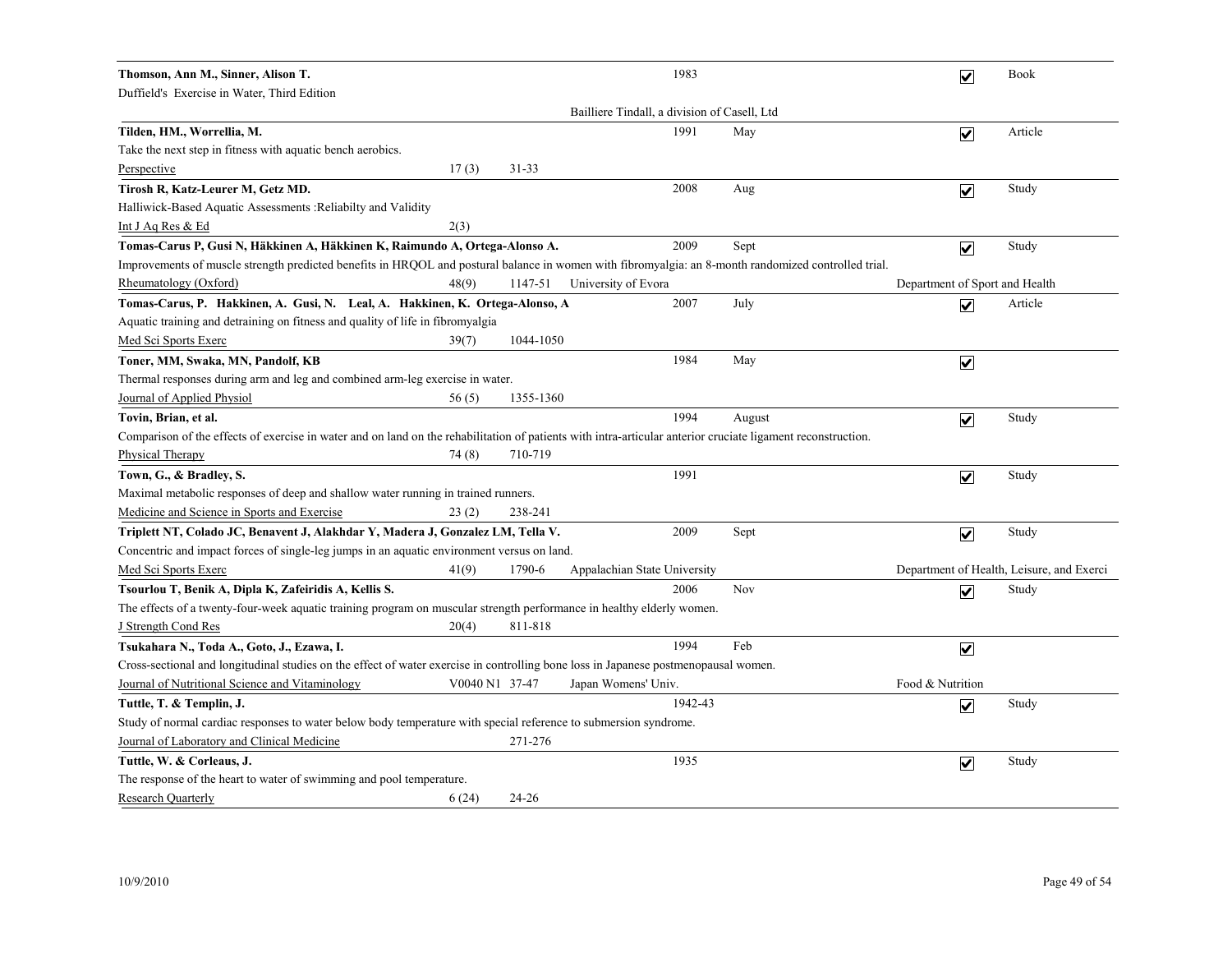| Ueno L M, Miyachi M, Matsui T et al.                                                                                                 |           |            |                               | 2005 |          | $\overline{\mathbf{v}}$ | Study    |
|--------------------------------------------------------------------------------------------------------------------------------------|-----------|------------|-------------------------------|------|----------|-------------------------|----------|
| Effect of aging on carotid artery stiffness and baroreflex sensitivity during head out immersion in man.                             |           |            |                               |      |          |                         |          |
| Braz J Med Biol Res                                                                                                                  | 38(4)     | 629-637    |                               |      |          |                         |          |
| Vaccaro, P., Ostrove, S., Vanderveldon, L., Goldforb, A., et al.                                                                     |           |            |                               | 1984 |          | $\overline{\mathbf{v}}$ | Study    |
| Body composition and physiological responses of masters female swimmers 20-70 years of age.                                          |           |            |                               |      |          |                         |          |
| Research Quartely for Exercise and Sport                                                                                             | 55        | 278-284    |                               |      |          |                         |          |
| Vaile J, Halson S, Gill N, Dawson B                                                                                                  |           |            |                               | 2007 | Nov $30$ | $\overline{\mathbf{v}}$ | Study    |
| Effect of hydrotherapy on recovery from fatigue.                                                                                     |           |            |                               |      |          |                         |          |
| Int J Sports Med                                                                                                                     | $29(7)$ : | 539-44     |                               |      |          |                         |          |
| Vaile J, Halson S, Gill N, Dawson B                                                                                                  |           |            |                               | 2008 | May      | $\overline{\mathbf{v}}$ | Study    |
| Effect of hydrotherapy on the signs and symptoms of delayed onset muscle soreness.                                                   |           |            |                               |      |          |                         |          |
| Eur J Appl Physiol                                                                                                                   | 103(1)    | $121 - 2$  |                               |      |          |                         |          |
| Vale RG, de Oliveira RD, Pernambuco CS, de Meneses YP, Novaes JD, de Andrade AD                                                      |           |            |                               | 2009 | January  | $\overline{\mathbf{v}}$ | Study    |
| Effects of muscle strength and aerobic training on basal serum levels of IGF-1 and cortisol in elderly women.                        |           |            |                               |      |          |                         |          |
| Arch Gerontol Geriatr.                                                                                                               |           |            |                               |      |          |                         |          |
| van Kessel, G; Cooper, S.                                                                                                            |           |            |                               | 2009 | May      | $\overline{\mathbf{v}}$ | Abstract |
| Water Exercise Can Manage Low Back Pain in Pregnant Women.                                                                           |           |            |                               |      |          |                         |          |
| <b>AEA IAFC Poster Proceedings</b>                                                                                                   |           |            | University of South Australia |      |          |                         |          |
| Vanderveer, BJ., McGrew, SC.                                                                                                         |           |            |                               | 1995 | October  | $\overline{\mathbf{v}}$ | Study    |
| A warm-water exercise program for rural elderly with arthritis.                                                                      |           |            |                               |      |          |                         |          |
| Journal of Aging and Physical Activity                                                                                               | 3         | 434        |                               |      |          |                         |          |
| Vella, Chantal A and Kravitz, Len                                                                                                    |           |            |                               | 2004 | Dec/Jan  |                         | Review   |
| Staying cool when your body is hot.                                                                                                  |           |            |                               |      |          |                         |          |
| AKWA                                                                                                                                 | 17(4)     | 16         | <b>AEA</b>                    |      |          |                         |          |
| Vickery, S., Cureton, K., & Langstaff, J.                                                                                            |           |            |                               | 1983 |          | $\overline{\mathbf{v}}$ | Study    |
| Heart rate and energy expenditure during aqua dynamics.                                                                              |           |            |                               |      |          |                         |          |
| Physician and Sports Medicine                                                                                                        | 11        | $62 - 72$  |                               |      |          |                         |          |
| Viitasalo, JT., Niemela, K., Kaappola, R., Korjus, T., Levola, M., Monomen, HV., Rusko, HK., Takala,                                 |           |            |                               | 1995 |          | $\overline{\mathbf{v}}$ | Study    |
| Warm underwater-jet massage improves recovery from intense physical exercise.                                                        |           |            |                               |      |          |                         |          |
| <b>Eur J Appl Physiol Occup Physiol</b>                                                                                              | $71-5$    | 431-438    |                               |      |          |                         |          |
| Volaklis, K. A. Spassis, A. T. Tokmakidis, S. P.                                                                                     |           |            |                               | 2007 | Sept     | $\overline{\mathbf{v}}$ | Article  |
| Land versus water exercise in patients with coronary artery disease: effects on body composition, blood lipids, and physical fitness |           |            |                               |      |          |                         |          |
| Am Heart J                                                                                                                           | 154(3)    | 560 e561-5 |                               |      |          |                         |          |
| Vonder Hulls DS, Walker LK, Powell JM                                                                                                |           |            |                               | 2006 |          | $\overline{\mathbf{v}}$ | Study    |
| Clinician's perceptions of the benefits of aquatic therapy for young children with autism: a preliminary study.                      |           |            |                               |      |          |                         |          |
| <b>Phys Occup Ther Pediatr</b>                                                                                                       | $26(1-2)$ | 13-22      |                               |      |          |                         |          |
| Wadell K, Sundelin G, Henriksson-Larsén K, Lundgren R                                                                                |           |            |                               | 2004 |          | $\overline{\mathbf{v}}$ | Study    |
| High intensity physical group training in water--an effective training modality for patients with COPD.                              |           |            |                               |      |          |                         |          |
| Respir Med                                                                                                                           | 98(5)     | 428-438    |                               |      |          |                         |          |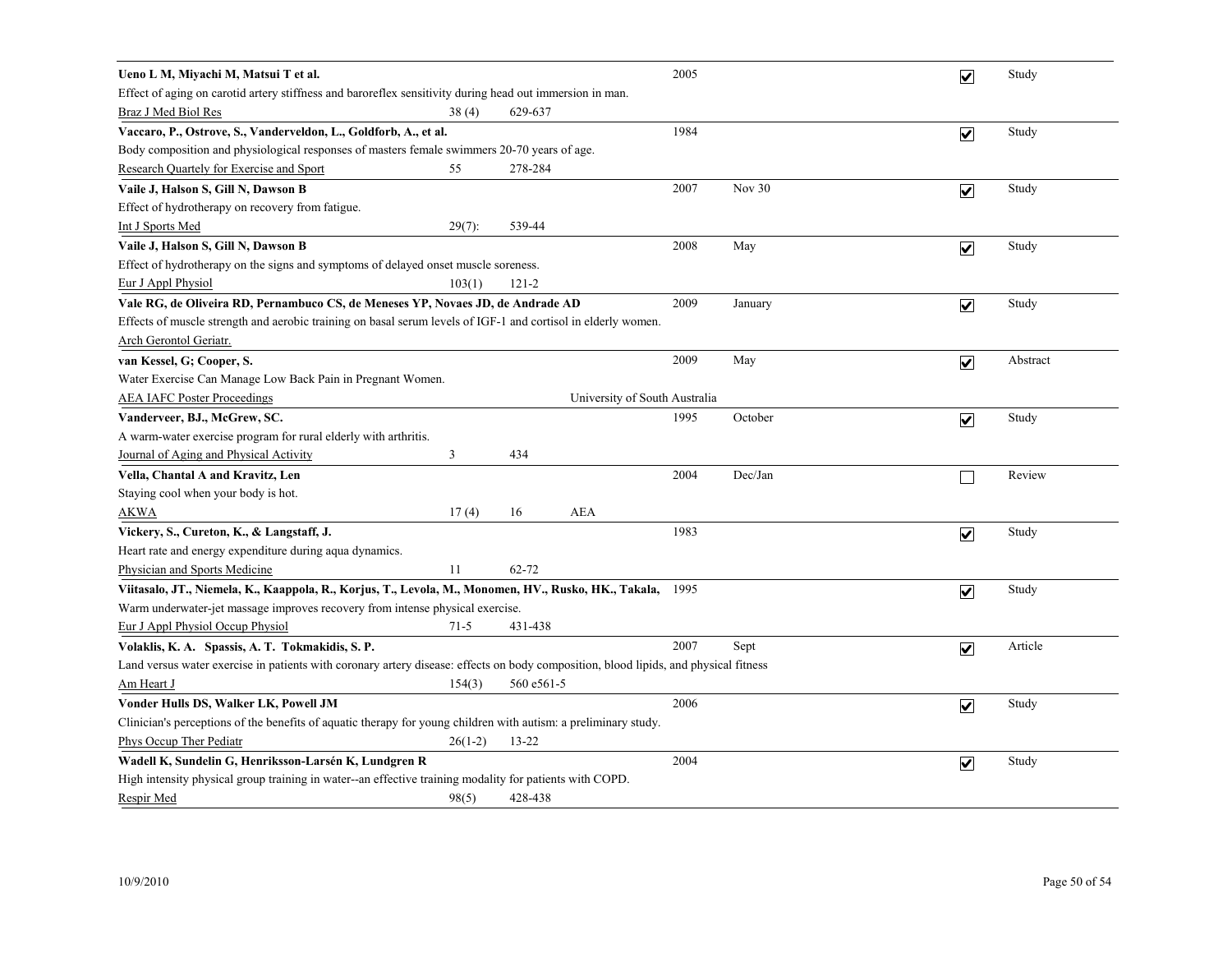| Wakabayashi H, Kaneda K, Okura M, Nomura T.                                                                                   |          |           |                                   | 2007 | Mar    | ☑                       | Study    |  |  |
|-------------------------------------------------------------------------------------------------------------------------------|----------|-----------|-----------------------------------|------|--------|-------------------------|----------|--|--|
| Insulation and body temperature of prepubescent children wearing a thermal swimsuit during moderate-intensity water exercise. |          |           |                                   |      |        |                         |          |  |  |
| <b>J</b> Phsiol Anthropol                                                                                                     | 26(2)    | 179-183   |                                   |      |        |                         |          |  |  |
| Waller B, Lambeck J, Daly D                                                                                                   |          |           |                                   | 2009 | Jan    | $\overline{\mathbf{v}}$ | Study    |  |  |
| Therapeutic aquatic exercise in the treatment of low back pain: a systematic review.                                          |          |           |                                   |      |        |                         |          |  |  |
| Clin Rehabil.                                                                                                                 | 23(1)    | $3 - 14$  | University of Jyväskylä, Finland. |      |        |                         |          |  |  |
| Walter, A.                                                                                                                    |          |           |                                   | 1983 |        | $\overline{\mathbf{v}}$ | Book     |  |  |
| S.W.I.M. with Integrated Movement Curriculum.                                                                                 |          |           |                                   |      |        |                         |          |  |  |
|                                                                                                                               |          |           | Tacoma YMCA                       |      |        |                         |          |  |  |
| Wang, T.J., Belza, B., Elaine Thompson, F., Whitney, J.D., & Bennett, K.                                                      |          |           |                                   | 2007 | Jan    | $\overline{\mathbf{v}}$ | Article  |  |  |
| Effects of aquatic exercise on flexibility, strength and aerobic fitness in adults with osteoarthritis of the hip or knee.    |          |           |                                   |      |        |                         |          |  |  |
| <u>J Adv Hurs</u>                                                                                                             | 57(2)    | 141-152   |                                   |      |        |                         |          |  |  |
| Ward EJ, McIntyre A, van Kessek G, Hague WM                                                                                   |          |           |                                   | 2005 |        | $\overline{\mathbf{v}}$ | Study    |  |  |
| Immediate blood pressure changes and aquatic physiotherapy.                                                                   |          |           |                                   |      |        |                         |          |  |  |
| <b>Hypertens Pregnancy</b>                                                                                                    | 24(2)    | 93-102    |                                   |      |        |                         |          |  |  |
| Wasserman, J                                                                                                                  |          |           |                                   | 2007 | March  | $\blacktriangledown$    | Review   |  |  |
| Benefits from aquatic exercise for lower back pain.                                                                           |          |           |                                   |      |        |                         |          |  |  |
| <b>AEA Aquatic Fitness Research Journal</b>                                                                                   | 4(1)     | $10 - 11$ | University of Tennessee           |      |        |                         |          |  |  |
| Wasserman, J                                                                                                                  |          |           |                                   | 2009 | May    | $\overline{\mathbf{v}}$ | Abstract |  |  |
| Shoulder Considerations for Seniors.                                                                                          |          |           |                                   |      |        |                         |          |  |  |
| <b>AEA IAFC Poster Proceedings</b>                                                                                            |          |           |                                   |      |        |                         |          |  |  |
| Watanabe, E., Takeshima, N., Okada A., Inomata, K.                                                                            |          |           |                                   | 2000 | August | $\blacktriangledown$    | Study    |  |  |
| Comparison of water- and land-based exercise in the reduction of state anxiety among older adults.                            |          |           |                                   |      |        |                         |          |  |  |
| Percept Mot Skills                                                                                                            | $91 - 1$ | 97-104    |                                   |      |        |                         |          |  |  |
| Watson P, Shirreffs SM, Maughan RJ                                                                                            |          |           |                                   | 2005 | June   | $\blacktriangledown$    | Study    |  |  |
| Blood-brain barrier integrity may be threatened by exercise in a warm environment.                                            |          |           |                                   |      |        |                         |          |  |  |
| Am J Physiol Regul Integr Comp Physiol                                                                                        | 288(6)   | 1689-94   |                                   |      |        |                         |          |  |  |
| Watterson, V.V.                                                                                                               |          |           |                                   | 1984 |        | $\blacktriangledown$    | Study    |  |  |
| The effects of aerobic dance on cardiovascular fitness.                                                                       |          |           |                                   |      |        |                         |          |  |  |
| The Physician and Sportsmedicine                                                                                              | 12(10)   | 138-145   |                                   |      |        |                         |          |  |  |
| Weigenfeld-Lahav I, Hutzler Y, Roth D, Hadar-Frumer M.                                                                        |          |           |                                   | 2007 | Nov    | $\overline{\mathbf{v}}$ | Study    |  |  |
| Physical and Psychological Effects of Aquatic Therapy in Participants After Hip-Joint Replacement: A Pilot Study.             |          |           |                                   |      |        |                         |          |  |  |
| Int J Aq Res & Ed                                                                                                             | 1(4)     |           |                                   |      |        |                         |          |  |  |
| Weinsier, RL., Hunter, GR., Desmond, RA., Byrne, NM., Zuckerman, PA., Darnell, BE.,                                           |          |           |                                   | 2002 | March  | $\overline{\mathbf{v}}$ | Study    |  |  |
| Free-living activitiy energy expenditure in women successful and unsuccessful at maintaining a normal body weight.            |          |           |                                   |      |        |                         |          |  |  |
| American Journal of Clinical Nutrition                                                                                        | 75       | 499-504   |                                   |      |        |                         |          |  |  |
| Weinstein, L.D.                                                                                                               |          |           |                                   | 1986 |        | $\blacktriangledown$    | Study    |  |  |
| The benefits of aquatic activity.                                                                                             |          |           |                                   |      |        |                         |          |  |  |
| Journal of Gerontol. Nursing                                                                                                  | 12(2)    | $6 - 11$  |                                   |      |        |                         |          |  |  |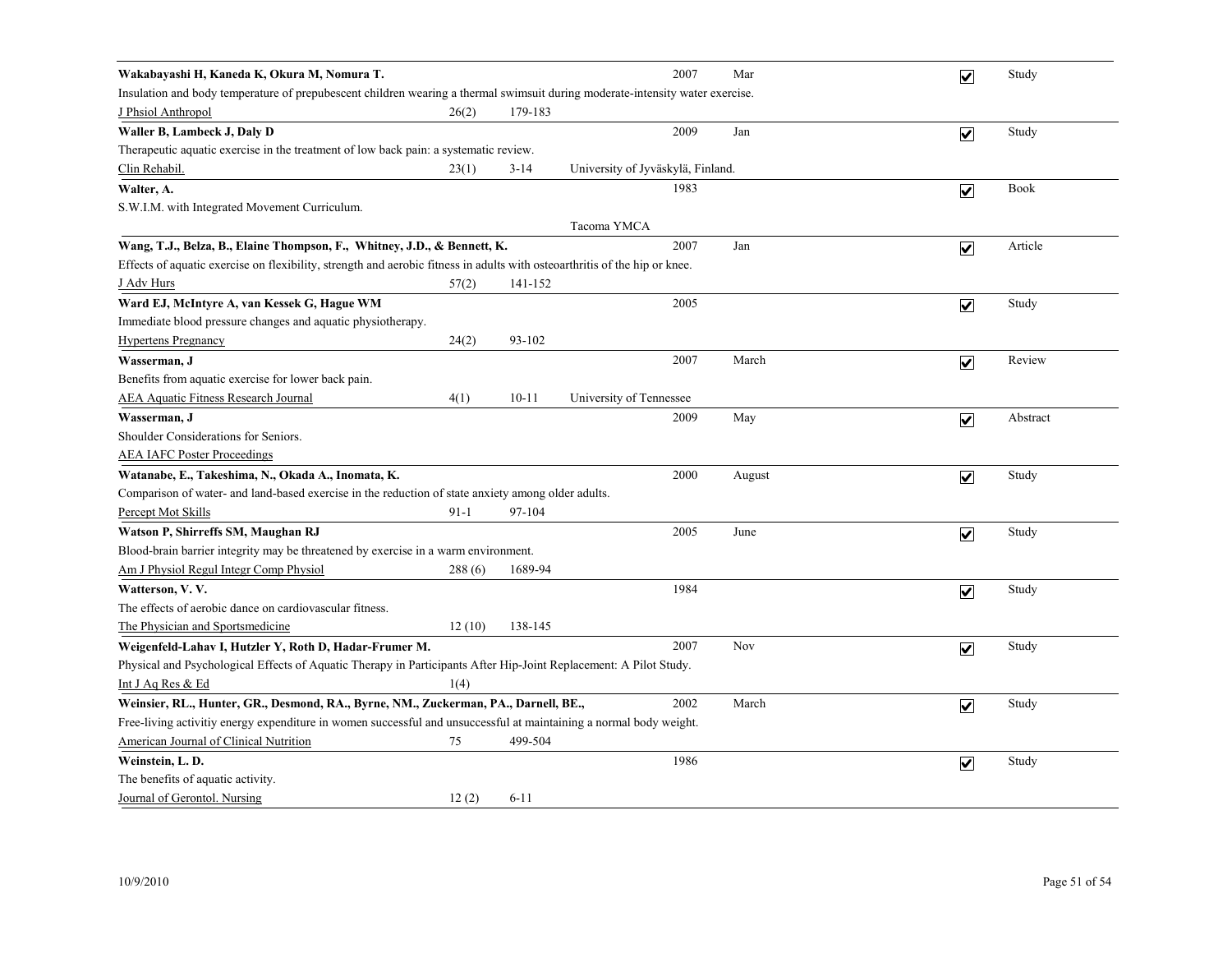| Weiss, C. R., Jamieson, N. B.                                                                                          |                  |                                           | 1989 |         | $\overline{\mathbf{v}}$       | Study                               |
|------------------------------------------------------------------------------------------------------------------------|------------------|-------------------------------------------|------|---------|-------------------------------|-------------------------------------|
| Women, subjective depression and water exercise.                                                                       |                  |                                           |      |         |                               |                                     |
| Health Care Women Int., 1989<br>10(1)                                                                                  | 75-88            |                                           |      |         |                               |                                     |
| Weltman, A.                                                                                                            |                  |                                           | 1995 |         | $\overline{\mathbf{v}}$       |                                     |
| The blood lactate response to exercise. Monograph #4                                                                   |                  |                                           |      |         |                               |                                     |
| #4<br>Human Kinetics Publishers                                                                                        |                  |                                           |      |         |                               |                                     |
| Westcott, Wayne L., Tolken, Joyce, & Wessner, Brian                                                                    |                  |                                           | 1995 | April   | $\overline{\mathbf{v}}$       | Study                               |
| School-based conditioning programs for physically unfit children.                                                      |                  |                                           |      |         |                               |                                     |
| <b>Strength and Conditioning</b>                                                                                       | $5 - 8$          |                                           |      |         |                               |                                     |
| Weston, C.F., O'Hare, J.P., Evans, J.M., Corrall, R.J.                                                                 |                  |                                           | 1987 | Dec.    | $\overline{\mathbf{v}}$       |                                     |
| Hemodynamic changes in man during immersion in water at different temperatures.                                        |                  |                                           |      |         |                               |                                     |
| Clinical Science<br>73(6)                                                                                              | 613-616          | Department of Medicine                    |      |         |                               |                                     |
| Whann, CM., Chung, JK., Gregory, PC, Lopez, AN., Towler, MA., Becker, D., Edlich, RF.                                  |                  |                                           | 1991 | Jan-Feb | $\overline{\mathbf{v}}$       | Abstract                            |
| A new, improved flotation device for deep-water exercise.                                                              |                  |                                           |      |         |                               |                                     |
| J Burn Care Rehabil<br>12(1)                                                                                           | $62 - 6$         | University of Virginia School of Medicine |      |         | Department of Plastic Surgery |                                     |
| White AT, Davis SL, Wilson TE                                                                                          |                  |                                           | 2003 | March   | $\overline{\mathbf{v}}$       | Study                               |
| Metabolic, thermoregulatory, and perceptual responses during exercise after lower vs. whole body precooling.           |                  |                                           |      |         |                               |                                     |
| 94(3)<br>J Appl Phsiol                                                                                                 | 1039-44          |                                           |      |         |                               |                                     |
| White LJ, Dressendorfer RH, Holland E, McCoy SC, Ferguson MA                                                           |                  |                                           | 2005 |         | $\overline{\mathbf{v}}$       | Study                               |
| Increased caloric intake soon after exercise in cold water.                                                            |                  |                                           |      |         |                               |                                     |
| International Journal of Sport Nutrition and Exercise Metabolism 14                                                    | 38-47            |                                           |      |         |                               |                                     |
| White, JS., Yeater, RA., Liparulo, TL., Lowther, CG., Parker, JE., Hornsby, JA., Ullrich, IH., and Ho                  |                  |                                           | 2003 | May     | $\overline{\mathbf{v}}$       | Abstract                            |
| Heart Rate and VO2 responses to incremental exercise with land and aquatic cycling.                                    |                  |                                           |      |         |                               |                                     |
| Medicine & Science in Sports & Exercise<br>35(5)                                                                       | S <sub>183</sub> |                                           |      |         |                               |                                     |
| White, MD.                                                                                                             |                  |                                           | 1995 |         | $\overline{\mathbf{v}}$       | <b>Book</b>                         |
| Water Exercise: 78 Safe and Effective Exercises for Fitness and Therapy                                                |                  |                                           |      |         |                               |                                     |
|                                                                                                                        |                  | Human Kinetics Publishers                 |      |         |                               |                                     |
| White, S. W., Landis, L. M.                                                                                            |                  |                                           | 1989 |         | $\blacktriangledown$          | Article                             |
| Designing aquatic exercise programs: three guiding principles.                                                         |                  |                                           |      |         |                               |                                     |
| J. Phys. Educ. Rec. & Dance<br>60                                                                                      | 40-42            |                                           |      |         |                               |                                     |
| Whitehill Jr. J; Constantino, NL; Sanders, ME;                                                                         |                  |                                           | 2009 | May     | $\overline{\mathbf{v}}$       | Abstract                            |
| Cardiorespiratory and Body Composition Responses to a Water Exercise Program for Athletes.                             |                  |                                           |      |         |                               |                                     |
| <b>AEA IAFC Poster Proceedings</b>                                                                                     |                  | University of Nevada                      |      |         |                               | School of Community Health Sciences |
| Whitley, J., & Schoene, L.                                                                                             |                  |                                           | 1987 | Ocotber | $\overline{\mathbf{v}}$       | Study                               |
| Comparison of heart rate responses: Water walking versus treadmill walking.                                            |                  |                                           |      |         |                               |                                     |
| Physical Therapy<br>67(10)                                                                                             |                  | 1501-1504 California State College        |      |         |                               |                                     |
| Wieczorek, M., et al                                                                                                   |                  |                                           | 1996 |         | $\blacktriangledown$          |                                     |
| Comparison of heart rate, blood pressure and rate of perceived exertion on land versus in water with aerobic stepping. |                  |                                           |      |         |                               |                                     |
| Journal of Aquatic Physical Therapy<br>4(5)                                                                            | $4 - 10$         |                                           |      |         |                               |                                     |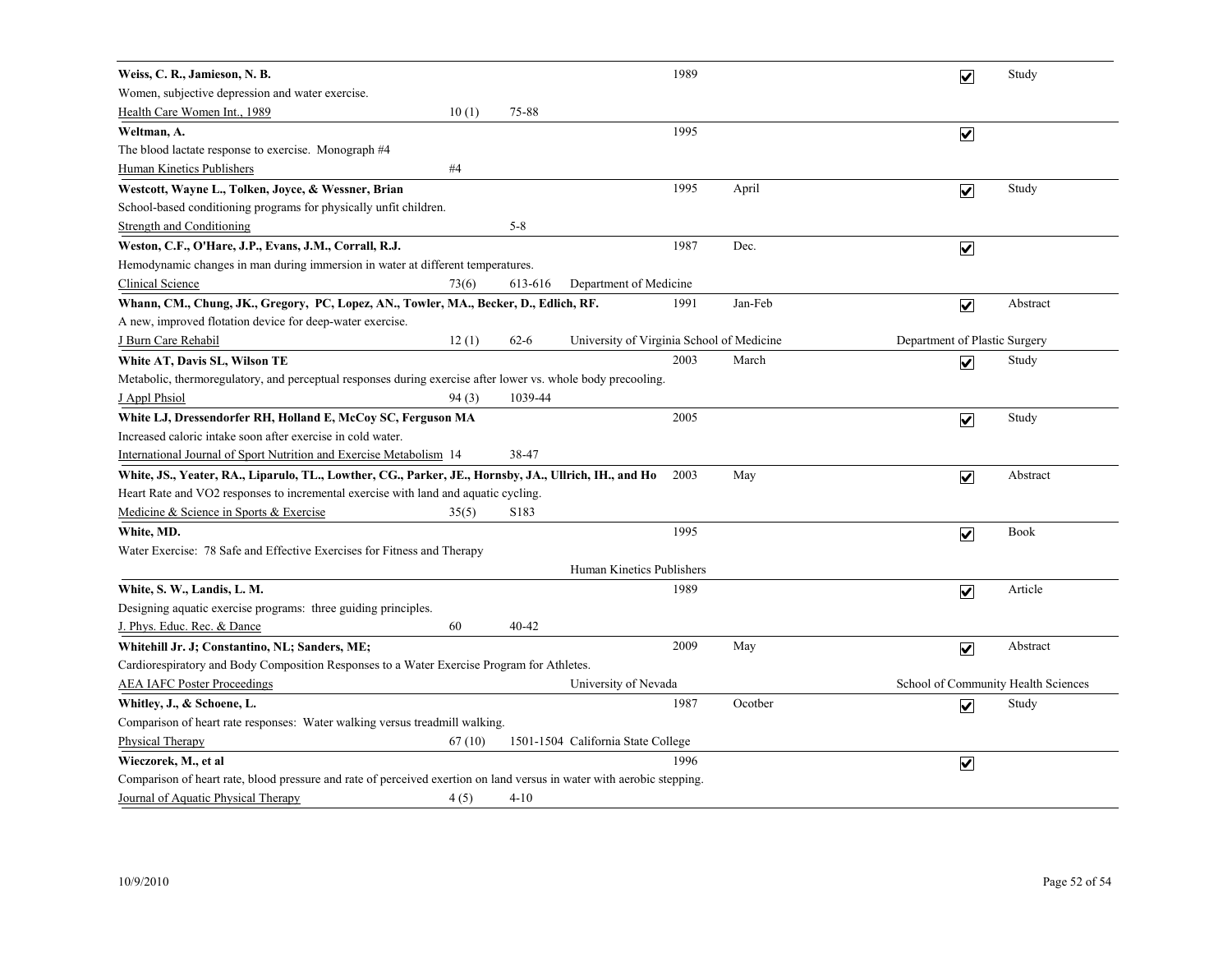| Wiederhold B K, Davis R & Weiderhold M D                                                                      |       |                      |                                     | 1998 |                                                                  |                           | $\overline{\mathbf{v}}$ | Study                                     |
|---------------------------------------------------------------------------------------------------------------|-------|----------------------|-------------------------------------|------|------------------------------------------------------------------|---------------------------|-------------------------|-------------------------------------------|
| The effects of immersiveness on physiology.                                                                   |       |                      |                                     |      |                                                                  |                           |                         |                                           |
| <b>Stud Health Technol Inform</b>                                                                             | 58    | 52-60                |                                     |      |                                                                  |                           |                         |                                           |
| Wigglesworth, J., Edwards, J., Mikesky, A. and Evenbeck, E.                                                   |       |                      |                                     | 1990 |                                                                  |                           |                         | Thesis                                    |
| The effect of water exercise on various parameters of physical fitness.                                       |       |                      |                                     |      |                                                                  |                           |                         |                                           |
|                                                                                                               |       |                      |                                     |      | Indiana University and the National Institute for Fitness and Sp |                           |                         |                                           |
| Wilber, R. L., Moffatt, R. J., Scott, B. E., Lee, D. T., & Cucuzzo, N. A.                                     |       |                      |                                     | 1996 | August                                                           |                           | $\overline{\mathbf{v}}$ | Study                                     |
| Influence of water run training on the maintenance of aerobic performance.                                    |       |                      |                                     |      |                                                                  |                           |                         |                                           |
| Medicine and Science in Sports and Exercise                                                                   | 28(8) |                      | 1056-1062 Florida State University  |      |                                                                  |                           |                         | Department of Nutrition, Food, and Move   |
| Wilder, R., Brennan, D., & Schotte, D.                                                                        |       |                      |                                     | 1993 |                                                                  |                           | $\overline{\mathbf{v}}$ | Study                                     |
| A standard measure for exercise prescription for aqua running.                                                |       |                      |                                     |      |                                                                  |                           |                         |                                           |
| American Journal of Sports Medicine                                                                           | 21(1) | 45-48                |                                     |      |                                                                  |                           |                         |                                           |
| Wilder, RP., Brennan, DK.                                                                                     |       |                      |                                     | 1993 | December                                                         |                           | $\overline{\mathbf{v}}$ | Article                                   |
| Physiological responses to deep water running in athletes.                                                    |       |                      |                                     |      |                                                                  |                           |                         |                                           |
| Sports Medicine (Auckland)                                                                                    | 16(6) | 374-80               |                                     |      |                                                                  |                           |                         |                                           |
| Wilson, B. R. A., Hiratsu, D. C. and Lindle, J. M                                                             |       |                      |                                     | 1992 | March                                                            |                           | $\overline{\mathbf{v}}$ | Thesis                                    |
| Metabolic responses to three water-aerobic exercises.                                                         |       |                      |                                     |      |                                                                  |                           |                         |                                           |
| <b>Research Quarterly</b>                                                                                     | 63(1) |                      | A-30 Abstr University of Cincinnati |      |                                                                  |                           |                         |                                           |
| Witvrouw E, Mahieu N, Danneels L, McNair P                                                                    |       |                      |                                     | 2004 |                                                                  |                           | $\overline{\mathbf{v}}$ | Study                                     |
| Stretching and injury prevention: an obscure relationship.                                                    |       |                      |                                     |      |                                                                  |                           |                         |                                           |
| <b>Sports Med</b>                                                                                             | 34(7) | 443-449              | <b>Ghent University</b>             |      |                                                                  |                           |                         | Department of Rehabilitation Sciences and |
| Woods, D.                                                                                                     |       |                      |                                     | 1989 |                                                                  |                           | $\overline{\mathbf{v}}$ | Review                                    |
| Rehabilitation aquatics for low back injury: Functional gains or pain reduction?                              |       |                      |                                     |      |                                                                  |                           |                         |                                           |
| <b>Clinical Kinesiology</b>                                                                                   | 42(4) | 96-103               |                                     |      |                                                                  |                           |                         |                                           |
| Wyatt, FB., Milam, S., Manske, RC., Deere, R.                                                                 |       |                      |                                     | 2001 | August                                                           |                           | $\blacktriangledown$    | Study                                     |
| The effects of aquatic and traditional exercise programs on persons with knee osteoarthritis.                 |       |                      |                                     |      |                                                                  |                           |                         |                                           |
| Journal of Strengtht and Conditioning Research                                                                | 15    | 337-340              |                                     |      |                                                                  |                           |                         |                                           |
| Yamaguchi, H., Tanaka, H., Obara, S., Tanabe, S., Utsuyama, N., Takahashi, A., Nakahira, J., Yamam            |       |                      |                                     | 1993 |                                                                  |                           |                         |                                           |
| Changes in cardiac rhythm in man during underwater submersion and swimming studied by ECG telemetry           |       |                      |                                     |      |                                                                  |                           |                         |                                           |
| Eur. Journal Applied Physiology                                                                               | 66(1) | 43-48                | University of Tolushima, Japan      |      |                                                                  | Department of Physiology  |                         |                                           |
| Yamaji, K., Greenley, M., Northey, D. & Hughson, R.                                                           |       |                      |                                     | 1990 | June                                                             |                           | $\blacktriangledown$    | Study                                     |
| Oxygen uptake and heart rate responses to treadmill and water running.                                        |       |                      |                                     |      |                                                                  |                           |                         |                                           |
| Canadian Journal of Sports Science                                                                            | 15(2) | 96-98                | University of Waterloo, Ontario     |      |                                                                  | Department of Kinesiology |                         |                                           |
| Yambe T, Yoshizawa M, Tanaka A, Abe K, Tabayashi K & Nitta S                                                  |       |                      |                                     | 2002 |                                                                  |                           | $\blacktriangledown$    | Study                                     |
| Non-linear dynamic analysis of hemodynamic behavior during virtual reality immersion.                         |       |                      |                                     |      |                                                                  |                           |                         |                                           |
| <b>Biomed Pharmacother</b>                                                                                    |       | 56 Suppl 2 367s-369s |                                     |      |                                                                  |                           |                         |                                           |
| Yarger L                                                                                                      |       |                      |                                     | 2008 | Feb                                                              |                           | $\overline{\mathbf{v}}$ | Study                                     |
| Aquatic Management Survey to identify Factors Related to Injuries, Accidents and Deaths at Aquatic Facilities |       |                      |                                     |      |                                                                  |                           |                         |                                           |
| Int J Aq Res & Ed                                                                                             | 2(1)  |                      |                                     |      |                                                                  |                           |                         |                                           |